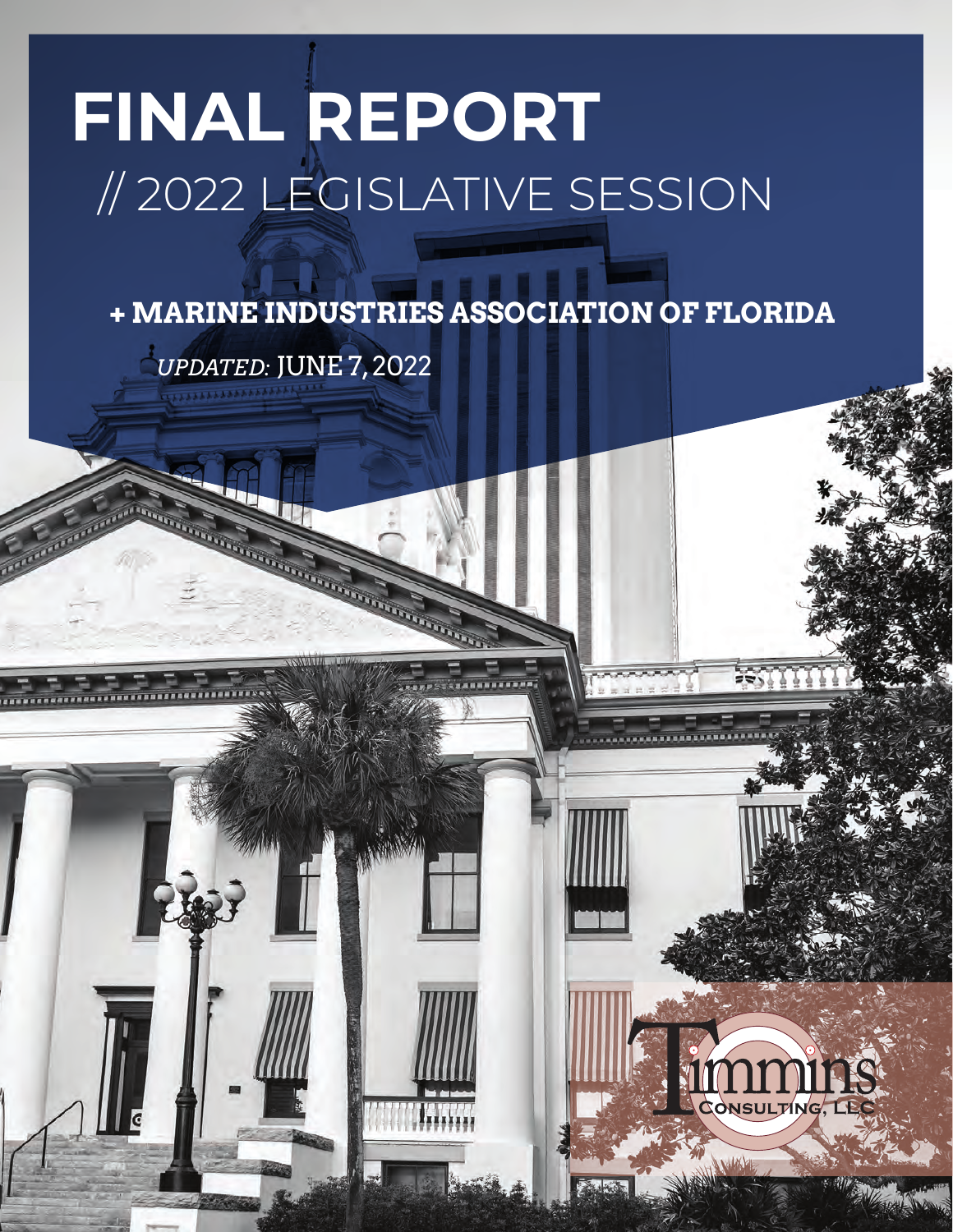### **2022 LEGISLATIVE SESSION**

# **// FINAL REPORT**

## **CONTENTS**

**SB 198 // HB 349** Seagrass Mitigation

**SB 238 // HB 711** Endangered Species

**SB 494 // HB 323** Florida Fish and Wildlife

**SB 606 // HB 493** Boating Safety

**SB 820 // HB 529** Yacht and Ship Brokers Act

**SB 840 // HB 841** Riparian Rights

**SB 1650 // HB 701** Boating and Vessel Safety

**SB 1432 // HB 1065** Vessel Anchoring

**SB 1546 // HB 1225** Vessel Safety Flags

**HB 1265** Local Regulation of Vessels

**SB 1454 // HB 1081** Office of Blue Economy

The 2022 Legislative Session came to an end. The legislature passed a balanced budget and 149 bills passed both the Florida House of Representatives and the Florida Senate.

The legislature passed a budget totaling 112.1 billion dollars. The breakdown of the budget is 43.7 billion in general revenue and 68.4 billion in trust funds.

Since Sine Die, the Legislature has been back in Special Session twice. Once to redraw the congressional reapportionment maps and the second special session was for property insurance.

As we enter the 2022 election season, remember the governor, attorney general, chief financial officer, and agriculture commissioner are all up for election. Every state senate seat and Florida House of Representatives seat is also on the ballot. All congressional districts and one U.S. senate race are also up for grabs this elections cycle.

As we have mentioned, this is a reapportionment year. All congressional, state senate and state house districts have all been redrawn with the latest census numbers. The congressional maps have been quite contentious. As of the writing of this report, the Florida Supreme Court will not hold a hearing on the congressional maps before the midterm election.

The governor acted on the 2022-23 appropriations act as expected after the special session on property insurance. The governor approved \$109.9 billion dollars in this budget and vetoed \$3.1 billion. A veto list of projects vetoed is attached for your review.

Please remember to get out and meet the candidates in your area as your district could have changed in the redrawing of the districts or you could have an open seat due to term limits or your legislator choosing not to run for re-election.

Below are some session bill and budget highlights.

### **Bills**

The Florida Fish and Wildlife "Glitch" Bill was not one of our favorite issues because it allowed rowing in the ICW. The Senate bill was heard on Senate Special Order and passed with a late filed amendment. The bill was Engrossed and was placed on House Special Order on March 3rd. The bill was amended with gopher tortoise language and passed on final passage March 4th. The bill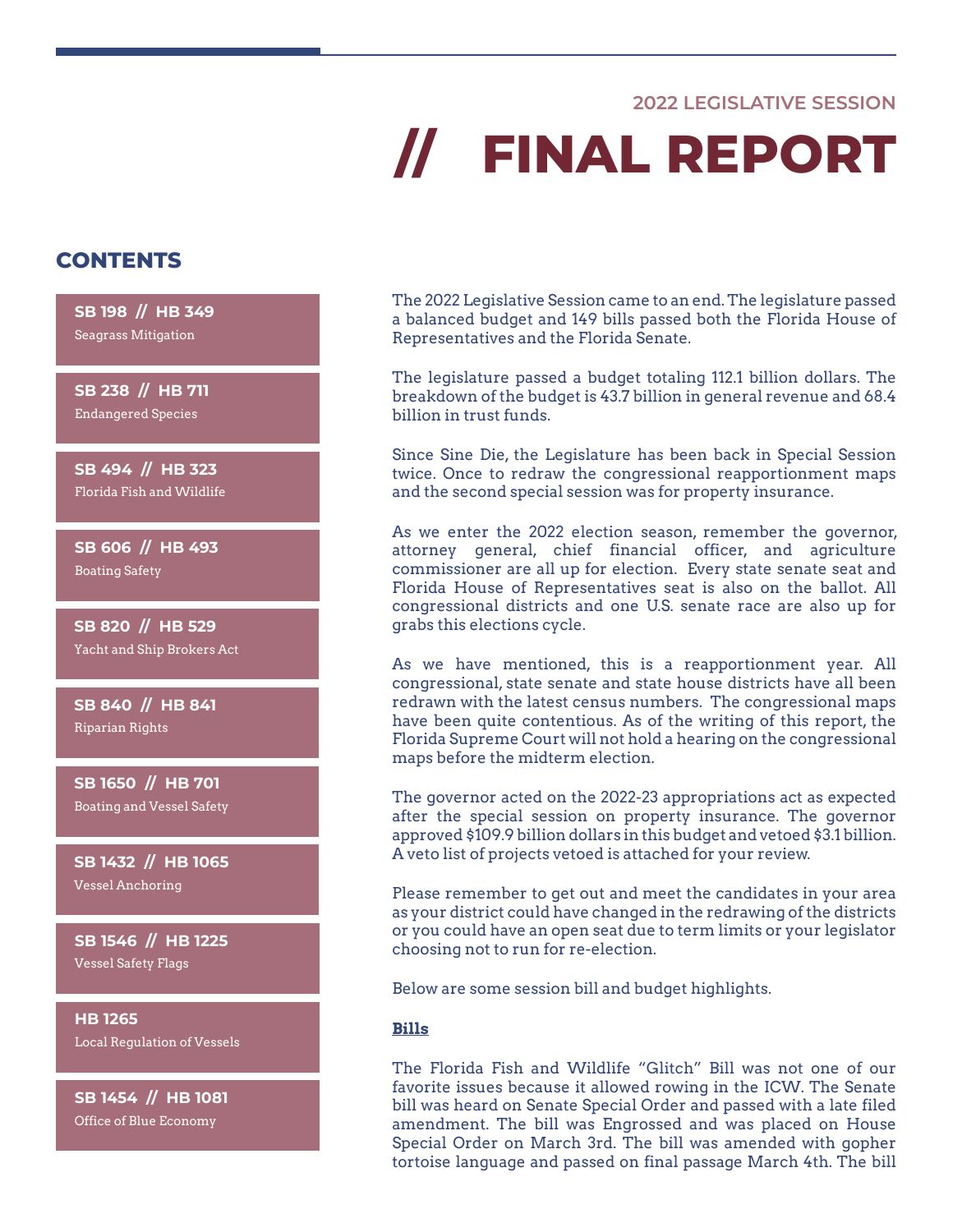has bounced back to the Senate in Messages for concurrence. Unfortunately, we are not completely satisfied with the bill as written and still have safety concerns. FWC does not seem to have the same safety concerns as MIAF and other stakeholders. FWC does not want to be told how to police and MIAF continues to be concerned about potential accidents. MIAF and other stakeholders have reached out to the United States Coast Guard regarding the safety issue. **The bill (SB 494) became law and was approved by the Governor May 26th. The Chapter Number is 2022-142.**

The Boating Safety Bills filed by Senator Garcia and Representative Botana are on course to head to the Governor's desk for approval. Senate Bill 606 relating to Boating Safety by Senator was on the agenda in the Senate Appropriations Committee February 9th at 9:00 am and ran into some questions from Senators relating to the substance of the bill. The bill was temporarily passed. The bill is now on the Senate Appropriations agenda on February 21st. A proposed committee substitute was filed on January 28th to SB 606 and is still filed and a lengthy amendment was filed to the Proposed Committee Substitute on February 18th. The bill passed the Senate Appropriations Committee a Committee Substitute for Committee Substitute for Committee Substitute. The bill passed on the Senate floor March 1t with two amendments. The Senate bill was sent in Messages to the House of Representatives. The House companion, House Bill 493 was heard in the Senate Environment, Agriculture and Flooding Subcommittee. A proposed substitute was offered and adopted in committee. The bill has two more committees of reference and passed its second committee of reference on February 14th with a 13-0 vote. The bill is now a Committee Substitute for Committee Substitute. A committee reference was removed as the bill originally had four committees of reference. The bill passed the House State Affairs Committee as a Committee Substitute for Committee Substitute for Committee Substitute. The bill passed the House Special Order with one amendment. The bill was amended with the Boating Safety Bill sponsored by Representative McFarland. The language from House Bill HB 701 passed on this bill. This bill is scheduled to be heard on Third Reading for final passage on March 7th. **The bill passed both the House and the Senate and is enrolled. As of the writing of this report, the bill had not been sent to the Governor for approval.**

Senate Bill 840, relating to Riparian Rights passed the Senate floor 39-0. An amendment was also offered on the floor and adopted to the bill. The bill is now in Messages to the House of Representatives. HB 841 was heard in its second committee of reference, House Environment, Agriculture and Flooding Subcommittee and passed as a Committee Substitute. The House bill passed its last committee of reference, House Judiciary Committee on February 21st with a vote 18-0. The bill is now ready for the House Special Order Calendar. This bill has not been placed on Special Order at the time. The House could take up the Message from the Senate. **Bill history states these bills died.** 

The Vessel Flag legislation (SB 1546) filed by Senator Baxley and Representative Altman (HB 1225) caught our eye as it was an expansion from airboats to all vessels. Our office met with the sponsors and asked questions and expressed concerns about the broadness of the bill as written. Again, the bills have not been placed on the agenda as of the writing of this report. The House bill only has two committees of reference. Time ran out on this legislation as committee meetings wrapped up during the eighth week and the bills never moved. **These bills died this Legislative Session.**

Senate Bill 198 Seagrass Mitigation passed the Senate Environment and Natural Resource Committee as a Committee Substitute. The bill passed 3-2. The bill is still waiting to be heard in the Senate Community Affairs Committee meeting. The bill was not on the agenda as of the writing of this report. The House companion, House Bill 349, is waiting to be heard in its second committee of reference. Again, as of the writing of this report the bills have not been placed on agendas. This bill is dead for this legislative session, but I expect to see it again in the future. **This bill died this Legislative Session.**

Also, Senate Bill 1432 regarding Vessel Anchoring passed the Senate Environment and Natural Resource Committee with an amendment. The bill is now a Committee Substitute and passed 5-0. This bill passed the Senate Community Affairs Committee as a Committee Substitute for Committee Substitute. The bill passed 9-0. The Senate Bill passed the Senate Rules Committee on February 15th with a vote of 17-0. The bill passed on the Senate floor 38-0. The bill was in Message to the House when a House member filed an amendment to the bill striking the word "consecutive" from the anchoring statutes passed last year that required "consecutive 45 days". Marine Industries Association of Florida and Marine Industries Association of Palm Beach opposed the change as it would be hard to enforce and could be used to harass boaters. The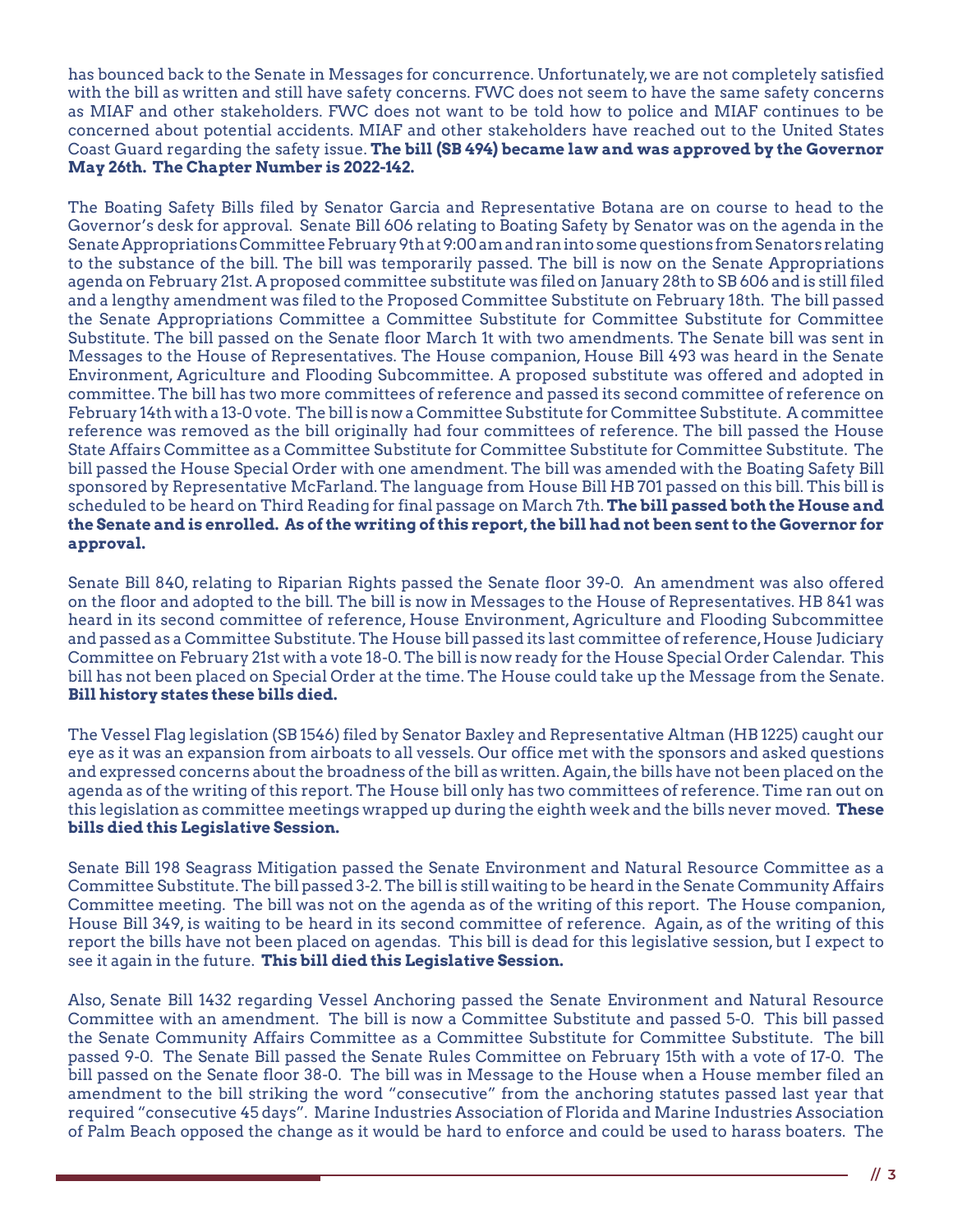amendment was ultimately withdrawn by Representative Duggan, the sponsor of the amendment and the anchoring bill last Session. Unfortunately, yet again, BOAT US did not oppose the language filed in the amendment. The House companion, House Bill 1065 its first committee this week 16-0. The bill passed the House Agriculture, and Natural Resources Appropriations Subcommittee on February 14th with a 14-0 vote. The bill passed the House State Affairs Committee February 21st with a vote 22-0. The bill was taken up on the House floor and the Senate bill was substituted. **Senate Bill 1432 was approved by the Governor on April 27th. The Chapter Number is 2022-78.**

### **Budget**

#### **Boating Appropriations 22-23**

1762A SPECIAL CATEGORIES CORAL REEF PROTECTION AND RESTORATION

FROM GENERAL REVENUE FUND . . . . 8,000,000

Funds in Specific Appropriation 1762A are provided for coral reef restoration and protection efforts.

1777 GRANTS AND AIDS TO LOCAL GOVERNMENTS AND NONSTATE ENTITIES - FIXED CAPITAL OUTLAY CLEAN MARINA FROM FEDERAL GRANTS TRUST FUND . . . 500,000

1824 FIXED CAPITAL OUTLAY DERELICT VESSEL REMOVAL PROGRAM FROM GENERAL REVENUE FUND . . . . . 6,240,127 FROM MARINE RESOURCES CONSERVATION TRUST FUND . . . . . . . . . . . 2,001,873

From the funds in Specific Appropriation 1824, \$6,240,127 in nonrecurring funds from the General Revenue Fund and \$2,001,873 in nonrecurring funds from the Marine Resources Conservation Trust Fund are provided to the Fish and Wildlife Conservation Commission for derelict vessel removal grants pursuant to section 376.15, Florida Statutes.

1825 FIXED CAPITAL OUTLAY BOATING INFRASTRUCTURE

FROM FEDERAL GRANTS TRUST FUND . . . 5,200,000

1837 SPECIAL CATEGORIES BOATING AND WATERWAYS ACTIVITIES

FROM MARINE RESOURCES CONSERVATION TRUST FUND . . . . . . . . . . . 1,626,025

1842 SPECIAL CATEGORIES BOATING SAFETY EDUCATION PROGRAM FROM MARINE RESOURCES CONSERVATION TRUST FUND . . . . . . . . . . . . 625,650

1845 GRANTS AND AIDS TO LOCAL GOVERNMENTS AND NONSTATE ENTITIES - FIXED CAPITAL OUTLAY FLORIDA BOATING IMPROVEMENT PROGRAM

FROM MARINE RESOURCES CONSERVATION TRUST FUND . . . . . . . . . . . . 793,704

FROM STATE GAME TRUST FUND . . . . 1,250,000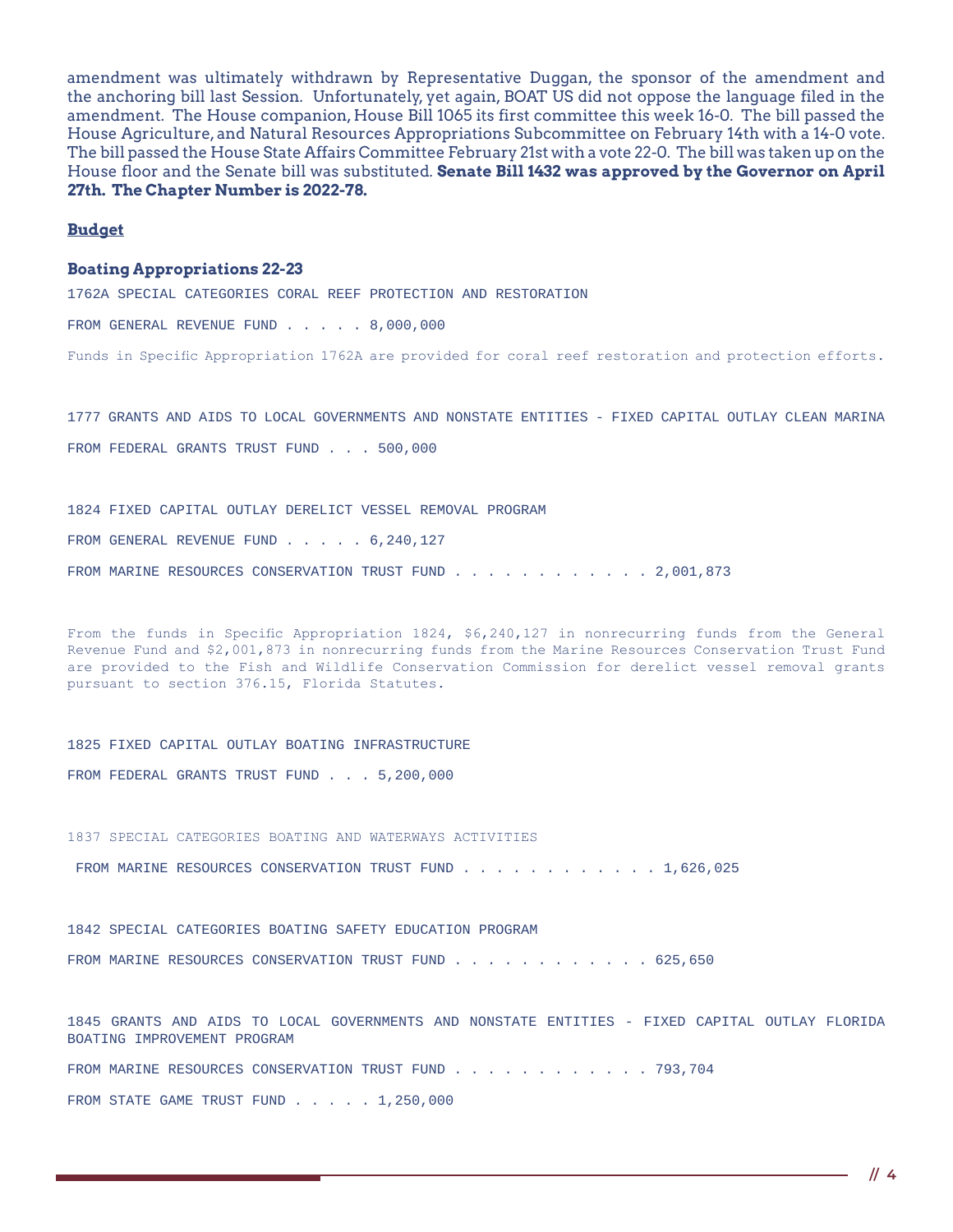

1912 GRANTS AND AIDS TO LOCAL GOVERNMENTS AND NONSTATE ENTITIES - FIXED CAPITAL OUTLAY ARTIFICIAL FISHING REEF CONSTRUCTION PROGRAM

FROM FEDERAL GRANTS TRUST FUND . . . 300,000

FROM MARINE RESOURCES CONSERVATION TRUST FUND . . . . . . . . . . . 300,000

1935C GRANTS AND AIDS TO LOCAL GOVERNMENTS AND NONSTATE ENTITIES - FIXED CAPITAL OUTLAY GRANTS AND AIDS - CORAL REEF PROTECTION AND RESTORATION

FROM FEDERAL GRANTS TRUST FUND . . . 991,000

### **Back of the Bill**

DERELICT VESSEL REMOVAL PROGRAM The nonrecurring sum of \$11,735,894 from the General Revenue Fund is appropriated to the Fish and Wildlife Conservation Commission in Fixed Capital Outlay for the Derelict Vessel Removal Program.

Thank you for allowing us to be your voice in Tallahassee.

Wagntz

Margaret "Missy" Timmins President Timmins Consulting, LLC

Below are some of the highlighted bills we tracked this Session.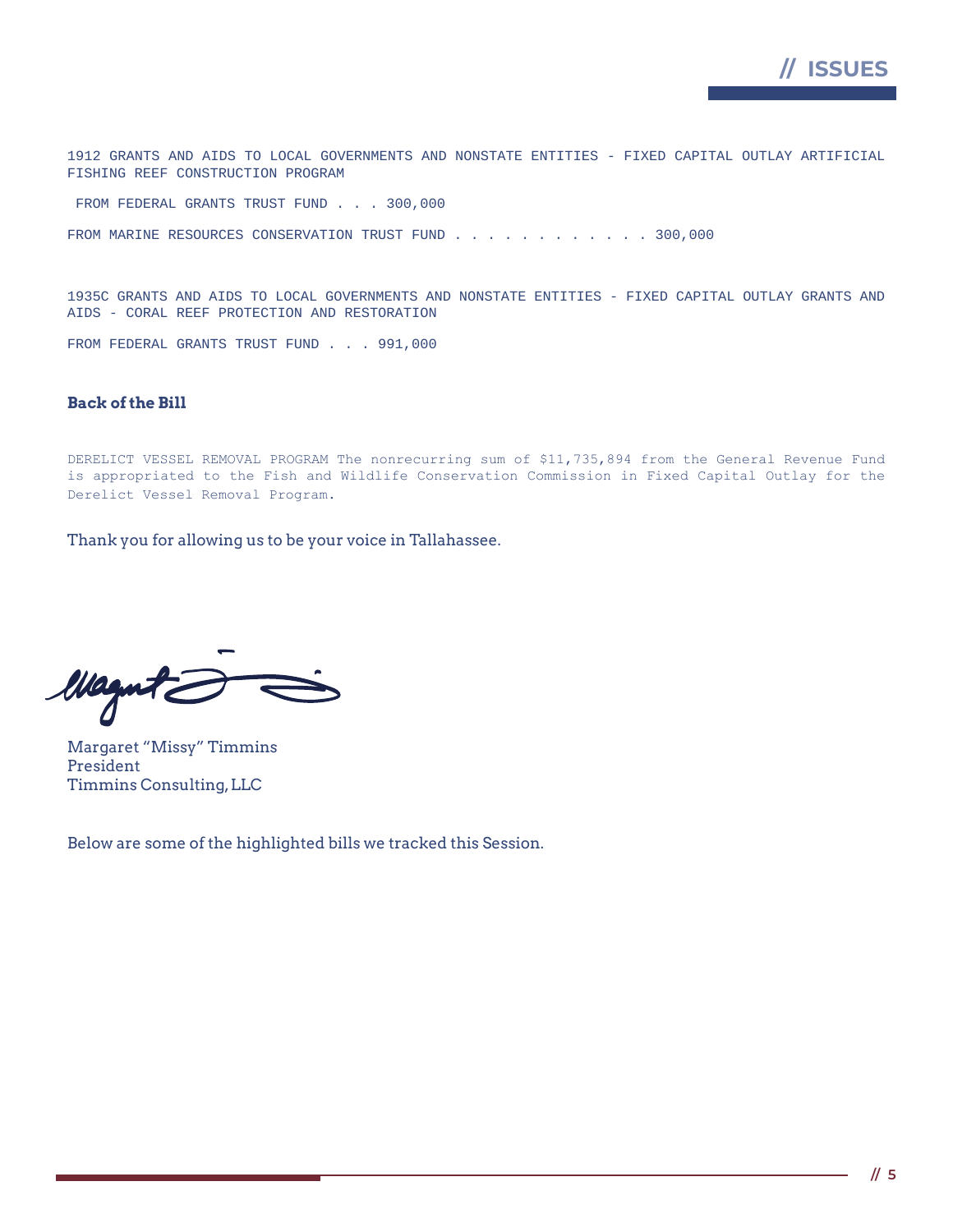

# **// WATER RESOURCES MANAGEMENT**

### **Senate Bill 198 // Sen. Ana Maria Rodriguez // Referred to: Environment and Natural Resources; Community Affairs; Appropriations**

### **House Bill 349 // Rep. Toby Oberdorf // Referred to: Environment, Agriculture & Flooding Subcommittee; Agriculture & Natural Resources Appropriations Subcommittee; State Affairs Committee**

HOUSE/SENATE BILL RELATIONSHIP: *SIMILAR*

**Senate Bill 198**: CS/SB 198 authorizes the Board of Trustees of the Internal Improvement Trust Fund (Board of Trustees) to grant easements on sovereignty submerged lands (SSLs) for mitigation banks that are permitted under, and meet the public interest criteria in, state law. The bill provides that it does not prohibit mitigation to offset impacts to seagrass or other habitats on SSLs upon meeting the public interest criteria. It also directs the Department of Environmental Protection to adopt and modify rules to ensure that required financial assurances are equivalent and sufficient to provide for the long-term management of mitigation.

The bill revises the existing Environmental Resource Permitting (ERP) program exceptions for:

- The installation and repair of certain mooring pilings and dolphins, piers, and recreational docking facilities, to provide that docks authorized under same must be granted authorization for the use of submerged lands upon approval by the Board of Trustees; and
- Floating vessel platform or floating boat lift structures, to:
	- Create a presumption of compliance with any requirement to minimize adverse environmental impacts, where they are associated with a dock on a parcel of land; and
	- Provide that local governments may require only a one-time registration of certain floating vessel platforms to ensure compliance with listed exemption criteria or with local electrical or plumbing codes that are no more stringent than the exemption criteria or address other subjects.

The bill also provides a definition for the term "local government."

**Most Recent Action:** Died in Community Affairs

**House Bill 349:** The Department of Environmental Protection (DEP) regulates activities in, on, or over surface waters, as well as any activity that alters surface water flows, through environmental resource permits (ERPs). ERPs are required for development or construction activities typically involving the dredging or filling of surface waters, construction of flood protection facilities, building dams or reservoirs, or any other activities that affect state waters. Some projects are exempt from the requirement to obtain an ERP if they meet specific statutory restrictions. Environmental impact mitigation is required under certain circumstances to offset the adverse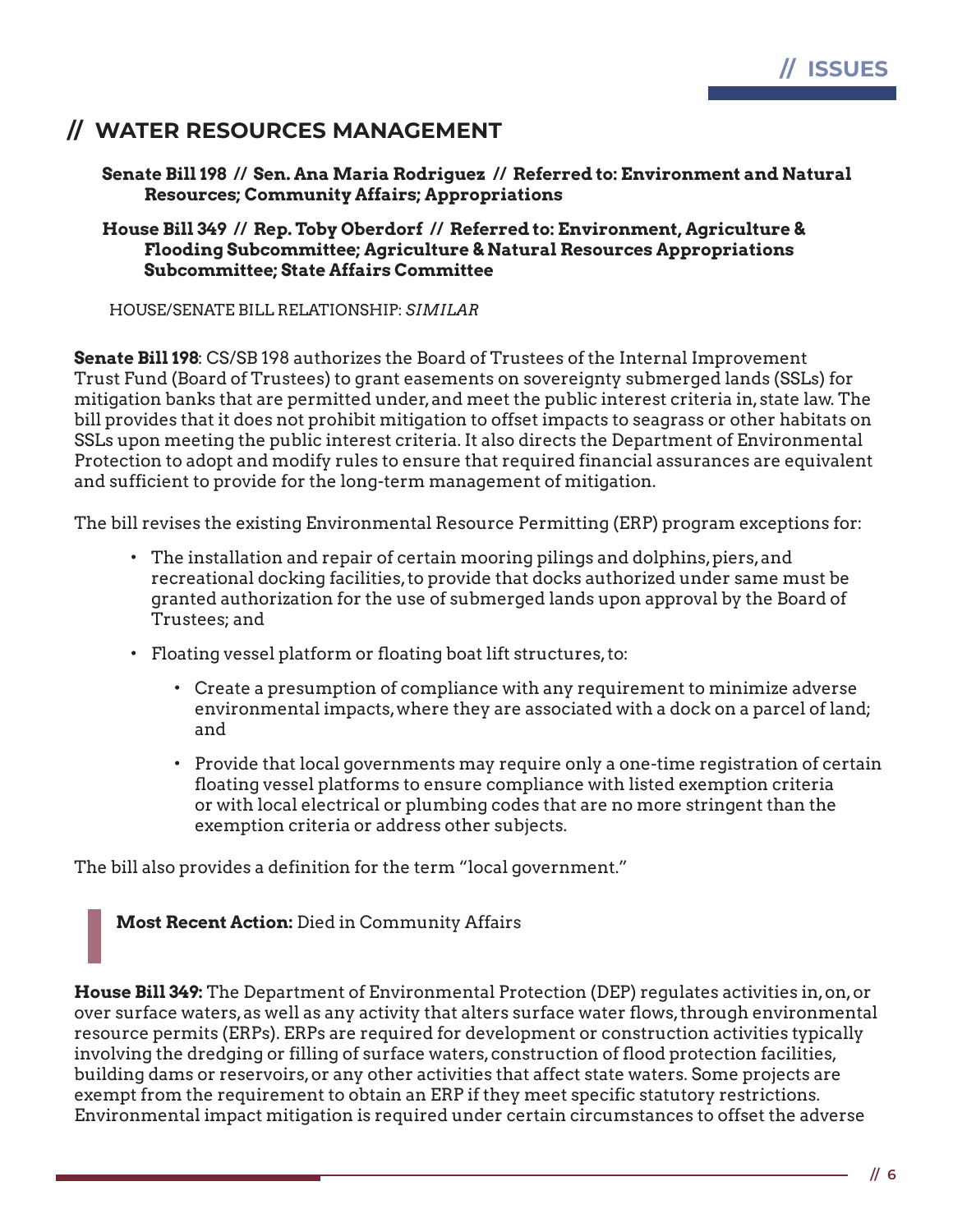impacts to surface waters resulting from the construction activities allowed by an ERP.

Mitigation banking is a practice in which an environmental enhancement and preservation project is conducted by a public agency or private entity to provide mitigation for unavoidable environmental impacts within a defined region referred to as a mitigation service area. A mitigation bank consists of a wetland, stream, or other aquatic resource area that has been restored, established, or preserved to offset such environmental impacts.

Sovereign submerged lands include, but are not limited to, tidal lands, islands, sandbars, shallow banks, and lands waterward of the ordinary or mean high water line, beneath navigable fresh water or beneath tidallyinfluenced waters. The Board of Trustees of the Internal Improvement Trust Fund (Board) is responsible for determining whether a sale of sovereign submerged lands or a permit related to an activity conducted on sovereign submerged lands is within the public interest on a case-by-case basis.

The bill authorizes the Board to grant easements on sovereignty submerged lands for mitigation banks to ensure the protection and restoration of natural resources and to offset the unavoidable impacts of projects when mitigation banks meet the public interest criteria related to state owned lands.

The bill requires DEP to adopt and modify rules related to mitigation to ensure that the required financial assurances are equivalent and sufficient to provide for long-term management of permitted mitigation.

Additionally, the bill requires DEP, in consultation with Water Management Districts, to include the rulemaking required by the bill in existing active rulemaking, or to complete rule development by June 30, 2023.

The bill expands the ERP permitting exemption for certain private and local government-owned docks by exempting a dock that measures a distance of less than 65 feet along the shoreline if the dock is the only one on the easement. The bill specifies that such docks must be granted authorization for the use of submerged lands upon approval by the Board. Additionally, the bill creates a presumption of compliance with any requirement to minimize adverse environmental impacts for structures associated with a dock on a parcel of land that complies with certain ERP permitting exemption requirements.

The bill may have an indeterminate fiscal impact on the state.

**Most Recent Action:** Died in Agriculture & Natural Resources Appropriations Subcommittee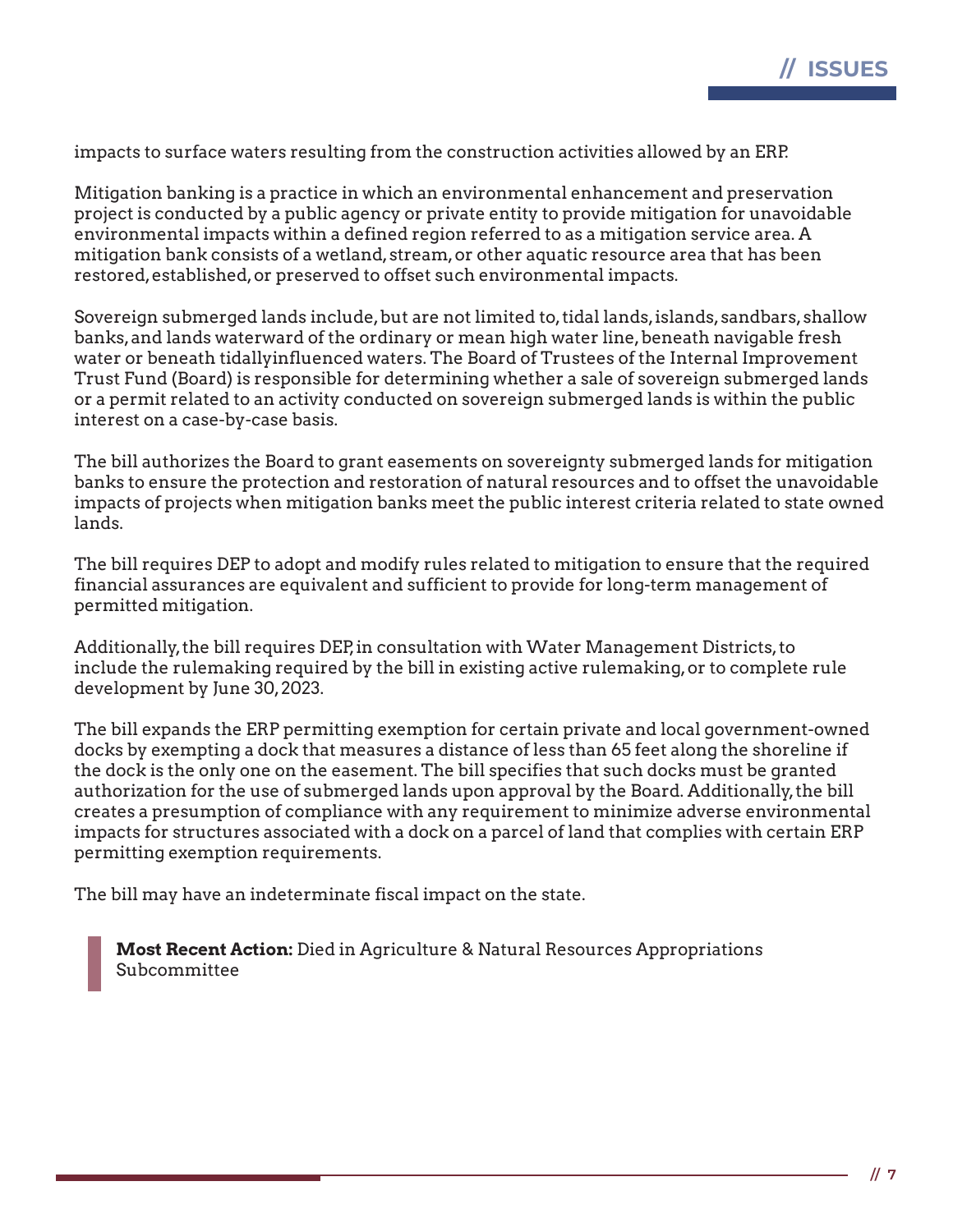

# **// ENDANGERED AND THREATENED SPECIES**

**Senate Bill 238 // Sen. Shevrin Jones // Referred to: Environment and Natural Resources; Appropriations Subcommittee on Agriculture, Environment, and General Government; Appropriations**

### **House Bill 711 // Rep. Ben Diamond // Referred to: Environment, Agriculture & Flooding Subcommittee; Agriculture & Natural Resources Appropriations Subcommittee; State Affairs Committee**

RELATIONSHIP: *IDENTICAL*

**Senate Bill 238**: Directing the Fish and Wildlife Conservation Commission to protect certain endangered or threatened species, regardless of the status of their federal classification; prohibiting the commission from considering certain costs when designating a species as endangered or threatened; directing the department, in consultation with the Endangered Plant Advisory Council, to protect certain endangered or threatened species, regardless of the status of their federal classification; prohibiting the department from considering certain costs when designating a species as endangered or threatened, etc.

**Most Recent Action:** Died in Environment and Natural Resources

**House Bill 711:** Revises legislative intent of Florida Endangered & Threatened Species Act; directs FWCC & DACS to protect certain endangered or threatened species; revises criteria for placement of species on Regulated Plant Index by DACS; prohibits FWCC & DACS from considering certain costs when designating species as endangered or threatened.

**Most Recent Action:** Died in Environment, Agriculture & Flooding Subcommittee

# **// FISH AND WILDLIFE CONSERVATION COMMISSION**

**Senate Bill 494 // Sen. Travis Hutson // Referred to: Environment and Natural Resources; Appropriations Subcommittee on Agriculture, Environment, and General Government; Appropriations**

**House Bill 323 // Rep. Tyler Sirois // Referred to: Environment, Agriculture & Flooding Subcommittee; Agriculture & Natural Resources Appropriations Subcommittee; State Affairs Committee**

HOUSE/SENATE BILL RELATIONSHIP: *SIMILAR*

**Senate Bill 494**: The bill revises laws administered by the Fish and Wildlife Conservation Commission (FWC) and other law enforcement entities.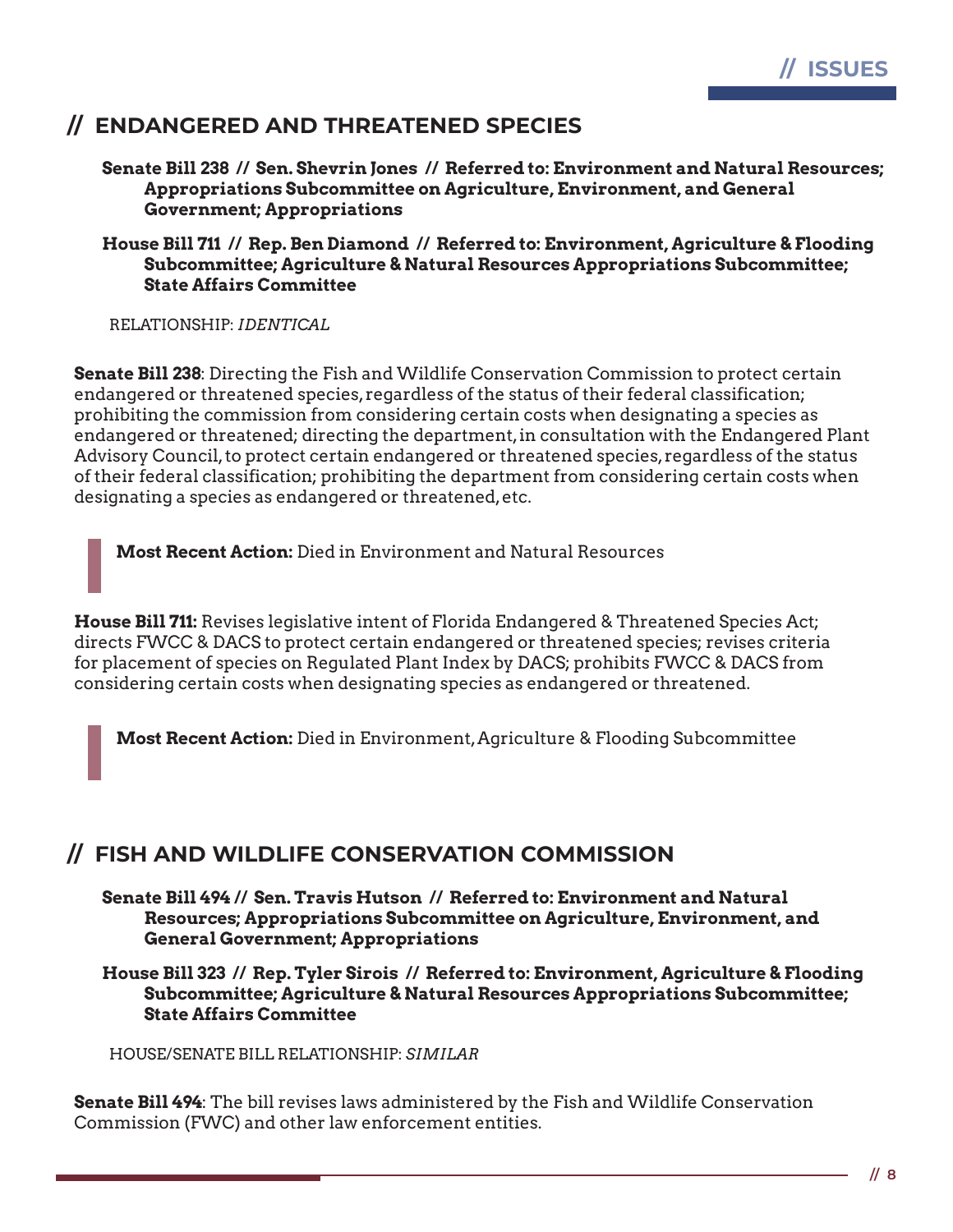The bill amends the Florida Forever Act to require each lead land managing agency, in consultation with FWC, to consider the feasibility of using a portion of state lands as a gopher tortoise recipient site for all state lands under the management of the agency that are greater than 40 contiguous acres.

The bill directs FWC to improve the public and private gopher tortoise recipient site application review process by December 31, 2022. It directs FWC to encourage the establishment of new recipient sites and update its permitting systems by October 31, 2023. The bill requires FWC to submit a report to the President of the Senate and the Speaker of the House of Representatives regarding gopher tortoise recipient sites by February 1, 2023.

The bill specifies that a vessel is at risk of becoming derelict if it is tied to an unlawful or unpermitted mooring or other structure. The bill specifies the circumstances in which law enforcement may destroy or dispose of a vessel and places liability for costs of vessel removal, storage, destruction, and disposition on the owner or responsible party after notice is given.

The bill specifies that a certificate of title may not be issued for a public nuisance vessel. It adds public nuisance vessels to the definition of abandoned property.

The bill authorizes operation of human-powered vessels in the marked channel of the Florida Intracoastal Waterway for specified reasons. It specifies that a local government cannot create a public bathing beach or swim area in the marked channel of the Florida Intracoastal Waterway or within 100 feet of the marked channel.

The bill authorizes FWC law enforcement officers to use drones to manage and eradicate invasive plants or animals on public lands and to suppress and mitigate wildfire threats.

If approved by the Governor, these provisions take effect July 1, 2022 unless otherwise provided.

Vote: Senate 37-0; House 116-0

**Most Recent Action:** Approved by Governor; Chapter No. 2022-142

**House Bill 323**: The Florida Fish and Wildlife Conservation Commission (FWC) is the agency responsible for regulating boating, wild animal life, fresh water aquatic life, and marine life in the state.

A derelict vessel is a vessel that is left, stored, or abandoned in a wrecked, junked, or substantially dismantled condition upon any public state waters; at a port in the state without the consent of the agency that has jurisdiction of the port; or docked, grounded, or beached upon the property of another without the consent of the property owner. It is unlawful to store, leave, or abandon a derelict vessel in Florida. In addition, current law prohibits a vessel that is at risk of becoming derelict from anchoring, mooring, or occupying state waters. A vessel that has been the subject of three or more at-risk violations within an 18-month period is deemed a public nuisance.

The bill expands the types of vessels that may be considered at-risk vessels by authorizing an FWC or law enforcement officer to determine that a vessel is at risk of becoming derelict if it is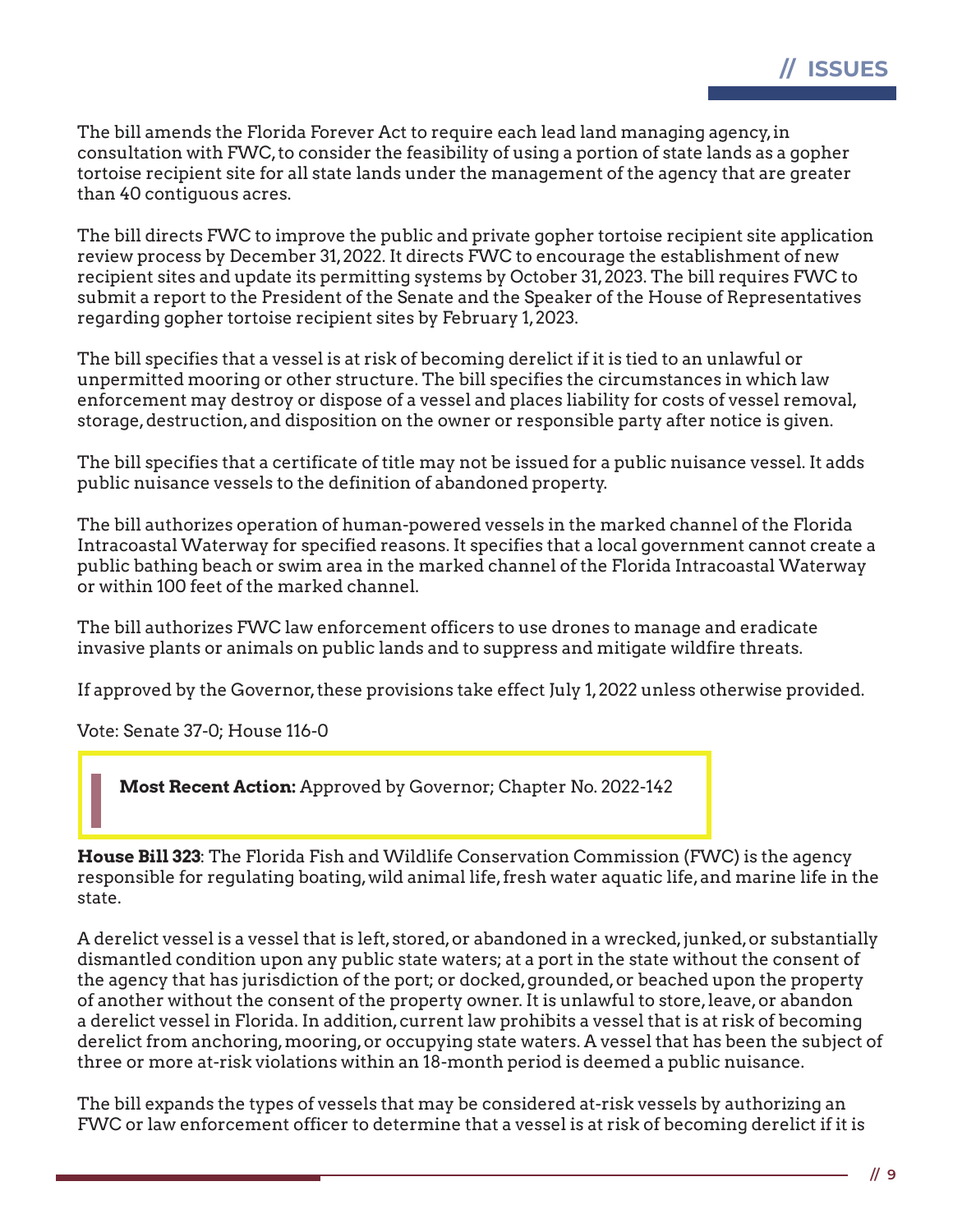tied to an unlawful or unpermitted structure or mooring. The bill also expands the definition of "abandoned property" to includevessels that have been declared a public nuisance to clarify that the laws and procedures that apply to abandoned property also apply to such vessels.

The bill specifies that an owner or party responsible for a vessel declared a public nuisance who does not remove the vessel within 21 days after a notice directing the removal is placed on the vessel is liable for all costs of removal, storage, destruction, and disposal of the vessel. In addition, the bill specifies that grants provided to local governments for the removal, storage, destruction, and disposal of derelict vessels may also be used for the removal, storage, destruction, and disposal of vessels declared a public nuisance.

The bill prohibits municipalities and counties from establishing public bathing beach or swim areas in whole or in part within the marked channel of the Florida Intracoastal Waterway or within 100 feet of any portion of the marked channel. The bill also authorizes a person to operate a human-powered vessel within the waterway when participating in certain club athletic teams or sports affiliated with an educational institution.

The bill authorizes a law enforcement employee of FWC or the Florida Forest Service to use drones for the purposes of managing and eradicating invasive exotic plants or animals on public lands and suppressing and mitigating wildfire threats.

The bill does not appear to have a fiscal impact on the state or local governments.

**Most Recent Action:** Read Second Time; Substituted for SB 0494; Laid on Table, Refer to SB 0494

*Attached documents: SB 494 (Enrolled) + Final Bill Analysis*

# **// MOTORBOAT ENGINE CUTOFF SWITCHES // VESSEL SAFETY EQUIP.**

**Senate Bill 606 // Sen. Ileana Garcia // Referred to: Environment and Natural Resources; Appropriations Subcommittee on Agriculture, Environment, and General Government; Appropriations**

**House Bill 493 // Rep. Adam Botana // Referred to: Environment, Agriculture & Flooding Subcommittee; Criminal Justice & Public Safety Subcommittee; Agriculture & Natural Resources Appropriations Subcommittee; State Affairs Committeee**

HOUSE/SENATE BILL RELATIONSHIP: *IDENTICAL*

**Senate Bill 606**: The bill defines a livery as a person who advertises and offers a livery vessel for use by another in exchange for consideration, when such person does not also provide a captain, crew, or any type of personnel to operate, oversee, maintain, or manage the vessel.

The bill requires that liveries obtain a no-cost, annual livery permit and implement certain safety requirements. The bill adds penalties for violations of livery requirements. It also requires that a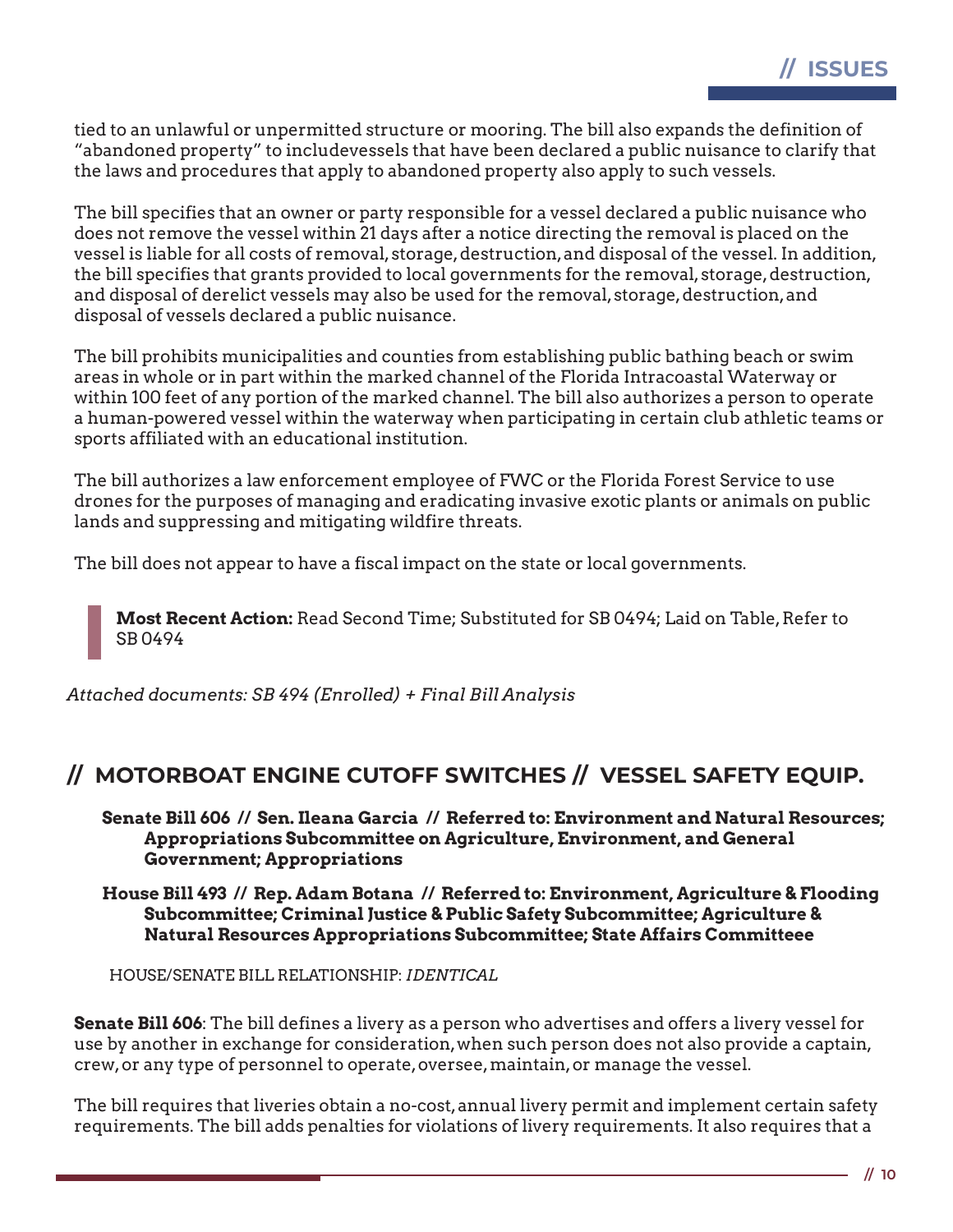livery obtain and carry in full force and effect an insurance policy that insures the livery and the renter. The bill exempts human-powered vessels from the insurance requirement. Amendments to the livery regulations contained in the bill will take effect January 1, 2023.

The bill adds required components to Fish and Wildlife Conservation Commission (FWC) approved boating safety education courses and temporary certificate examinations and requires the operator of a vessel used in water sport or activity instruction to use an engine cutoff switch when a participant is in the water. These requirements take will effect October 1, 2022.

The bill increases or adds penalties for noncriminal infractions of vessel safety laws. It increases the additional civil penalty for noncriminal infractions of vessel laws from \$50 to \$100. It directs certain penalties to the Marine Resource Conservation Trust Fund to supplement law enforcement activities.

The bill requires the Fish and Wildlife Conservation Commission to maintain a program to ensure compliance with mandatory boating safety education requirements.

The bill requires a physical residential or business address for vessel registration applicants, with a limited exception for live-aboard vessel owners.

If approved by the Governor, these provisions take effect July 1, 2022 unless otherwise provided.

Vote: Senate 36-1; House 112-1

**Most Recent Action:** Enrolled Text (ER) Filed

**House Bill 493:** The Fish and Wildlife Conservation Commission (FWC), created by Article IV, section 9, of the Florida Constitution, is responsible for regulating, managing, protecting, and conserving the state's fish and wildlife resources. FWC is also the agency responsible for regulating boating in the state. Through its Division of Law Enforcement, FWC manages the state's waterways to ensure boating safety for residents of and visitors to the state. This responsibility includes enforcing boating rules and regulations, coordinating boating safety campaigns and education, managing public waters and access to the waters, conducting boating accident investigations, identifying and removing derelict vessels, and investigating vessel theft and title fraud.

A livery vessel is a vessel that is leased, rented, or chartered to another for consideration. A facility that rents and leases such vessels is called a livery. Current law imposes certain requirements on liveries and prohibits them from renting or leasing vessels under certain circumstances.

Beginning January 1, 2023, the bill prohibits a livery from offering a vessel for lease or rent without first being issued a no-cost livery permit by FWC, which must be renewed annually. The bill also requires liveries to implement certain safety requirements and establishes penalties for violations of livery requirements.

The bill authorizes a court to order a person who is convicted of a violation related to boating collisions and accidents to pay an additional fine of up to \$1,000 per violation.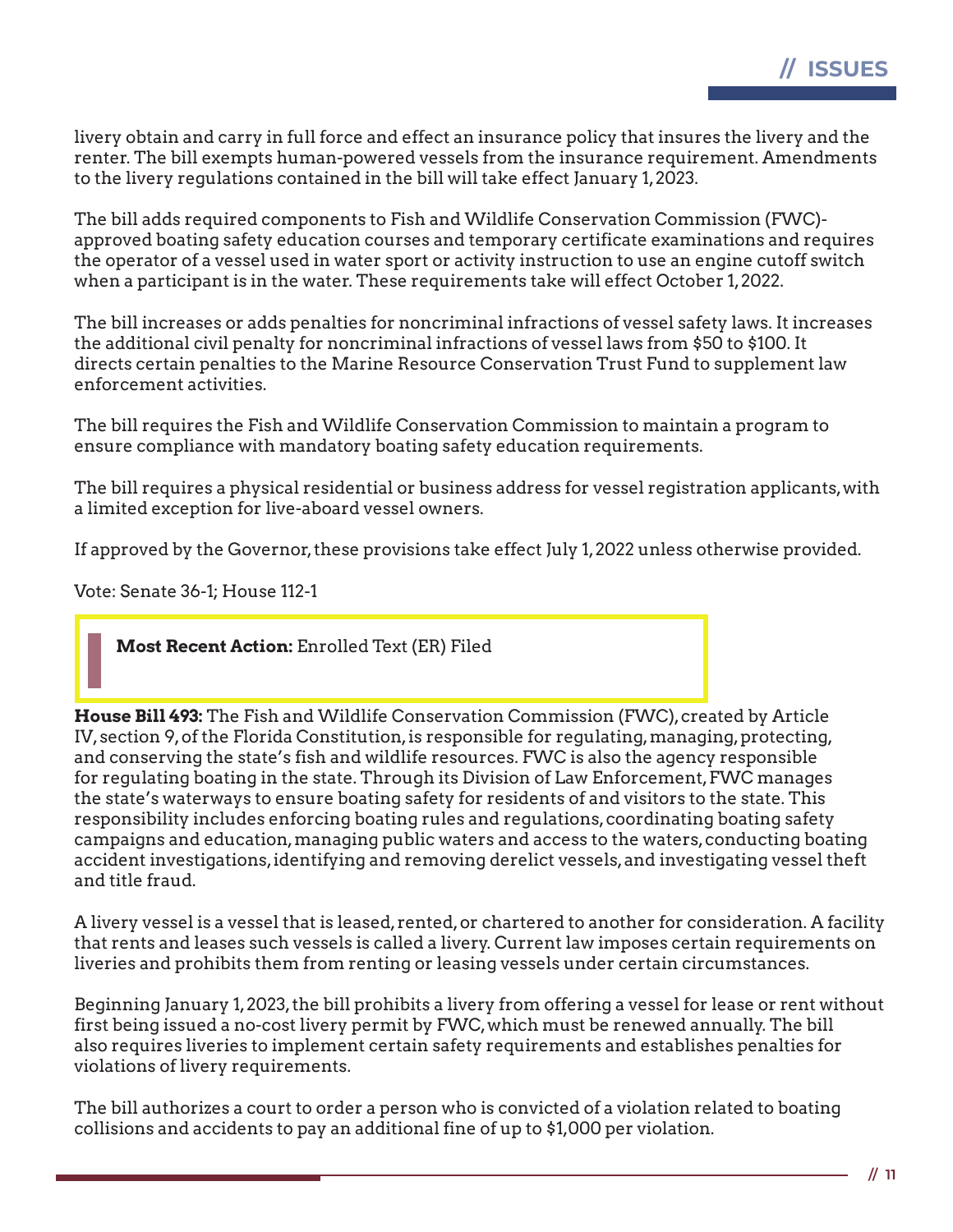The bill increases or establishes maximum penalties for certain noncriminal infractions of vessel safety laws. The bill also increases the default civil penalty for noncriminal infractions of vessel laws from \$50 to \$100, which applies when a different maximum penalty is not specified for a particular infraction.

The bill requires a person who is subject to mandatory education requirements as a result of certain violations of vessel laws to pay a fine of \$500. The bill also requires FWC to maintain a program to ensure violators are in compliance with mandatory boating safety education requirements.

The bill requires a physical residential or business address for vessel registration applicants, with a limited exception for live-aboard vessel owners.

The bill may have an indeterminate negative fiscal impact on the state that can be absorbed within existing resources and no fiscal impact on local governments.

**Most Recent Action:** Read Second Time; Substituted for SB 0606; Laid on Table, Refer to SB 0606

*Attached documents: SB 606 (Enrolled) + Final Bill Analysis*

# **// YACHT AND SHIP BROKERS' ACT**

**Senate Bill 820 // Sen. Ed Hooper // Referred to: Regulated Industries; Commerce and Tourism; Rules**

### **House Bill 529 // Rep. Chip LaMarca // Referred to: Regulatory Reform Subcommittee; State Administration & Technology Appropriations Subcommittee; Commerce Committee**

**Senate Bill 820**: Revising the penalties for persons operating a vessel involved in an accident or injury who leave the scene of the accident or injury under certain circumstances; providing graduated penalties depending on the level of damage to property or person; providing a mandatory minimum sentence for a person who willfully commits such violation resulting in the death of another while boating under the influence; providing that a person commits boating under the influence manslaughter when their impaired operation of a vessel causes the death of an unborn child; revising the definition of the term "vessel homicide" to include the killing of an unborn child by causing injury to the mother by operation of a vessel in a reckless manner under certain circumstances, etc.

**Most Recent Action:** Died in Regulated Industries

**House Bill 529:** The Florida Department of Business and Professional Regulation (DBPR) regulates and licenses various businesses and professionals in Florida through 12 divisions,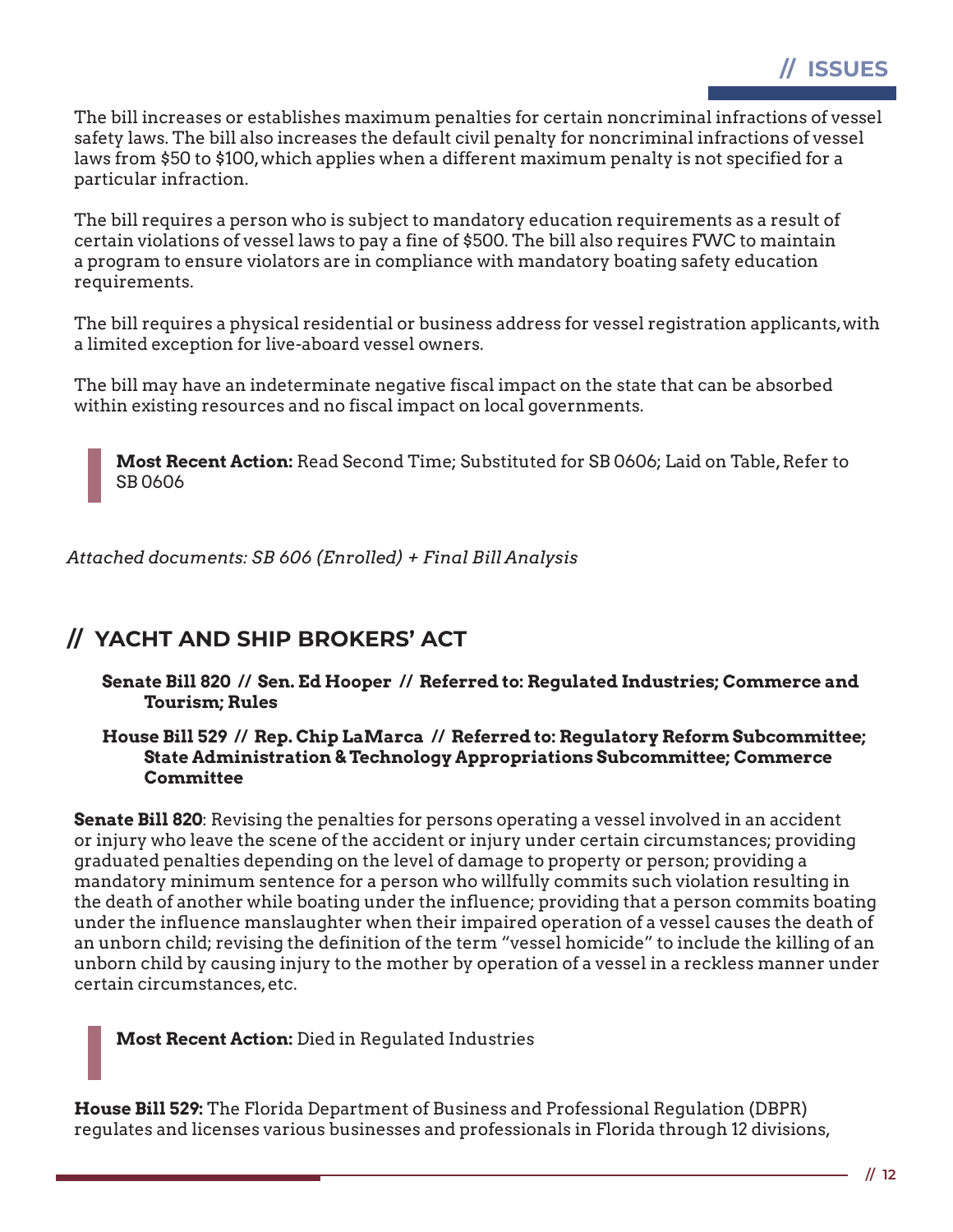including the Division of Florida Condominiums, Timeshares, and Mobile Homes (division), which regulates yacht and ship brokers and salespersons. A person may not act as a broker or salesperson in Florida unless they are licensed by the division.

For the purposes of the practice act, "yacht" means any vessel which is propelled by sail or machinery in the water which exceeds 32 feet in length, and which weighs less than 300 gross tons.

A yacht and ship "broker" is a person who, for or in expectation of compensation: sells, offers, or negotiates to sell; buys, offers, or negotiates to buy; solicits or obtains listings of; or negotiates the purchase, sale, or exchange of, yachts for other persons. A person may not be licensed as a broker unless they have been a salesperson for at least 2 consecutive years.

A license is not required for:

- A person who sells his or her own yacht,
- An attorney at law for services rendered in his or her professional capacity,
- A receiver, trustee, or other person acting under a court order,
- A transaction involving the sale of a new yacht, or
- A transaction involving the foreclosure of a security interest in a yacht.

The PCS provides that a license is not required for a person who regularly conducts business as a yacht or ship broker or salesperson in another state who engages in the purchase or sale of a yacht under this act, if the transaction is executed with a broker or salesperson licensed in this state. This limitation does not apply to a duly licensed attorney.

**Most Recent Action:** Died in Commerce Committee

# **// RESIDENTIAL PROPERTY RIPARIAN RIGHTS**

**Senate Bill 840 // Sen. Ben Albritton // Referred to: Environment and Natural Resources; Judiciary; Rules**

### **House Bill 841 // Rep. Nick DiCeglie // Referred to: Civil Justice & Property Rights Subcommittee; Environment, Agriculture & Flooding Subcommittee; Judiciary Committee**

**Senate Bill 840**: SB 840 requires land surveyors to give a preference to the prolongation-ofproperty-line method of establishing the boundaries of a residential property owner's riparian rights along a channel, unless doing so would result in an inequitable apportionment of the riparian rights at issue. In connection with this preference, the bill defines the terms "channel" and "prolongation-ofproperty-line method"; limits the scope of the preference to riparian waters only (not littoral waters, such as a lake, an ocean, or a gulf); and provides that the preference only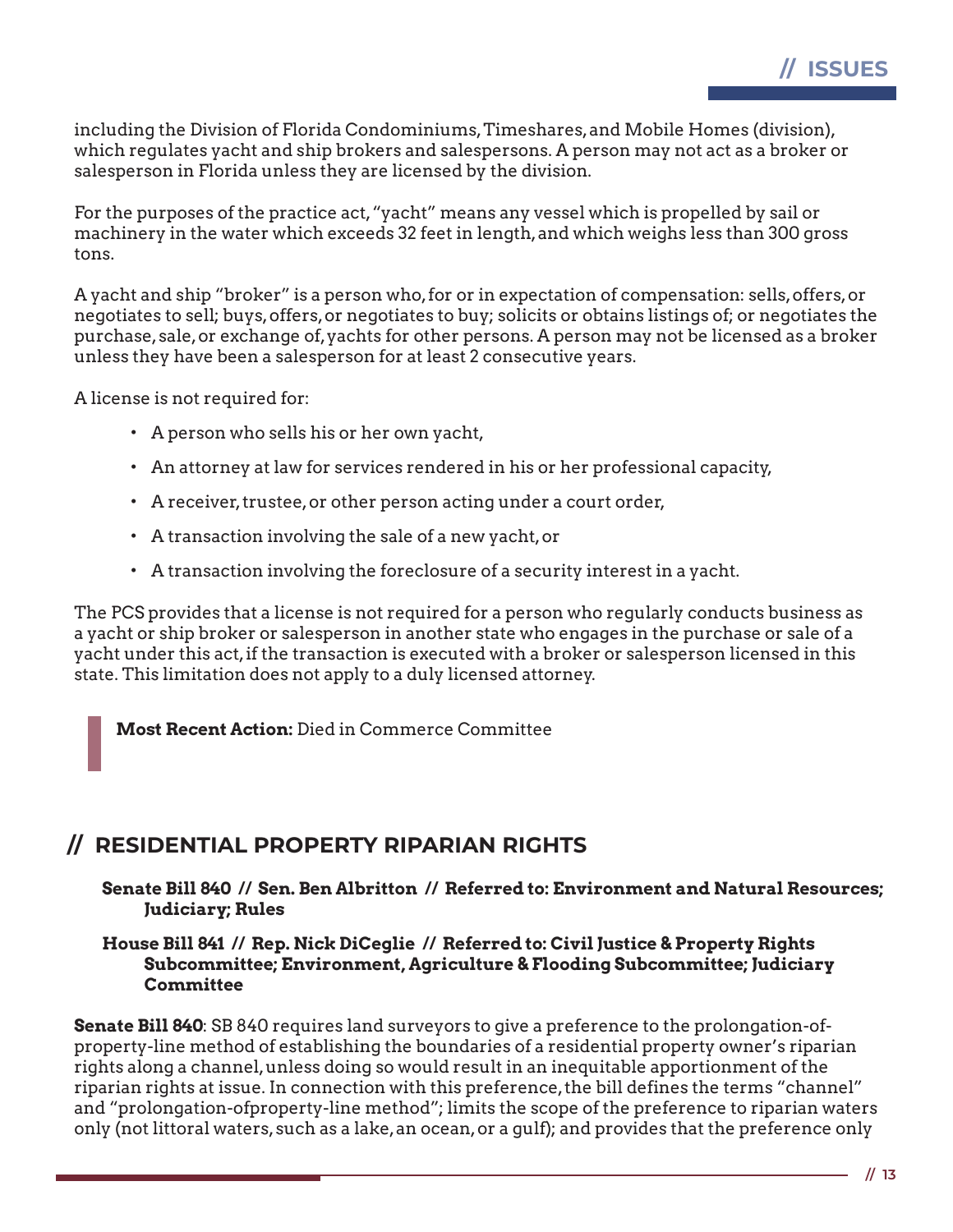

applies when establishing the boundaries of riparian rights after July 1, 2022.

The bill also provides that in a civil action relating to the riparian rights of a residential dock owner, when such rights are exercised with all appropriate environmental and regulatory approvals and permits, the court must award reasonable attorney fees and costs to the defendant if the defendant is the prevailing party.

**Most Recent Action:** Died in Messages

**House Bill 841:** Riparian rights are rights incident to land bordering navigable waters such as rivers and streams ("riparian land") and include rights of ingress, egress, boating, bathing, and fishing and to an unobstructed view. Riparian rights also include the right to erect upon the bed and shores adjacent to the riparian land docks and other structures for the riparian land owner's personal use, subject to the right of the public to use the navigable waters. In other words, structures built on riparian land may not impede navigation or other lawful public uses and generally may not extend beyond the line of navigation. Riparian rights inure to the riparian land owner and are appurtenant to and inseparable from the riparian land. Conveyance of title to or lease of the riparian land entitles the grantee to the riparian rights running with the land whether or not such rights are mentioned in the deed or lease.

In order for riparian rights to attach, the riparian land must extend to the ordinary high water mark of the navigable water. However, courts have acknowledged that there is no one proper method for establishing riparian rights boundaries, and such rights do not necessarily extend into the waters according to riparian land boundaries. Instead, boundaries must be apportioned and riparian rights determined in accordance with equitable principles, with consideration given to the lay of the shore line, the direction of the waterbody, and the co-relative rights of adjoining riparian land owners. Despite these guidelines, it is possible to have two land surveyors draw riparian boundaries for adjoining properties in two different locations if they use different methods for establishing such boundaries. A riparian land owner who believes that the boundaries of his or her riparian rights have not been properly drawn or his or her riparian rights have been otherwise violated may bring an action for relief in the circuit court where the riparian land is located.

HB 841 establishes a preferred method for establishing the boundaries of a residential property owner's riparian rights along a channel for purposes of the construction of docks, piers, marinas, moorings, pilings, and other private improvements. Specifically, the bill requires that, when establishing such boundaries after July 1, 2022, a land surveyor must give preference to the "prolongation-of-property-line" method unless doing so would result in inequitable apportionment of riparian rights among other land owners along the channel. Further, the bill provides that, in a civil action relating to a residential dock owner's riparian rights, when such rights are exercised with all appropriate environmental and regulatory approvals and permits and the defendant prevails, the court must award the defendant his or her reasonable attorney fees and costs.

**Most Recent Action:** Died on Second Reading Calendar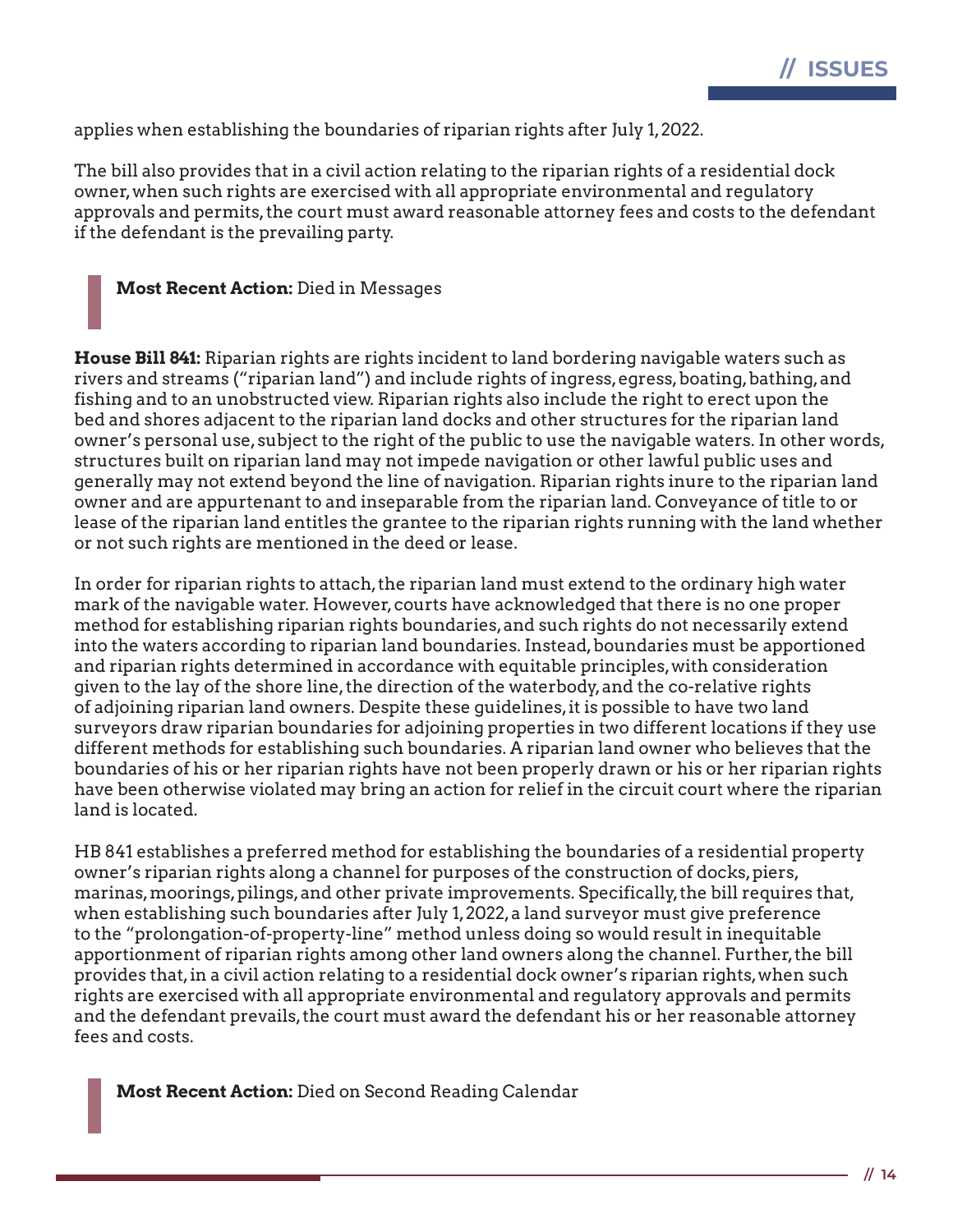

# **// BOATING AND VESSEL SAFETY**

**Senate Bill 1650 // Sen. Joe Gruters // Referred to: Environment and Natural Resources; Appropriations Subcommittee on Agriculture, Environment, and General Government; Appropriations**

**House Bill 701 // Rep. Fiona McFarland // Referred to: Tourism, Infrastructure & Energy Subcommittee; Environment, Agriculture & Flooding Subcommittee; Commerce Committee**

HOUSE/SENATE BILL RELATIONSHIP: *SIMILAR*

**Senate Bill 1650**: Requiring certain boating safety education courses and temporary certificate examinations to include specified components; directing the Fish and Wildlife Conservation Commission to include such components in boating safety education campaigns and certain educational materials; requiring instructors of water sports and activities to wear engine cutoff switches under certain conditions, etc.

**Most Recent Action:** Died in Environment and Natural Resources

**House Bill 701**: The Florida Fish and Wildlife Conservation Commission (FWC) regulates, manages, and conserves the fish and wildlife resources within the state. Within the FWC, the Division of Law Enforcement enforces boating rules and regulations, coordinates boating safety campaigns and education, and investigates boating accidents.

Any person born on or after January 1, 1988, who wishes to operate a vessel powered by a motor 10 horsepower or greater must complete a boating safety education course approved by the National Association of State Boating Law Administrators (NASBLA). The NASBLA provides minimum standards which are reviewed every five years and apply to all basic boating courses across the U.S. and its territories.

In 2018, federal law went into effect requiring operators of vessels less than 26 feet in length and with three or more horsepower to employ an engine cut-off switch if installed on the vessel. Florida has a similar law but with regard only to jet skis.

The bill may be cited as "Ethan's Law."

The bill requires that FWC include as components in boating safety education campaigns and education material, as appropriate, the following:

- The dangers of passengers sitting in areas not designed and designated for seating.
- The operation of a boat with persons in the water nearby.
- The dangers of starting a vessel with the engine in gear.
- The risks of leaving a vessel running while passengers are onboarding or disembarking.
- The proper use and benefits of an engine cut-off switch for motorboats and personal watercrafts.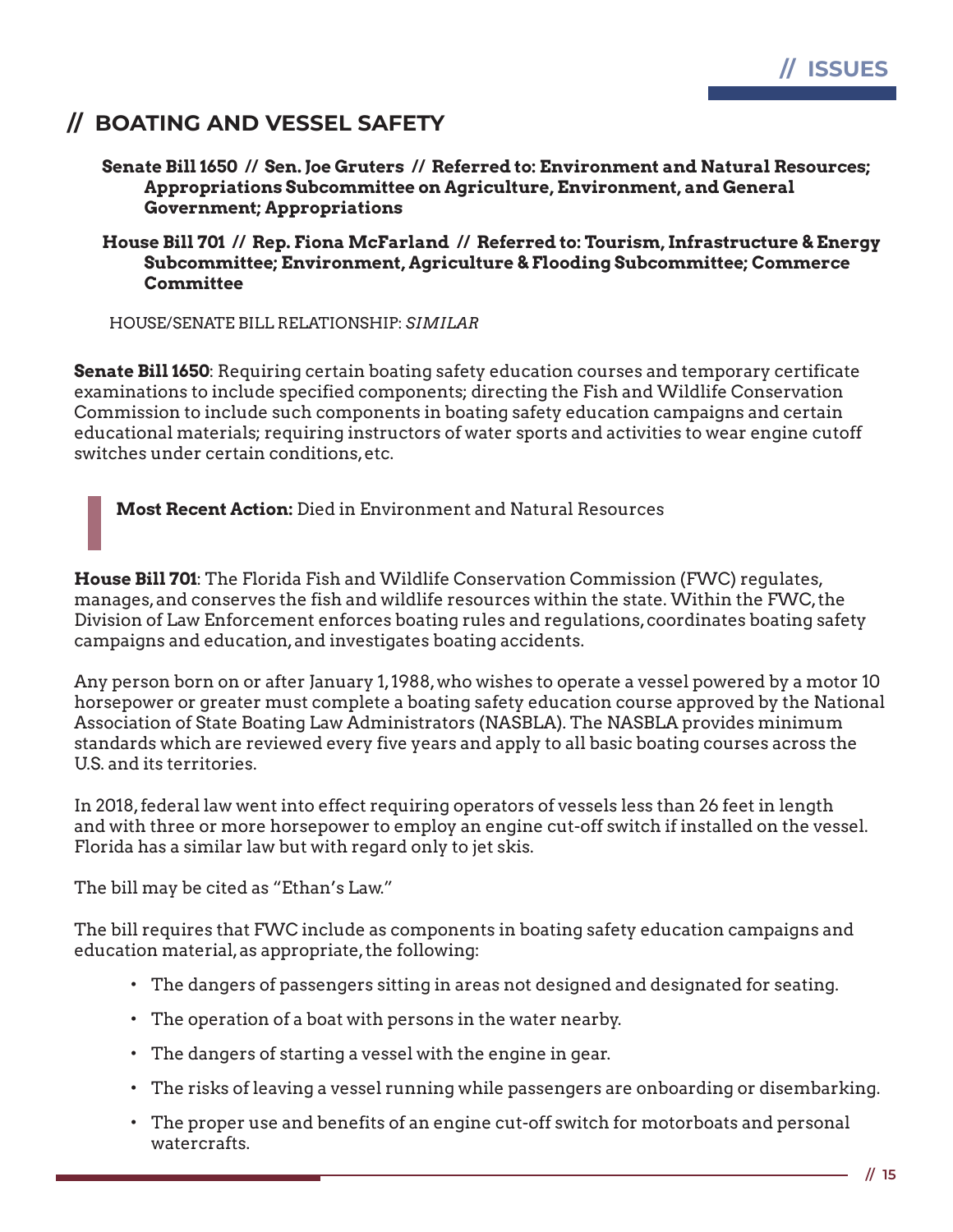The bill also requires that operators of vessels used in the instruction of water sports or activities use an engine cut-off switch and wear an operative engine cut-off switch link when people participating in the water sport or activity are in the water.

The bill does not have an impact on state or local government revenues. The bill does not have an impact on local government expenditures. The bill may have an insignificant fiscal impact on state government expenditures.

The bill provides an effective date of July 1, 2022.

**Most Recent Action:** Died in Appropriations

# **// VESSEL ANCHORING**

**Senate Bill 1432 // Sen. Ana Maria Rodriguez // Referred to: Environment and Natural Resources; Community Affairs; Rules**

**House Bill 1065 // Rep. Jim Mooney // Referred to: Environment, Agriculture & Flooding Subcommittee; Agriculture & Natural Resources Appropriations Subcommittee; State Affairs Committee**

HOUSE/SENATE BILL RELATIONSHIP: *SIMILAR*

**Senate Bill 1432**: The bill amends statutes relating to vessel anchoring and mooring. It provides that approved and permitted moorings or mooring fields in Monroe County have a 10 year limit on general tenancies and that a sovereign submerged land or other proprietary lease may not prohibit a vessel from an approved and permitted mooring or mooring field, or limit the tenancy of a vessel, because it is an established domicile or a primary residence.

The bill clarifies that Monroe County is designated as an anchoring limitation area in which vessels anchored on waters of the state within the county and within 10 linear nautical miles of a public mooring field or designated anchoring area must pull anchor, move under their own power, and re-anchor a certain distance away or in a different designated anchoring area.

This must occur at least once every 90 days. The requirement does not apply to vessels moored to approved and permitted moorings, or to domiciled vessels on the waters of the state within the county until at least 100 new moorings are available for public use within 1 mile of Key West Bight City Dock.

The bill requires the Fish and Wildlife Conservation Commission to consult with Monroe County and the Florida Keys National Marine Sanctuary to establish designated anchoring areas throughout the county that meet certain criteria.

The bill requires certain vessels on the waters of the state within Monroe County that are equipped with a marine sanitation device to maintain a record of the date and location of each pump-out of the device, which must occur every 30 days, for one year after the date of the pumpout.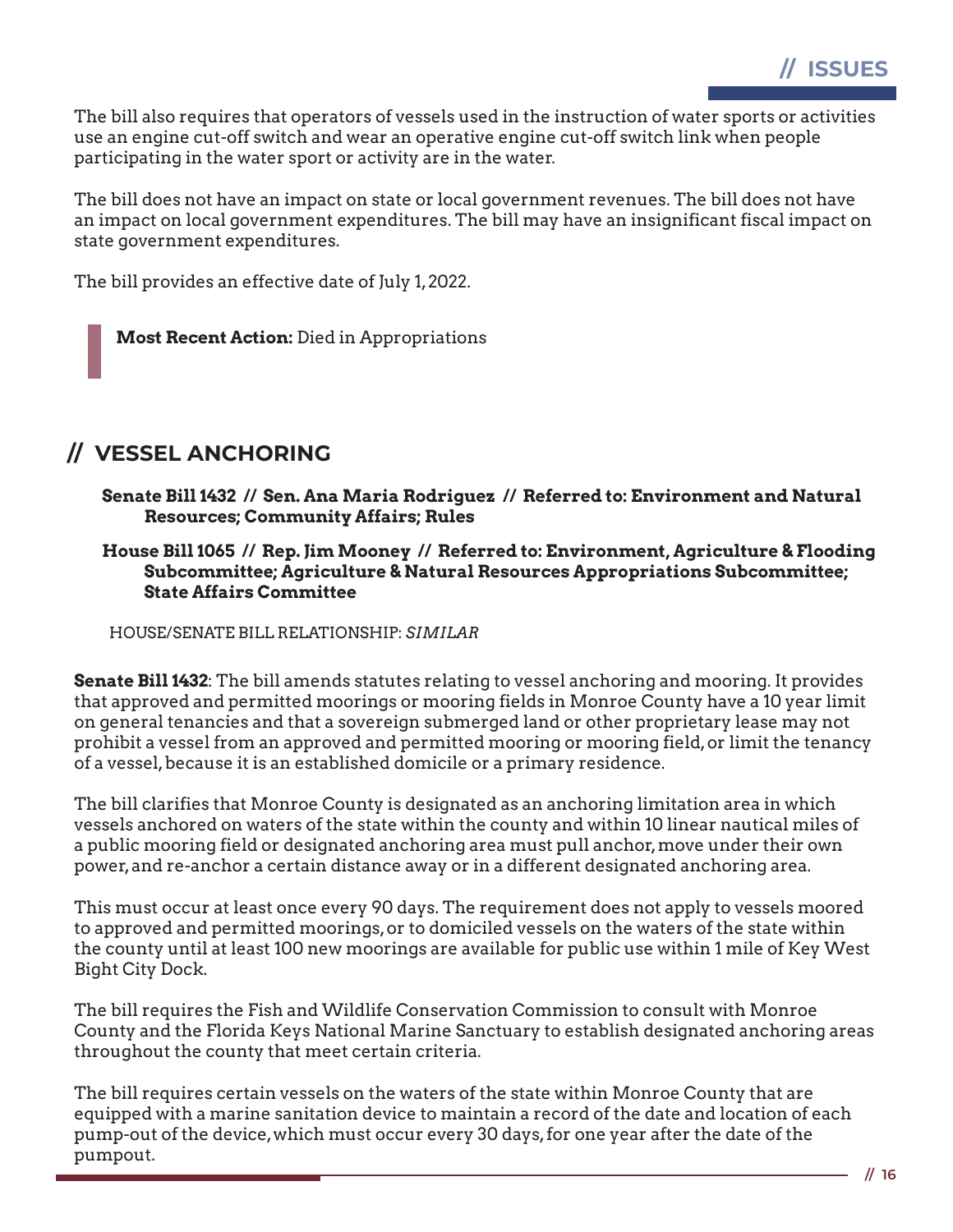

If approved by the Governor, these provisions take effect July 1, 2022.

Vote: Senate 38-0; House 112-0

**Most Recent Action:** Approved by Governor; Chapter No. 2022-78

**House Bill 1065:** Current law designates certain densely populated urban areas that have narrow state waterways, residential docking facilities, and significant boating traffic as anchoring limitation areas. In an anchoring limitation area, a person is prohibited from anchoring a vessel at any time during the period between one half hour after sunset and one half-hour before sunrise. The Division of Law Enforcement of the Fish and Wildlife Conservation Commission (FWC) and its officers, county sheriffs and deputies, and municipal police officers typically enforce anchoring limitation areas. In 2021, the Legislature designated Monroe County as an anchoring limitation area where a vessel on waters of the state can only anchor in the same location for a maximum of 90 days. The establishment of Monroe County as an anchoring limitation area does not take effect until Monroe County approves, permits, and opens new moorings for public use, including 250 moorings within one mile of Key West Bight City Dock and at least 50 moorings within the Key West Garrison Bight Mooring Field.

The bill specifies that approved and permitted moorings or mooring fields in Monroe County have a 10-year limit on general tenancies and that a sovereign submerged land or other proprietary lease may not prohibit a vessel from an approved and permitted mooring or mooring field or limit the tenancy of a vessel because it is an established domicile or primary residence.

The bill clarifies requirements related to the designation of Monroe County as an anchoring limitation area. Specifically, the bill requires each vessel anchored on state waters within 10 nautical miles of a public mooring field or a designated anchoring area to pull anchor, move from its location using its propulsion system, and reanchor in a new location no less than once every 90 days.

The bill specifies that these requirements do not apply to vessels moored to approved and permitted moorings. Additionally, until at least 100 new moorings are available for public use within one mile of Key West Bight City Dock, these requirements do not apply to live-aboard vessels on state waters within Monroe County.

The bill requires certain vessels within Monroe County on state waters that are equipped with a marine sanitation device to maintain a record of the date and location of each pump-out of the device, which must occur every 30 days.

The bill may have an insignificant negative fiscal impact on the state.

**Most Recent Action:** Read Second Time; Substituted for SB 1432; Laid on Table, Refer to SB 1432

*Attached documents: SB 1432 (Enrolled) + Final Bill Analysis*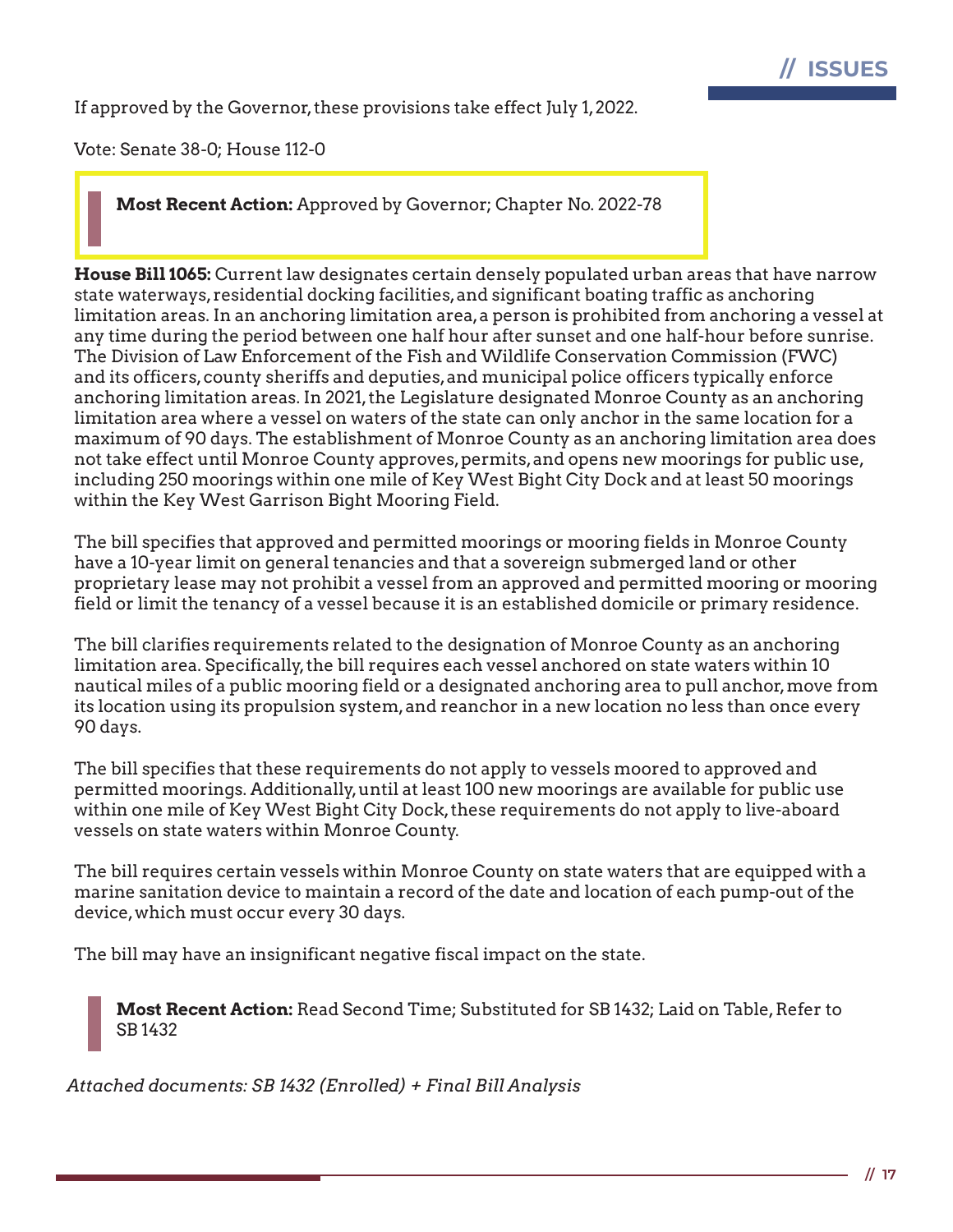# **// VESSEL SAFETY FLAGS**

**Senate Bill 1546 // Sen. Dennis Baxley // Referred to: Environment and Natural Resources; Community Affairs; Rules**

**House Bill 1225 // Rep. Thad Altman // Referred to: Environment, Agriculture & Flooding Subcommittee; State Affairs Committee**

HOUSE/SENATE BILL RELATIONSHIP: *SIMILAR*

**Senate Bill 1546**: Removing the requirement that airboats be equipped with masts or flagpoles bearing certain safety flags; prohibiting the operation and anchoring of vessels without masts or flagpoles bearing certain safety flags under specified conditions, etc.

**Most Recent Action:** Died in Environment and Natural Resources

**House Bill 1225:** Removes requirement that airboats be equipped with masts or flagpoles bearing certain safety flags; prohibits operation & anchoring of vessels without masts or flagpoles bearing certain safety flags under specified conditions; provides penalties.

**Most Recent Action:** Died in Environment, Agriculture & Flooding Subcommittee

# **// LOCAL REGULATION OF VESSELS**

**House Bill 1265 // Rep. Mike Caruso // Referred to: Environment, Agriculture & Flooding Subcommittee; Criminal Justice & Public Safety Subcommittee; Agriculture & Natural Resources Appropriations Subcommittee; State Affairs Committee**

**House Bill 1265:** Authorizes local governments to regulate the anchoring of certain vessels.

**Most Recent Action:** Died in Environment, Agriculture & Flooding Subcommittee

# **// OFFICE OF THE BLUE ECONOMY**

**Senate Bill 1454 // Sen. Loranne Ausley // Referred to: Commerce and Tourism; Appropriations Subcommittee on Transportation, Tourism, and Economic Development; Appropriations**

**House Bill 1081 // Rep. Kelly Skidmore // Referred to: Tourism, Infrastructure & Energy Subcommittee; Infrastructure & Tourism Appropriations Subcommittee; Commerce Committee**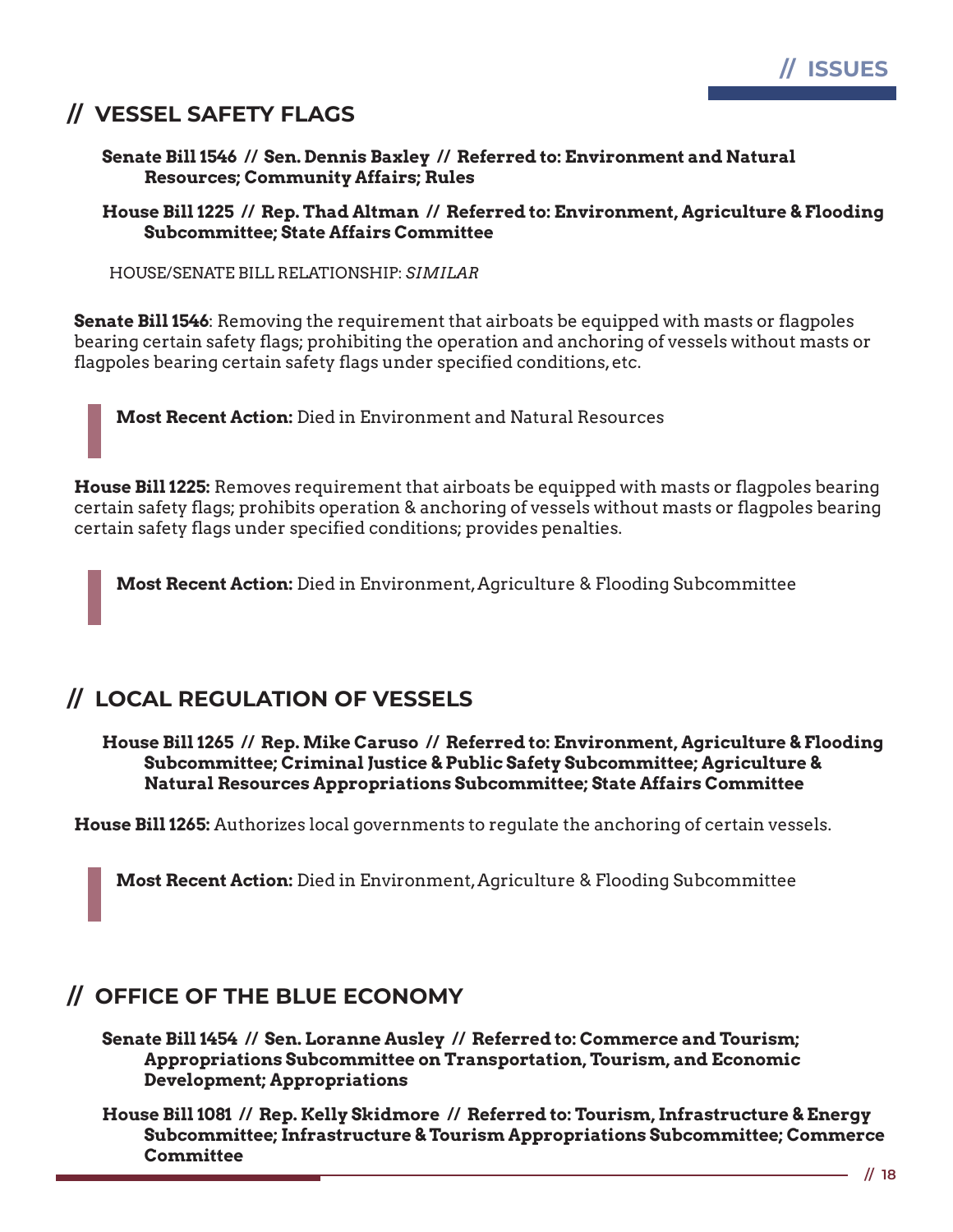

**Senate Bill 1454:** Establishing the office within the Department of Economic Opportuni defining the term "blue economy"; providing duties of the office; requiring the Office of Economic and Demographic Research to conduct a biennial evaluation of the blue economy for inclusion in a certain assessment, etc.

**Most Recent Action:** Died in Commerce and Tourism

**House Bill 1081:** Establishes Office of the Blue Economy within DEO; provides duties of office; requires EDR to conduct biennial evaluation of blue economy for inclusion in certain assessment.

**Most Recent Action:** Died in Tourism, Infrastructure & Energy Subcommittee

===========

We appreciate the opportunity to be your voice in Tallahassee!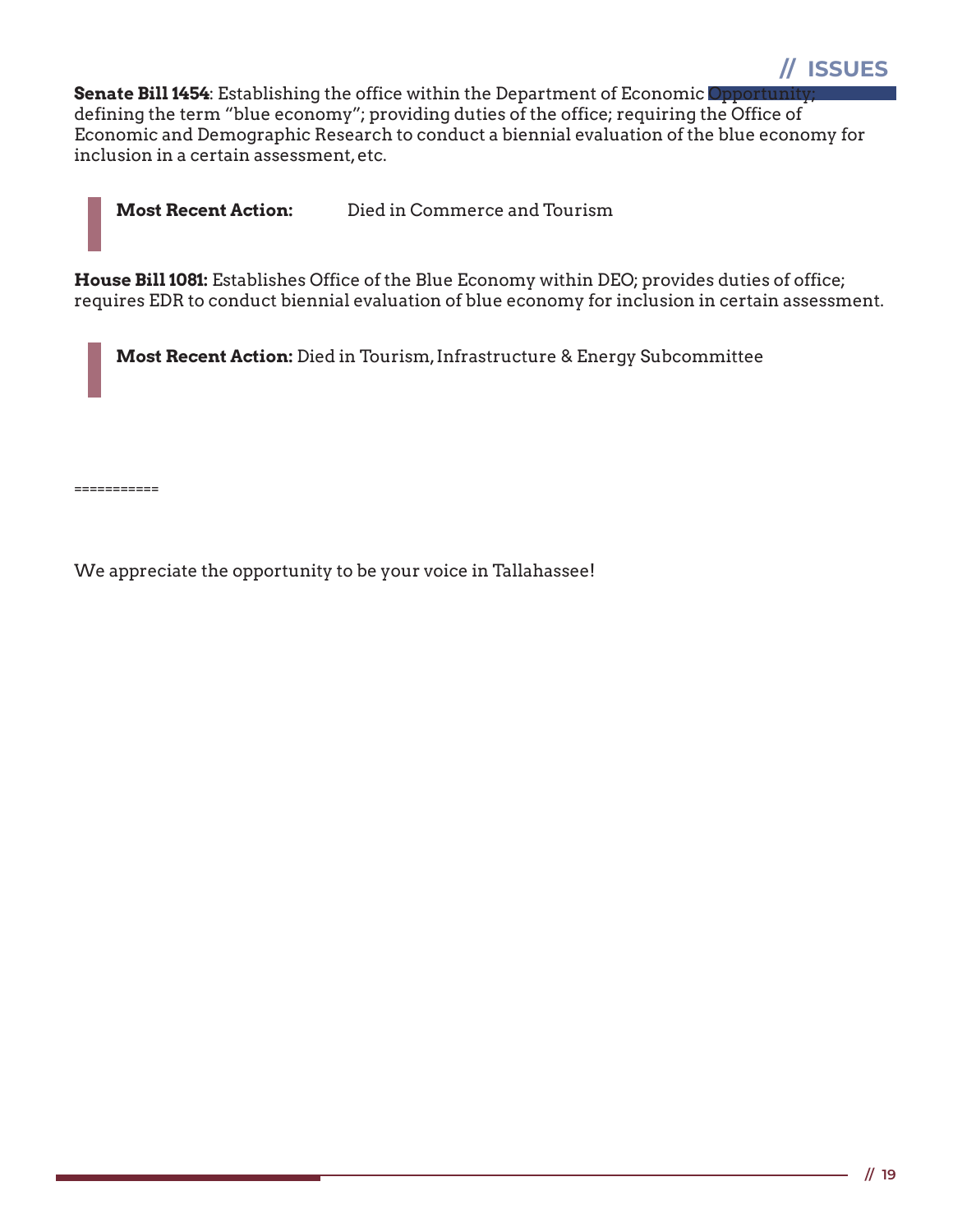2022494er

| $\overline{2}$ | An act relating to the Fish and Wildlife Conservation         |
|----------------|---------------------------------------------------------------|
| 3              | Commission; amending s. 259.105, F.S.; providing              |
| $\overline{4}$ | legislative findings; requiring lead land managing            |
| 5              | agencies, in consultation with the Fish and Wildlife          |
| 6              | Conservation Commission, to consider the use of state         |
| 7              | lands as gopher tortoise recipient sites in certain           |
| 8              | management plans; requiring certain management plans          |
| 9              | to include feasibility assessments for managing gopher        |
| 10             | tortoise recipient sites; authorizing owners of               |
| 11             | certain lands to establish gopher tortoise recipient          |
| 12             | sites or conservation banks on the lands under certain        |
| 13             | conditions; requiring the commission to streamline and        |
| 14             | improve the review of gopher tortoise recipient site          |
| 15             | applications and approve or deny such applications            |
| 16             | within a specified timeframe; requiring the                   |
| 17             | commission, subject to appropriation, to encourage the        |
| 18             | establishment of gopher tortoise recipient sites on           |
| 19             | private lands and to create an online dashboard for           |
| 20             | certain gopher tortoise recipient site information;           |
| 21             | requiring the commission to submit a report on gopher         |
| 22             | tortoise recipient sites to the Legislature by a              |
| 23             | specified date; providing report requirements;                |
| 24             | amending $ss. 327.352$ and $327.35215$ , $F.S.:$ revising the |
| 25             | notices a person must be given for failure to submit          |
| 26             | to certain tests for alcohol, chemical substances, or         |
| 27             | controlled substances; making technical changes;              |
| 28             | amending s. 327.371, F.S.; authorizing individuals,           |
| 29             | when participating in certain athletic team practices         |

## Page 1 of 39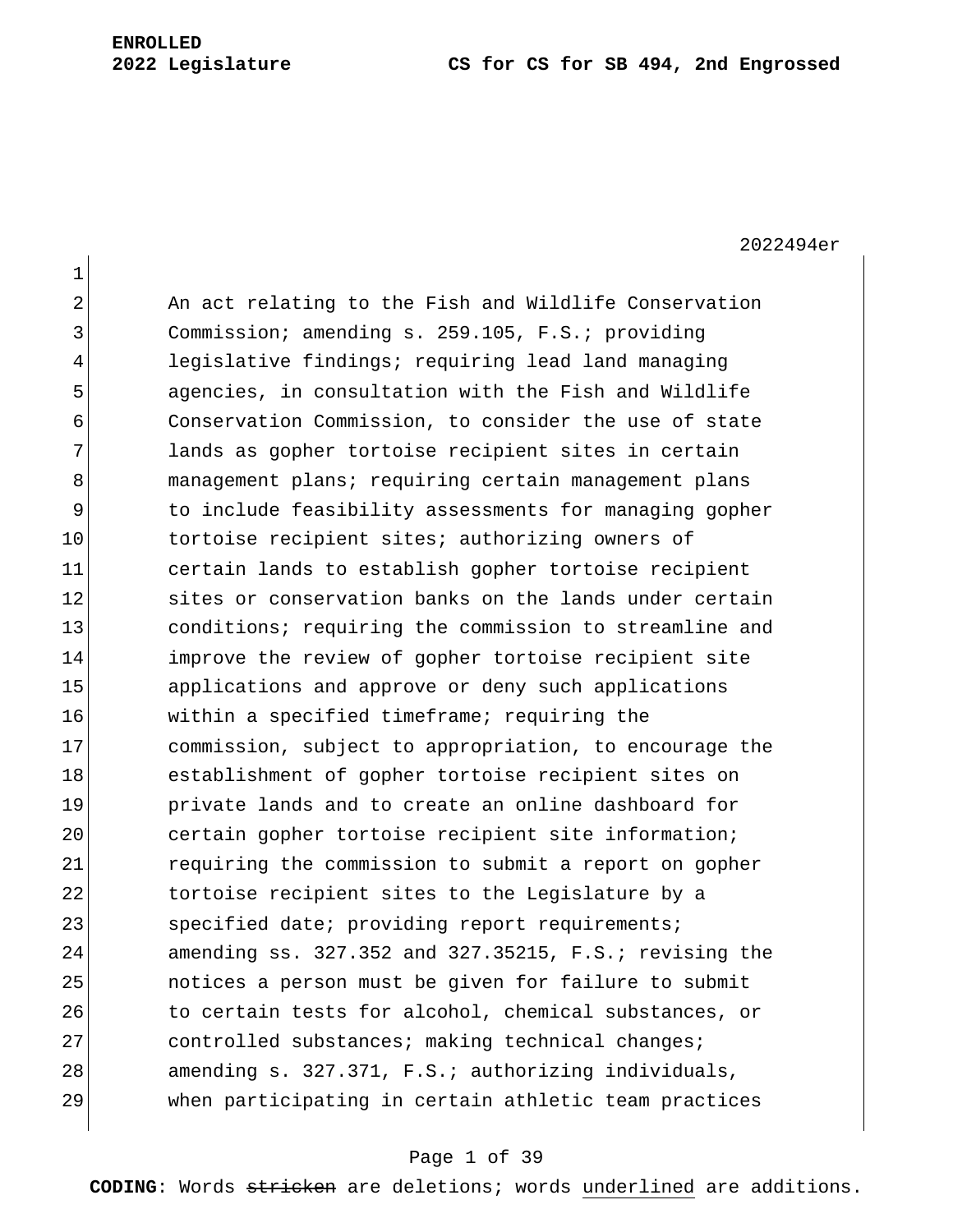# **Legislature CS for CS for SB 494, 2nd Engrossed**

2022494er

| 30 | or competitions, to operate a human-powered vessel     |
|----|--------------------------------------------------------|
| 31 | within the marked channel of the Florida Intracoastal  |
| 32 | Waterway under certain circumstances; requiring the    |
| 33 | commission to be notified of any such competition;     |
| 34 | providing notice requirements; amending s. 327.4107,   |
| 35 | F.S.; revising the vessel conditions that an officer   |
| 36 | of the commission or a law enforcement agency may use  |
| 37 | to determine that a vessel is at risk of becoming      |
| 38 | derelict; amending s. 327.46, F.S.; prohibiting        |
| 39 | municipalities and counties from designating certain   |
| 40 | waters adjacent to designated public bathing beaches   |
| 41 | or swim areas as vessel exclusion zones; repealing s.  |
| 42 | 376.15, F.S., relating to derelict vessels and the     |
| 43 | relocation and removal of such vessels from the waters |
| 44 | of this state; amending s. 379.101, F.S.; revising the |
| 45 | definitions of the terms "marine fish" and "saltwater  |
| 46 | fish"; amending s. 705.101, F.S.; revising the         |
| 47 | definition of the term "abandoned property" to include |
| 48 | vessels declared to be a public nuisance; amending s.  |
| 49 | 705.103, F.S.; clarifying the notice requirements and  |
| 50 | procedures for vessels declared to be public           |
| 51 | nuisances; conforming a provision to changes made by   |
| 52 | the act; amending s. 823.11, F.S.; making technical    |
| 53 | changes; authorizing the commission to establish a     |
| 54 | program to provide grants to local governments for     |
| 55 | certain actions regarding derelict vessels and those   |
| 56 | declared to be a public nuisance; specifying sources   |
| 57 | for the funds to be used, subject to an appropriation; |
| 58 | authorizing the commission to use funds not awarded as |
|    |                                                        |

## Page 2 of 39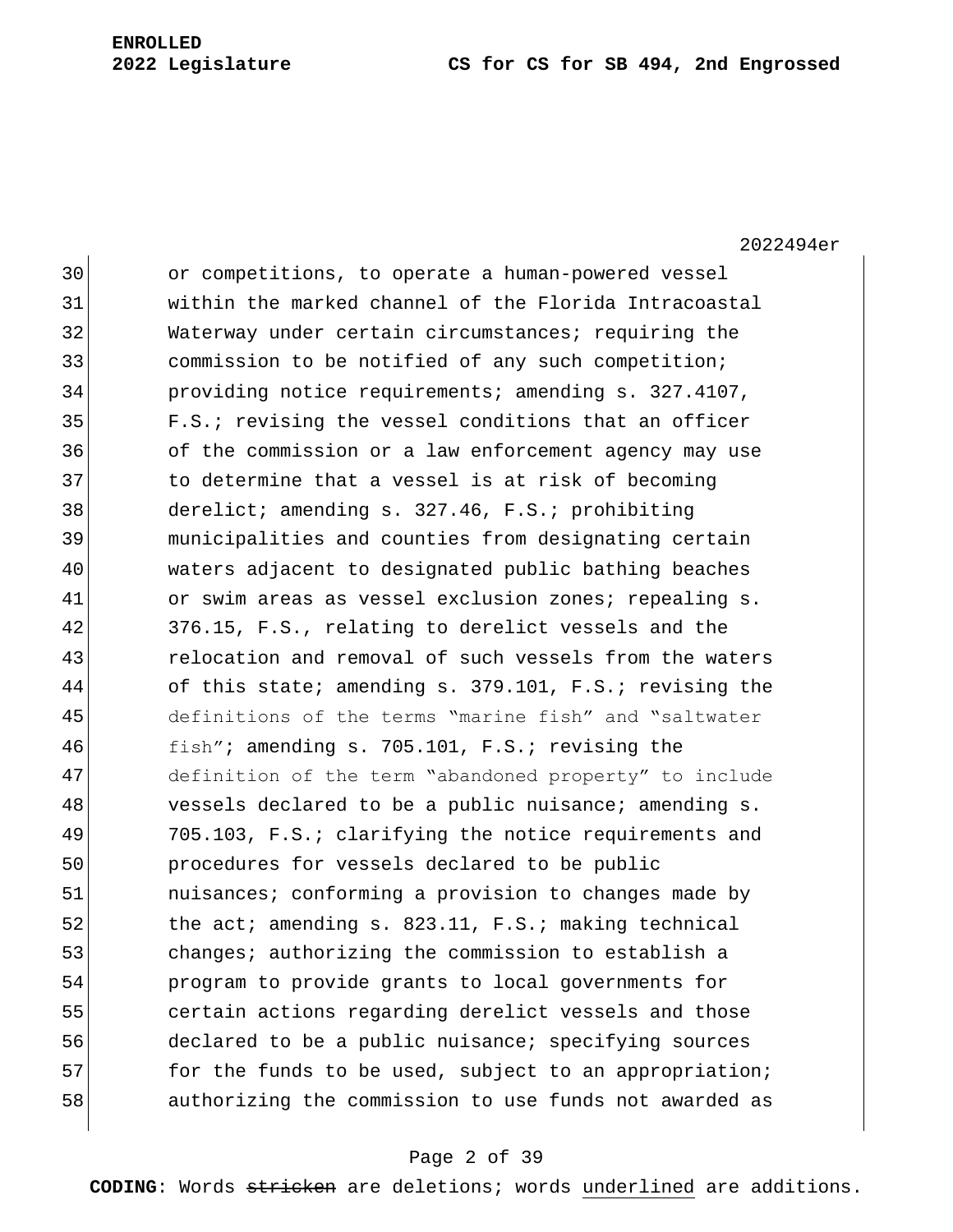### **2022 Legislature CS for CS for SB 494, 2nd Engrossed**

2022494er 59 grants for certain purposes; requiring the commission 60 to adopt rules for the grant applications and the 61 criteria for allocating the funds; conforming 62 **provisions to changes made by the act; amending s.** 63 934.50, F.S.; providing that all employees of the 64 commission or the Florida Forest Service may operate 65 drones for specified purposes; amending ss. 327.04, 66 328.09, 328.72, and 376.11, F.S.; conforming 67 **provisions to changes made by the act; repealing s.** 68 25, chapter 2021-184, Laws of Florida, relating to 69 derelict vessels; reenacting s. 327.73(1)(dd), F.S., 70 relating to noncriminal boating infractions, to 71 incorporate the amendment made to s. 327.371, F.S., in 72 a reference thereto; reenacting ss. 125.01(4) and 73 379.2412, F.S., relating to powers and duties of 74 legislative and governing bodies of counties and state 75 preemption of the regulating of taking or possessing 76 3 76 saltwater fish, respectively, to incorporate the 77 amendment made to s. 379.101, F.S., in references 78 Thereto; providing effective dates. 79 80 Be It Enacted by the Legislature of the State of Florida: 81 82 Section 1. Paragraphs (a) and (b) of subsection (2) of 83 section 259.105, Florida Statutes, are amended to read: 84 259.105 The Florida Forever Act.  $85$  (2)(a) The Legislature finds and declares that: 86 1. Land acquisition programs have provided tremendous 87 financial resources for purchasing environmentally significant

### Page 3 of 39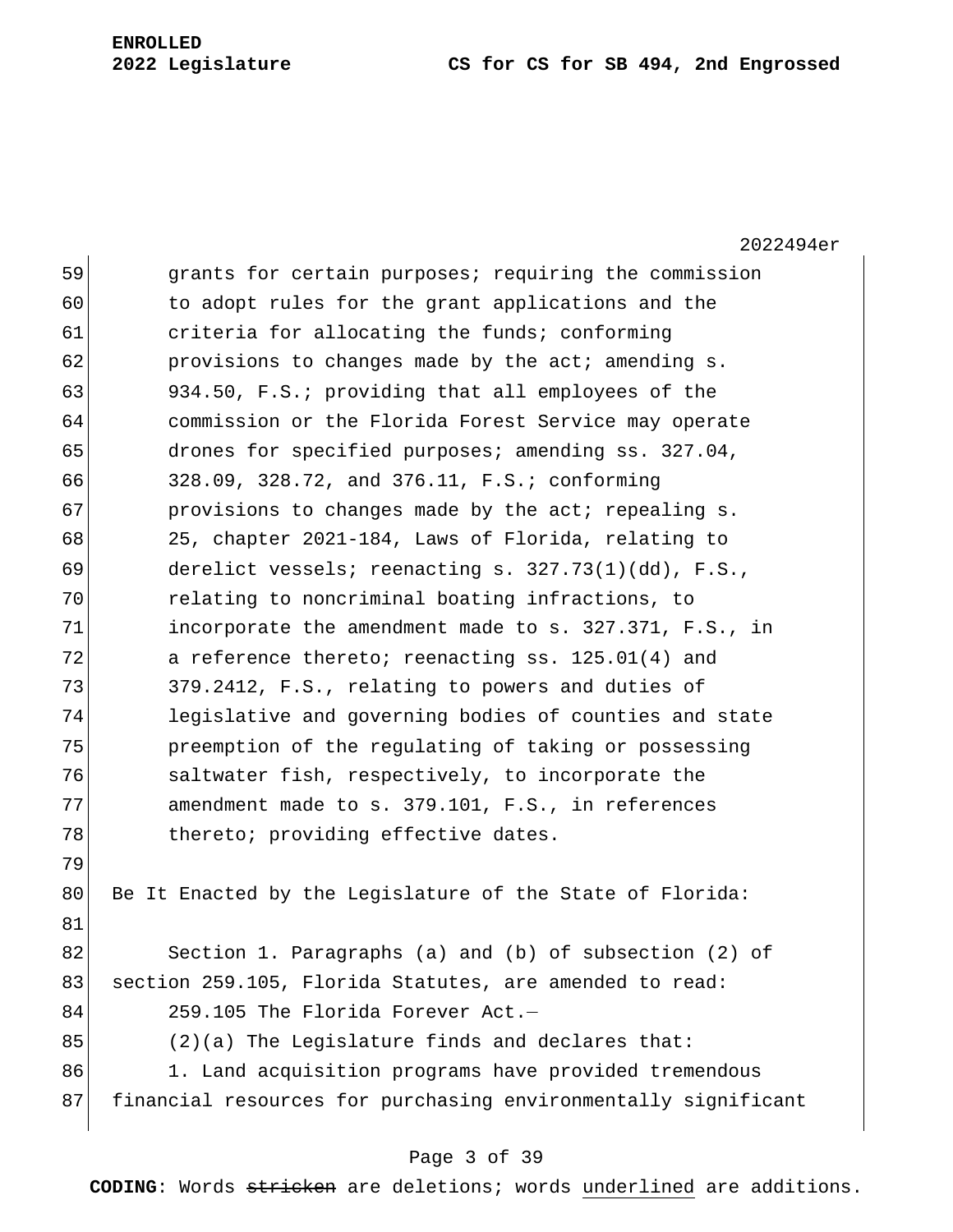2022494er

88 lands to protect those lands from imminent development or 89 alteration, thereby ensuring present and future generations' 90 access to important waterways, open spaces, and recreation and 91 conservation lands.

92 2. The continued alteration and development of the state's 93 | natural and rural areas to accommodate the state's growing 94 population have contributed to the degradation of water 95 resources, the fragmentation and destruction of wildlife 96 habitats, the loss of outdoor recreation space, and the 97 diminishment of wetlands, forests, working landscapes, and 98 coastal open space.

99 3. The potential development of the state's remaining 100 natural areas and escalation of land values require government 101 efforts to restore, bring under public protection, or acquire 102 lands and water areas to preserve the state's essential 103 ecological functions and invaluable quality of life.

104 4. It is essential to protect the state's ecosystems by 105 promoting a more efficient use of land, to ensure opportunities 106 for viable agricultural activities on working lands, and to 107 promote vital rural and urban communities that support and 108 produce development patterns consistent with natural resource 109 protection.

110 5. The state's groundwater, surface waters, and springs are under tremendous pressure due to population growth and economic expansion and require special protection and restoration efforts, including the protection of uplands and springsheds that provide vital recharge to aquifer systems and are critical to the protection of water quality and water quantity of the aquifers and springs. To ensure that sufficient quantities of

### Page 4 of 39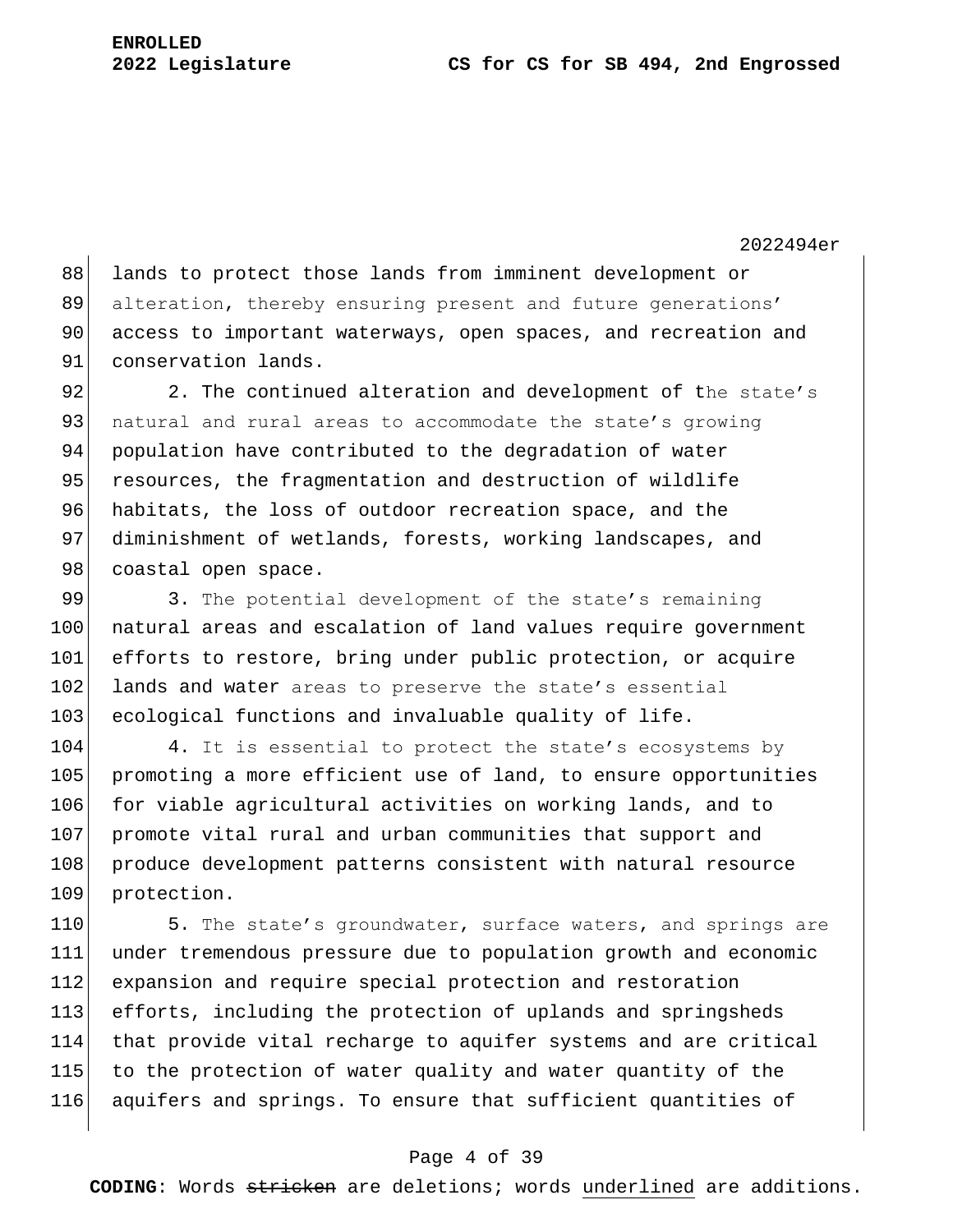2022494er

117 water are available to meet the current and future needs of the 118 natural systems and citizens of the state, and assist in 119 achieving the planning goals of the department and the water 120 management districts, water resource development projects on 121 public lands, if compatible with the resource values of and 122 management objectives for the lands, are appropriate.

 6. The needs of urban, suburban, and small communities in the state for high-quality outdoor recreational opportunities, greenways, trails, and open space have not been fully met by previous acquisition programs. Through such programs as the Florida Communities Trust and the Florida Recreation Development 128 Assistance Program, the state shall place additional emphasis on 129 acquiring, protecting, preserving, and restoring open space, 130 ecological greenways, and recreation properties within urban, suburban, and rural areas where pristine natural communities or 132 water bodies no longer exist because of the proximity of developed property.

134 7. Many of the state's unique ecosystems, such as the 135 Florida Everglades, are facing ecological collapse due to the 136 state's burgeoning population growth and other economic 137 activities. To preserve these valuable ecosystems for future 138 generations, essential parcels of land must be acquired to 139 facilitate ecosystem restoration.

140 8. Access to public lands to support a broad range of 141 outdoor recreational opportunities and the development of 142 necessary infrastructure, if compatible with the resource values 143 of and management objectives for such lands, promotes an 144 appreciation for the state's natural assets and improves the 145 quality of life.

### Page 5 of 39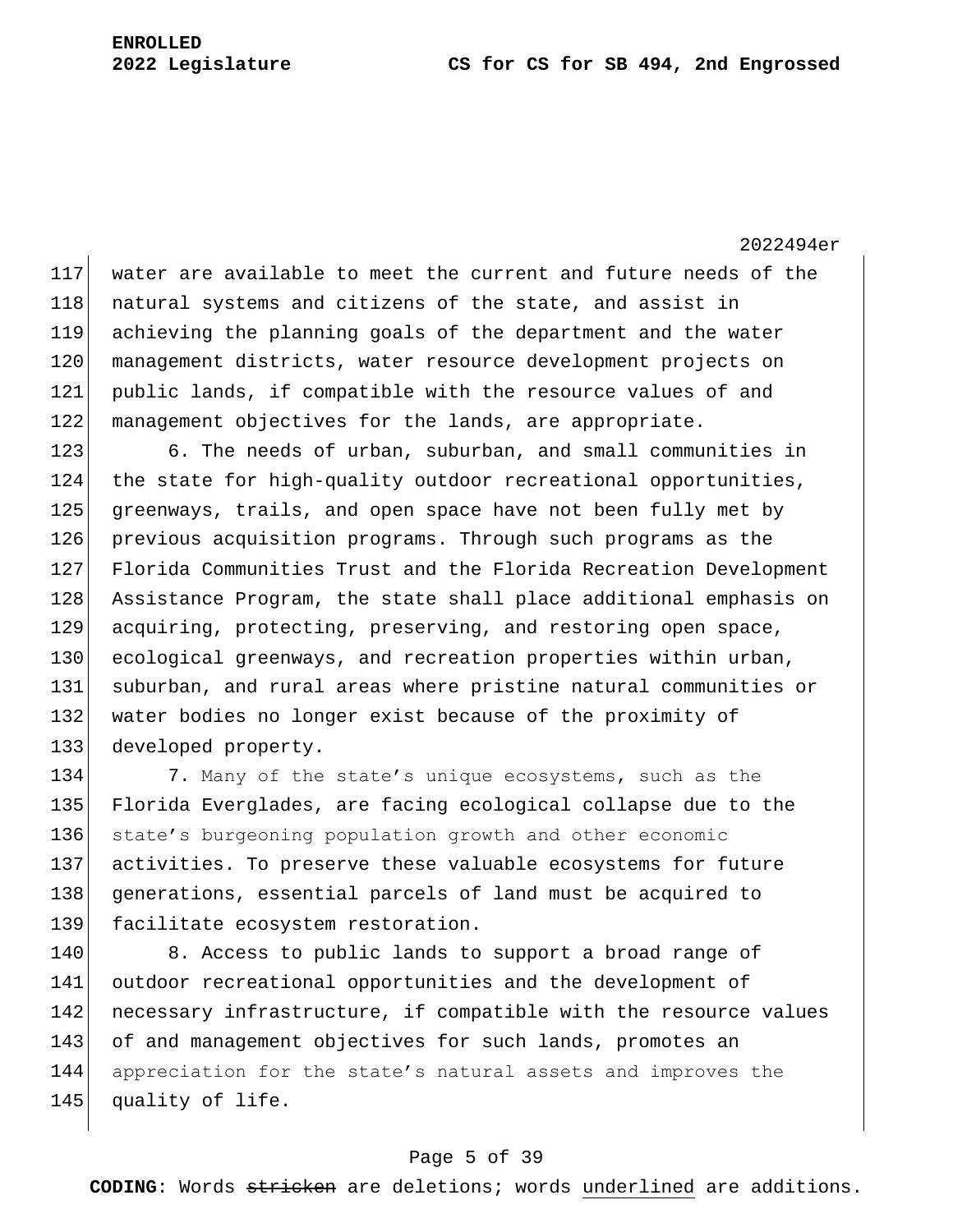### **2022 Legislature CS for CS for SB 494, 2nd Engrossed**

# **ENROLLED**

2022494er

 9. Acquisition of lands, in fee simple, less than fee interest, or other techniques shall be based on a comprehensive 148 science-based assessment of the state's natural resources which targets essential conservation lands by prioritizing all current 150 and future acquisitions based on a uniform set of data and planned so as to protect the integrity and function of ecological systems and working landscapes, and provide multiple benefits, including preservation of fish and wildlife habitat, recreation space for urban and rural areas, and the restoration 155 of natural water storage, flow, and recharge.

156 10. The state has embraced performance-based program 157 budgeting as a tool to evaluate the achievements of publicly 158 funded agencies, build in accountability, and reward those 159 agencies which are able to consistently achieve quantifiable 160 goals. While previous and existing state environmental programs 161 have achieved varying degrees of success, few of these programs 162 can be evaluated as to the extent of their achievements, 163 primarily because performance measures, standards, outcomes, and 164 goals were not established at the outset. Therefore, the Florida 165 Forever program shall be developed and implemented in the 166 context of measurable state goals and objectives.

167 11.a. The state must play a major role in the recovery and 168 management of its imperiled species through the acquisition, 169 restoration, enhancement, and management of ecosystems that can 170 support the major life functions of such species. It is the 171 intent of the Legislature to support local, state, and federal 172 programs that result in net benefit to imperiled species habitat 173 by providing public and private land owners meaningful 174 incentives for acquiring, restoring, managing, and repopulating

### Page 6 of 39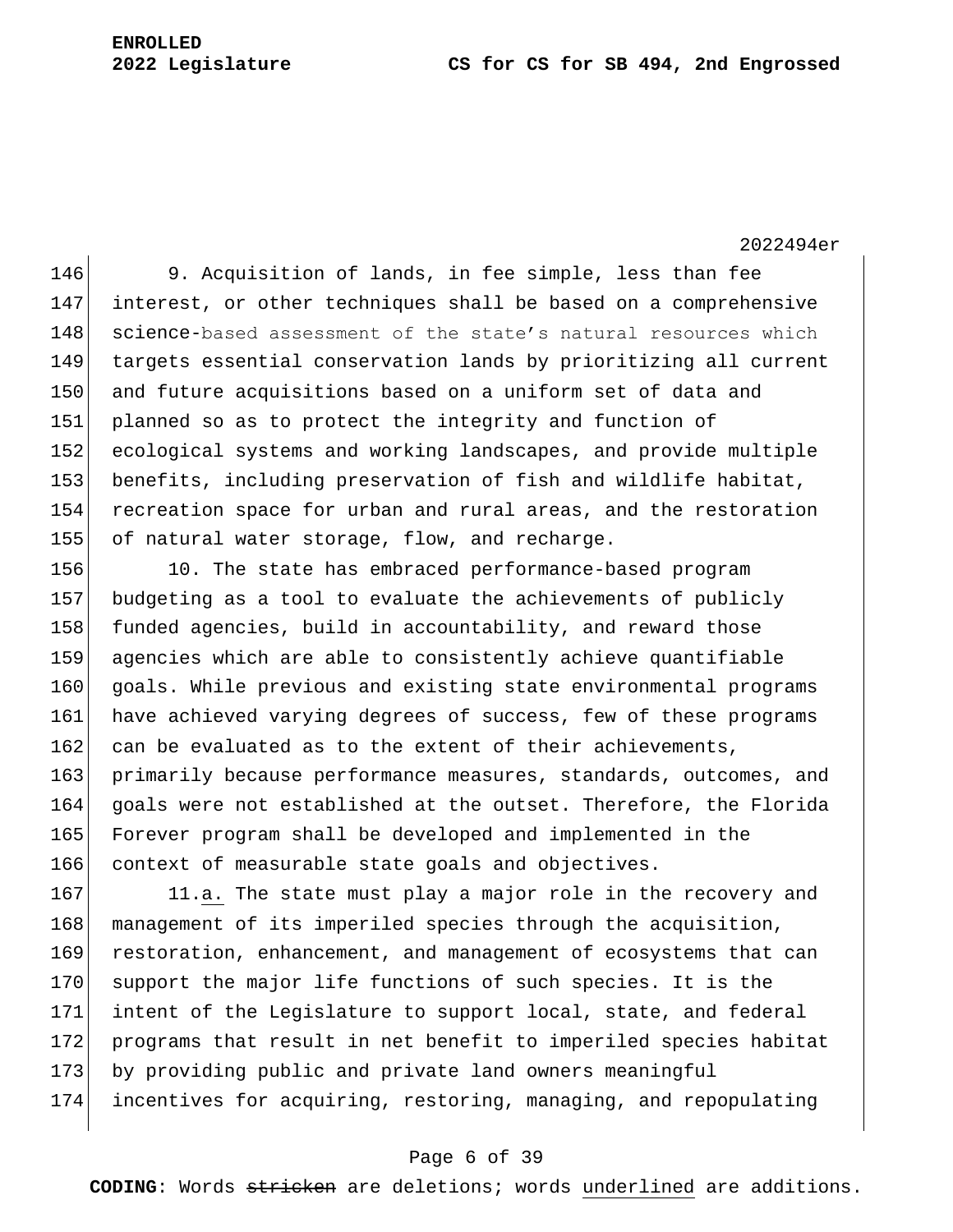2022494er 175 habitats for imperiled species. It is the further intent of the 176 Legislature that public lands, both existing and to be acquired, 177 identified by the lead land managing agency, in consultation 178 with the Fish and Wildlife Conservation Commission for animals 179 or the Department of Agriculture and Consumer Services for 180 plants, as habitat or potentially restorable habitat for 181 imperiled species, be restored, enhanced, managed, and 182 repopulated as habitat for such species to advance the goals and 183 objectives of imperiled species management for conservation, 184 recreation, or both, consistent with the land management plan 185 without restricting other uses identified in the management 186 plan. It is also the intent of the Legislature that of the 187 proceeds distributed pursuant to subsection (3), additional 188 consideration be given to acquisitions that achieve a 189 combination of conservation goals, including the restoration, 190 enhancement, management, or repopulation of habitat for 191 imperiled species. The council, in addition to the criteria in 192 subsection (9), shall give weight to projects that include 193 acquisition, restoration, management, or repopulation of habitat 194 for imperiled species. The term "imperiled species" as used in 195 this chapter and chapter 253, means plants and animals that are 196 federally listed under the Endangered Species Act, or state-197 listed by the Fish and Wildlife Conservation Commission or the 198 Department of Agriculture and Consumer Services. As part of the 199 state's role, all state lands that have imperiled species 200 habitat shall include as a consideration in management plan 201 development the restoration, enhancement, management, and 202 repopulation of such habitats. In addition, the lead land 203 | managing agency of such state lands may use fees received from

### Page 7 of 39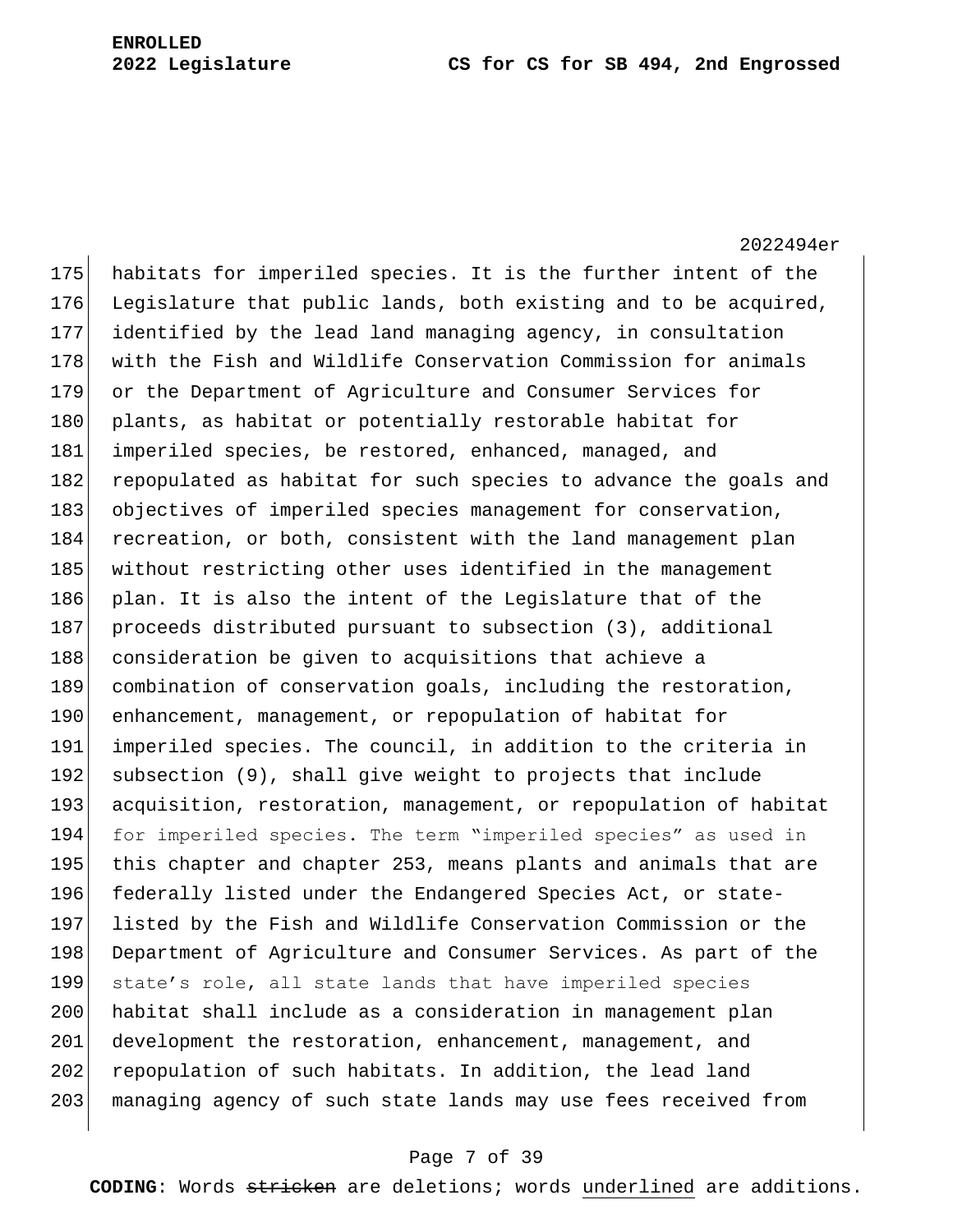2022494er

204 public or private entities for projects to offset adverse 205 impacts to imperiled species or their habitat in order to 206 restore, enhance, manage, repopulate, or acquire land and to 207 implement land management plans developed under s. 253.034 or a 208 land management prospectus developed and implemented under this 209 chapter. Such fees shall be deposited into a foundation or fund 210 created by each land management agency under s. 379.223, s. 211 589.012, or s. 259.032(9)(c), to be used solely to restore, 212 manage, enhance, repopulate, or acquire imperiled species 213 habitat.

214 b. The Legislature recognizes that there have been 215 geographical and capacity constraints on available gopher 216 tortoise recipient sites that have coincided with increased 217 demands for such sites. The Legislature also recognizes that the 218 success of gopher tortoise conservation depends on participation 219 by privately owned lands and the use of appropriate public lands 220 for gopher tortoise and other imperiled species management and 221 recovery. To encourage adequate capacity for relocating gopher 222 tortoises, each lead land managing agency, in consultation with 223 the Fish and Wildlife Conservation Commission, shall consider 224 the feasibility of using a portion of state lands as a gopher 225 tortoise recipient site in management plans for all state lands 226 under the management of the agency that are greater than 40 227 contiguous acres. If the lead land managing agency, in 228 consultation with the Fish and Wildlife Conservation Commission, 229 determines that gopher tortoise recipient site management does 230 not conflict with the primary management objectives of the 231 lands, the management plan must contain a component prepared by 232 the agency or cooperatively with a Fish and Wildlife

### Page 8 of 39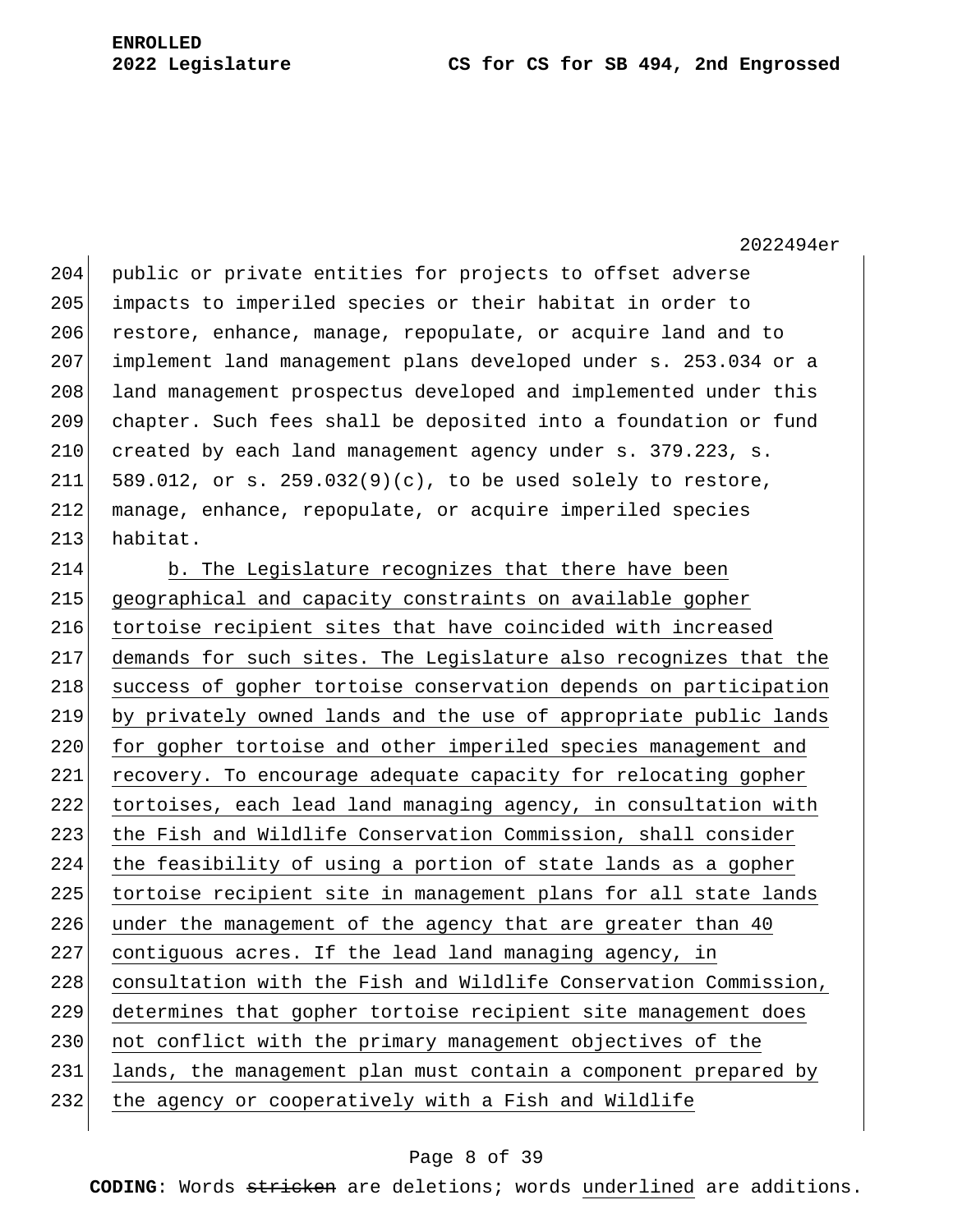2022494er 233 Conservation Commission wildlife biologist that assesses the 234 feasibility of managing the lands as a recipient site for gopher 235 tortoises consistent with rules of the Fish and Wildlife 236 Conservation Commission. The feasibility assessment by the lead 237 land managing agency must also evaluate the economic feasibility 238 of establishing a gopher tortoise recipient site, including the 239 initial cost and recurring management costs of operating the 240 gopher tortoise recipient site consistent with the rules of the 241 Fish and Wildlife Conservation Commission and the revenue 242 projections necessary to ensure the initial and recurring costs 243 of establishing and perpetually maintaining the gopher tortoise 244 recipient site do not create an increased recurring expense for 245 the agency.

246 12. There is a need to change the focus and direction of 247 the state's major land acquisition programs and to extend 248 funding and bonding capabilities, so that future generations may 249 enjoy the natural resources of this state.

250 (b) The Legislature recognizes that acquisition of lands in 251 fee simple is only one way to achieve the aforementioned goals 252 and encourages the use of less-than-fee interests, other 253 techniques, and the development of creative partnerships between 254 governmental agencies and private landowners. Such partnerships 255 may include those that advance the restoration, enhancement, 256 management, or repopulation of imperiled species habitat on 257 state lands as provided for in subparagraph (a)11. Easements 258 acquired pursuant to s.  $570.71(2)(a)$  and (b), land protection 259 agreements, and nonstate funded tools such as rural land 260 stewardship areas, sector planning, gopher tortoise recipient 261 sites, and mitigation should be used, where appropriate, to

### Page 9 of 39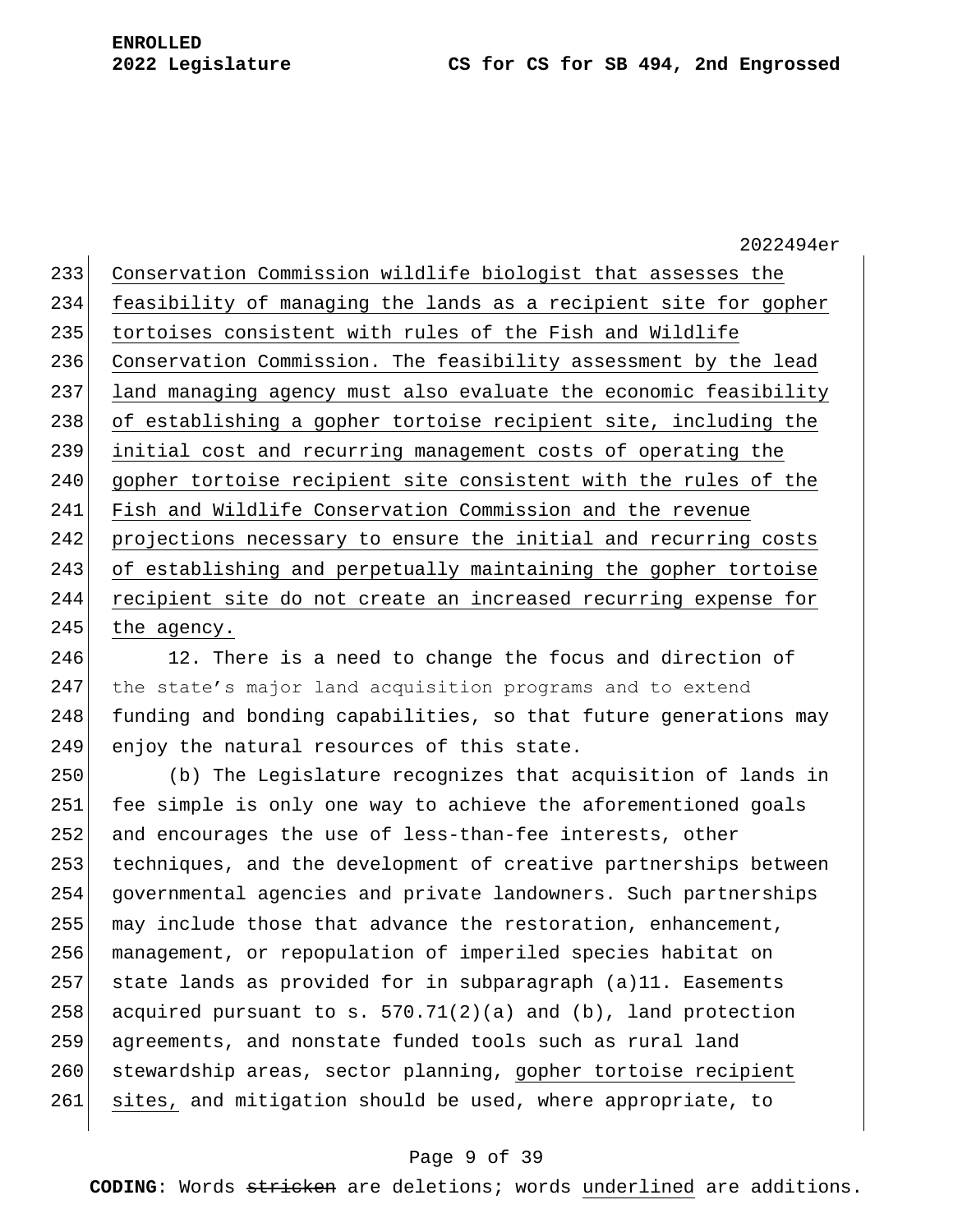|     | 2022494er                                                        |
|-----|------------------------------------------------------------------|
| 262 | bring environmentally sensitive tracts under an acceptable level |
| 263 | of protection at a lower financial cost to the public, and to    |
| 264 | provide private landowners with the opportunity to enjoy and     |
| 265 | benefit from their property. The owner of lands where a          |
| 266 | conservation easement or other less-than-fee interest has been   |
| 267 | acquired by the board or another state agency or a regional or   |
| 268 | local government may establish a recipient site or conservation  |
| 269 | bank on the lands to advance the restoration, enhancement,       |
| 270 | management, or repopulation of imperiled species habitat so long |
| 271 | as the recipient site or operation and maintenance of the        |
| 272 | conservation bank does not interfere with the management plan    |
| 273 | for the conservation easement and the landowner complies with    |
| 274 | all state and federal permitting requirements for the recipient  |
| 275 | site or conservation bank.                                       |
| 276 | Section 2. (1) By December 31, 2022, the Fish and Wildlife       |
| 277 | Conservation Commission shall streamline and improve the review  |
| 278 | of applications for public and private gopher tortoise recipient |
| 279 | sites. Requests for additional information must be received by   |
| 280 | the applicant within 45 days after receipt of an application and |
| 281 | the commission shall approve or deny a complete application      |
| 282 | within 45 days after receipt of such application.                |
| 283 | (2) By October 31, 2023, subject to appropriation, the Fish      |
| 284 | and Wildlife Conservation Commission shall:                      |
| 285 | (a) Establish an ongoing effort to encourage the                 |
| 286 | establishment of new gopher tortoise recipient sites on private  |
| 287 | lands throughout the state; and                                  |
| 288 | (b) Update its permitting systems to create an online            |
| 289 | dashboard to show permitted and available capacity for           |
| 290 | reservations in permitted gopher tortoise recipient sites to     |
|     |                                                                  |

## Page 10 of 39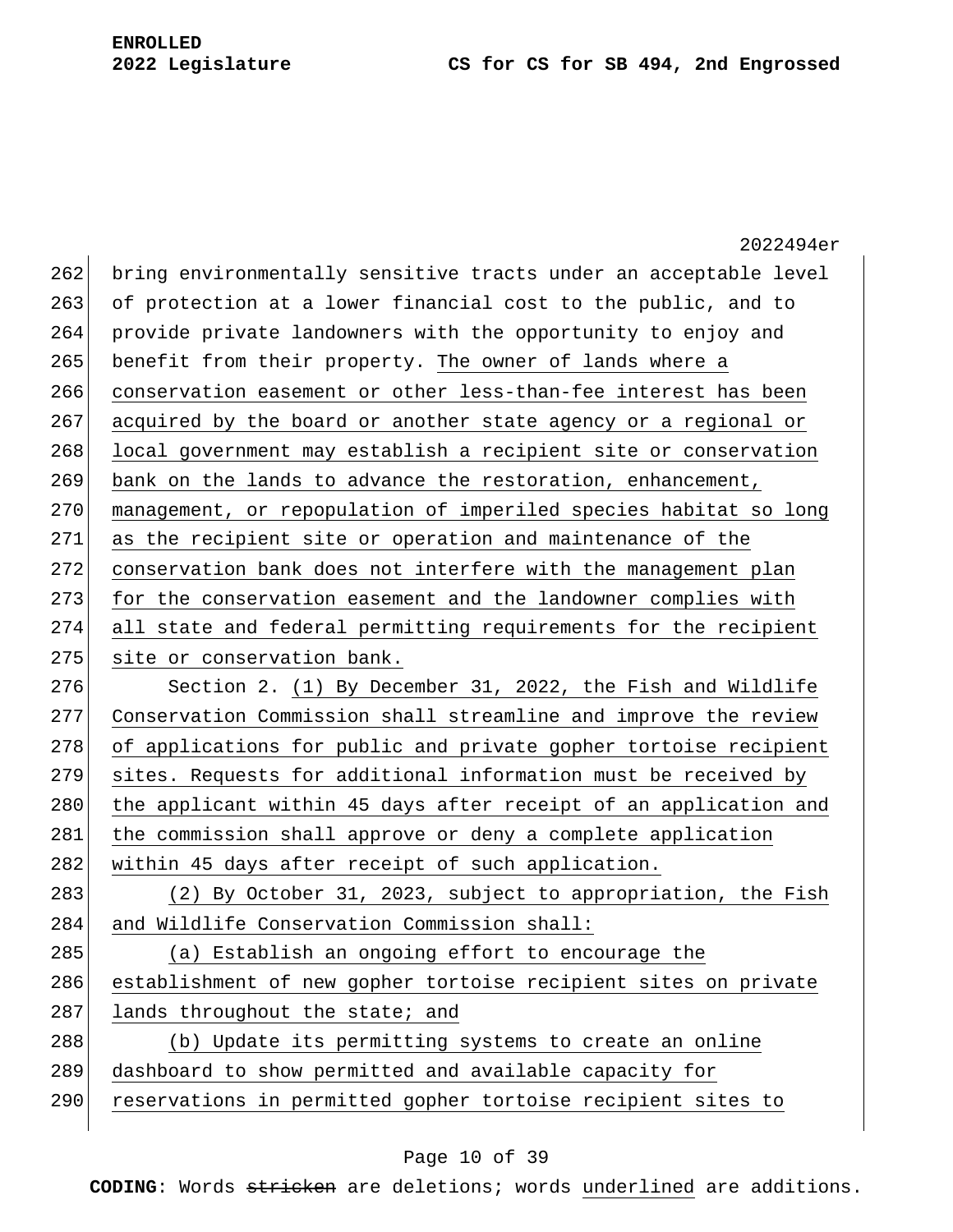|     | 2022494er                                                       |
|-----|-----------------------------------------------------------------|
| 291 | assist with the efficient relocation of gopher tortoises.       |
| 292 | (3) By February 1, 2023, the Fish and Wildlife Conservation     |
| 293 | Commission shall submit a report to the President of the Senate |
| 294 | and the Speaker of the House of Representatives that includes   |
| 295 | the following information:                                      |
| 296 | (a) The progress made in establishing new private and           |
| 297 | public gopher tortoise recipient sites;                         |
| 298 | (b) The average time it takes to approve or deny a              |
| 299 | recipient site application once a complete application is       |
| 300 | received;                                                       |
| 301 | (c) Any federal action taken to modify the listing of the       |
| 302 | gopher tortoise under the Endangered Species Act; and           |
| 303 | (d) Any other information relevant to the gopher tortoise       |
| 304 | conservation program.                                           |
| 305 | Section 3. Paragraphs (a) and (c) of subsection $(1)$ of        |
| 306 | section 327.352, Florida Statutes, are amended to read:         |
| 307 | 327.352 Tests for alcohol, chemical substances, or              |
| 308 | controlled substances; implied consent; refusal.-               |
| 309 | $(1)(a)1$ . The Legislature declares that the operation of a    |
| 310 | vessel is a privilege that must be exercised in a reasonable    |
| 311 | manner. In order to protect the public health and safety, it is |
| 312 | essential that a lawful and effective means of reducing the     |
| 313 | incidence of boating while impaired or intoxicated be           |
| 314 | established. Therefore, a person who accepts the privilege      |
| 315 | extended by the laws of this state of operating a vessel within |
| 316 | this state is, by operating such vessel, deemed to have given   |
| 317 | his or her consent to submit to an approved chemical test or    |
| 318 | physical test including, but not limited to, an infrared light  |
| 319 | test of his or her breath for the purpose of determining the    |
|     |                                                                 |

### Page 11 of 39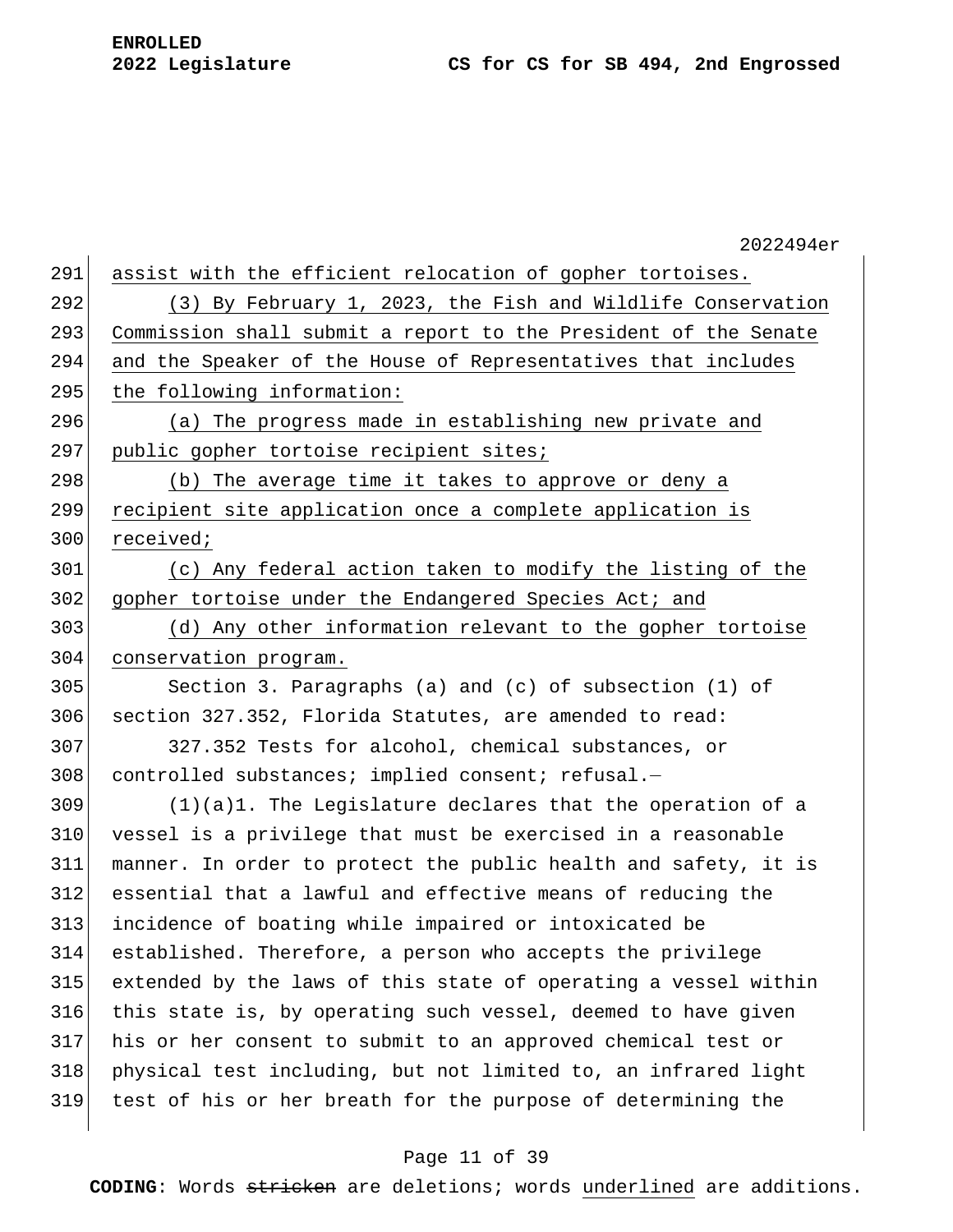2022494er 320 alcoholic content of his or her blood or breath if the person is lawfully arrested for any offense allegedly committed while the person was operating a vessel while under the influence of alcoholic beverages. The chemical or physical breath test must be incidental to a lawful arrest and administered at the request of a law enforcement officer who has reasonable cause to believe such person was operating the vessel within this state while under the influence of alcoholic beverages. The administration 328 of a breath test does not preclude the administration of another type of test. The person shall be told that his or her failure to submit to any lawful test of his or her breath under this 331 chapter will result in a civil penalty of \$500, and shall also 332 be told that if he or she refuses to submit to a lawful test of his or her breath and he or she has been previously fined under 334 s. 327.35215 or has previously had his or her driving privilege 335 has been previously driver license suspended for refusal to submit to any lawful test of his or her breath, urine, or blood, he or she commits a misdemeanor of the first degree, punishable 338 as provided in s. 775.082 or s. 775.083, in addition to any other penalties provided by law. The refusal to submit to a 340 chemical or physical breath test upon the request of a law enforcement officer as provided in this section is admissible into evidence in any criminal proceeding.

 2. A person who accepts the privilege extended by the laws of this state of operating a vessel within this state is, by operating such vessel, deemed to have given his or her consent to submit to a urine test for the purpose of detecting the presence of chemical substances as set forth in s. 877.111 or controlled substances if the person is lawfully arrested for any

### Page 12 of 39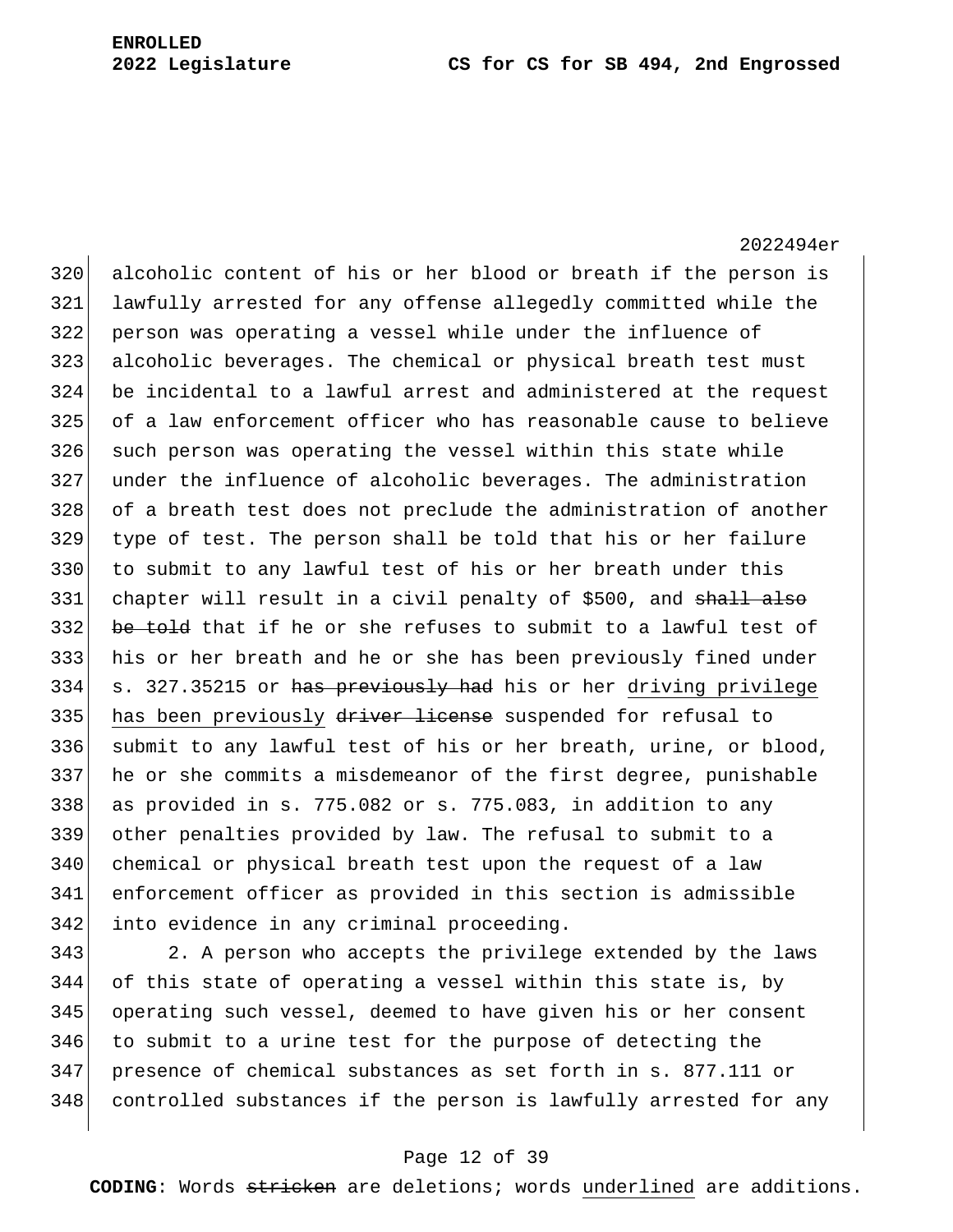2022494er offense allegedly committed while the person was operating a vessel while under the influence of chemical substances or controlled substances. The urine test must be incidental to a lawful arrest and administered at a detention facility or any other facility, mobile or otherwise, which is equipped to administer such tests at the request of a law enforcement officer who has reasonable cause to believe such person was operating a vessel within this state while under the influence of chemical substances or controlled substances. The urine test 358 must shall be administered at a detention facility or any other facility, mobile or otherwise, which is equipped to administer such test in a reasonable manner that will ensure the accuracy of the specimen and maintain the privacy of the individual involved. The administration of a urine test does not preclude 363 the administration of another type of test. The person shall be told that his or her failure to submit to any lawful test of his or her urine under this chapter will result in a civil penalty 366 of \$500, and shall also be told that if he or she refuses to submit to a lawful test of his or her urine and he or she has 368 been previously fined under s. 327.35215 or has previously had 369 his or her driving privilege has been previously driver license suspended for refusal to submit to any lawful test of his or her breath, urine, or blood, he or she commits a misdemeanor of the first degree, punishable as provided in s. 775.082 or s. 373 775.083, in addition to any other penalties provided by law. The refusal to submit to a urine test upon the request of a law enforcement officer as provided in this section is admissible 376 into evidence in any criminal proceeding.

(c) A person who accepts the privilege extended by the laws

### Page 13 of 39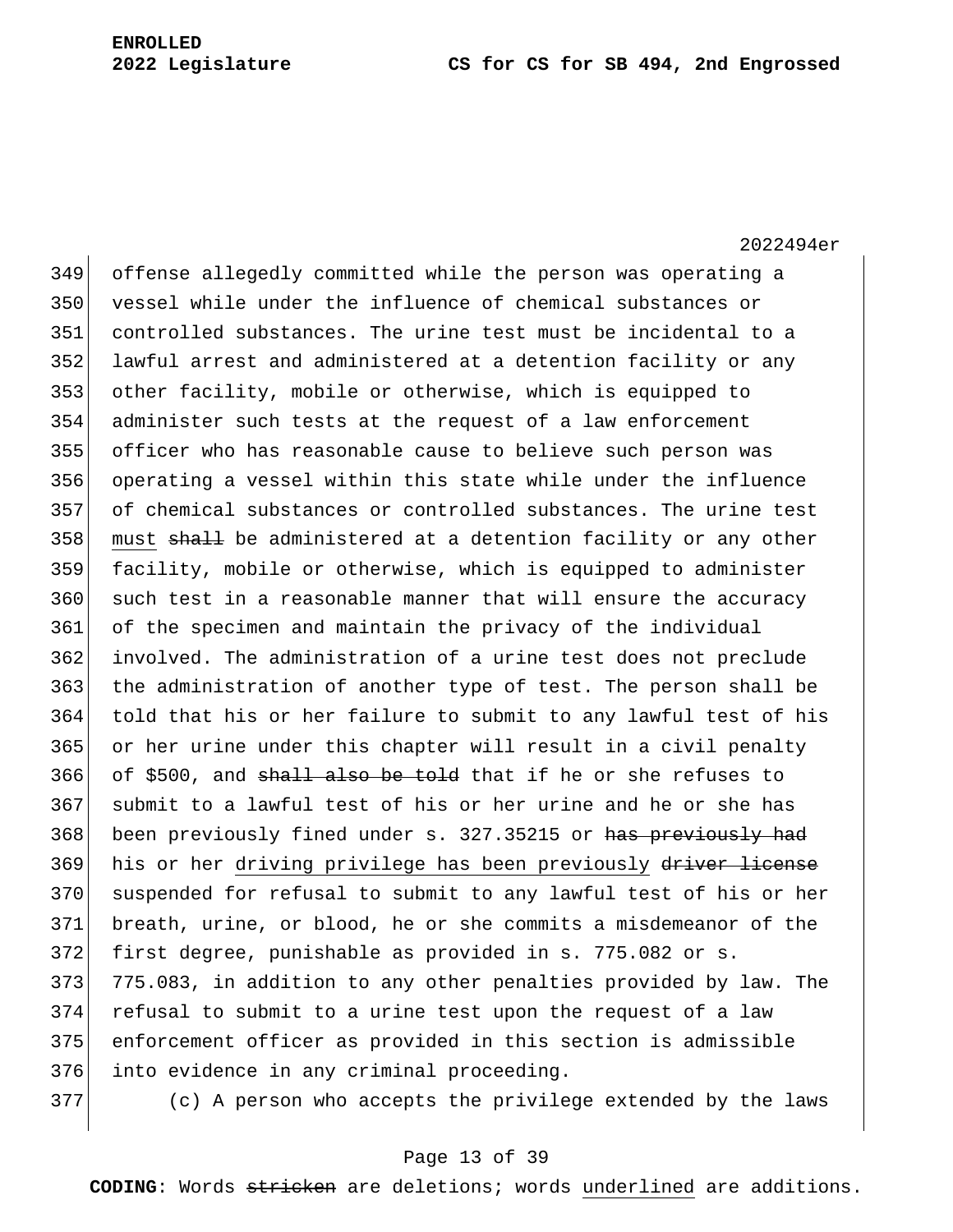2022494er of this state of operating a vessel within this state is, by operating such vessel, deemed to have given his or her consent 380 to submit to an approved blood test for the purpose of determining the alcoholic content of the blood or a blood test for the purpose of determining the presence of chemical substances or controlled substances as provided in this section if there is reasonable cause to believe the person was operating a vessel while under the influence of alcoholic beverages or chemical or controlled substances and the person appears for 387 treatment at a hospital, clinic, or other medical facility and the administration of a breath or urine test is impractical or impossible. As used in this paragraph, the term "other medical facility" includes an ambulance or other medical emergency 391 vehicle. The blood test must shall be performed in a reasonable manner. A person who is incapable of refusal by reason of unconsciousness or other mental or physical condition is deemed not to have withdrawn his or her consent to such test. A person who is capable of refusal shall be told that his or her failure to submit to such a blood test will result in a civil penalty of \$500. The refusal to submit to a blood test upon the request of 398 a law enforcement officer is shall be admissible in evidence in any criminal proceeding.

400 Section 4. Subsections (1) and (2) of section 327.35215, 401 Florida Statutes, are amended to read:

402 327.35215 Penalty for failure to submit to test.-

403 (1) A person who is lawfully arrested for an alleged 404 violation of s. 327.35 and who refuses to submit to a blood 405 test, breath test, or urine test pursuant to s. 327.352 is 406 subject to a civil penalty of \$500.

### Page 14 of 39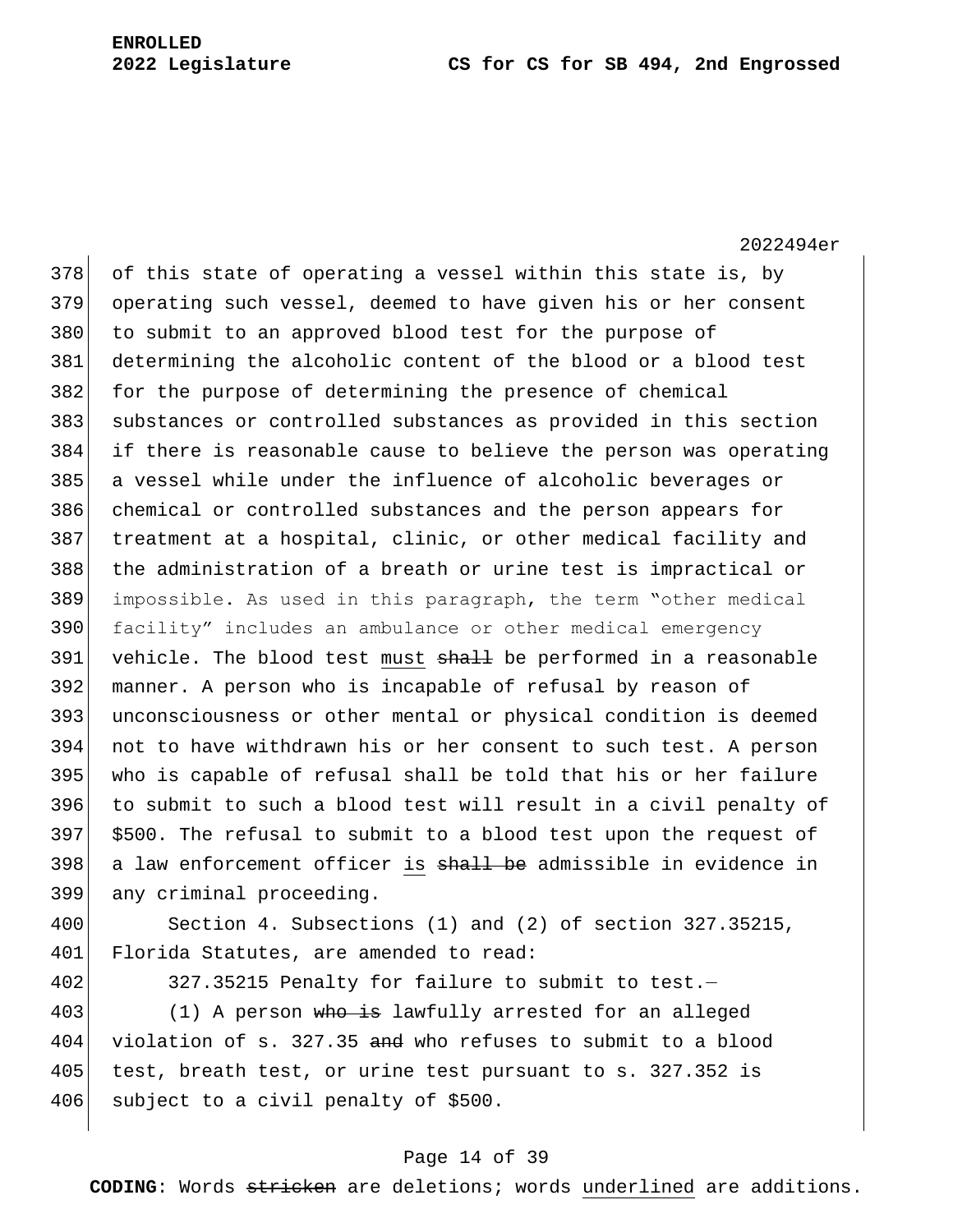### **2022 Legislature CS for CS for SB 494, 2nd Engrossed**

2022494er 407 (2) When a person refuses to submit to a blood test, breath  $408$  test, or urine test pursuant to s. 327.352, a law enforcement 409 officer who is authorized to make arrests for violations of this 410 chapter shall file with the clerk of the court, on a form 411 provided by the commission department, a certified statement 412 that probable cause existed to arrest the person for a violation 413 of s. 327.35 and that the person refused to submit to a test as 414 required by s. 327.352. Along with the statement, the officer 415 shall must also submit a sworn statement on a form provided by 416 the commission department that the person has been advised of 417 both the penalties for failure to submit to the blood, breath, 418 or urine test and the procedure for requesting a hearing. 419 Section 5. Present paragraph (c) of subsection (1) of 420 section 327.371, Florida Statutes, is redesignated as paragraph  $421$  (d), and a new paragraph (c) is added to that subsection, to 422 read: 423 327.371 Human-powered vessels regulated.— 424 (1) A person may operate a human-powered vessel within the 425 boundaries of the marked channel of the Florida Intracoastal 426 Waterway as defined in s. 327.02: 427 (c) When participating in practices or competitions for 428 interscholastic, intercollegiate, intramural, or club rowing 429 teams affiliated with an educational institution identified in 430 s. 1000.21, s. 1002.01(2), s. 1003.01(2), s. 1005.02(4), or s.  $431$  1005.03(1)(d), if the adjacent area outside of the marked 432 channel is not suitable for such practice or competition. The 433 teams must use their best efforts to make use of the adjacent 434 area outside of the marked channel. The commission must be 435 notified in writing of the details of any such competition, and

### Page 15 of 39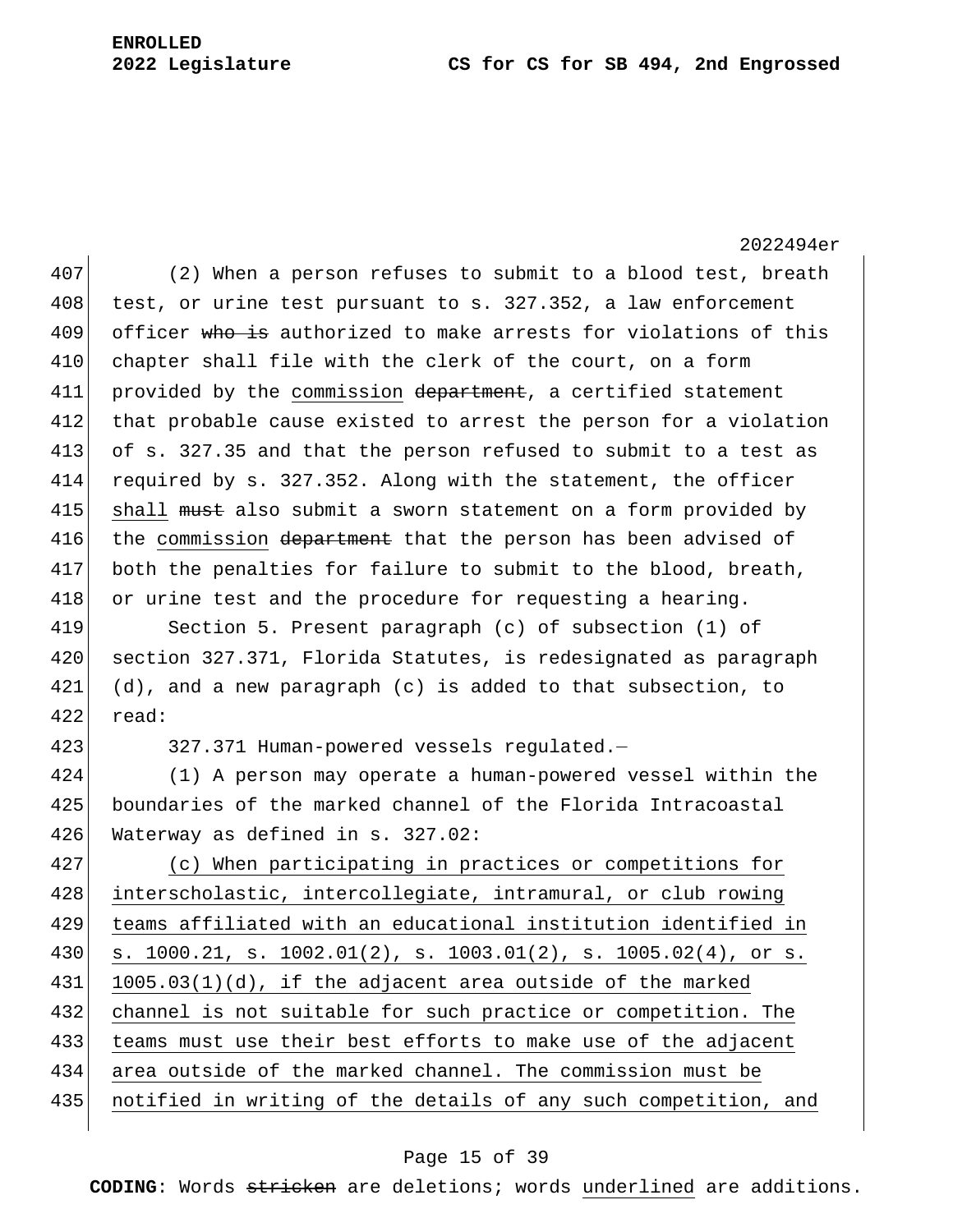2022494er 436 the notification must include, but need not be limited to, the 437 date, time, and location of the competition. 438 Section 6. Paragraph (f) is added to subsection (2) of 439 section 327.4107, Florida Statutes, to read: 440 327.4107 Vessels at risk of becoming derelict on waters of 441 this state.— 442 (2) An officer of the commission or of a law enforcement 443 agency specified in s. 327.70 may determine that a vessel is at 444 risk of becoming derelict if any of the following conditions 445 exist: 446 (f) The vessel is tied to an unlawful or unpermitted 447 structure or mooring. 448 Section 7. Paragraph (b) of subsection (1) of section 449  $327.46$ , Florida Statutes, is amended to read: 450 327.46 Boating-restricted areas.— 451 (1) Boating-restricted areas, including, but not limited 452 to, restrictions of vessel speeds and vessel traffic, may be 453 established on the waters of this state for any purpose 454 necessary to protect the safety of the public if such 455 restrictions are necessary based on boating accidents, 456 visibility, hazardous currents or water levels, vessel traffic 457 congestion, or other navigational hazards or to protect 458 seagrasses on privately owned submerged lands. 459 (b) Municipalities and counties may establish the following 460 boating-restricted areas by ordinance, including, 461 notwithstanding the prohibition in s.  $327.60(2)(c)$ , within the 462 portion of the Florida Intracoastal Waterway within their 463 jurisdiction: 464 1. An ordinance establishing an idle speed, no wake

### Page 16 of 39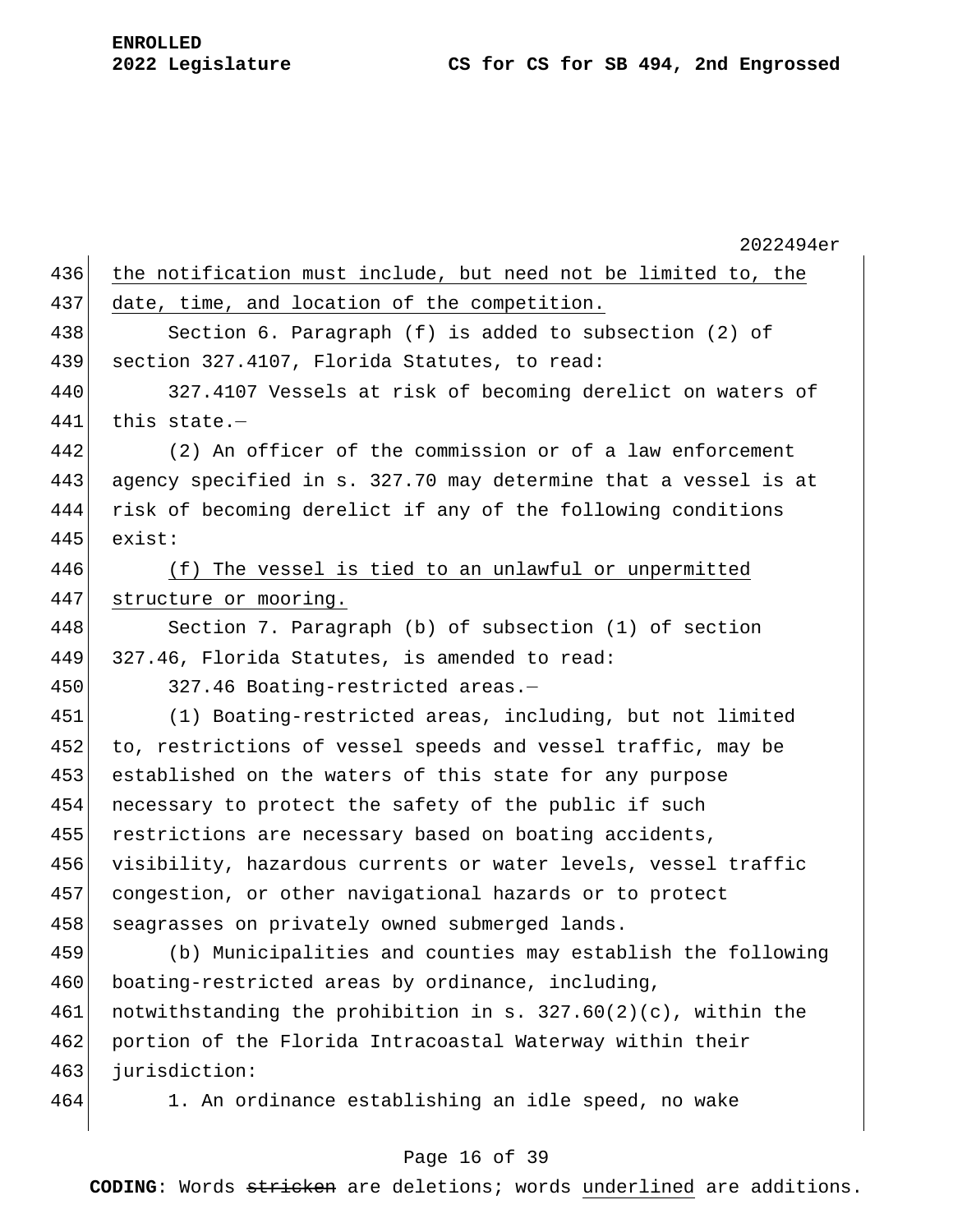2022494er 465 boating-restricted area, if the area is: 466 a. Within 500 feet of any boat ramp, hoist, marine railway, 467 or other launching or landing facility available for use by the 468 general boating public on waterways more than 300 feet in width 469 or within 300 feet of any boat ramp, hoist, marine railway, or 470 other launching or landing facility available for use by the 471 general boating public on waterways not exceeding 300 feet in 472 width. 473 b. Within 500 feet of fuel pumps or dispensers at any 474 marine fueling facility that sells motor fuel to the general 475 boating public on waterways more than 300 feet in width or 476 within 300 feet of the fuel pumps or dispensers at any licensed 477 terminal facility that sells motor fuel to the general boating 478 public on waterways not exceeding 300 feet in width. 479 c. Inside or within 300 feet of any lock structure. 480 2. An ordinance establishing a slow speed, minimum wake 481 boating-restricted area if the area is: 482 a. Within 300 feet of any bridge fender system. 483 b. Within 300 feet of any bridge span presenting a vertical 484 clearance of less than 25 feet or a horizontal clearance of less 485 than 100 feet. 486 c. On a creek, stream, canal, or similar linear waterway if 487 the waterway is less than 75 feet in width from shoreline to 488 shoreline. 489 d. On a lake or pond of less than 10 acres in total surface 490 area. 491 e. Within the boundaries of a permitted public mooring 492 field and a buffer around the mooring field of up to 100 feet. 493 3. An ordinance establishing a vessel-exclusion zone if the

### Page 17 of 39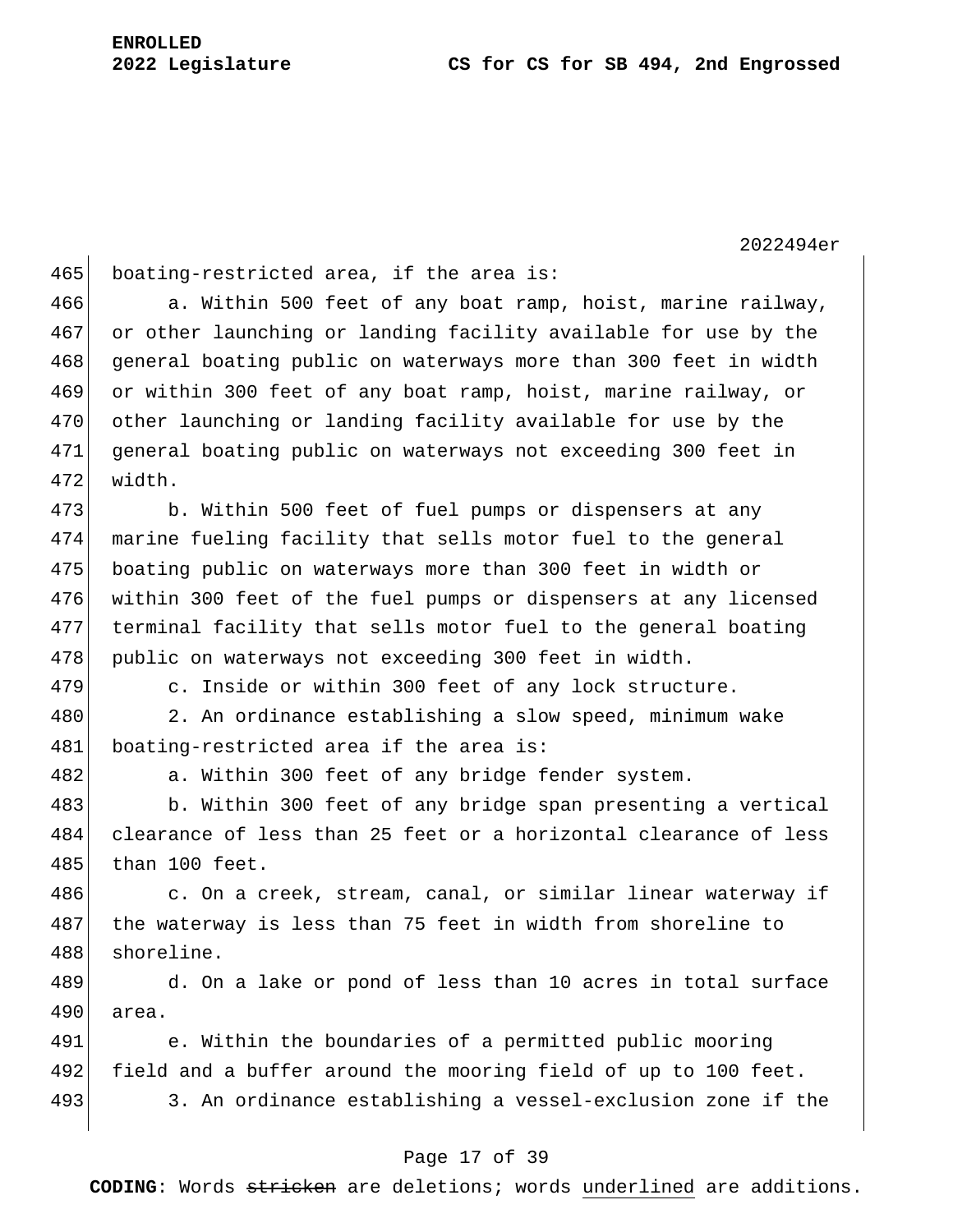|     | 2022494er                                                           |
|-----|---------------------------------------------------------------------|
| 494 | area is:                                                            |
| 495 | a. Designated as a public bathing beach or swim area,               |
| 496 | except that such areas may not be created on waters that include    |
| 497 | any portion of the Florida Intracoastal Waterway or that are        |
| 498 | within 100 feet of the marked channel of the Florida                |
| 499 | Intracoastal Waterway.                                              |
| 500 | b. Within 300 feet of a dam, spillway, or flood control             |
| 501 | structure.                                                          |
| 502 |                                                                     |
| 503 | Vessel exclusion zones created pursuant to this subparagraph        |
| 504 | must be marked with uniform waterway markers permitted by the       |
| 505 | commission in accordance with this chapter. Such zones may not      |
| 506 | be marked by ropes.                                                 |
| 507 | Section 8. Section 376.15, Florida Statutes, is repealed.           |
| 508 | Section 9. Subsections (22) and (34) of section 379.101,            |
| 509 | Florida Statutes, are amended to read:                              |
| 510 | 379.101 Definitions. - In construing these statutes, where          |
| 511 | the context does not clearly indicate otherwise, the word,          |
| 512 | phrase, or term:                                                    |
| 513 | (22) "Marine fish" means any saltwater species of finfish           |
| 514 | of the classes Agnatha, Chondrichthyes, and Osteichthyes $\tau$ and |
| 515 | marine invertebrates of in the classes Gastropoda and, Bivalvia,    |
| 516 | the subphylum and Crustacea, or the phylum Echinodermata;           |
| 517 | however, the term but does not include nonliving shells or          |
| 518 | echinoderms.                                                        |
| 519 | (34) "Saltwater fish" means:                                        |
| 520 | (a) Any saltwater species of finfish of the classes                 |
| 521 | Agnatha, Chondrichthyes, or Osteichthyes and marine                 |
| 522 | invertebrates of the classes Gastropoda and, Bivalvia, the          |
|     |                                                                     |

# Page 18 of 39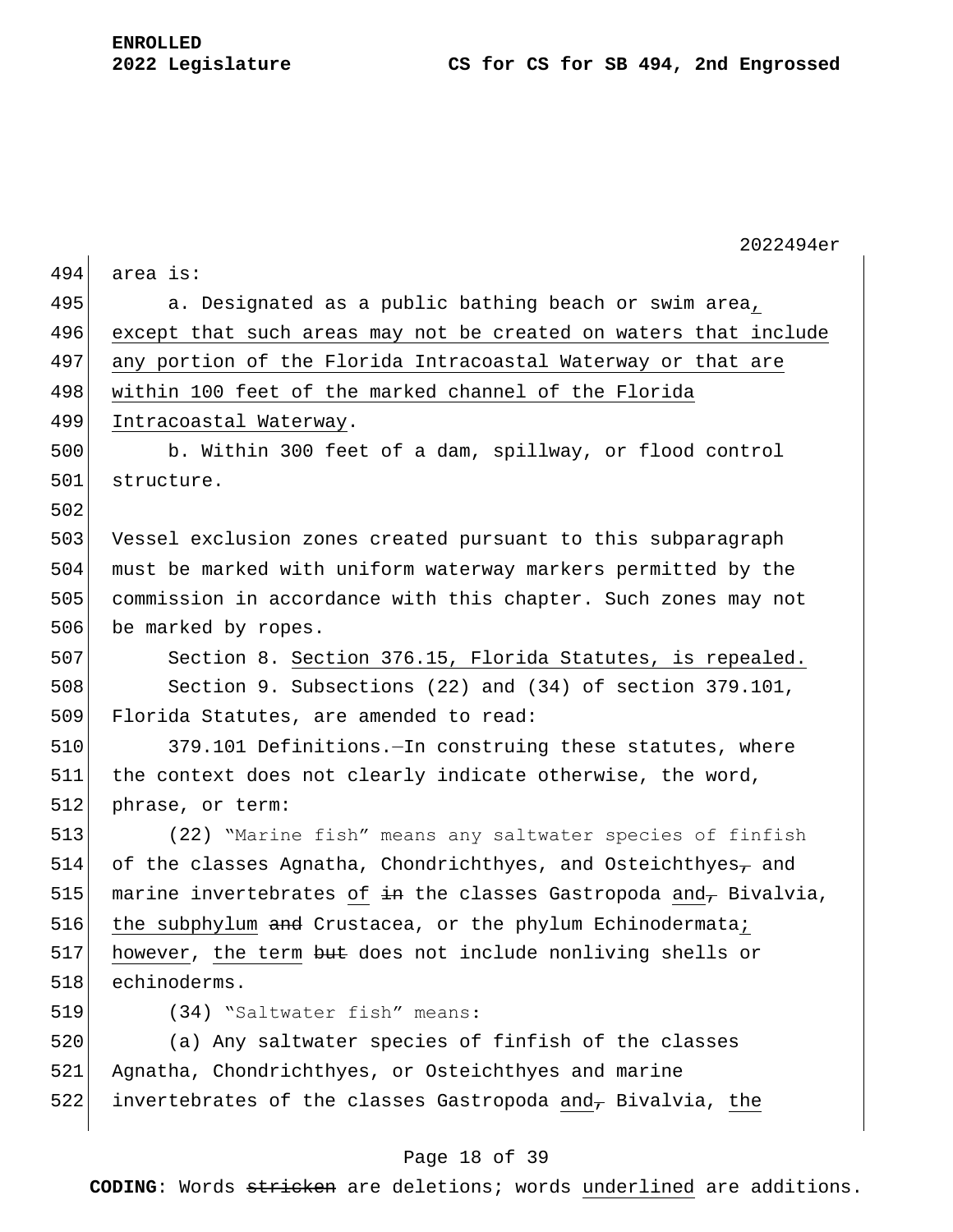2022494er 523 subphylum  $\Theta$  Crustacea, or  $\Theta$  the phylum Echinodermata; however, 524 the term but does not include nonliving shells or echinoderms; 525 and 526 (b) All classes of pisces, shellfish, sponges, and 527 crustaceans erustacea native to salt water. 528 Section 10. Subsection (3) of section 705.101, Florida 529 Statutes, is amended to read: 530 705.101 Definitions.—As used in this chapter: 531 (3) "Abandoned property" means all tangible personal 532 property that does not have an identifiable owner and that has 533 been disposed on public property in a wrecked, inoperative, or 534 partially dismantled condition or has no apparent intrinsic 535 value to the rightful owner. The term includes derelict vessels 536 as defined in s. 823.11 and vessels declared a public nuisance 537 pursuant to s. 327.73(1)(aa). 538 Section 11. Paragraph (a) of subsection (2) and subsection 539 (4) of section 705.103, Florida Statutes, are amended to read: 540 705.103 Procedure for abandoned or lost property.-541 (2)(a)1. Whenever a law enforcement officer ascertains  $542$  that: 543 **b.** An article of lost or abandoned property other than a 544 derelict vessel or a vessel declared a public nuisance pursuant 545 to s.  $327.73(1)(aa)$  is present on public property and is of such 546 nature that it cannot be easily removed, the officer shall cause 547 a notice to be placed upon such article in substantially the 548 following form: 549 550 NOTICE TO THE OWNER AND ALL PERSONS INTERESTED IN THE ATTACHED 551 PROPERTY. This property, to wit: ... (setting forth brief

## Page 19 of 39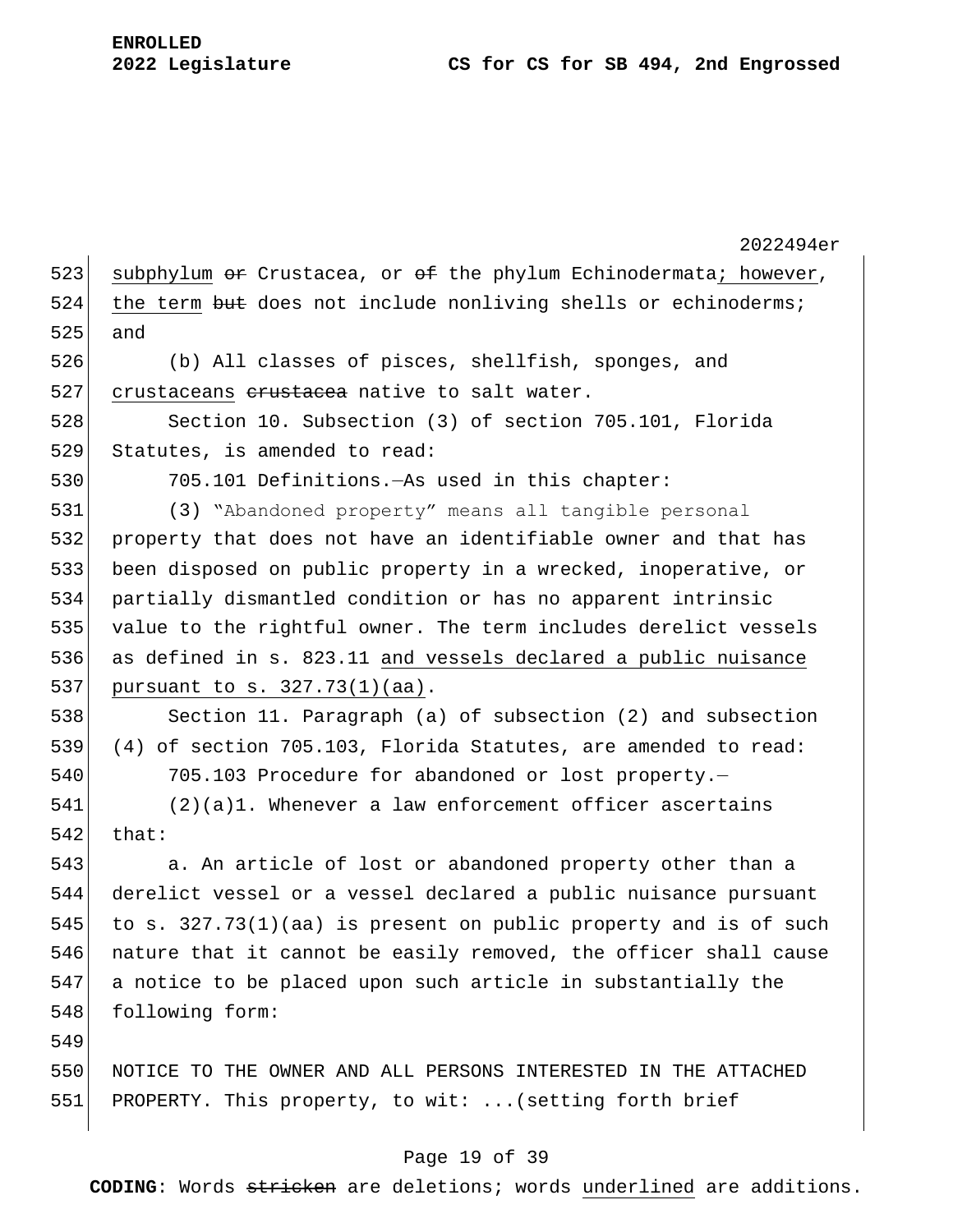#### **2022 Legislature CS for CS for SB 494, 2nd Engrossed**

2022494er 552 description)... is unlawfully upon public property known as 553 ...(setting forth brief description of location)... and must be 554 removed within 5 days; otherwise, it will be removed and 555 disposed of pursuant to chapter 705, Florida Statutes. The owner 556 will be liable for the costs of removal, storage, and 557 publication of notice. Dated this: ...(setting forth the date of 558 posting of notice)..., signed: ... (setting forth name, title, 559 address, and telephone number of law enforcement officer).... 560 561 b. A derelict vessel or a vessel declared a public nuisance 562 pursuant to s.  $327.73(1)(aa)$  is present on the waters of this 563 state, the officer shall cause a notice to be placed upon such 564 vessel in substantially the following form: 565 566 NOTICE TO THE OWNER AND ALL PERSONS INTERESTED IN THE ATTACHED 567 VESSEL. This vessel, to wit: ...(setting forth brief 568 description)... has been determined to be ...(derelict or a 569 public nuisance)... and is unlawfully upon waters of this state 570 ...(setting forth brief description of location)... and must be 571 removed within 21 days; otherwise, it will be removed and 572 disposed of pursuant to chapter 705, Florida Statutes. The owner 573 and other interested parties have the right to a hearing to 574 challenge the determination that this vessel is derelict or 575 otherwise in violation of the law. Please contact ...(contact 576 information for person who can arrange for a hearing in 577 accordance with this section).... The owner or the party 578 determined to be legally responsible for the vessel being upon 579 the waters of this state in a derelict condition or as a public 580 nuisance will be liable for the costs of removal, destruction,

## Page 20 of 39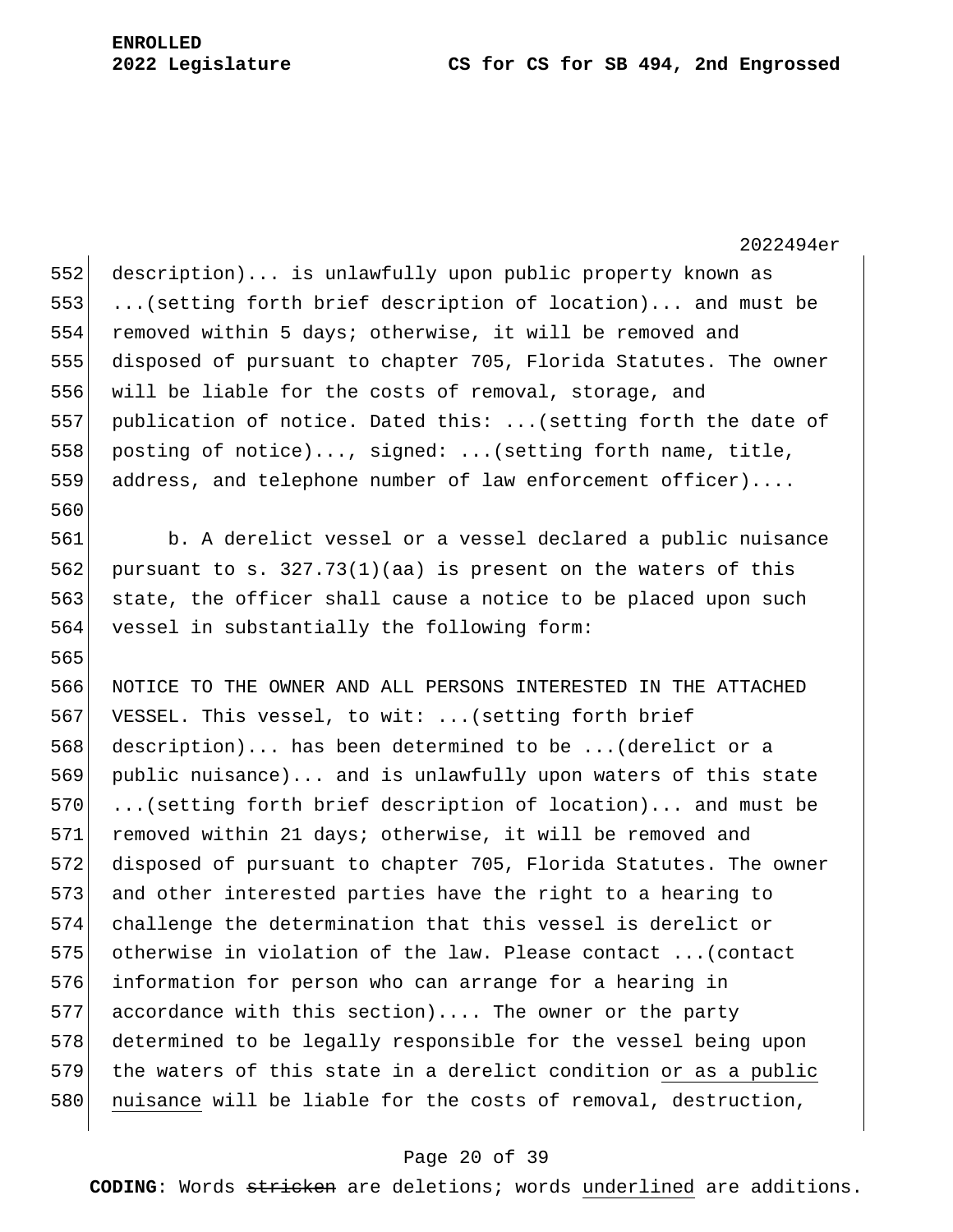**ENROLLED**

581 and disposal if this vessel is not removed by the owner. Dated 582 this: ...(setting forth the date of posting of notice)..., 583 signed: ...(setting forth name, title, address, and telephone 584 number of law enforcement officer).... 585 586 2. The notices required under subparagraph 1. may not be 587 less than 8 inches by 10 inches and must  $shall$  be sufficiently 588 weatherproof to withstand normal exposure to the elements. In 589 addition to posting, the law enforcement officer shall make a 590 reasonable effort to ascertain the name and address of the 591 owner. If such is reasonably available to the officer, she or he 592 shall mail a copy of such notice to the owner on or before the 593 date of posting. If the property is a motor vehicle as defined 594 in s. 320.01(1) or a vessel as defined in s. 327.02, the law 595 enforcement agency shall contact the Department of Highway 596 Safety and Motor Vehicles in order to determine the name and 597 address of the owner and any person who has filed a lien on the 598 vehicle or vessel as provided in s.  $319.27(2)$  or  $(3)$  or s. 599 328.15(1). On receipt of this information, the law enforcement 600 agency shall mail a copy of the notice by certified mail, return 601 receipt requested, to the owner and to the lienholder, if any, 602 except that a law enforcement officer who has issued a citation 603 for a violation of  $\frac{1}{5}$ .  $\frac{15}{5}$  or s. 823.11 to the owner of a 604 derelict vessel is not required to mail a copy of the notice by 605 certified mail, return receipt requested, to the owner. For a 606 derelict vessel or a vessel declared a public nuisance pursuant 607 to s.  $327.73(1)(aa)$ , the mailed notice must inform the owner or 608 responsible party that he or she has a right to a hearing to 609 dispute the determination that the vessel is derelict or

## Page 21 of 39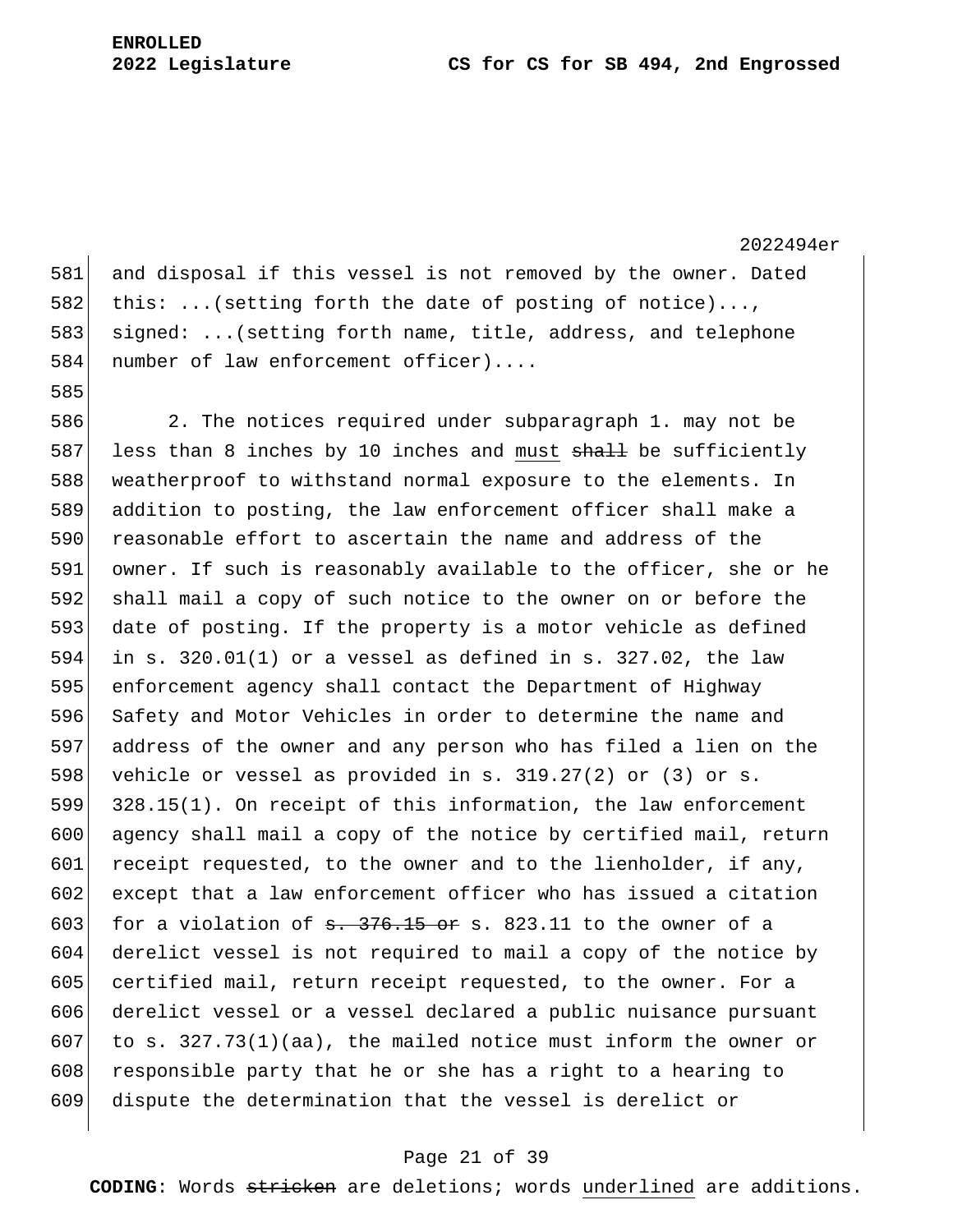610 otherwise in violation of the law. If a request for a hearing is 611 made, a state agency shall follow the processes set forth in s. 612 120.569. Local governmental entities shall follow the processes 613 set forth in s. 120.569, except that a local judge, magistrate, 614 or code enforcement officer may be designated to conduct such a 615 hearing. If, at the end of 5 days after posting the notice in 616 sub-subparagraph 1.a., or at the end of 21 days after posting 617 the notice in sub-subparagraph  $1.b.$ , and mailing such notice, if 618 required, the owner or any person interested in the lost or 619 abandoned article or articles described has not removed the 620 article or articles from public property or shown reasonable 621 cause for failure to do so, and, in the case of a derelict 622 vessel or a vessel declared a public nuisance pursuant to s. 623  $327.73(1)(aa)$ , has not requested a hearing in accordance with  $624$  this section, the following shall apply:

625 a. For abandoned property other than a derelict vessel or a 626 vessel declared a public nuisance pursuant to s.  $327.73(1)(aa)$ , 627 the law enforcement agency may retain any or all of the property 628 for its own use or for use by the state or unit of local 629 government, trade such property to another unit of local 630 government or state agency, donate the property to a charitable 631 organization, sell the property, or notify the appropriate 632 refuse removal service.

633 b. For a derelict vessel or a vessel declared a public 634 nuisance pursuant to s.  $327.73(1)(aa)$ , the law enforcement 635 agency or its designee may:

636 (I) Remove the vessel from the waters of this state and 637 destroy and dispose of the vessel or authorize another 638 governmental entity or its designee to do so; or

#### Page 22 of 39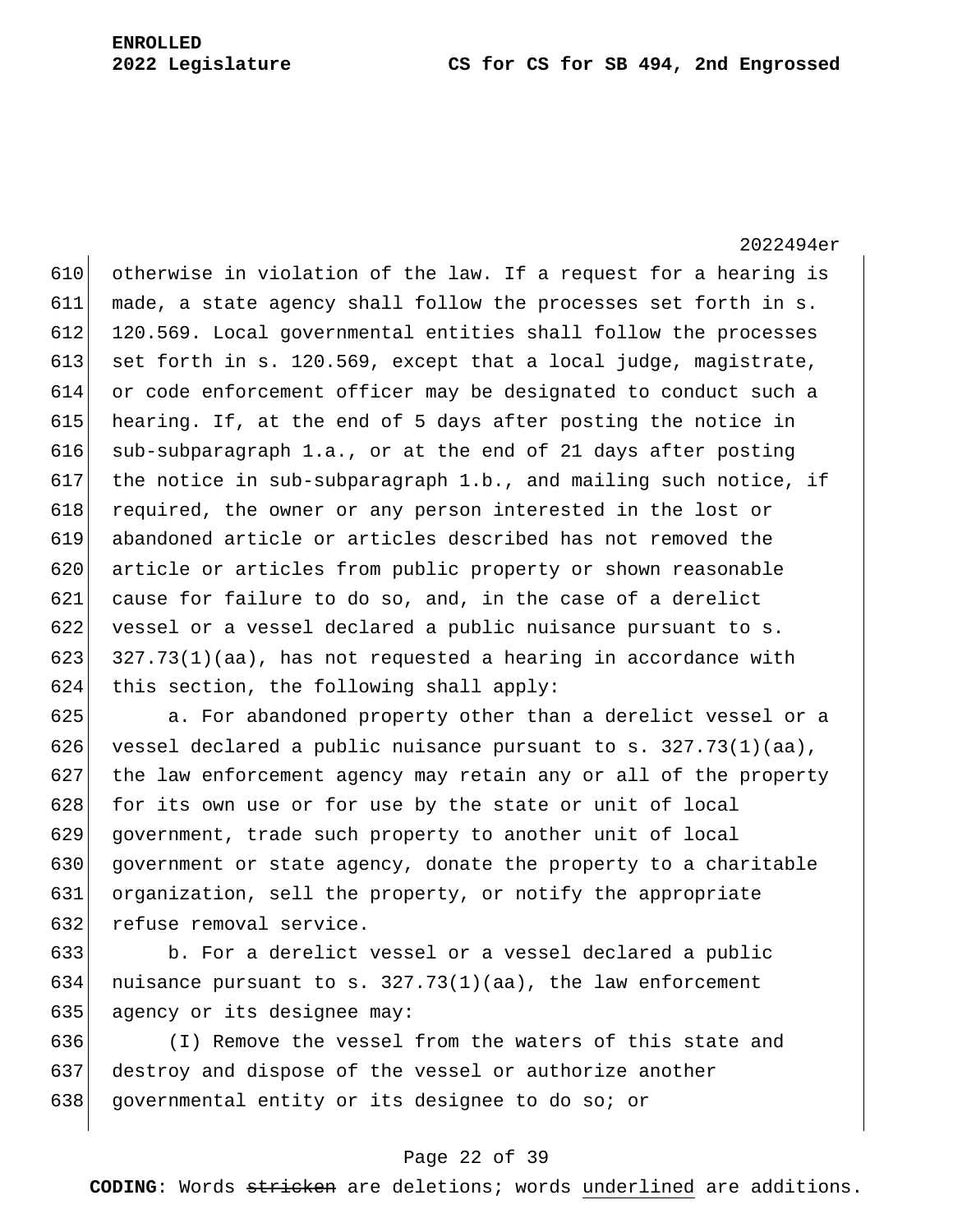642

2022494er

639 (II) Authorize the vessel's use as an artificial reef in 640 accordance with s. 379.249 if all necessary federal, state, and 641 local authorizations are received.

 A law enforcement agency or its designee may also take action as described in this sub-subparagraph if, following a hearing pursuant to this section, the judge, magistrate, administrative 646 law judge, or hearing officer has determined the vessel to be derelict as provided in s. 823.11 or otherwise in violation of 648 the law in accordance with s.  $327.73(1)(aa)$  and a final order has been entered or the case is otherwise closed.

650 (4) The owner of any abandoned or lost property, or in the 651 case of a derelict vessel or a vessel declared a public nuisance 652 pursuant to s.  $327.73(1)(aa)$ , the owner or other party 653 determined to be legally responsible for the vessel being upon 654 the waters of this state in a derelict condition or as a public 655 nuisance, who, after notice as provided in this section, does 656 not remove such property within the specified period is shall be 657 liable to the law enforcement agency, other governmental entity, 658 or the agency's or entity's designee for all costs of removal, 659 storage, and destruction, and disposal of such property, less 660 any salvage value obtained by disposal of the property. Upon 661 final disposition of the property, the law enforcement officer 662 or representative of the law enforcement agency or other 663 governmental entity shall notify the owner or in the case of a 664 derelict vessel or vessel declared a public nuisance pursuant to 665  $\vert$  s. 327.73(1)(aa), the owner or other party determined to be 666 legally responsible, if known, of the amount owed. In the case 667 of an abandoned vessel or motor vehicle, any person who neglects

#### Page 23 of 39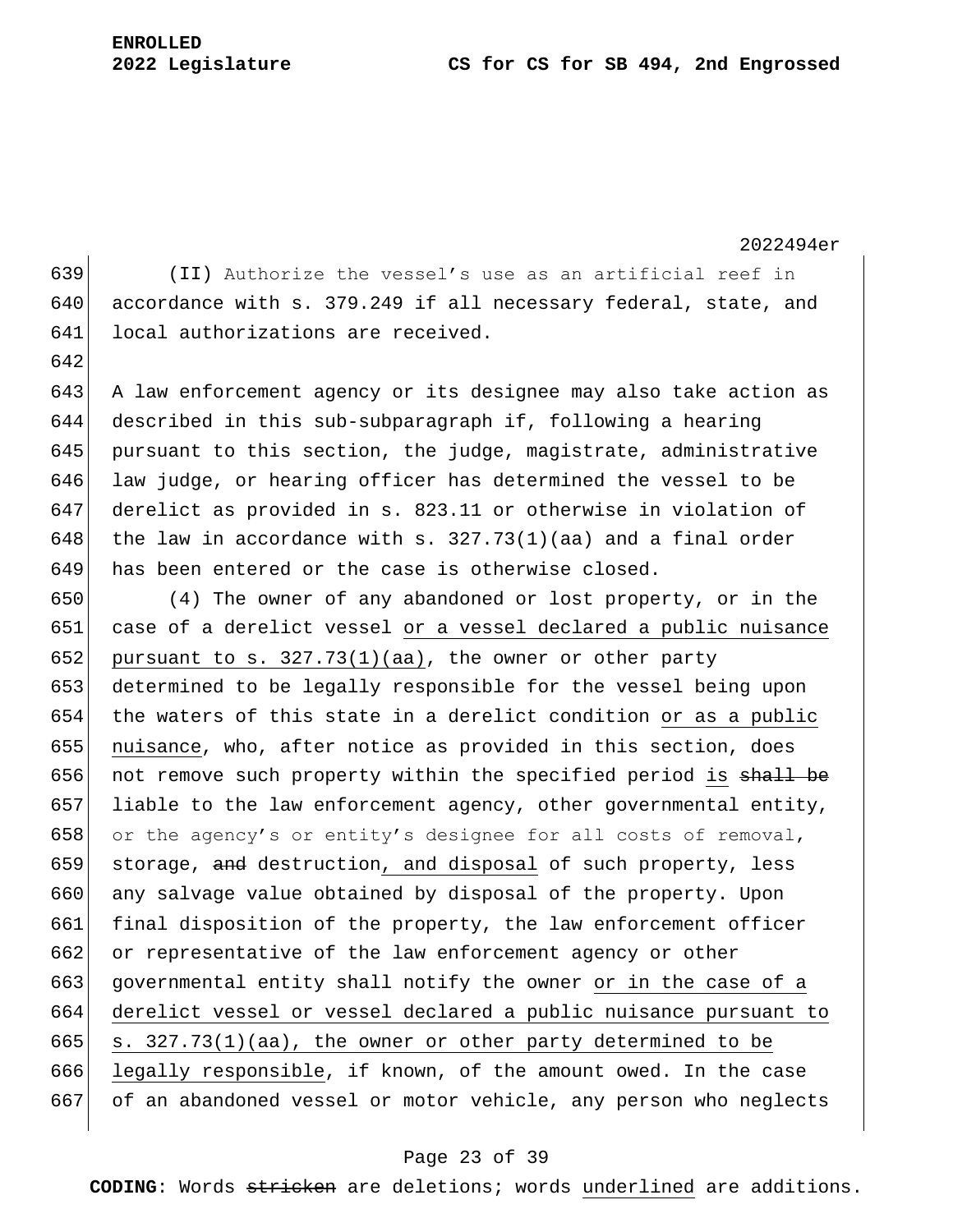668 or refuses to pay such amount is not entitled to be issued a 669 certificate of registration for such vessel or motor vehicle, or 670 any other vessel or motor vehicle, until such costs have been 671 paid. A person who has neglected or refused to pay all costs of 672 removal, storage, disposal, and destruction of a vessel or motor 673 vehicle as provided in this section, after having been provided 674 written notice via certified mail that such costs are owed, and 675 who applies for and is issued a registration for a vessel or 676 motor vehicle before such costs have been paid in full commits a 677 misdemeanor of the first degree, punishable as provided in s. 678  $775.082$  or s. 775.083. The law enforcement officer or 679 representative of the law enforcement agency or other 680 governmental entity shall supply the Department of Highway 681 Safety and Motor Vehicles with a list of persons whose vessel 682 registration privileges and motor vehicle privileges have been 683 revoked under this subsection. The department or a person acting 684 as an agent of the department may not issue a certificate of 685 registration to a person whose vessel and motor vehicle 686 registration privileges have been revoked, as provided by this 687 subsection, until such costs have been paid.

688 Section 12. Effective July 1, 2023, paragraph (a) of 689 subsection (2) of section 705.103, Florida Statutes, as amended 690 by chapters 2019-76 and 2021-184, Laws of Florida, is amended to  $691$  read:

692 705.103 Procedure for abandoned or lost property.—

 $693$  (2)(a)1. Whenever a law enforcement officer ascertains  $694$  that:

695 695 695 a. An article of lost or abandoned property other than a 696 derelict vessel or a vessel declared a public nuisance pursuant

#### Page 24 of 39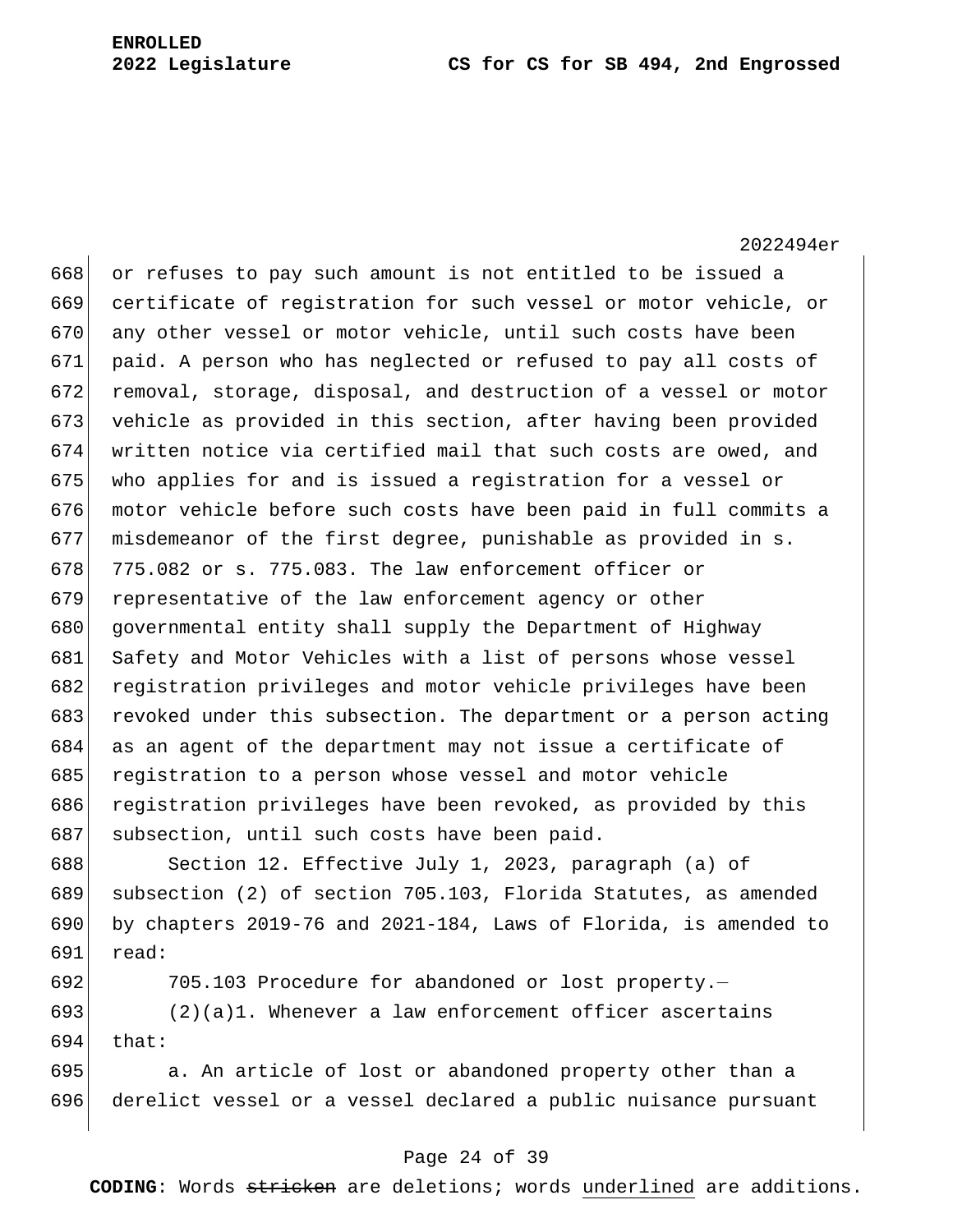2022494er 697 to s. 327.73(1)(aa) is present on public property and is of such 698 nature that it cannot be easily removed, the officer shall cause 699 a notice to be placed upon such article in substantially the 700 following form: 701 702 NOTICE TO THE OWNER AND ALL PERSONS INTERESTED IN THE ATTACHED 703 PROPERTY. This property, to wit: ... (setting forth brief 704 description)... is unlawfully upon public property known as 705 ...(setting forth brief description of location)... and must be 706 removed within 5 days; otherwise, it will be removed and 707 disposed of pursuant to chapter 705, Florida Statutes. The owner 708 will be liable for the costs of removal, storage, and 709 publication of notice. Dated this: ...(setting forth the date of 710 posting of notice)..., signed: ... (setting forth name, title, 711 address, and telephone number of law enforcement officer).... 712 713 b. A derelict vessel or a vessel declared a public nuisance 714 pursuant to s.  $327.73(1)(aa)$  is present on the waters of this 715 state, the officer shall cause a notice to be placed upon such 716 vessel in substantially the following form: 717 718 NOTICE TO THE OWNER AND ALL PERSONS INTERESTED IN THE ATTACHED 719 VESSEL. This vessel, to wit: ...(setting forth brief description 720 of location)... has been determined to be ...(derelict or a 721 public nuisance)... and is unlawfully upon the waters of this 722 state ...(setting forth brief description of location)... and 723 must be removed within 21 days; otherwise, it will be removed 724 and disposed of pursuant to chapter 705, Florida Statutes. The 725 owner and other interested parties have the right to a hearing

#### Page 25 of 39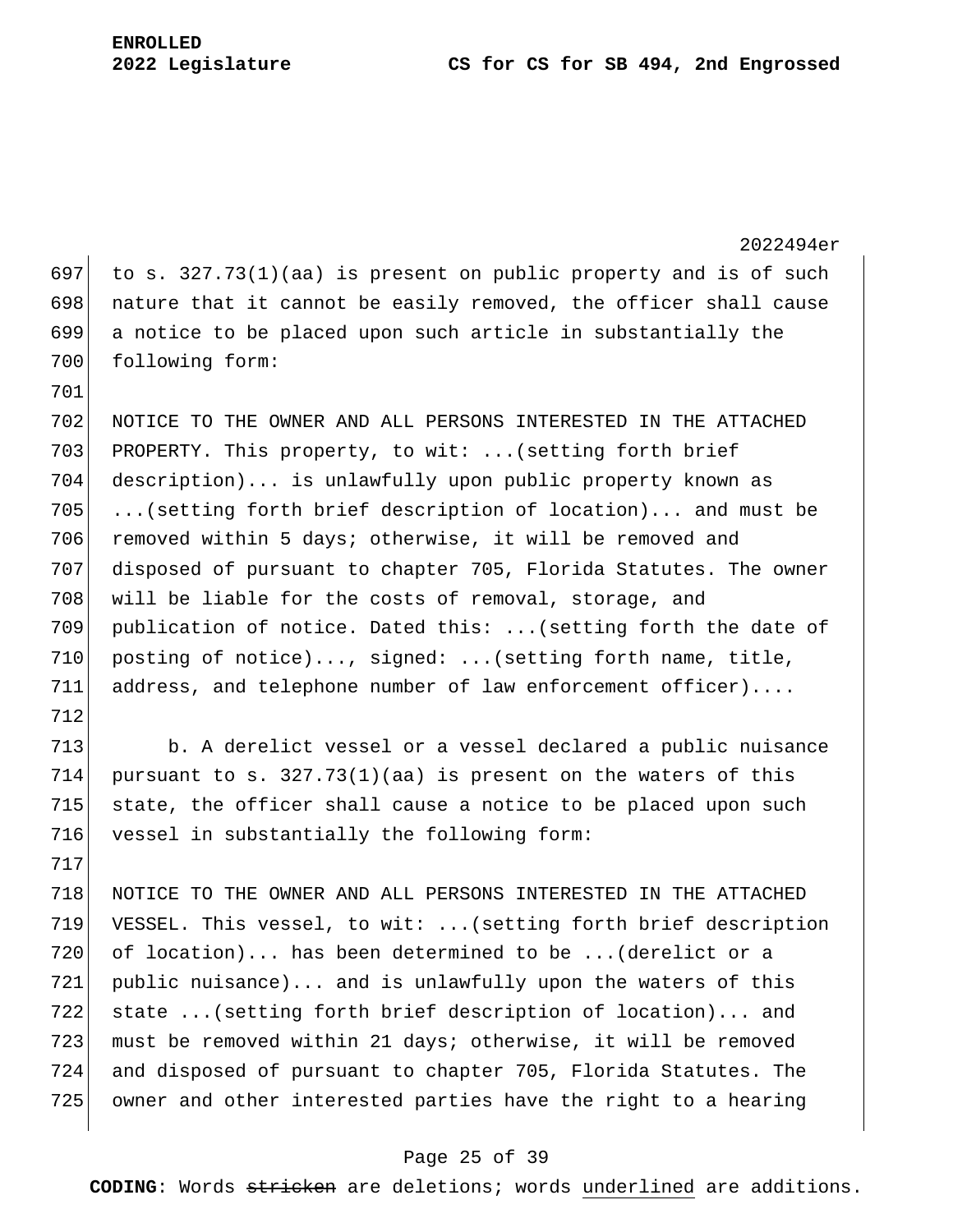737

2022494er 726 to challenge the determination that this vessel is derelict or 727 otherwise in violation of the law. Please contact ...(contact 728 information for person who can arrange for a hearing in 729 accordance with this section)... The owner or the party 730 determined to be legally responsible for the vessel being upon 731 the waters of this state in a derelict condition or as a public 732 nuisance will be liable for the costs of removal, destruction, 733 and disposal if this vessel is not removed by the owner. Dated 734 this: ...(setting forth the date of posting of notice)..., 735 signed: ...(setting forth name, title, address, and telephone 736 number of law enforcement officer)....

 2. The notices required under subparagraph 1. may not be 739 less than 8 inches by 10 inches and must  $shall$  be sufficiently weatherproof to withstand normal exposure to the elements. In addition to posting, the law enforcement officer shall make a reasonable effort to ascertain the name and address of the owner. If such is reasonably available to the officer, she or he shall mail a copy of such notice to the owner on or before the date of posting. If the property is a motor vehicle as defined 746 in s. 320.01(1) or a vessel as defined in s. 327.02, the law enforcement agency shall contact the Department of Highway 748 Safety and Motor Vehicles in order to determine the name and address of the owner and any person who has filed a lien on the 750 vehicle or vessel as provided in s.  $319.27(2)$  or (3) or s. 328.15. On receipt of this information, the law enforcement agency shall mail a copy of the notice by certified mail, return 753 receipt requested, to the owner and to the lienholder, if any, except that a law enforcement officer who has issued a citation

## Page 26 of 39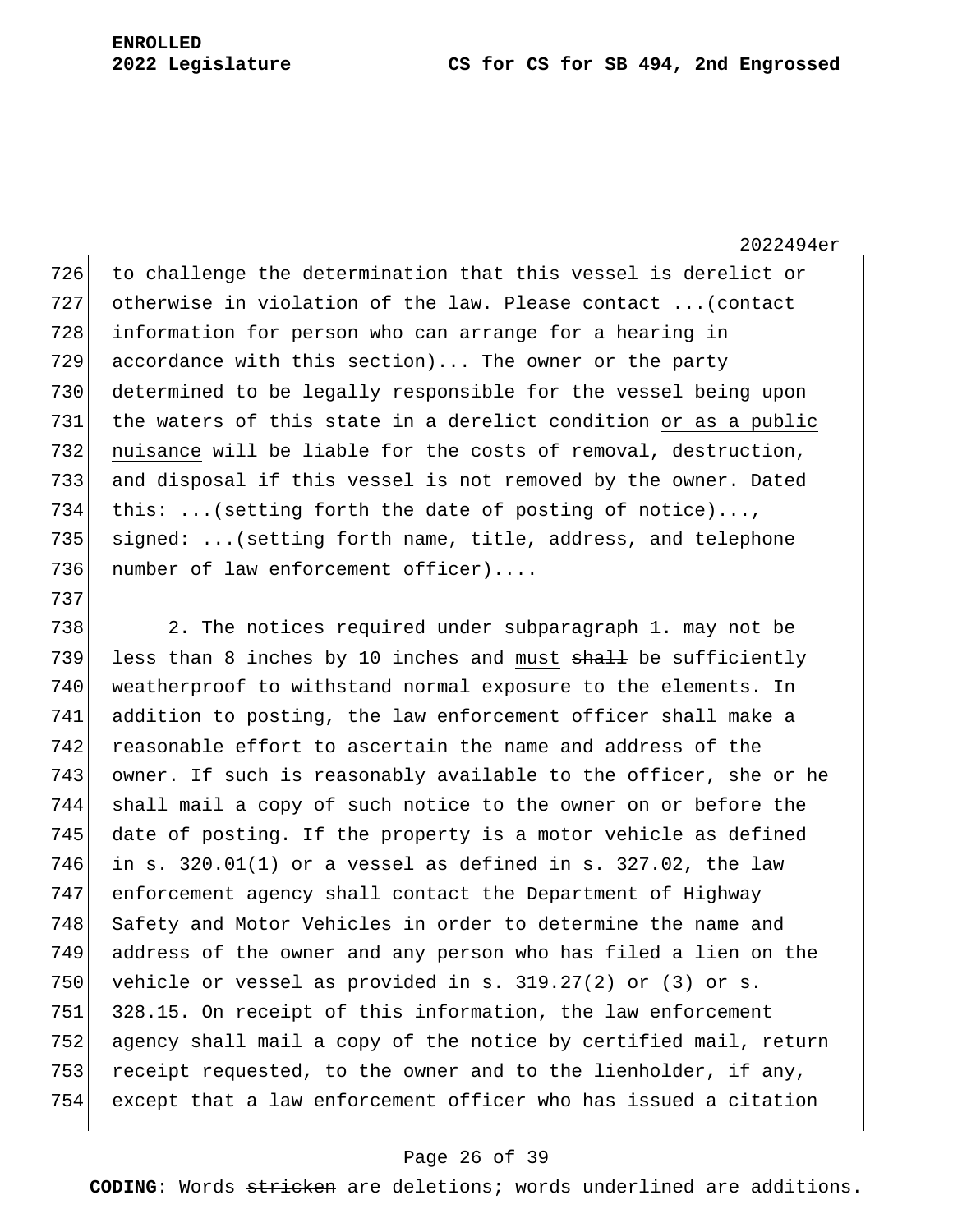755 for a violation of  $s. 376.15$  or s. 823.11 to the owner of a 756 derelict vessel is not required to mail a copy of the notice by 757 certified mail, return receipt requested, to the owner. For a 758 derelict vessel or a vessel declared a public nuisance pursuant 759 to s.  $327.73(1)(aa)$ , the mailed notice must inform the owner or  $760$  responsible party that he or she has a right to a hearing to 761 dispute the determination that the vessel is derelict or 762 otherwise in violation of the law. If a request for a hearing is 763 made, a state agency shall follow the processes as set forth in 764 s. 120.569. Local governmental entities shall follow the 765 processes set forth in s. 120.569, except that a local judge, 766 magistrate, or code enforcement officer may be designated to 767 conduct such a hearing. If, at the end of 5 days after posting 768 the notice in sub-subparagraph 1.a., or at the end of 21 days 769 after posting the notice in sub-subparagraph 1.b., and mailing 770 such notice, if required, the owner or any person interested in 771 the lost or abandoned article or articles described has not 772 removed the article or articles from public property or shown 773 reasonable cause for failure to do so, and, in the case of a 774 derelict vessel or a vessel declared a public nuisance pursuant 775 to s.  $327.73(1)(aa)$ , has not requested a hearing in accordance 776 with this section, the following shall apply:

777 a. For abandoned property other than a derelict vessel or a 778 vessel declared a public nuisance pursuant to s.  $327.73(1)(aa)$ , 779 the law enforcement agency may retain any or all of the property 780 for its own use or for use by the state or unit of local 781 government, trade such property to another unit of local 782 government or state agency, donate the property to a charitable 783 organization, sell the property, or notify the appropriate

#### Page 27 of 39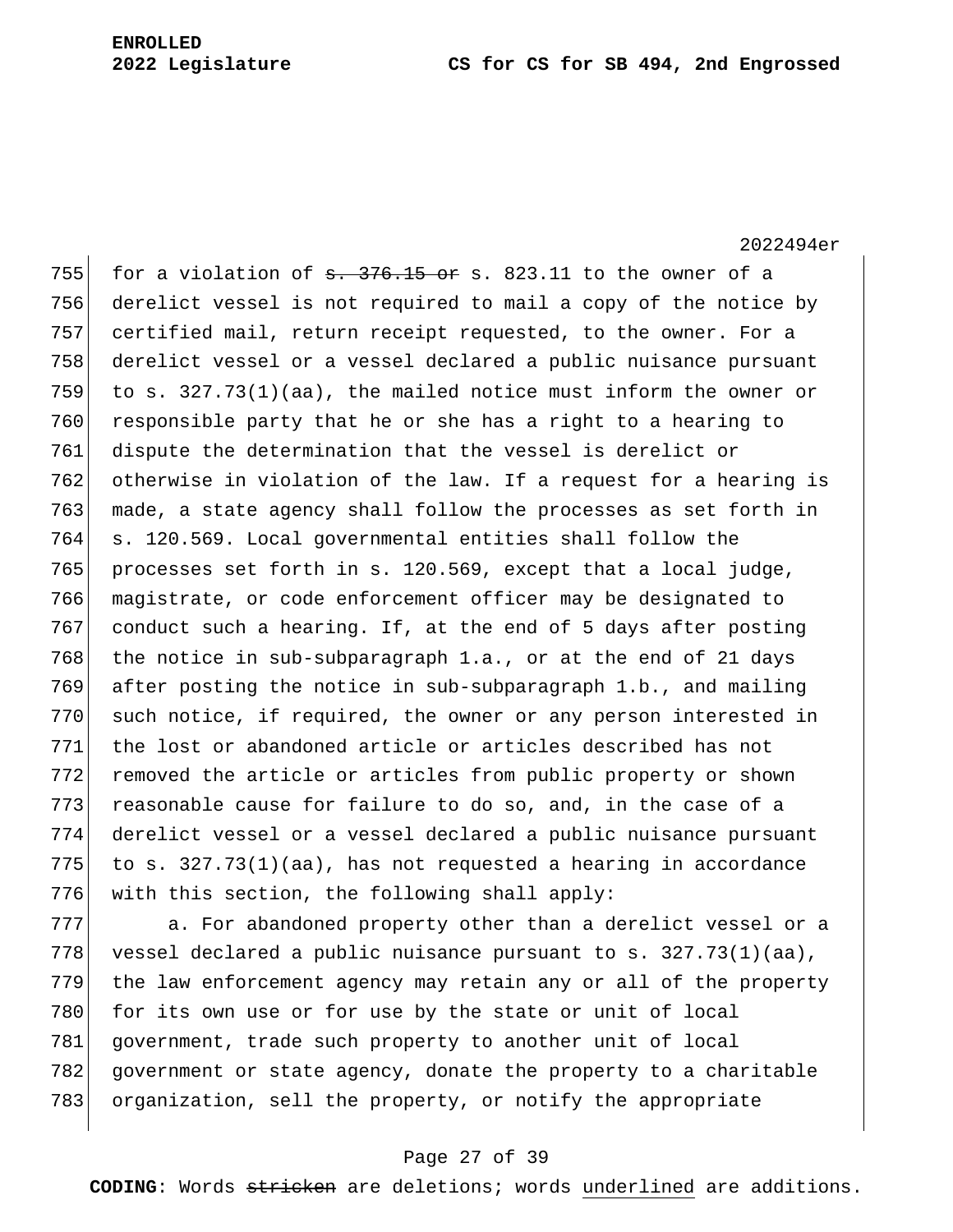2022494er 784 refuse removal service. 785 b. For a derelict vessel or a vessel declared a public 786 nuisance pursuant to s.  $327.73(1)(aa)$ , the law enforcement 787 agency or its designee may: 788 (I) Remove the vessel from the waters of this state and 789 destroy and dispose of the vessel or authorize another 790 governmental entity or its designee to do so; or 791 (II) Authorize the vessel's use as an artificial reef in 792 accordance with s. 379.249 if all necessary federal, state, and 793 local authorizations are received. 794 795 A law enforcement agency or its designee may also take action as 796 described in this sub-subparagraph if, following a hearing 797 pursuant to this section, the judge, magistrate, administrative 798 law judge, or hearing officer has determined the vessel to be 799 derelict as provided in s. 823.11 or otherwise in violation of 800 the law in accordance with  $s. 327.73(1)(aa)$  and a final order 801 has been entered or the case is otherwise closed. 802 Section 13. Present subsections (4), (5), and (6) of 803 section 823.11, Florida Statutes, are redesignated as 804 subsections  $(5)$ ,  $(6)$ , and  $(7)$ , respectively, a new subsection 805 (4) is added to that section, and subsection  $(1)$ , paragraph  $(c)$ 806 of subsection  $(2)$ , subsection  $(3)$ , and present subsections  $(5)$ 807 and  $(6)$  of that section are amended, to read: 808 808 823.11 Derelict vessels; relocation or removal; penalty. 809 (1) As used in this section  $\frac{1}{10}$  and  $\frac{1}{10}$ , the term: 810 (a) "Commission" means the Fish and Wildlife Conservation 811 Commission. 812 (b) "Derelict vessel" means a vessel, as defined in s.

#### Page 28 of 39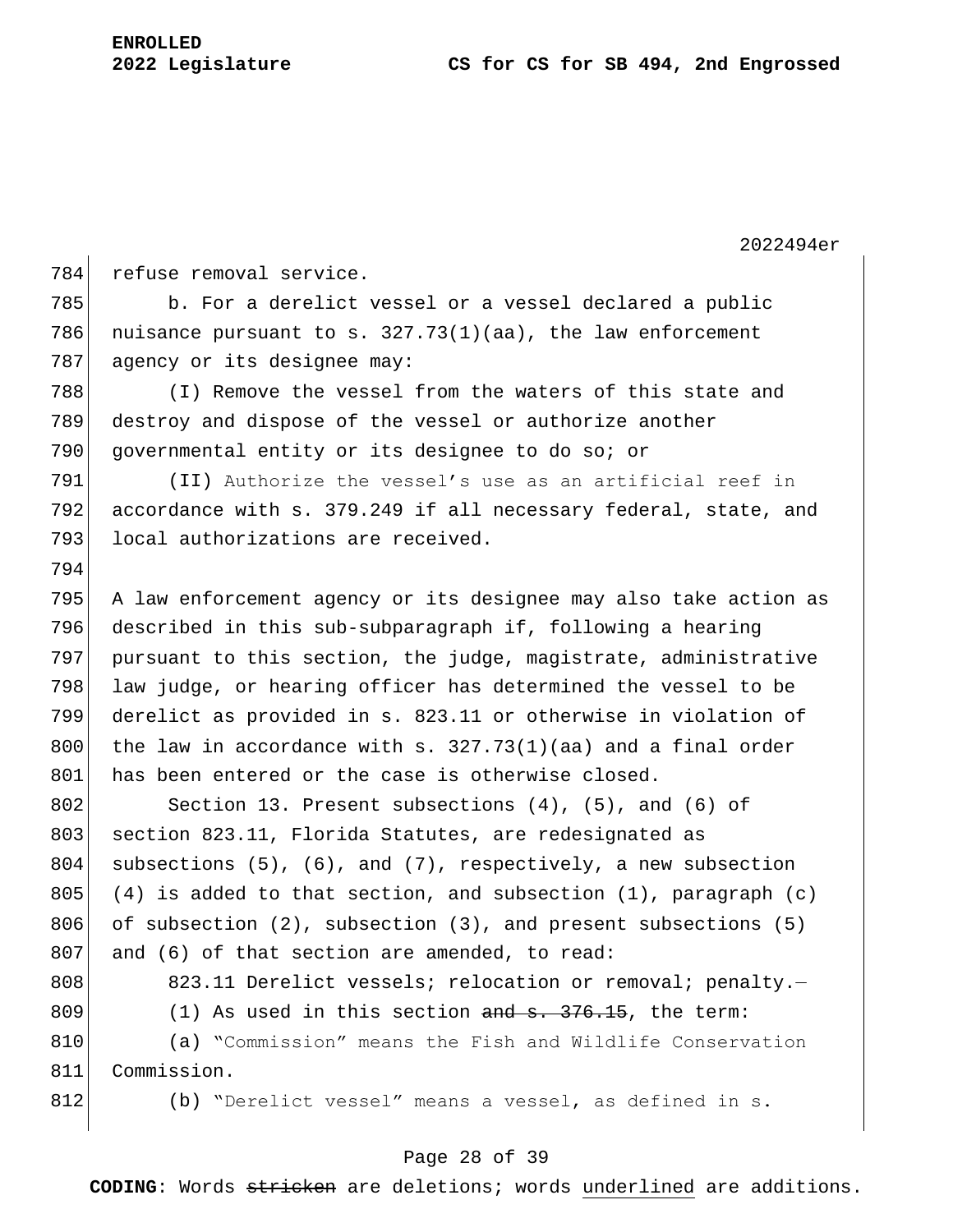2022494er  $813$  327.02, that is: 814 1. In a wrecked, junked, or substantially dismantled 815 condition upon any waters of this state. 816 a. A vessel is wrecked if it is sunken or sinking; aground 817 without the ability to extricate itself absent mechanical 818 assistance; or remaining after a marine casualty, including, but 819 not limited to, a boating accident, extreme weather, or a fire. 820 b. A vessel is junked if it has been substantially stripped 821 of vessel components, if vessel components have substantially 822 degraded or been destroyed, or if the vessel has been discarded 823 by the owner or operator. Attaching an outboard motor to a 824 vessel that is otherwise junked will not cause the vessel to no 825 longer be junked if such motor is not an effective means of 826 propulsion as required by s.  $327.4107(2)(e)$  and associated 827 rules. 828 c. A vessel is substantially dismantled if at least two of 829 the three following vessel systems or components are missing, 830 compromised, incomplete, inoperable, or broken: 831 (I) The steering system; 832 (II) The propulsion system; or 833 (III) The exterior hull integrity. 834 835 Attaching an outboard motor to a vessel that is otherwise 836 substantially dismantled will not cause the vessel to no longer 837 be substantially dismantled if such motor is not an effective 838 means of propulsion as required by s.  $327.4107(2)(e)$  and 839 associated rules. 840 2. At a port in this state without the consent of the 841 agency having jurisdiction thereof.

## Page 29 of 39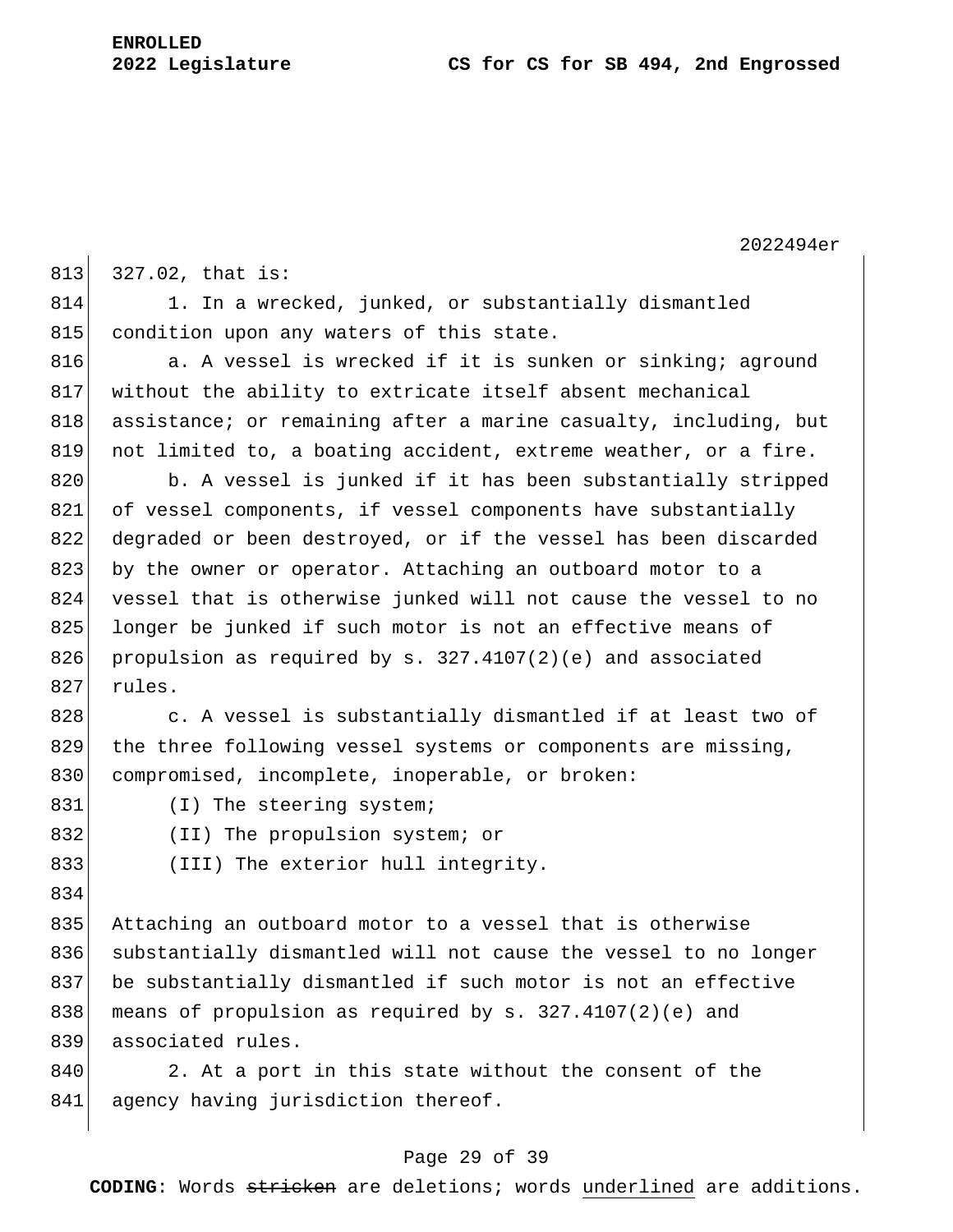2022494er 842 3. Docked, grounded, or beached upon the property of 843 another without the consent of the owner of the property. 844 (c) "Gross negligence" means conduct so reckless or wanting 845 in care that it constitutes a conscious disregard or 846 indifference to the safety of the property exposed to such 847 conduct. 848 (d) Willful misconduct" means conduct evidencing 849 carelessness or negligence of such a degree or recurrence as to 850 manifest culpability, wrongful intent, or evil design or to show 851 an intentional and substantial disregard of the interests of the 852 vessel owner. 853 (2) 854 (c) The additional time provided in subparagraph (b)2. for 855 an owner or responsible party to remove a derelict vessel from 856 the waters of this state or to repair and remedy the vessel's 857 derelict condition This subsection does not apply to a vessel 858 that was derelict upon the waters of this state before the 859 stated accident or event. 860 (3) The commission, an officer of the commission, or a law 861 enforcement agency or officer specified in s. 327.70 may 862 relocate, remove, and store<del>, destroy, or dispose of</del> or cause to 863 be relocated, removed, and stored<del>, destroyed, or disposed of</del> a 864 derelict vessel from waters of this state as defined in s. 865 327.02 if the derelict vessel obstructs or threatens to obstruct 866 navigation or in any way constitutes a danger to the 867 environment, property, or persons. The commission, an officer of 868 the commission, or any other law enforcement agency or officer 869 acting pursuant to this subsection to relocate, remove, and 870 store, destroy, dispose of or cause to be relocated, removed,

#### Page 30 of 39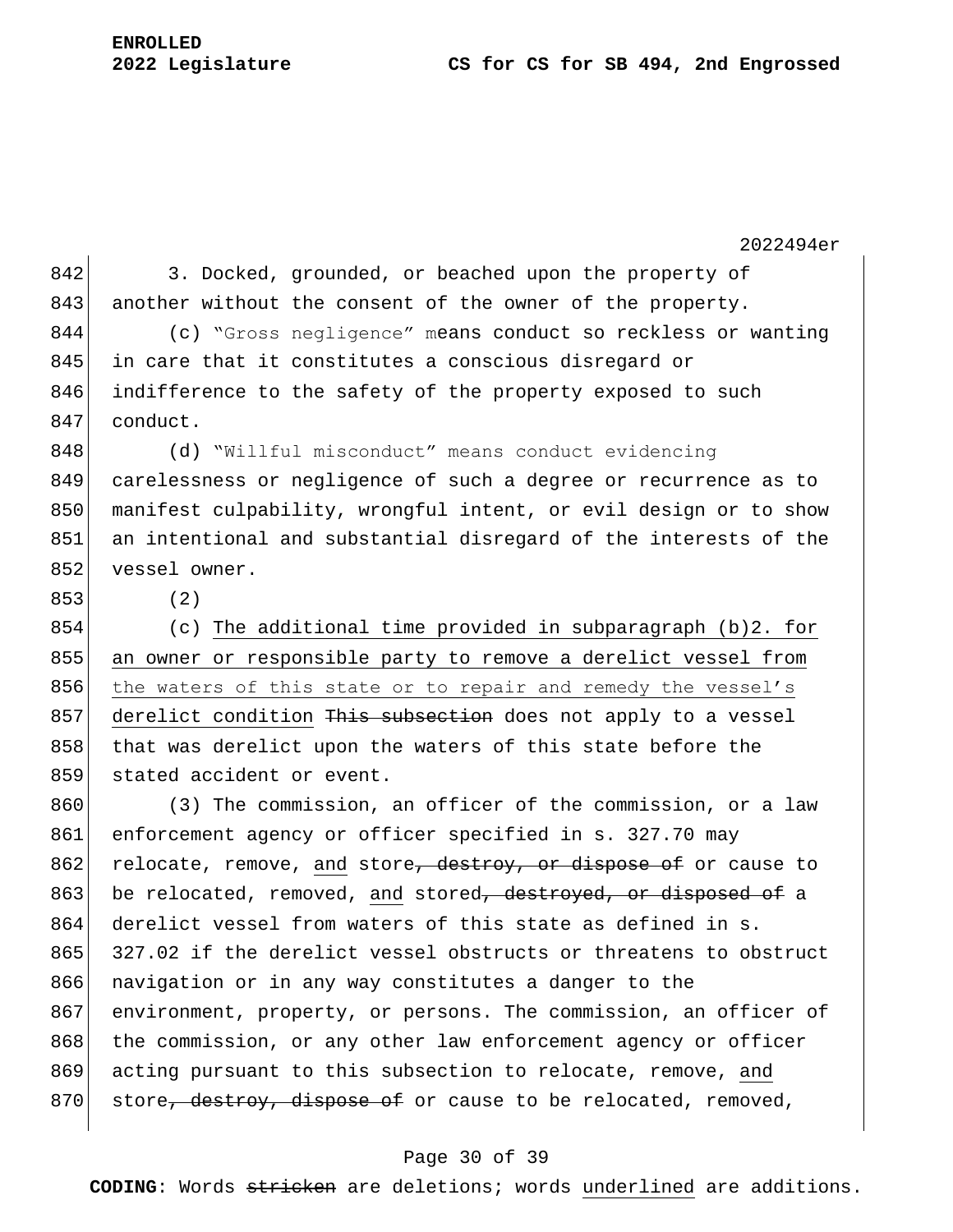871 and stored, destroyed, or disposed of a derelict vessel from 872 waters of this state shall be held harmless for all damages to 873 the derelict vessel resulting from such action unless the damage 874 results from gross negligence or willful misconduct.

875 (a) Removal of derelict vessels under this subsection may  $876$  be funded by grants provided in ss.  $206.606$  and  $376.15$ . The 877 commission shall implement a plan for the procurement of any 878 available federal disaster funds and use such funds for the 879 removal of derelict vessels.

880  $\leftarrow$   $\leftarrow$  All costs, including costs owed to a third party, 881 incurred by the commission, another law enforcement agency, or a 882 governmental subdivision, when the governmental subdivision has 883 received authorization from a law enforcement officer or agency, 884 in the relocation, removal, storage, destruction, or disposal of 885 a derelict vessel are recoverable against the vessel owner or 886 the party determined to be legally responsible for the vessel 887 being upon the waters of this state in a derelict condition. The 888 Department of Legal Affairs shall represent the commission in 889 actions to recover such costs. As provided in s. 705.103(4), a 890 person who neglects or refuses to pay such costs may not be 891 issued a certificate of registration for such vessel or for any 892 other vessel or motor vehicle until such costs have been paid. A 893 person who has neglected or refused to pay all costs of removal, 894 storage, destruction, or disposal of a derelict vessel as 895 provided in this section, after having been provided written 896 notice via certified mail that such costs are owed, and who 897 applies for and is issued a registration for a vessel or motor 898 vehicle before such costs have been paid in full commits a 899 misdemeanor of the first degree, punishable as provided in s.

#### Page 31 of 39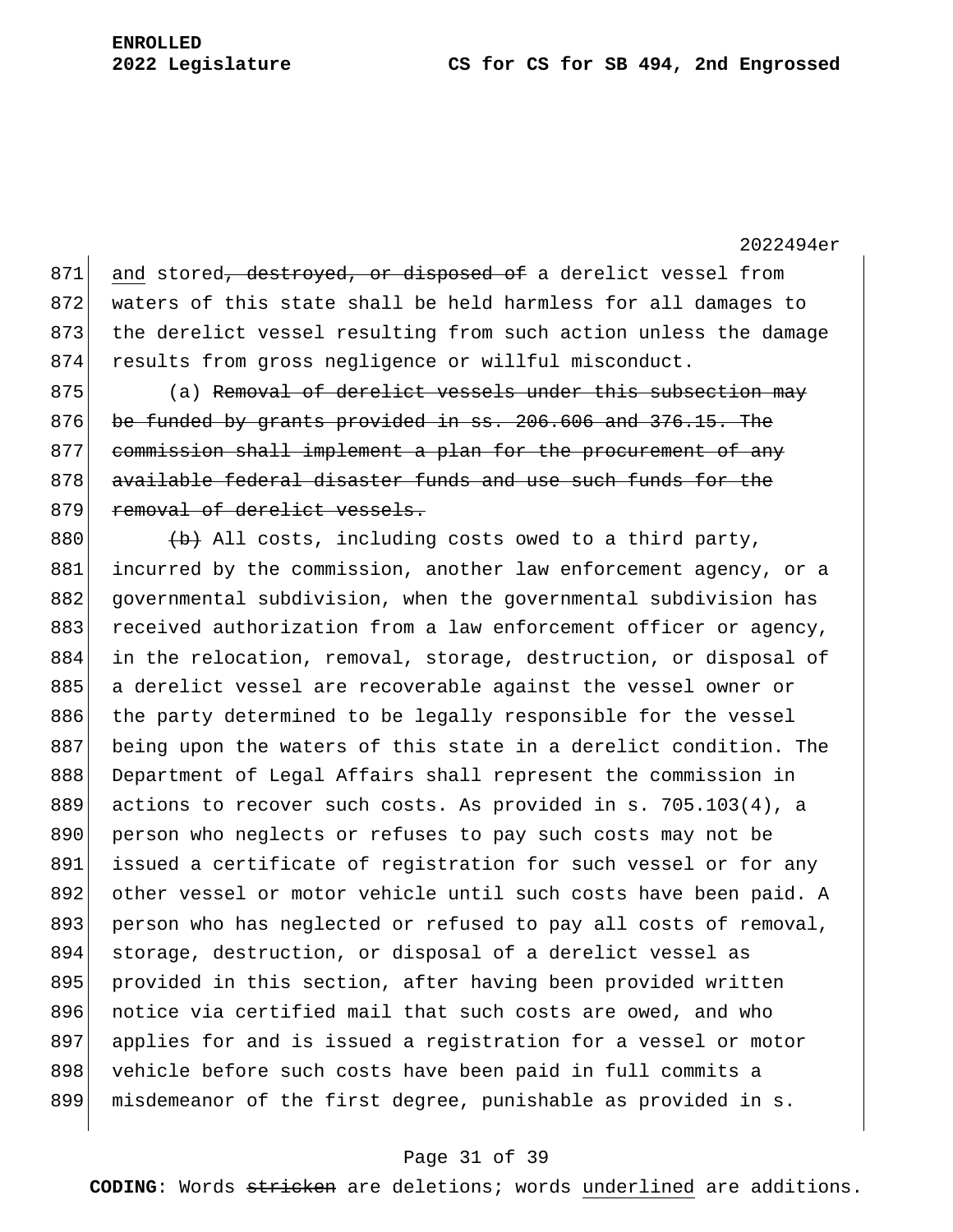900 775.082 or s. 775.083.

901 (b) $\left\{ \frac{e}{c} \right\}$  A contractor performing such activities at the 902 direction of the commission, an officer of the commission, a law 903 enforcement agency or officer, or a governmental subdivision, 904 when the governmental subdivision has received authorization for 905 the relocation or removal from a law enforcement officer or 906 agency, pursuant to this section must be licensed in accordance 907 with applicable United States Coast Guard regulations where 908 required; obtain and carry in full force and effect a policy 909 from a licensed insurance carrier in this state to insure 910 against any accident, loss, injury, property damage, or other 911 casualty caused by or resulting from the contractor's actions; 912 and be properly equipped to perform the services to be provided.

913 (4)(a) Removal of derelict vessels under this subsection 914 may be funded by grants provided in s. 206.606.

915 (b) The commission may implement a plan for the procurement 916 of any available federal disaster funds and use such funds for 917 the removal of derelict vessels.

918 (c) The commission may establish a program to provide 919 grants to local governments for the removal, storage, 920 destruction, and disposal of derelict vessels from the waters of 921 this state. This grant funding may also be used for the removal, 922 storage, destruction, and disposal of vessels declared a public 923 | nuisance pursuant to s.  $327.73(1)(aa)$ . The program must be 924 funded from the Marine Resources Conservation Trust Fund or the 925 Florida Coastal Protection Trust Fund. Notwithstanding s. 926 216.181(11), funds available for these grants may only be 927 authorized by appropriations acts of the Legislature. In a given 928 fiscal year, if all funds appropriated pursuant to this

## Page 32 of 39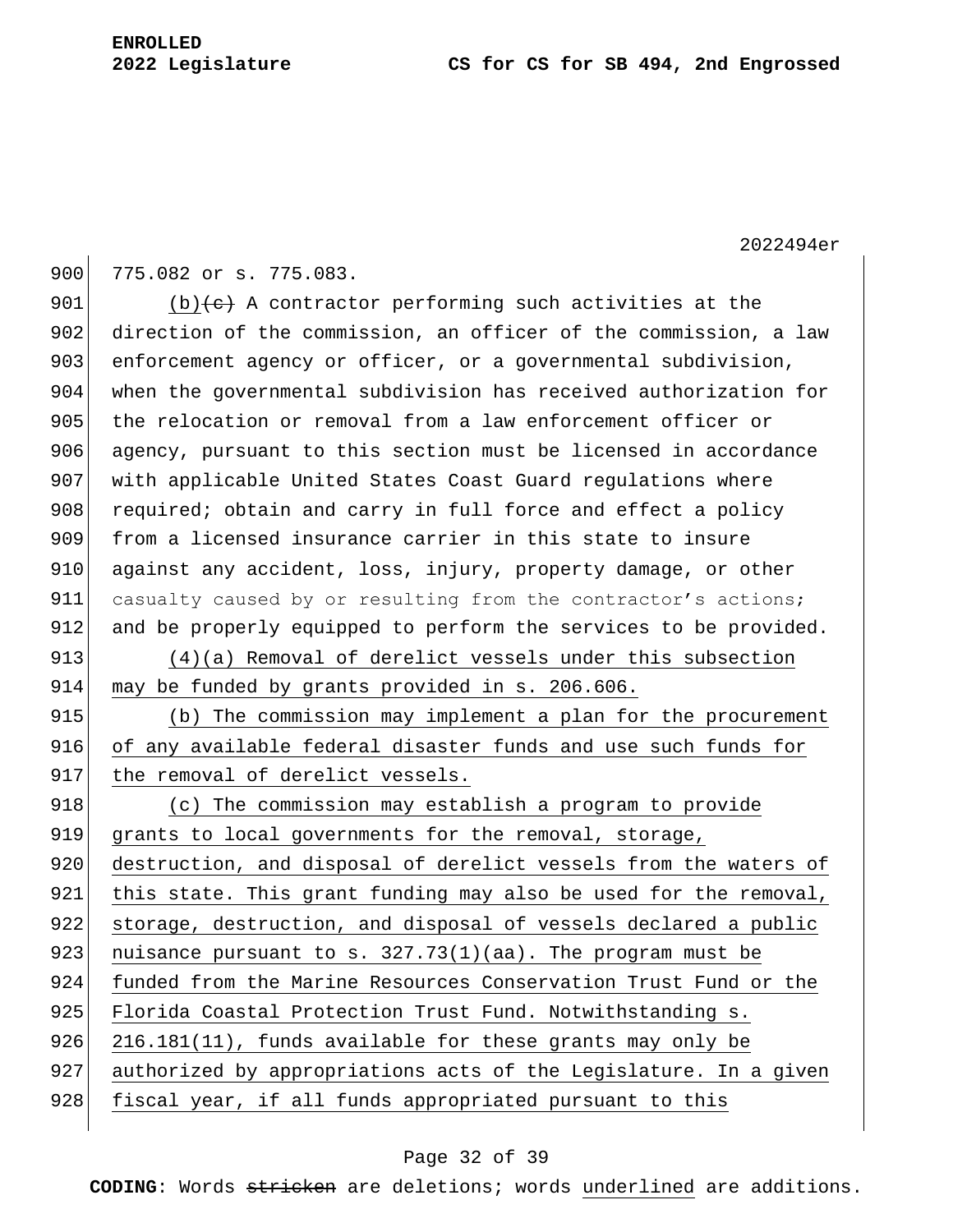|     | 2022494er                                                       |
|-----|-----------------------------------------------------------------|
| 929 | paragraph are not requested by and granted to local governments |
| 930 | for the removal, storage, destruction, and disposal of derelict |
| 931 | vessels or vessels declared a public nuisance pursuant to s.    |
| 932 | $327.73(1)$ (aa) by the end of the third quarter, the Fish and  |
| 933 | Wildlife Conservation Commission may use the remainder of the   |
| 934 | funds to remove, store, destroy, and dispose of, or to pay      |
| 935 | private contractors to remove, store, destroy, and dispose of,  |
| 936 | derelict vessels or vessels declared a public nuisance pursuant |
| 937 | to s. $327.73(1)(aa)$ . The commission shall adopt by rule      |
| 938 | procedures for local governments to submit a grant application  |
| 939 | and criteria for allocating available funds. Such criteria must |
| 940 | include, at a minimum, the following:                           |
| 941 | 1. The number of derelict vessels within the jurisdiction       |
| 942 | of the applicant.                                               |
| 943 | 2. The threat posed by such vessels to public health or         |
| 944 | safety, the environment, navigation, or the aesthetic condition |
| 945 | of the general vicinity.                                        |
| 946 | 3. The degree of commitment of the local government to          |
| 947 | maintain waters free of abandoned and derelict vessels and to   |
| 948 | seek legal action against those who abandon vessels in the      |
| 949 | waters of this state as defined in s. 327.02.                   |
| 950 | $(6)$ $(5)$ A person, firm, or corporation violating this       |
| 951 | section commits a misdemeanor of the first degree and shall be  |
| 952 | punished as provided by law. A conviction under this section    |
| 953 | does not bar the assessment and collection of a the civil       |
| 954 | penalty provided in s. 376.16 for violation of s. 376.15. The   |
| 955 | court having jurisdiction over the criminal offense,            |
| 956 | notwithstanding any jurisdictional limitations on the amount in |
| 957 | controversy, may order the imposition of such civil penalty in  |
|     |                                                                 |

# Page 33 of 39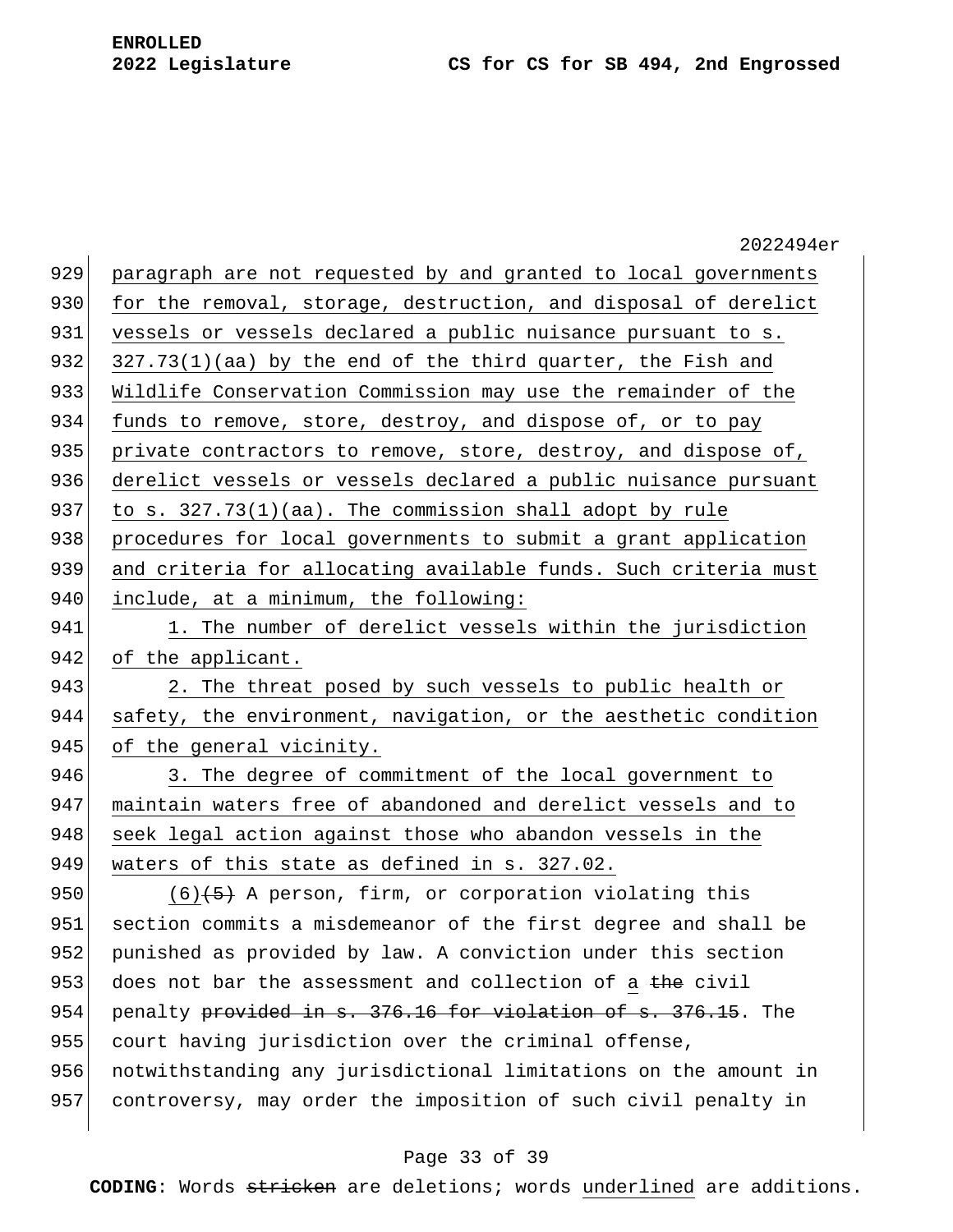2022494er 958 addition to any sentence imposed for the first criminal offense. 959  $(7)(6)$  If an owner or a responsible party of a vessel 960 determined to be derelict through an administrative or criminal 961 proceeding has been charged by an officer of the commission or 962 any law enforcement agency or officer as specified in s. 327.70 963 under subsection (6)  $\left(5\right)$  for a violation of subsection (2) or a 964  $\overline{v}$  violation of s. 376.15(2), a person may not reside or dwell on 965 such vessel until the vessel is removed from the waters of the 966 state permanently or returned to the waters of the state in a 967 condition that is no longer derelict. 968 Section 14. Paragraph (p) of subsection (4) of section 969 934.50, Florida Statutes, is amended to read: 970 934.50 Searches and seizure using a drone. 971 (4) EXCEPTIONS. - This section does not prohibit the use of a 972 drone: 973  $(p)$  By an <del>a non-law enforcement</del> employee of the Fish and 974 Wildlife Conservation Commission or of the Florida Forest 975 Service for the purposes of managing and eradicating invasive 976 exotic plants or animals on public lands and suppressing and 977 mitigating wildfire threats. 978 Section 15. Section 327.04, Florida Statutes, is amended to  $979$  read: 980 327.04 Rules.—The commission may adopt rules pursuant to 981  $\vert$  ss. 120.536(1) and 120.54 to implement this chapter, the 982 provisions of chapter 705 relating to vessels, and s. ss. 376.15 983 and 823.11 conferring powers or duties upon it. 984 Section 16. Subsection (4) of section 328.09, Florida 985 Statutes, is amended to read: 986 328.09 Refusal to issue and authority to cancel a

## Page 34 of 39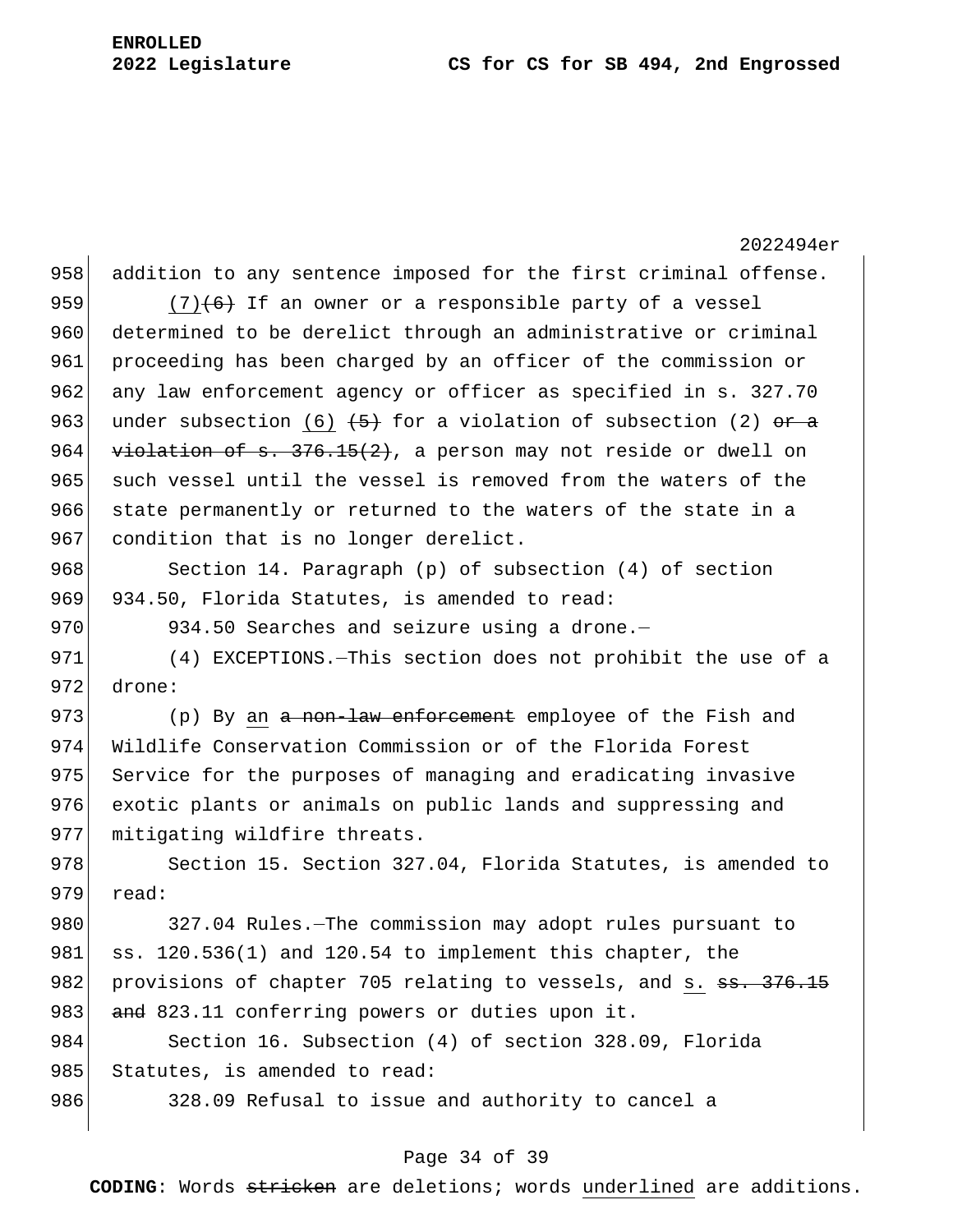987 certificate of title or registration. $-$ 988 (4) The department may not issue a certificate of title to 989 an applicant for a vessel that has been deemed derelict or a 990 public nuisance by a law enforcement officer under s. 991  $327.73(1)(aa)$  or  $\theta$ . 376.15 or s. 823.11. A law enforcement 992 officer must inform the department in writing, which may be 993 provided by facsimile, e-mail electronic mail, or other 994 electronic means, of the vessel's derelict or public nuisance 995 status and supply the department with the vessel title number or 996 vessel identification number. The department may issue a 997 certificate of title once a law enforcement officer has verified 998 in writing, which may be provided by facsimile, e-mail 999 electronic mail, or other electronic means, that the vessel is 1000 no longer a derelict or public nuisance vessel. 1001 Section 17. Section 25 of chapter 2021-184, Laws of 1002 Florida, is repealed. 1003 Section 18. Paragraph (c) of subsection (15) of section 1004 328.72, Florida Statutes, is amended to read: 1005 328.72 Classification; registration; fees and charges; 1006 surcharge; disposition of fees; fines; marine turtle stickers.-1007 (15) DISTRIBUTION OF FEES. - Except as provided in this 1008 subsection, moneys designated for the use of the counties, as 1009 specified in subsection (1), shall be distributed by the tax 1010 collector to the board of county commissioners for use only as 1011 provided in this section. Such moneys to be returned to the 1012 counties are for the sole purposes of providing, maintaining, or 1013 operating recreational channel marking and other uniform

1014 waterway markers, public boat ramps, lifts, and hoists, marine 1015 railways, boat piers, docks, mooring buoys, and other public

#### Page 35 of 39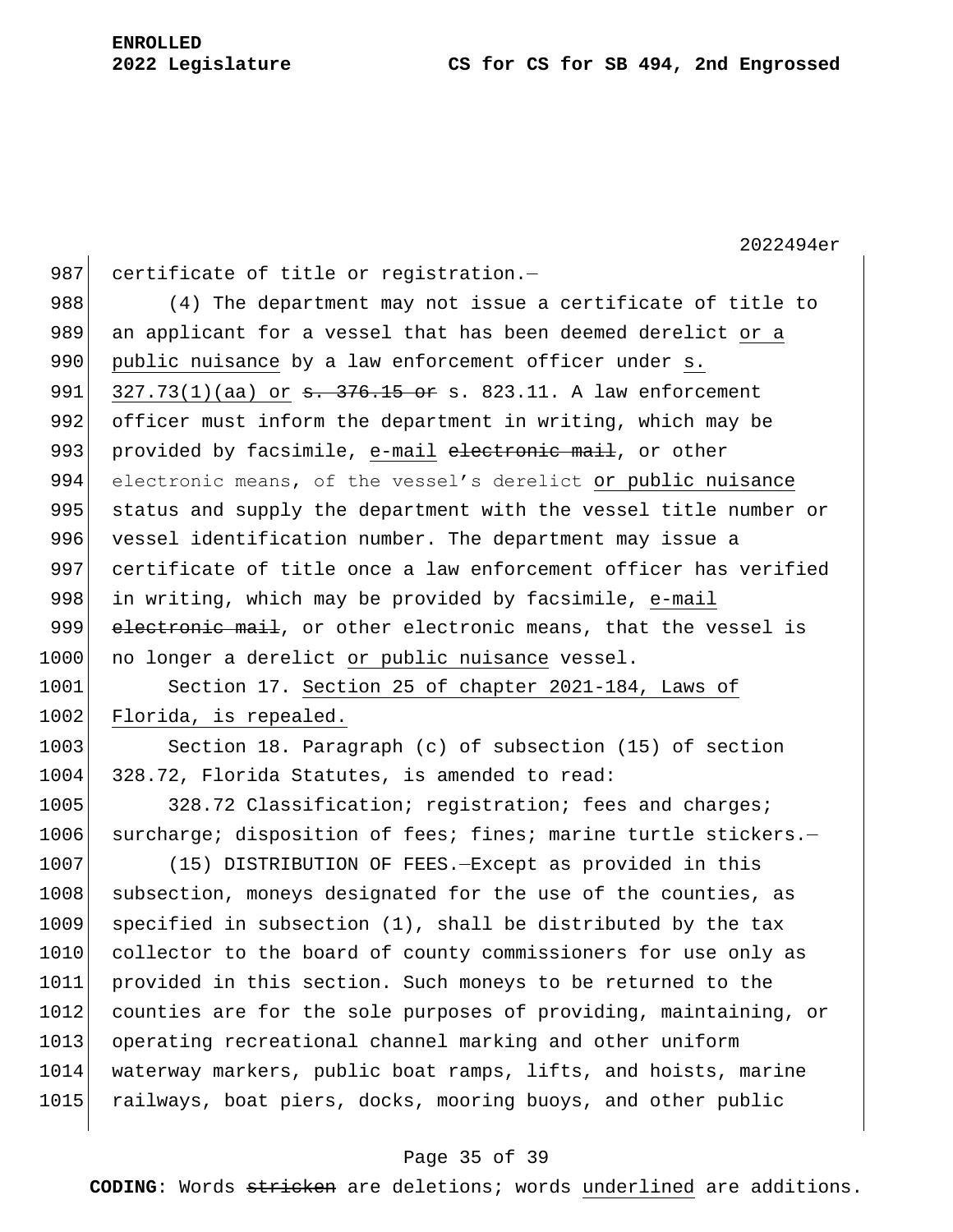2022494er 1016 launching facilities; and removing derelict vessels, debris that 1017 specifically impedes boat access, not including the dredging of 1018 channels, and vessels and floating structures deemed a hazard to 1019 public safety and health for failure to comply with s. 327.53. 1020 Counties shall demonstrate through an annual detailed accounting 1021 report of vessel registration revenues that the registration 1022 fees were spent as provided in this subsection. This report 1023 shall be provided to the Fish and Wildlife Conservation 1024 Commission no later than November 1 of each year. If, before 1025 January 1 of each calendar year, the accounting report meeting 1026 the prescribed criteria has still not been provided to the 1027 commission, the tax collector of that county may not distribute 1028 the moneys designated for the use of counties, as specified in 1029 subsection (1), to the board of county commissioners but shall, 1030 for the next calendar year, remit such moneys to the state for 1031 deposit into the Marine Resources Conservation Trust Fund. The 1032 commission shall return those moneys to the county if the county 1033 fully complies with this section within that calendar year. If 1034 the county does not fully comply with this section within that 1035 calendar year, the moneys shall remain within the Marine 1036 Resources Trust Fund and may be appropriated for the purposes 1037 specified in this subsection.

1038 (c) From the vessel registration fees designated for use by 1039 the counties in subsection (1), the following amounts shall be 1040 remitted to the state for deposit into the Marine Resources 1041 Conservation Trust Fund to fund derelict vessel removal grants, 1042 as appropriated by the Legislature pursuant to s.  $823.11(4)(c)$  $1043$   $\overline{a}$   $\overline{376.15}$ :

1044 1. Class A-2: \$0.25 for each 12-month period registered.

#### Page 36 of 39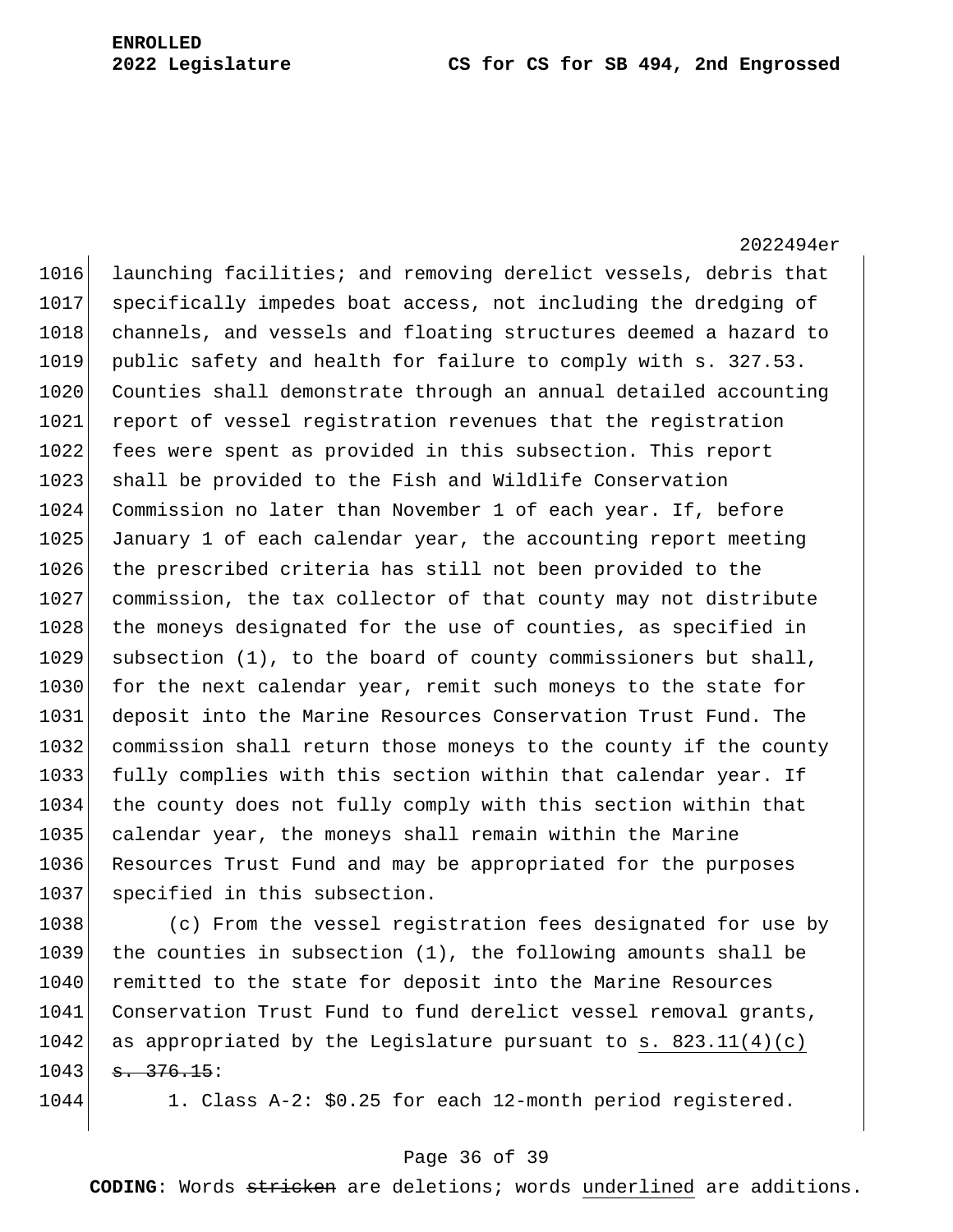2022494er 1045 2. Class 1:  $$2.06$  for each 12-month period registered. 1046 3. Class 2: \$9.26 for each 12-month period registered. 1047 4. Class 3: \$16.45 for each 12-month period registered. 1048 5. Class 4: \$20.06 for each 12-month period registered. 1049 6. Class 5: \$25.46 for each 12-month period registered. 1050 Section 19. Paragraph (h) of subsection (6) of section 1051 376.11, Florida Statutes, is amended to read: 1052 376.11 Florida Coastal Protection Trust Fund. 1053 (6) Moneys in the Florida Coastal Protection Trust Fund may 1054 be used for the following purposes: 1055 (h) The funding of a grant program to local governments, 1056 pursuant to s.  $823.11(4)(c)$  s.  $376.15(3)(d)$  and  $(e)$ , for the 1057 removal of derelict and public nuisance vessels from the public 1058 waters of the state. 1059 Section 20. For the purpose of incorporating the amendment 1060 made by this act to section 327.371, Florida Statutes, in a 1061 reference thereto, paragraph (dd) of subsection (1) of section 1062 327.73, Florida Statutes, is reenacted to read: 1063 327.73 Noncriminal infractions.-1064 (1) Violations of the following provisions of the vessel 1065 laws of this state are noncriminal infractions: 1066 (dd) Section 327.371, relating to the regulation of human-1067 powered vessels. 1068 1069 Any person cited for a violation of any provision of this 1070 subsection shall be deemed to be charged with a noncriminal 1071 infraction, shall be cited for such an infraction, and shall be 1072 cited to appear before the county court. The civil penalty for 1073 any such infraction is \$50, except as otherwise provided in this

#### Page 37 of 39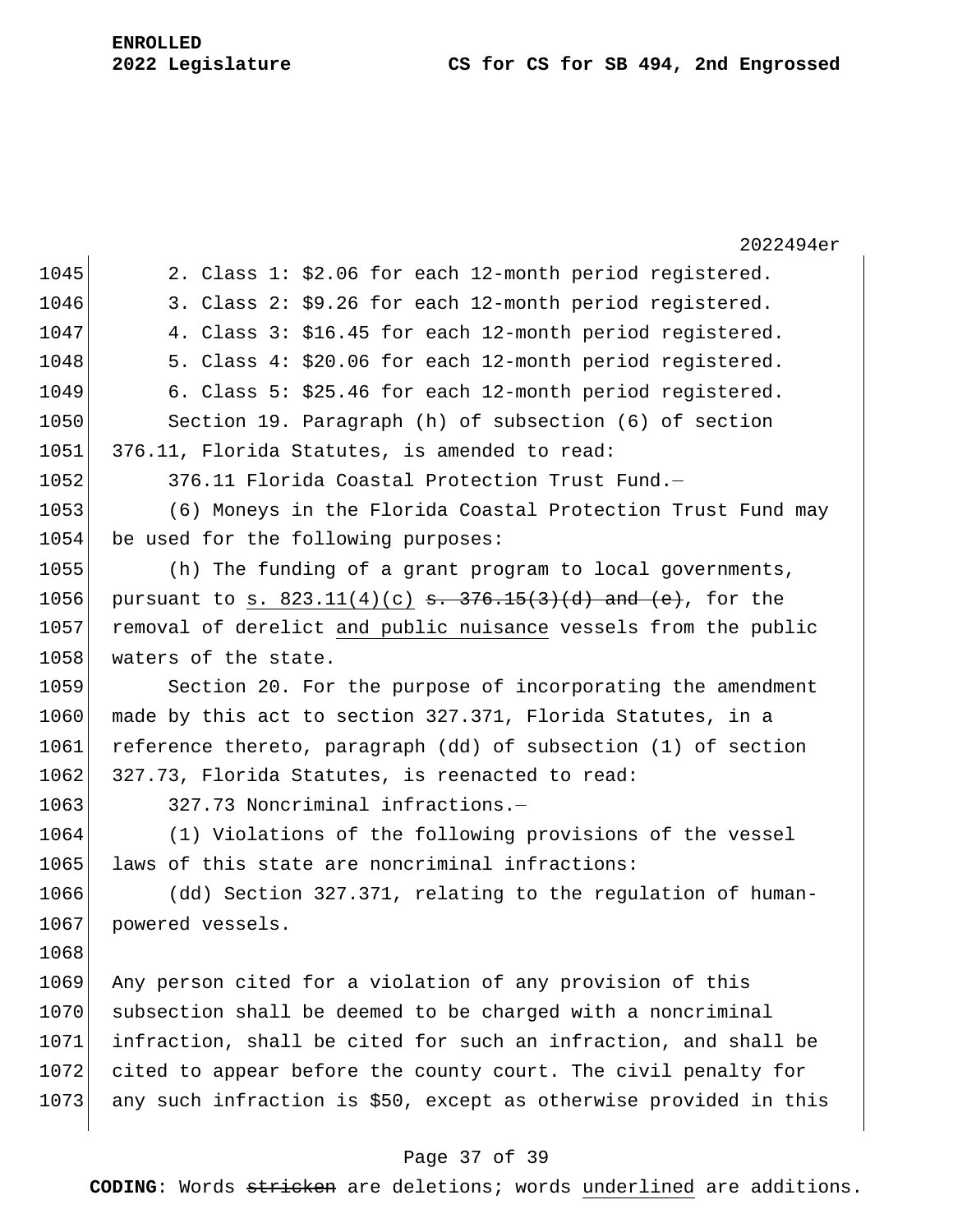1074 section. Any person who fails to appear or otherwise properly 1075 respond to a uniform boating citation shall, in addition to the 1076 charge relating to the violation of the boating laws of this 1077 state, be charged with the offense of failing to respond to such 1078 citation and, upon conviction, be guilty of a misdemeanor of the 1079 second degree, punishable as provided in s. 775.082 or s. 1080 775.083. A written warning to this effect shall be provided at 1081 the time such uniform boating citation is issued.

1082 Section 21. For the purpose of incorporating the amendment 1083 made by this act to section 379.101, Florida Statutes, in a 1084 reference thereto, subsection (4) of section 125.01, Florida 1085 Statutes, is reenacted to read:

1086 125.01 Powers and duties.-

1087 (4) The legislative and governing body of a county shall 1088 not have the power to regulate the taking or possession of 1089 saltwater fish, as defined in s. 379.101, with respect to the 1090 method of taking, size, number, season, or species. However, 1091 this subsection does not prohibit a county from prohibiting, for 1092 reasons of protecting the public health, safety, or welfare, 1093 saltwater fishing from real property owned by that county, nor 1094 does it prohibit the imposition of excise taxes by county 1095 ordinance.

1096 Section 22. For the purpose of incorporating the amendment 1097 made by this act to section 379.101, Florida Statutes, in a 1098 reference thereto, section 379.2412, Florida Statutes, is 1099 reenacted to read:

1100 379.2412 State preemption of power to regulate.—The power 1101 to regulate the taking or possession of saltwater fish, as 1102 defined in s. 379.101, is expressly reserved to the state. This

#### Page 38 of 39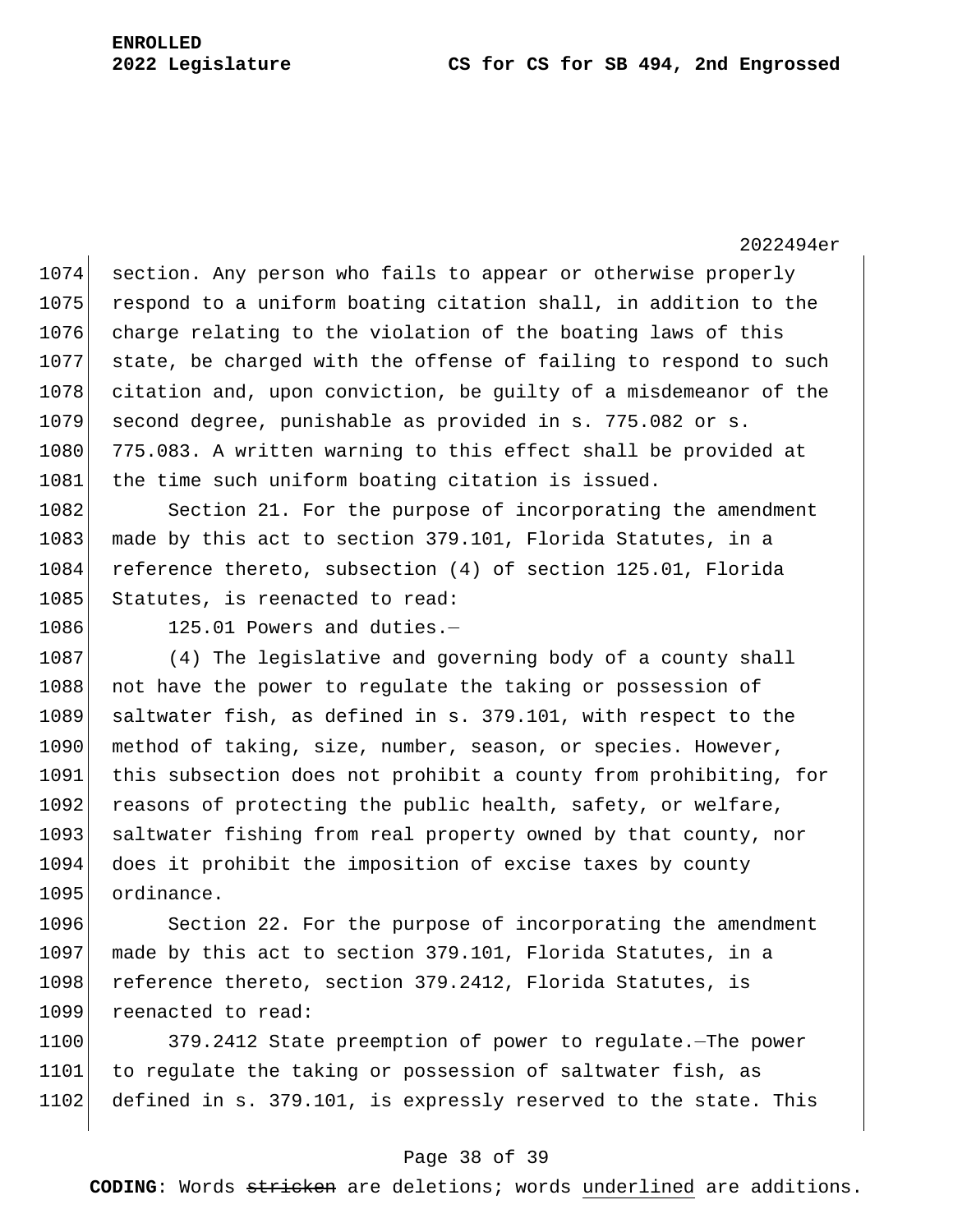2022494er 1103 section does not prohibit a local government from prohibiting, 1104 for reasons of protecting the public health, safety, or welfare, 1105 saltwater fishing from real property owned by that local 1106 government. 1107 Section 23. Except as otherwise expressly provided in this

1108 act, this act shall take effect July 1, 2022.

## Page 39 of 39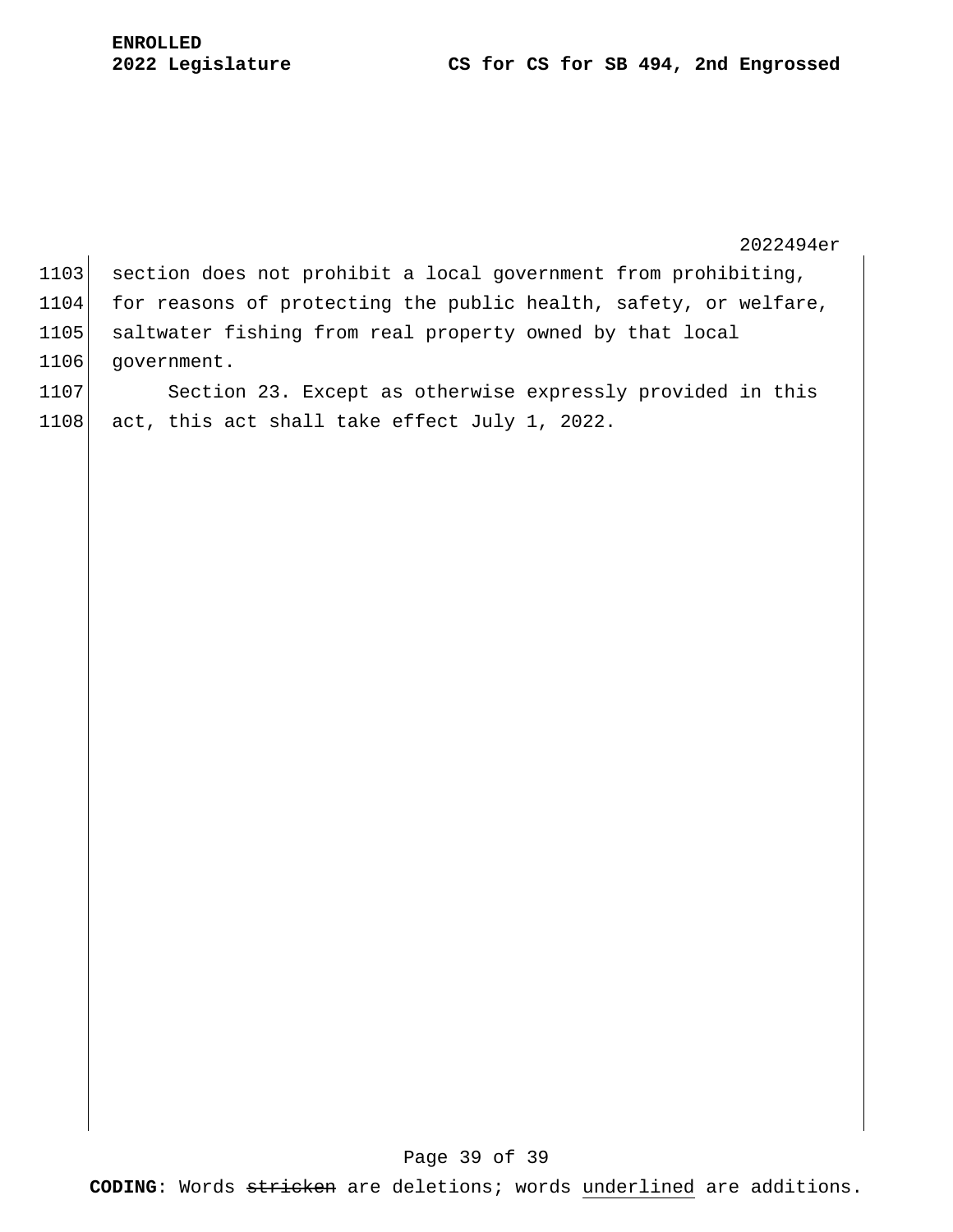# **THE FLORIDA SENATE 2022 SUMMARY OF LEGISLATION PASSED Committee on Environment and Natural Resources**

# **CS/CS/SB 494 — Fish and Wildlife Conservation Commission**

by Appropriations Committee, Environment and Natural Resources Committee; and Senator Hutson

The bill revises laws administered by the Fish and Wildlife Conservation Commission (FWC) and other law enforcement entities.

The bill amends the Florida Forever Act to require each lead land managing agency, in consultation with FWC, to consider the feasibility of using a portion of state lands as a gopher tortoise recipient site for all state lands under the management of the agency that are greater than 40 contiguous acres.

The bill directs FWC to improve the public and private gopher tortoise recipient site application review process by December 31, 2022. It directs FWC to encourage the establishment of new recipient sites and update its permitting systems by October 31, 2023. The bill requires FWC to submit a report to the President of the Senate and the Speaker of the House of Representatives regarding gopher tortoise recipient sites by February 1, 2023.

The bill specifies that a vessel is at risk of becoming derelict if it is tied to an unlawful or unpermitted mooring or other structure. The bill specifies the circumstances in which law enforcement may destroy or dispose of a vessel and places liability for costs of vessel removal, storage, destruction, and disposition on the owner or responsible party after notice is given.

The bill specifies that a certificate of title may not be issued for a public nuisance vessel. It adds public nuisance vessels to the definition of abandoned property.

The bill authorizes operation of human-powered vessels in the marked channel of the Florida Intracoastal Waterway for specified reasons. It specifies that a local government cannot create a public bathing beach or swim area in the marked channel of the Florida Intracoastal Waterway or within 100 feet of the marked channel.

The bill authorizes FWC law enforcement officers to use drones to manage and eradicate invasive plants or animals on public lands and to suppress and mitigate wildfire threats.

If approved by the Governor, these provisions take effect July 1, 2022 unless otherwise provided. *Vote: Senate 37-0; House 116-0*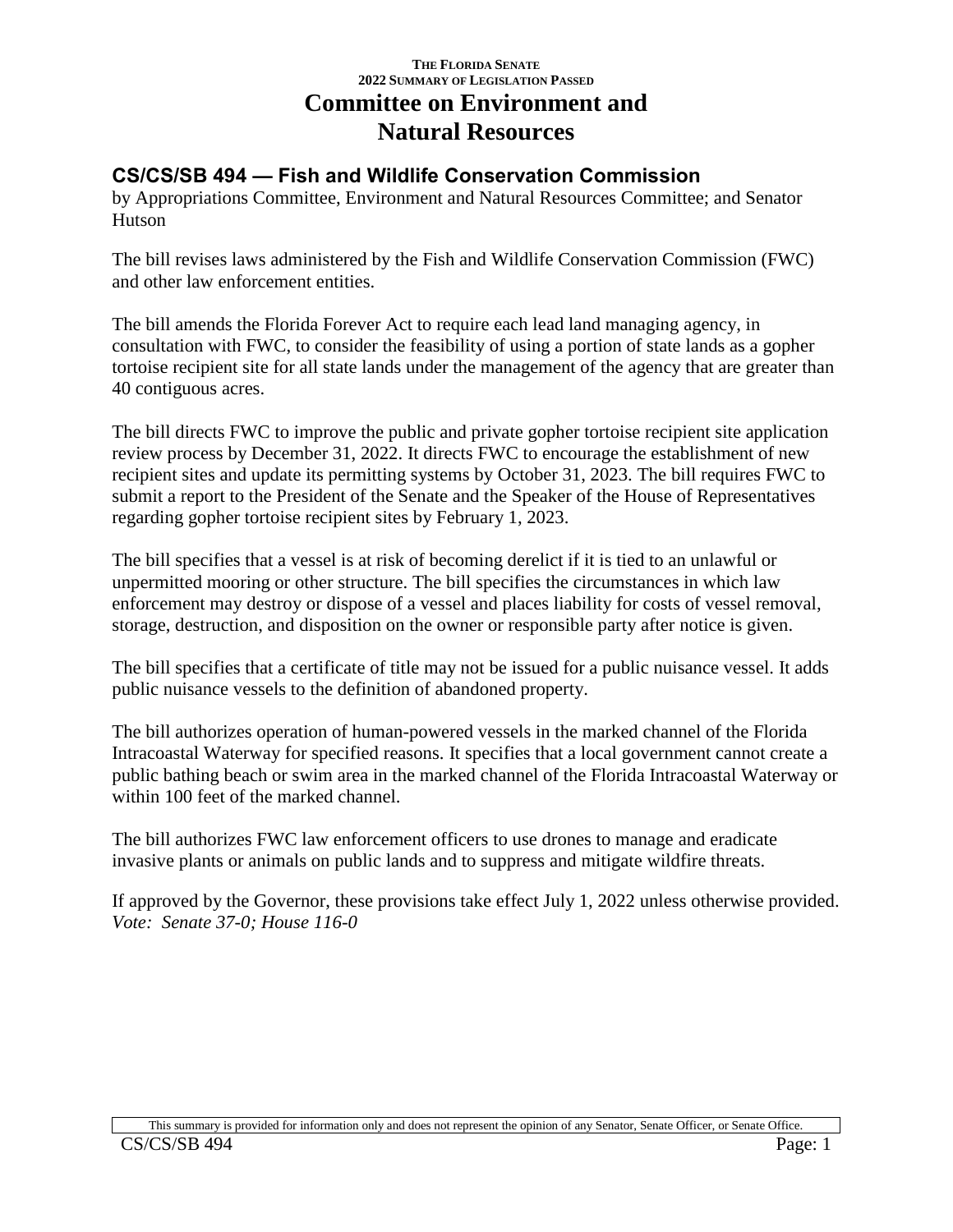| $\mathbf 1$    |                                                        |
|----------------|--------------------------------------------------------|
| 2              | An act relating to boating safety; providing a short   |
| 3              | title; amending s. 327.30, F.S.; authorizing a court   |
| $\overline{4}$ | to impose a specified fine for certain boating         |
| 5              | collisions and accidents; requiring such fines to be   |
| 6              | deposited into the Marine Resources Conservation Trust |
| 7              | Fund for specified purposes; defining terms; amending  |
| 8              | s. 327.395, F.S.; requiring certain boating safety     |
| 9              | education courses and temporary certificate            |
| 10             | examinations to include specified components;          |
| 11             | directing the Fish and Wildlife Conservation           |
| 12             | Commission to include such components in boating       |
| 13             | safety education campaigns and certain educational     |
| 14             | materials; amending s. 327.50, F.S.; requiring         |
| 15             | operators of vessels used in the instruction of water  |
| 16             | sports and activities to use engine cutoff switches    |
| 17             | and wear operative links to the switches under certain |
| 18             | conditions; amending s. 327.54, F.S.; defining terms;  |
| 19             | prohibiting liveries from offering a vessel for lease  |
| 20             | or rent without a livery permit; specifying            |
| 21             | requirements and qualifications for the permit;        |
| 22             | authorizing the Fish and Wildlife Conservation         |
| 23             | Commission to adopt rules; providing penalties for     |
| 24             | permit violations; revising the conditions under which |
| 25             | a livery may not knowingly lease or rent a vessel;     |
| 26             | requiring a person receiving safety instruction to     |
| 27             | provide the livery with a specified signed             |
| 28             | attestation; requiring a written agreement between a   |
| 29             | livery and a renter or lessee; providing requirements  |

# Page 1 of 21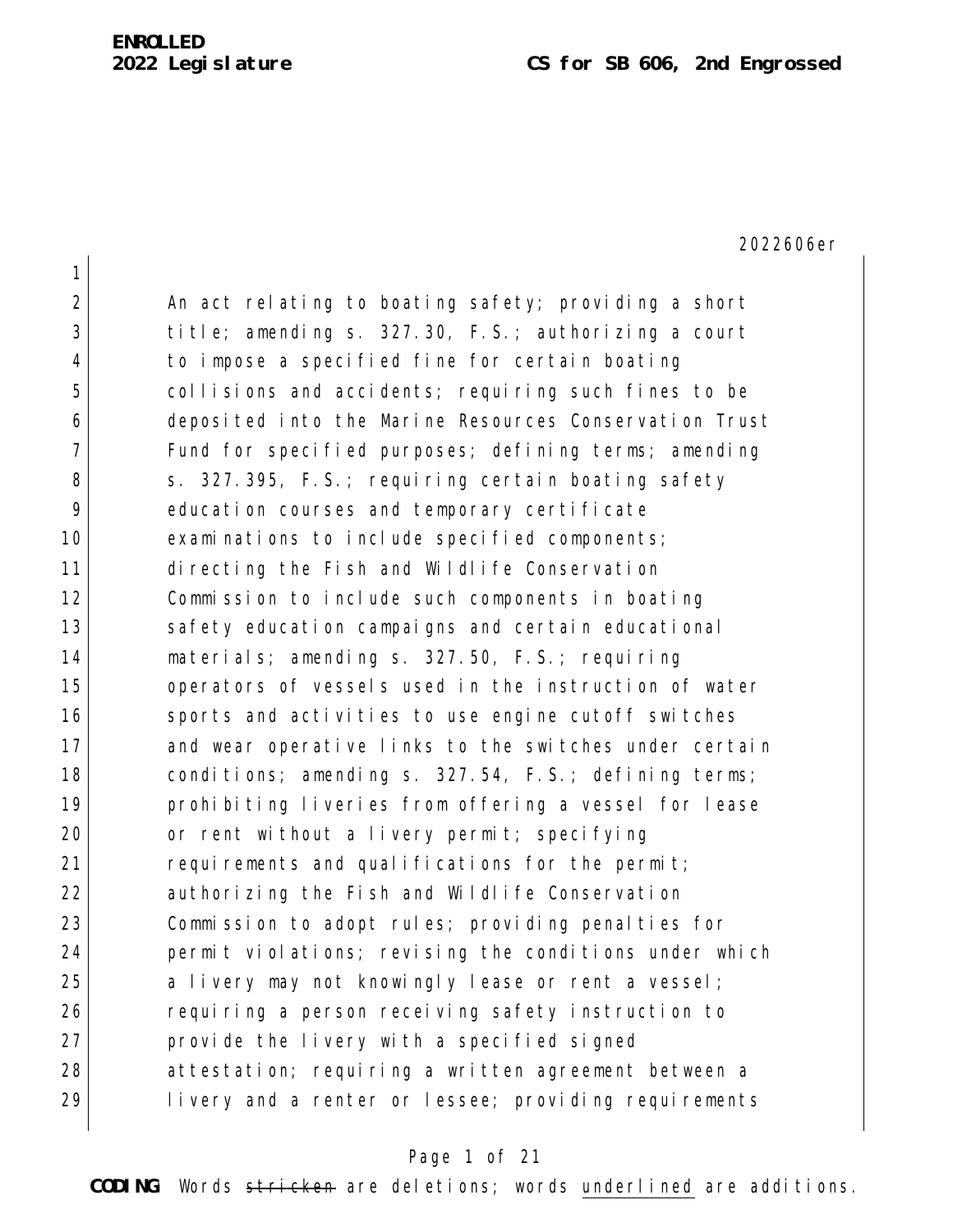#### **Legislature CS for SB 606, 2nd Engrossed**

2022606er

30 for such agreement; requiring a livery to notify law enforcement of overdue rentals or leases under certain 32 circumstances; prohibiting a livery from knowingly 33 leasing or renting a livery vessel to certain persons; providing an exception; revising livery insurance requirements; providing applicability; requiring 36 specified boating safety education courses for certain instructors; requiring liveries to report certain accidents to the Division of Law Enforcement of the commission; requiring liveries to make facilities and records available to law enforcement upon notice; providing penalties for violations and additional penalties for subsequent violations; prohibiting 43 certain violators from acting as a livery for a 44 specified timeframe after such a violation; authorizing the commission, beginning on a specified date, to revoke or refuse to issue permits for 47 repeated violations; amending s. 327.73, F.S.; increasing fines for violations of certain boating regulations; providing fines for improper transfers of title and failures to update vessel registration information; authorizing certain fees and penalties deposited into the Marine Resources Conservation Trust 53 Fund to be used for law enforcement purposes; amending s. 327.731, F.S.; imposing a fine for persons convicted of certain criminal or noncriminal infractions; providing for the deposit of such fines **into the Marine Resources Conservation Trust Fund;** requiring the commission to maintain a program to

#### Page 2 of 21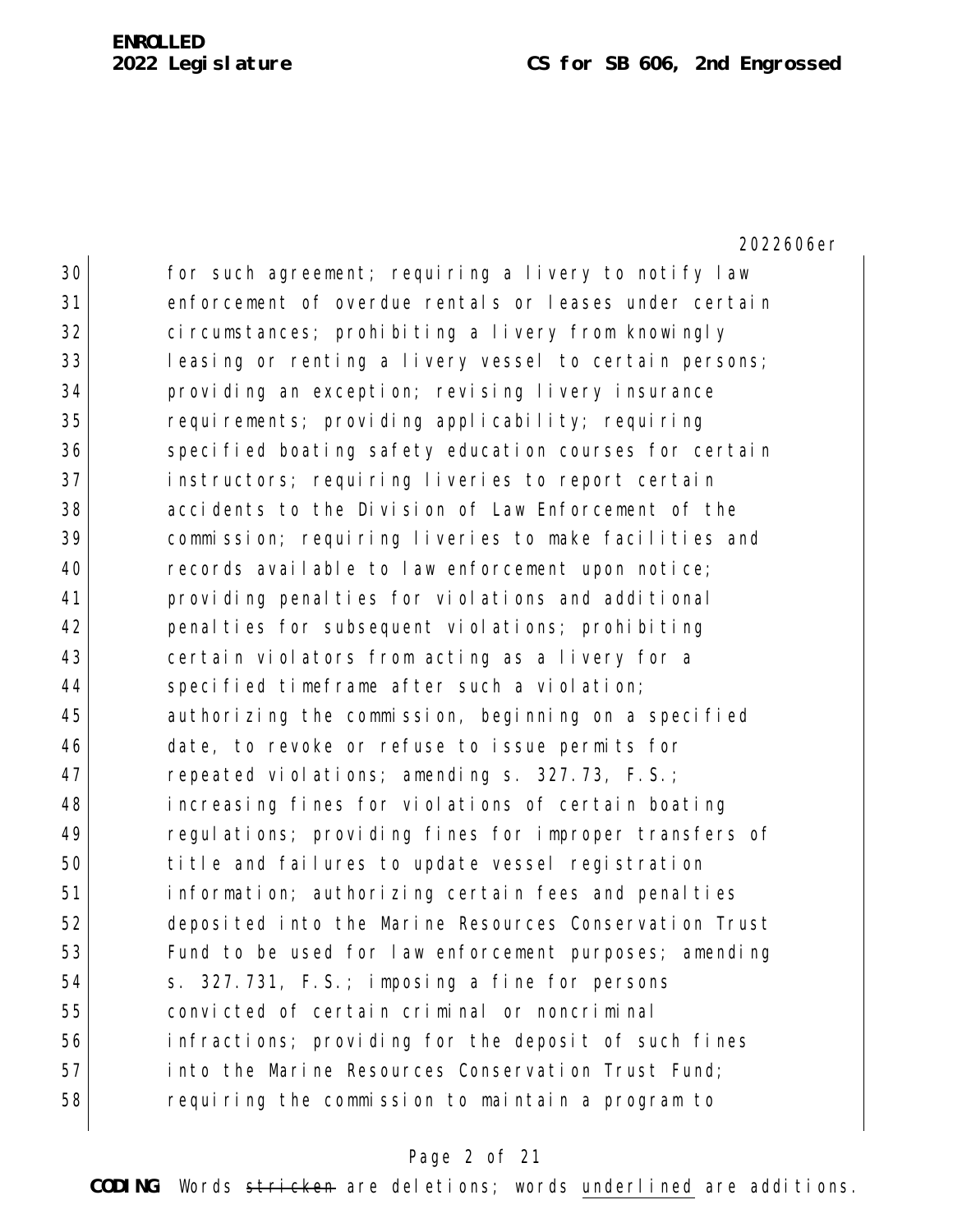| 59 | ensure compliance with certain boating safety                    |
|----|------------------------------------------------------------------|
| 60 | education requirements; specifying requirements for              |
| 61 | the program; amending s. 328.03, F.S.; providing that            |
| 62 | an improper transfer of vessel title is subject to a             |
| 63 | civil penalty; amending s. 328.48, F.S.; requiring               |
| 64 | that the address provided in a vessel registration               |
| 65 | application and a certificate of registration be a               |
| 66 | physical residential or business address; authorizing            |
| 67 | the commission to accept post office box addresses in            |
| 68 | lieu of the physical residential or business address;            |
| 69 | providing that a person who fails to update his or her           |
| 70 | vessel registration information within a specified               |
| 71 | timeframe is subject to a civil penalty; providing               |
| 72 | effective dates.                                                 |
| 73 |                                                                  |
| 74 | Be It Enacted by the Legislature of the State of Florida:        |
| 75 |                                                                  |
| 76 | Section 1. This act may be cited as the "Boating Safety Act      |
| 77 | of 2022."                                                        |
| 78 | Section 2. Subsection (7) is added to section 327.30,            |
| 79 | Florida Statutes, to read:                                       |
| 80 | 327.30 Collisions, accidents, and casualties.-                   |
| 81 | In addition to any other penalty provided by law, a<br>(7)       |
| 82 | court may order a person convicted of a violation of this        |
| 83 | section or of any rule adopted or order issued by the commission |
| 84 | pursuant to this section to pay an additional fine of up to      |
| 85 | \$1,000 per violation. All fines assessed and collected pursuant |
| 86 | to this subsection shall be remitted by the clerk of the court   |
| 87 | to the Department of Revenue to be deposited into the Marine     |
|    |                                                                  |

# Page 3 of 21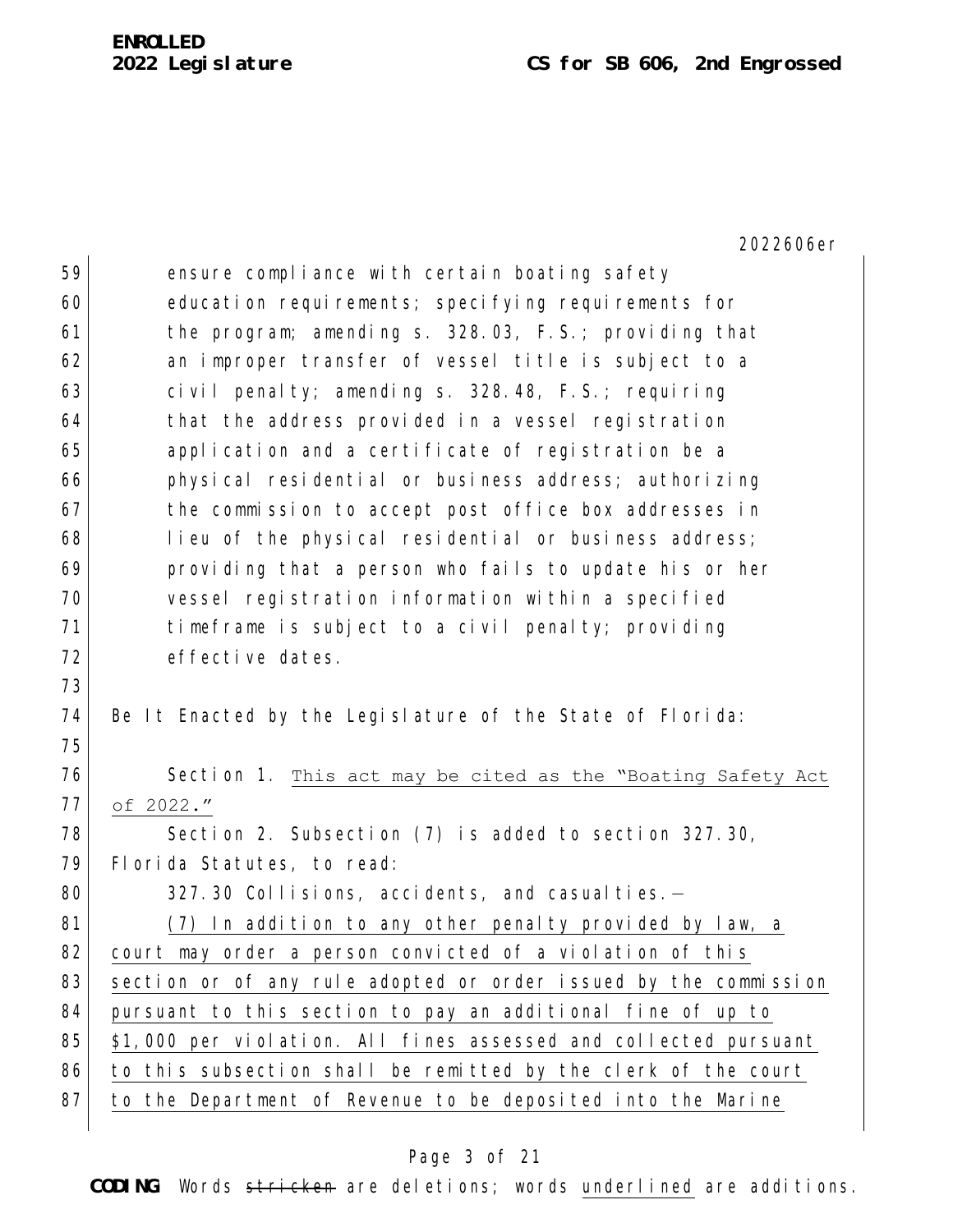|     | 2022606er                                                        |
|-----|------------------------------------------------------------------|
| 88  | Resources Conservation Trust Fund to be used to enhance state    |
| 89  | and local law enforcement activities related to boating          |
| 90  | infractions. As used in this subsection, the terms "convicted"   |
| 91  | and "conviction" mean any judicial disposition other than        |
| 92  | acquittal or dismissal.                                          |
| 93  | Section 3. Effective October 1, 2022, subsection (4) of          |
| 94  | section 327.395, Florida Statutes, is amended to read:           |
| 95  | 327.395 Boating safety education.-                               |
| 96  | (4) A commission-approved boating safety education course        |
| 97  | or temporary certificate examination developed or approved by    |
| 98  | the commission must include components a component regarding:    |
| 99  | (a) Diving vessels, awareness of divers in the water,            |
| 100 | divers-down warning devices, and the requirements of s. 327.331. |
| 101 | (b) The danger associated with:                                  |
| 102 | 1. A passenger riding on a seat back, gunwale, transom,          |
| 103 | bow, motor cover, or any other vessel area not designed and      |
| 104 | designated by the manufacturer for seating.                      |
| 105 | 2. A passenger falling overboard.                                |
| 106 | 3. Operating a vessel with a person in the water near the        |
| 107 | vessel.                                                          |
| 108 | 4. Starting a vessel with the engine in gear.                    |
| 109 | 5. Leaving the vessel running when a passenger is boarding       |
| 110 | or disembarking.                                                 |
| 111 | (c) The proper use and lifesaving benefits of an engine          |
| 112 | cutoff switch for motorboats and personal watercraft.            |
| 113 |                                                                  |
| 114 | The commission must include the components under this subsection |
| 115 | in boating safety education campaigns and in educational         |
| 116 | materials produced by the commission, as appropriate.            |
|     |                                                                  |

# Page 4 of 21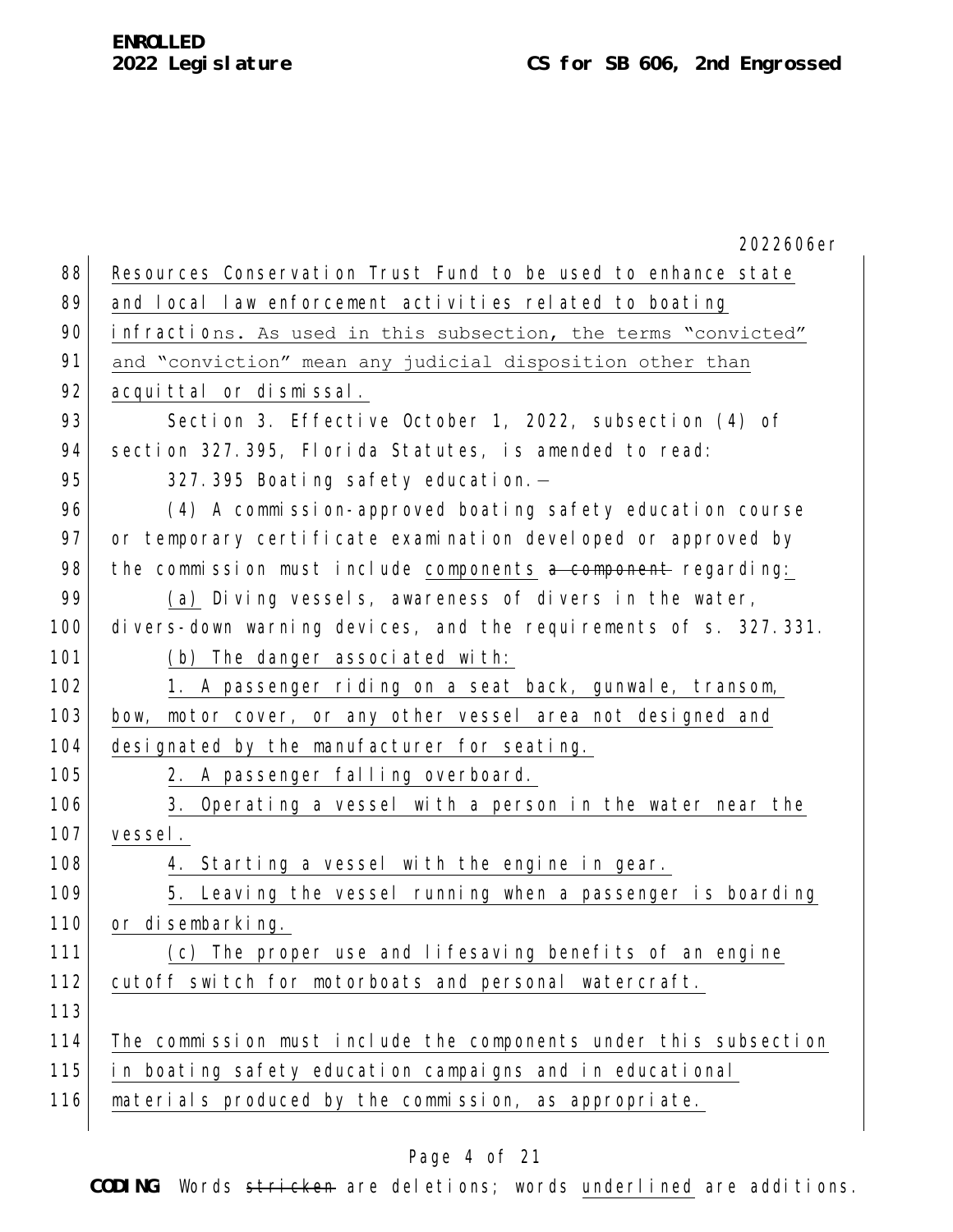# **ENROLLED**

2022606er 117 Section 4. Effective October 1, 2022, subsection (4) is 118 added to section 327.50, Florida Statutes, to read: 119 327.50 Vessel safety regulations; equipment and lighting 120 requirements.-121 (4) The operator of a vessel used in the instruction of a 122 water sport or activity must use an engine cutoff switch and 123 wear an operative link to the switch when a person participating 124 in the water sport or activity is in the water. 125 Section 5. Effective January 1, 2023, section 327.54, 126 Florida Statutes, is amended to read: 127 327.54 Liveries; safety requlations; penalty. 128 (1) As used in this section, the term: 129 (a) "Advertise" means to describe or draw attention to a 130 vessel and its availability for lease or rental in any medium 131 for the purpose of promoting the lease or rental of the vessel. 132 (b) "Conviction" means any judicial disposition other than 133 acquittal or dismissal. 134 (c) "Livery" means a person who advertises and offers a 135 livery vessel for use by another in exchange for any type of 136 consideration when such person does not also provide the lessee 137 or renter with a captain, a crew, or any type of staff or 138 personnel to operate, oversee, maintain, or manage the vessel. 139 The owner of a vessel who does not advertise his or her vessel 140 for use by another for consideration and who loans or offers his 141 or her vessel for use to another known to him or her either for 142 consideration or without consideration is not a livery. A public 143 or private school or postsecondary institution located within 144 this state is not a livery. A vessel rented or leased by a 145 livery is a livery vessel as defined in s. 327.02.

#### Page 5 of 21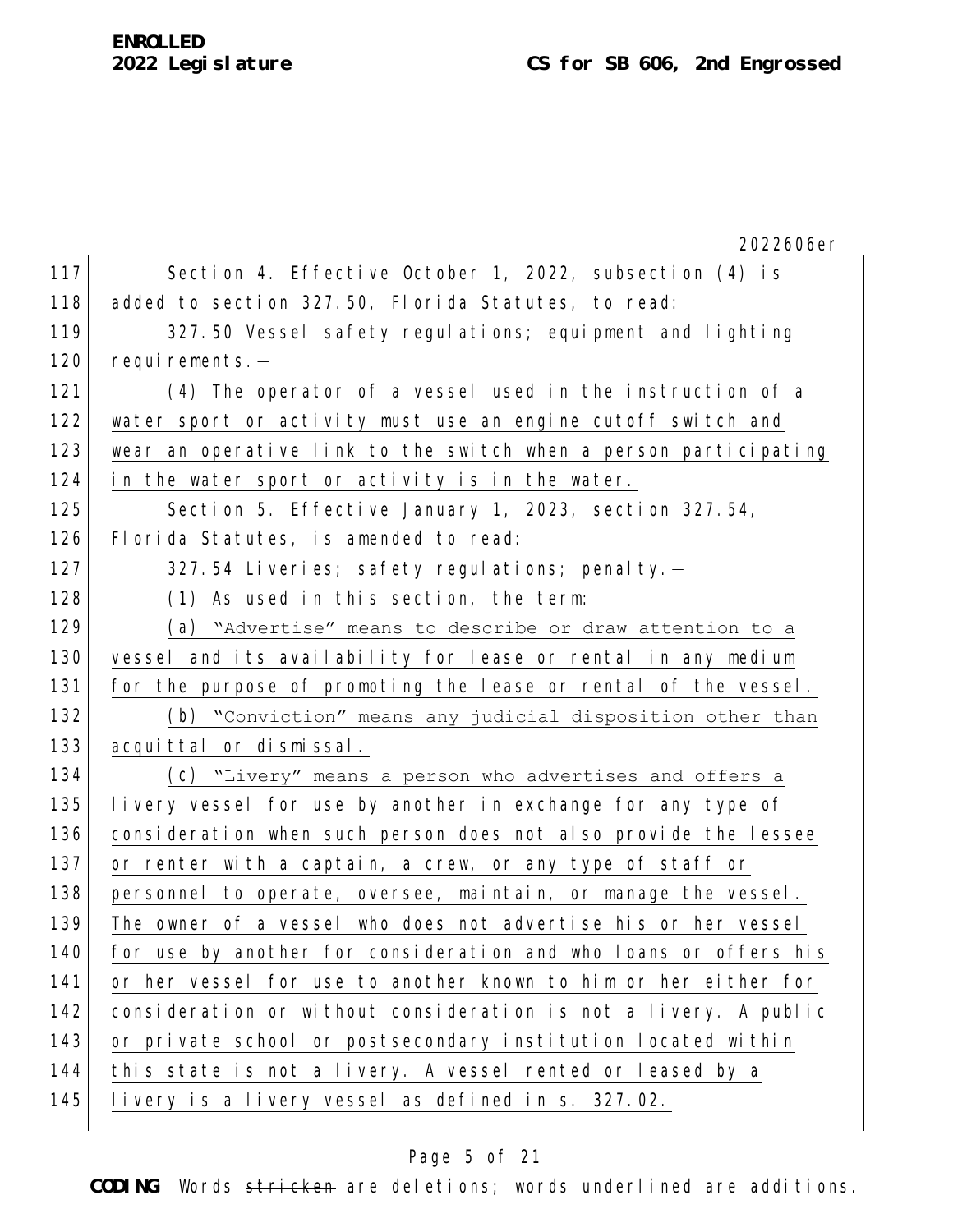2022606er 146 (d) "Seaworthy" means the vessel and all of its parts and 147 equipment, including, but not limited to, engines, bilge pumps, 148 and kill switches, are functional and reasonably fit for their 149 intended purpose. 150 (2) A livery may not offer a vessel for lease or rent 151 without first being issued a no-cost livery permit by the 152 commission. The permit must be renewed annually. To qualify for 153 issuance or renewal of a livery permit, an applicant must 154 provide the commission with a list of all vessels offered by the 155 livery for lease or rent by another, have valid insurance 156 pursuant to subsection (7), have an amount of United States 157 Coast Guard-approved lawful personal floatation devices on site 158 sufficient to accommodate the capacity of all vessels offered by 159 the livery for rent or lease by another, have on site all safety 160 equipment required by s. 327.50 and the Code of Federal 161 Regulations sufficient to equip all vessels offered by the 162 livery for rent or lease by another, and display the information 163 required by paragraph  $(3)(f)$ . If, before the annual renewal of 164 the permit, the information required by this subsection changes, 165 the livery must provide the commission with the updated 166 information within 10 days after the change. 167 (a) The commission may adopt rules to implement this 168 subsection. 169 (b) A person who violates this subsection commits a 170 misdemeanor of the first degree, punishable as provided in s. 171 775.082 or s. 775.083. 172 (3) A livery may not knowingly lease, hire, or rent a 173 vessel to any person: 174 (a) When the number of persons intending to use the vessel

## Page 6 of 21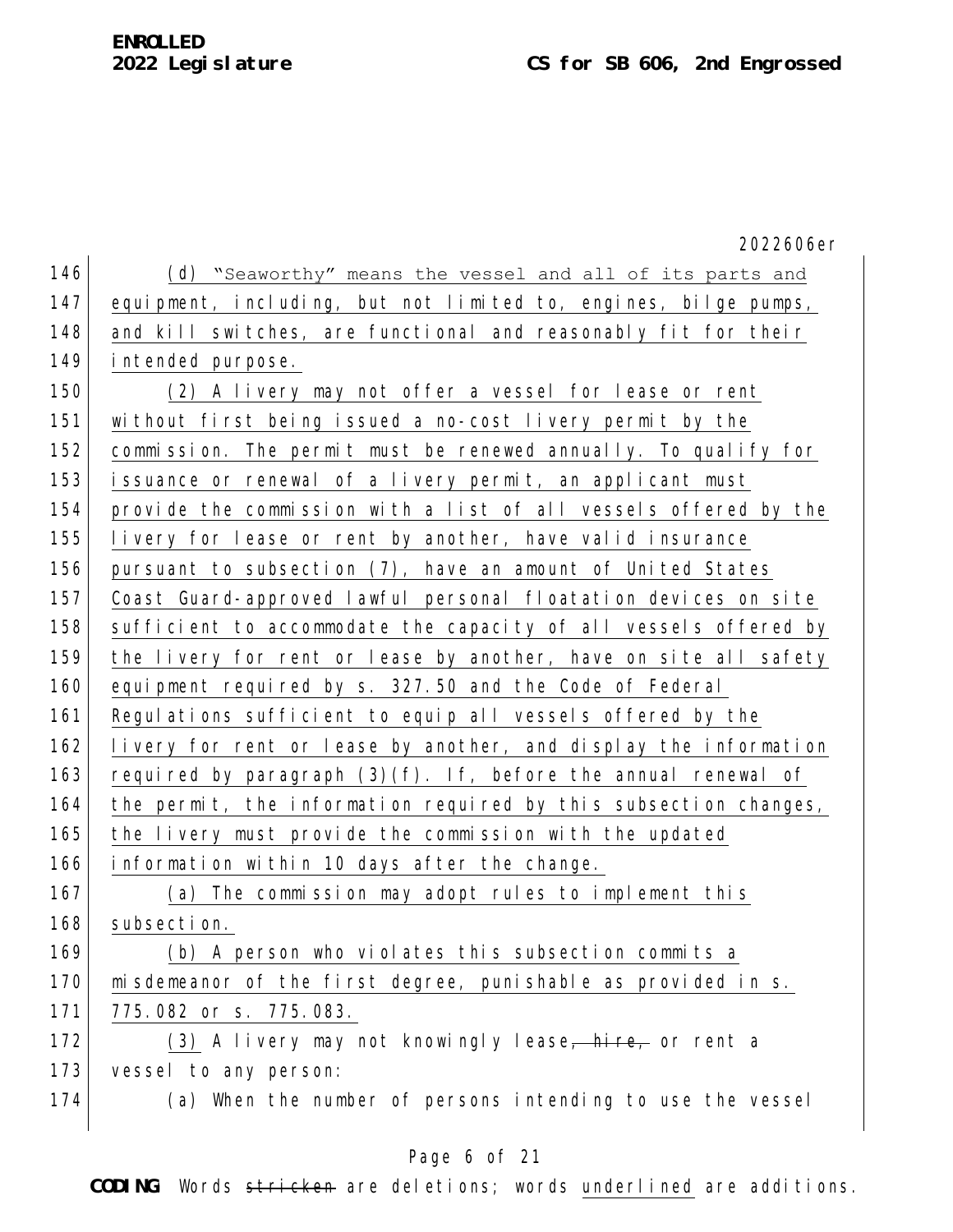|     | 2022606er                                                       |
|-----|-----------------------------------------------------------------|
| 175 | exceeds the number considered to constitute a maximum safety    |
| 176 | load for the vessel as specified on the authorized persons      |
| 177 | capacity plate of the vessel.                                   |
| 178 | (b) When the horsepower of the motor exceeds the capacity       |
| 179 | of the vessel.                                                  |
| 180 | (c) When the vessel does not contain the required safety        |
| 181 | equipment required under s. 327.50.                             |
| 182 | (d) When the vessel is not seaworthy, is a derelict vessel      |
| 183 | as defined in s. 823.11, or is at risk of becoming derelict as  |
| 184 | provided in s. 327.4107.                                        |
| 185 | (e) When the vessel is equipped with a motor of 10              |
| 186 | horsepower or greater, Unless the livery provides pre-rental    |
| 187 | prerental or pre-ride preride instruction in compliance with    |
| 188 | rules established by the commission.                            |
| 189 | 1. The instruction must include that includes, but need not     |
| 190 | be limited to:                                                  |
| 191 | a. 1. Operational characteristics of the vessel to be           |
| 192 | rented.                                                         |
| 193 | b.2. Safe vessel operation and vessel right-of-way.             |
| 194 | c.3. The responsibility of the vessel operator for the safe     |
| 195 | and proper operation of the vessel.                             |
| 196 | d.4. Local characteristics of the waterway where the vessel     |
| 197 | will be operated, such as navigational hazards, the presence of |
| 198 | boating-restricted areas, and water depths.                     |
| 199 | e. Emergency procedures, such as appropriate responses to       |
| 200 | capsizing, falls overboard, taking on water, and vessel         |
| 201 | accidents.                                                      |
| 202 | 2. Any person receiving instruction in the safe handling of     |
| 203 | livery vessels pursuant to this paragraph must provide the      |

# Page 7 of 21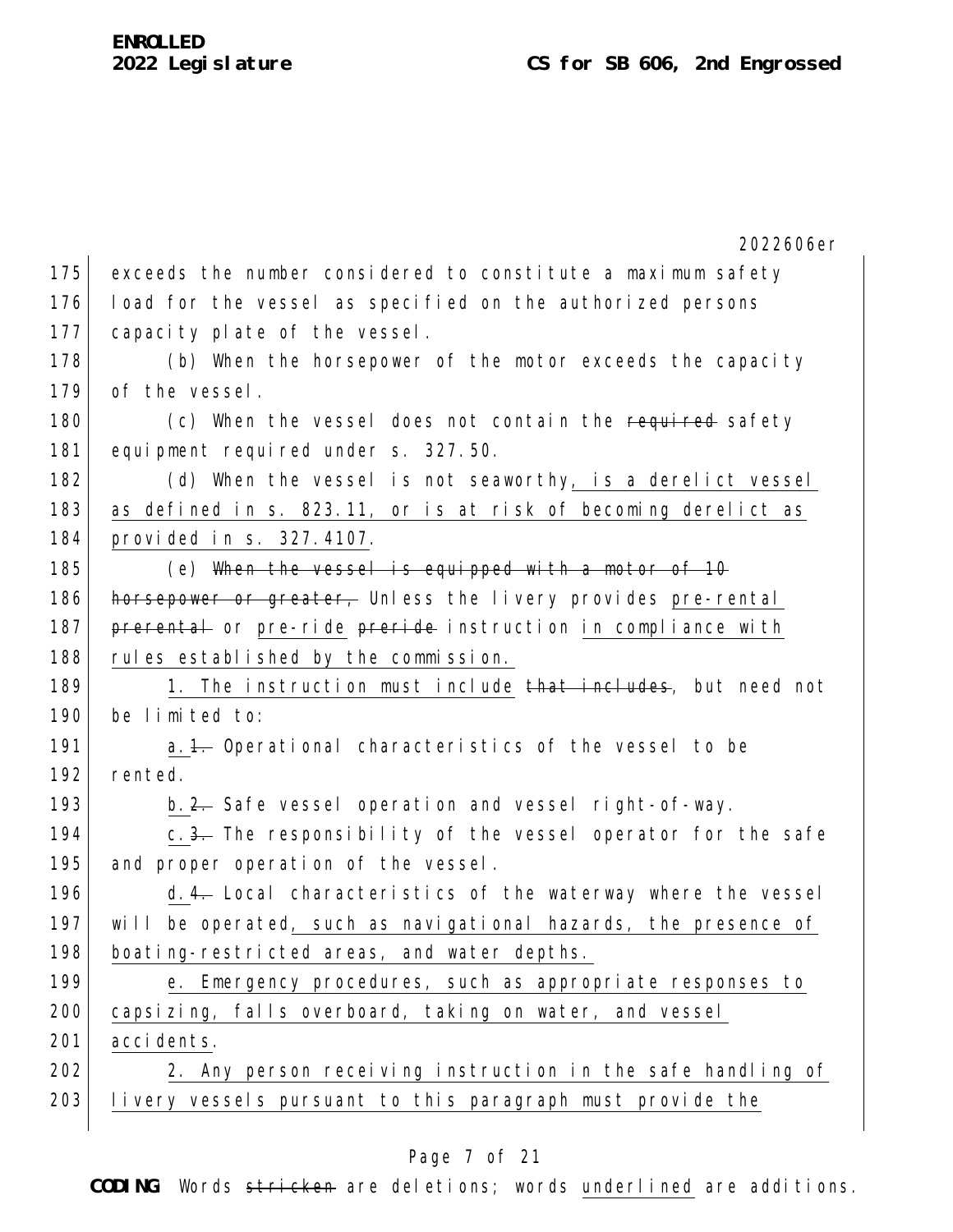2022606er 204 livery with a written statement attesting to each component of 205 the instruction. 206 a. The commission shall establish by rule the content of 207 the statement form. 208 b. The statement form must be signed by the individual 209 providing the instruction. 210 c. The livery shall maintain the statement form for no less 211 than 90 days and, upon request, make the form available for 212 inspection by law enforcement. 213 214 Any person delivering the information specified in this 215 paragraph must have successfully completed a boater safety 216 course approved by the National Association of State Boating Law 217 Administrators and this state. 218 (f) Unless the livery displays boating safety information 219 in a place visible to the renting public. The commission shall 220 prescribe by rule, pursuant to chapter 120, the contents and 221 size of the boating safety information to be displayed. 222 (g) Unless the livery has a written agreement with the 223 renter or lessee. The written agreement must include the name, 224 address, and date of birth for the renter and the number of 225 people aboard the vessel, as well as the time the vessel is 226 required to be returned to the livery or another specified 227 location and an emergency contact name, address, and telephone 228 | number. The livery shall maintain each agreement for no less 229 than 1 year and, upon request, make each agreement available for 230 inspection by law enforcement. 231 (4) $\left(2\right)$  A livery may not knowingly lease, hire, or rent a 232 vessel to a person who is required to comply with s. 327.395

#### Page 8 of 21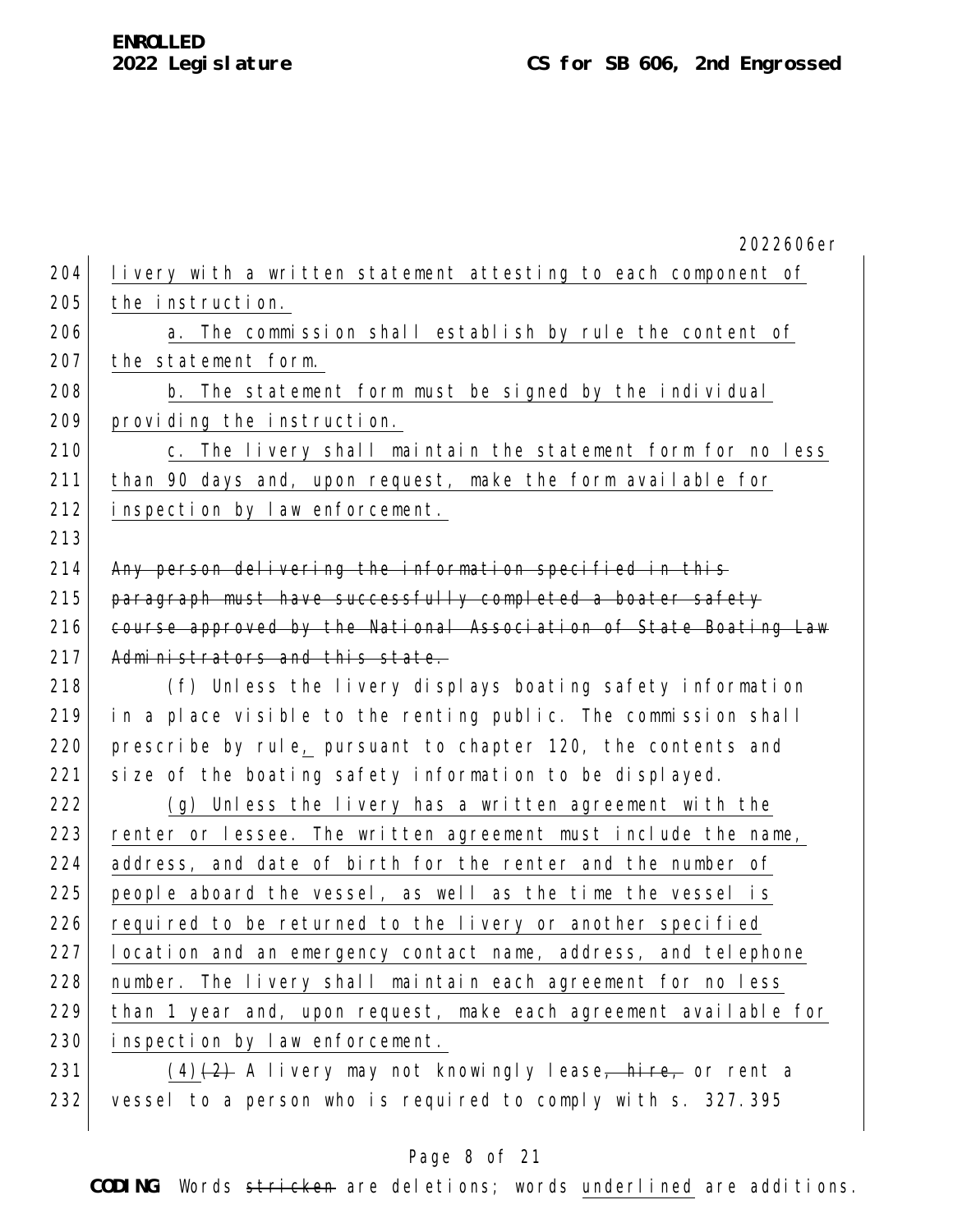233 unless such person presents to the livery the documentation 234 required by s. 327.395(2) for the operation of a vessel or meets 235 the exemption provided under  $s. 327.395(6)(f)$ .

236 (5) $\left(3\right)$  If a vessel rented or leased by a livery is 237 unnecessarily overdue more than 4 hours after the contracted 238 vessel rental time has expired, the livery must shall notify law 239 enforcement the proper authorities.

240 (6) $\left(4\right)$  (6)  $\left(4\right)$  A livery may not knowingly lease, hire, or rent a 241 livery vessel, other than a human-powered vessel, personal 242 watercraft to any person who is under 18 years of age.

243  $\vert$  (b) A livery may not knowingly lease, hire, or rent a 244 personal watercraft to any person who has not received  $245$  instruction in the safe handling of personal watercraft, in 246 compliance with rules established by the commission pursuant to  $247$  chapter  $120$ .

248  $\vert$  (c) Any person receiving instruction in the safe handling 249 of personal watercraft pursuant to a program established by rule 250 of the commission must provide the livery with a written 251 statement attesting to the same.

252  $(7)(5)$  A livery may not lease, hire, or rent any personal 253 watercraft or offer to lease, hire, or rent any livery vessel 254 personal watercraft unless the livery first obtains and carries 255 in full force and effect a policy from a licensed insurance 256 carrier in this state which insures the livery and the renter-257 insuring against any accident, loss, injury, property damage, or 258 other casualty caused by or resulting from the operation of the 259 livery vessel personal watercraft. The insurance policy must 260  $\rightarrow$  shall provide coverage of at least \$500,000 per person and \$1 261 million per event. The livery shall must have proof of such

## Page 9 of 21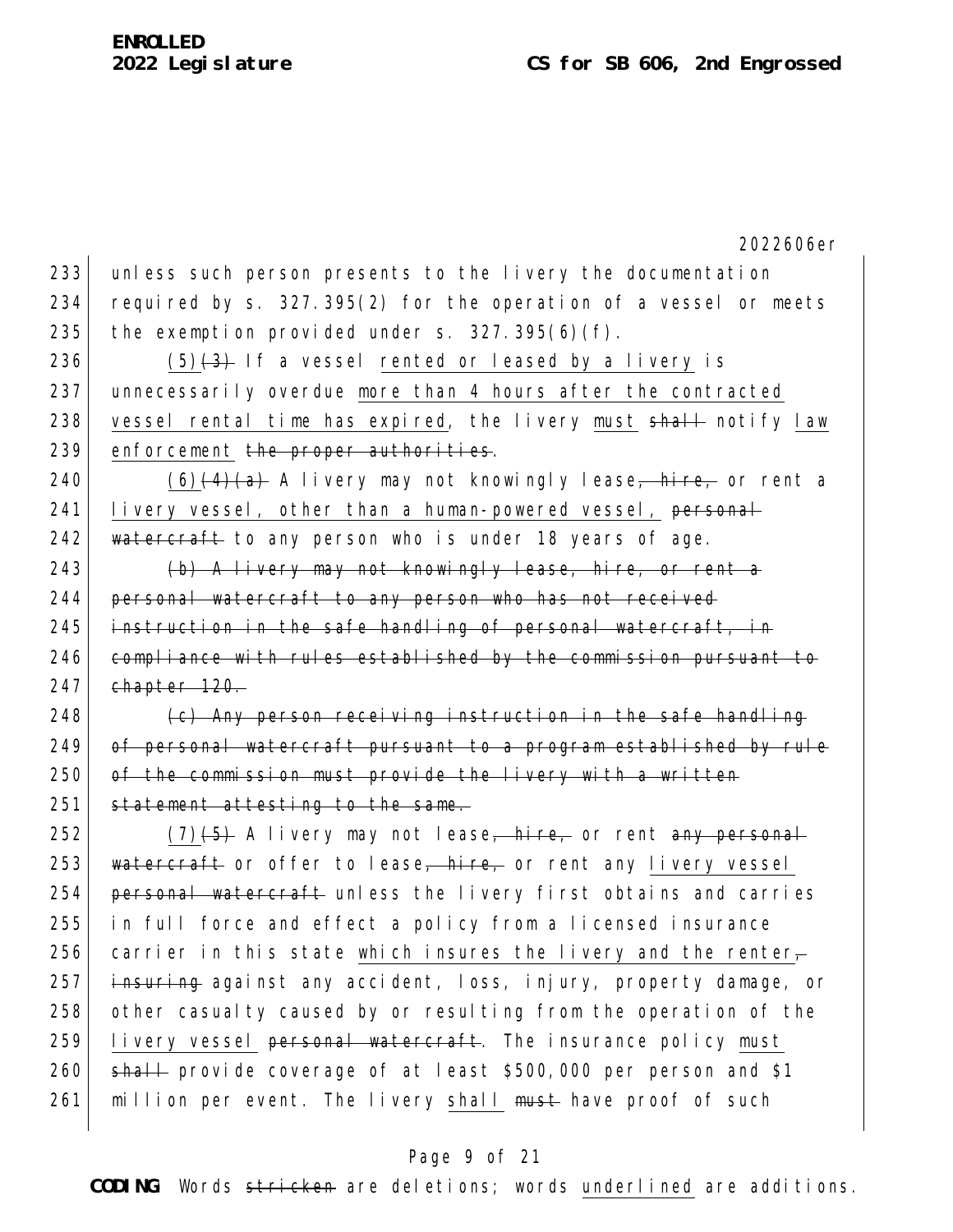|     | 2022606er                                                        |
|-----|------------------------------------------------------------------|
| 262 | insurance available for inspection at the location where livery  |
| 263 | vessels personal watercraft are being leased, hired, or rented,  |
| 264 | or offered for lease, hire, or rent, and shall provide to each   |
| 265 | renter the insurance carrier's name and address and the          |
| 266 | insurance policy number. This subsection does not apply to       |
| 267 | human-powered vessels.                                           |
| 268 | (8) Notwithstanding the person's age or any exemptions           |
| 269 | provided in s. 327.395, any person delivering instruction        |
| 270 | regarding the safe operation of vessels or pre-rental or pre-    |
| 271 | ride instruction in accordance with subsection (3) must have     |
| 272 | successfully completed a boating safety education course         |
| 273 | approved by the National Association of State Boating Law        |
| 274 | Administrators and this state.                                   |
| 275 | (9) If a vessel rented or leased by a livery is involved in      |
| 276 | an accident, the livery must report the accident to the          |
| 277 | division.                                                        |
| 278 | (10) A livery shall make its facilities and records              |
| 279 | available for inspection upon request by law enforcement no      |
| 280 | later than 24 hours after receiving notice from law enforcement. |
| 281 | $(11)(a)$ (6) Any person convicted of violating this section,    |
| 282 | other than subsection (2), who has not been convicted of a       |
| 283 | violation of this section within the past 3 years commits a      |
| 284 | misdemeanor of the second degree, punishable as provided in s.   |
| 285 | 775.082 or s. 775.083.                                           |
| 286 | (b) Unless the stricter penalties in paragraph (c) apply, a      |
| 287 | person who violates this section, other than subsection (2),     |
| 288 | within 3 years after a previous conviction of a violation of     |
| 289 | this section commits a misdemeanor of the first degree,          |
| 290 | punishable as provided in s. 775.082 or s. 775.083, with a       |

# Page 10 of 21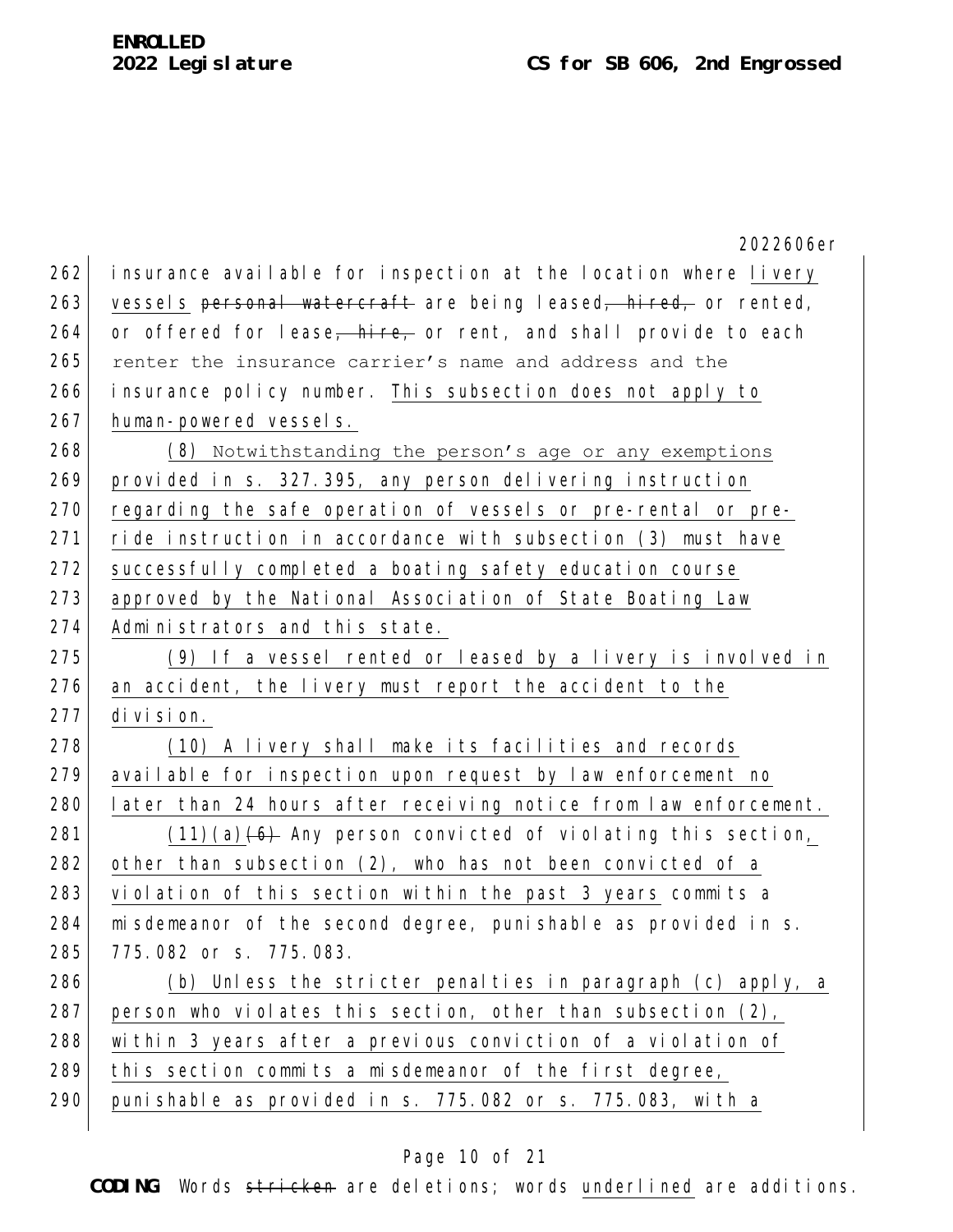2022606er 291 minimum mandatory fine of \$500. 292 (c) A person who violates this section, other than 293 subsection (2), within 5 years after two previous convictions for a violation of this section commits a misdemeanor of the 295 first degree, punishable as provided in s. 775.082 or s.  $775.083$ , with a minimum mandatory fine of \$1,000. 297 (12) A person who commits more than one violation of this 298 section, other than subsection  $(2)$ , within a 3-year period may not act as a livery during a 90-day period immediately after being charged with that violation. The commission may revoke or refuse to issue a permit under subsection (2) based on repeated violations of this section. Section 6. Subsections (1) and (8) of section 327.73, 304 Florida Statutes, are amended to read: 305 327.73 Noncriminal infractions. (1) Violations of the following provisions of the vessel laws of this state are noncriminal infractions: 308 (a) Section 328.46, relating to operation of unregistered and unnumbered vessels. (b) Section 328.48(4), relating to display of number and possession of registration certificate. (c) Section 328.48(5), relating to display of decal. (d) Section 328.52(2), relating to display of number. (e) Section 328.54, relating to spacing of digits and letters of identification number. (f) Section 328.60, relating to military personnel and registration of vessels. (g) Section 328.72(13), relating to operation with an expired registration, for which the penalty is:

# Page 11 of 21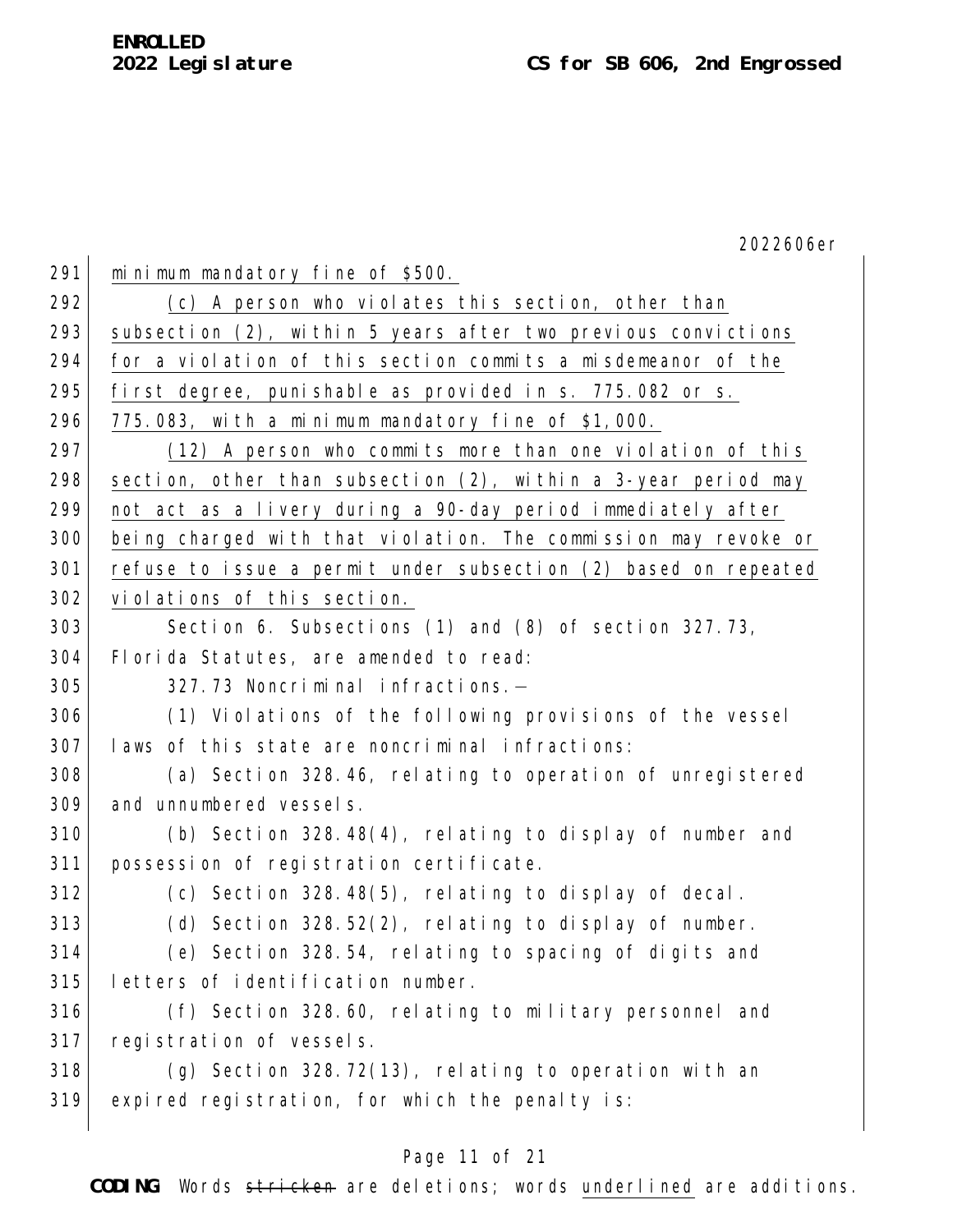|     | 2022606er                                                      |
|-----|----------------------------------------------------------------|
| 320 | 1. For a first or subsequent offense of s. $328.72(13)(a)$ ,   |
| 321 | up to a maximum of \$100 $$50.$                                |
| 322 | 2. For a first offense of s. 328.72(13)(b), up to a maximum    |
| 323 | of \$250.                                                      |
| 324 | 3. For a second or subsequent offense of s. $328.72(13)(b)$ ,  |
| 325 | up to a maximum of \$500. Any person cited for a noncriminal   |
| 326 | infraction under this subparagraph may not have the provisions |
| 327 | of paragraph $(4)(a)$ available to him or her but must appear  |
| 328 | before the designated official at the time and location of the |
| 329 | scheduled hearing.                                             |
| 330 | (h) Section 327.33(2), relating to careless operation.         |
| 331 | (i) Section 327.37, relating to water skiing, aquaplaning,     |
| 332 | parasailing, and similar activities.                           |
| 333 | (j) Section 327.44, relating to interference with              |
| 334 | navigation.                                                    |
| 335 | (k) Violations relating to boating-restricted areas and        |
| 336 | speed limits:                                                  |
| 337 | 1. Established by the commission or by local governmental      |
| 338 | authorities pursuant to s. 327.46.                             |
| 339 | 2. Speed limits established pursuant to s. 379.2431(2).        |
| 340 | (1) Section 327.48, relating to regattas and races.            |
| 341 | $(m)$ Section 327.50(1) and (2), relating to required safety   |
| 342 | equipment, lights, and shapes.                                 |
| 343 | (n) Section 327.65, relating to muffling devices.              |
| 344 | (o) Section $327.33(3)(b)$ , relating to a violation of        |
| 345 | navigation rules:                                              |
| 346 | 1. That does not result in an accident; or                     |
| 347 | 2. That results in an accident not causing serious bodily      |
| 348 | injury or death, for which the penalty is:                     |

# Page 12 of 21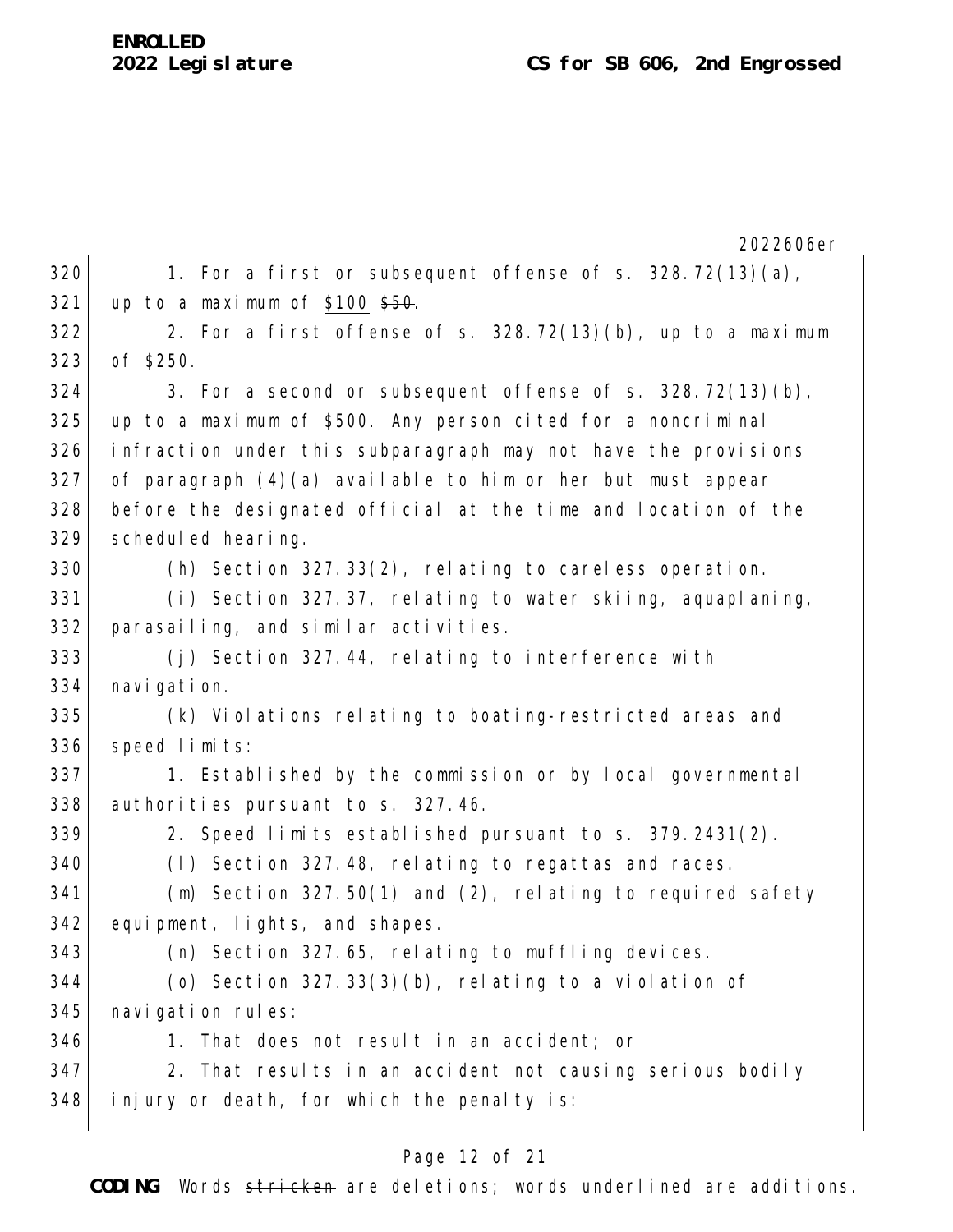2022606er 349 a. For a first offense, up to a maximum of \$500  $\frac{250}{7250}$ . 350 b. For a second offense, up to a maximum of  $$1,000$   $$750$ . 351 c. For a third or subsequent offense, up to a maximum of \$1,500  $\frac{1}{2}$ ,000. (p) Section 327.39(1), (2), (3), and (5), relating to personal watercraft. (q) Section 327.53(1), (2), (3), and (8), relating to marine sanitation. (r) Section  $327.53(4)$ ,  $(5)$ , and  $(7)$ , relating to marine sanitation, and s. 327.60, relating to no-discharge zones, for which the civil penalty is \$250. (s) Section 327.395, relating to boater safety education. 361 However, a person cited for violating the requirements of s. 362 327.395 relating to failure to have required proof of boating 363 safety education in his or her possession may not be convicted if, before or at the time of a county court hearing, the person produces proof of the boating safety education identification card or temporary certificate for verification by the hearing officer or the court clerk and the identification card or temporary certificate was valid at the time the person was cited. 370 (t) Section 327.52(3), relating to operation of overloaded 371 or overpowered vessels. (u) Section 327.331, relating to divers-down warning devices, except for violations meeting the requirements of s. 327.33. (v) Section 327.391(1), relating to the requirement for an 376 adequate muffler on an airboat. (w) Section 327.391(3), relating to the display of a flag

## Page 13 of 21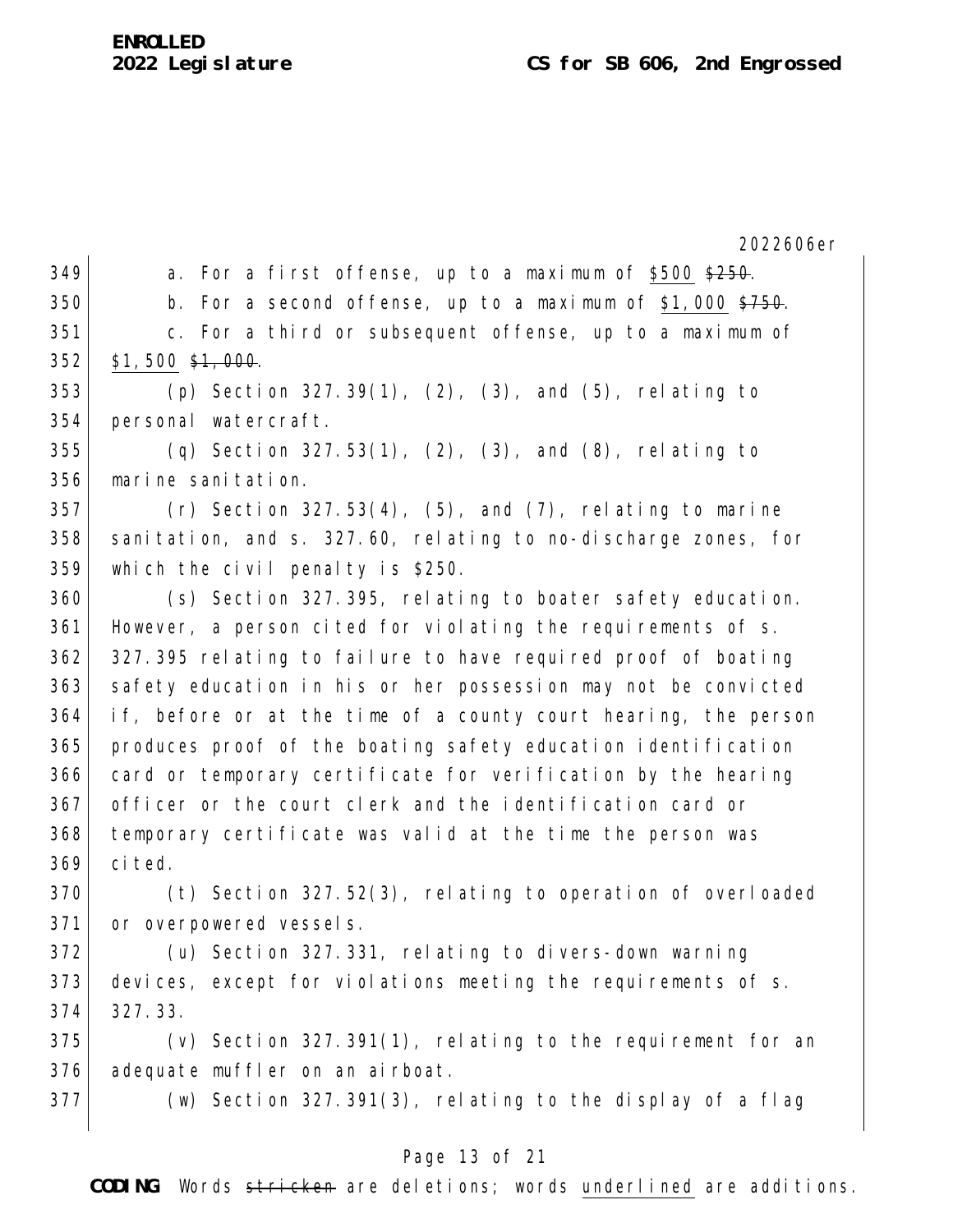2022606er 378 on an airboat.  $379$  (x) Section 253.04(3)(a), relating to carelessly causing 380 seagrass scarring, for which the civil penalty upon conviction 381 is: 382 1. For a first offense,  $$100 \frac{150}{100}$ . 383 2. For a second offense occurring within 12 months after a 384 prior conviction, \$250. 385 3. For a third offense occurring within 36 months after a 386 prior conviction, \$500. 387 4. For a fourth or subsequent offense occurring within 72 388 months after a prior conviction, \$1,000. 389 (y) Section 327.45, relating to protection zones for 390 springs, for which the penalty is: 391 1. For a first offense,  $$100$   $$50$ .  $392$  2. For a second offense occurring within 12 months after a 393 prior conviction, \$250. 394 3. For a third offense occurring within 36 months after a 395 prior conviction, \$500. 396 4. For a fourth or subsequent offense occurring within 72 397 months after a prior conviction, \$1,000. 398 (z) Section 327.4108, relating to the anchoring of vessels 399 in anchoring limitation areas, for which the penalty is: 400 1. For a first offense, up to a maximum of \$100  $$50$ . 401 2. For a second offense, up to a maximum of  $$250$   $$100$ . 402 3. For a third or subsequent offense, up to a maximum of  $403$  \$500 \$250. 404 (aa) Section 327.4107, relating to vessels at risk of 405 becoming derelict on waters of this state, for which the civil 406 penalty is:

#### Page 14 of 21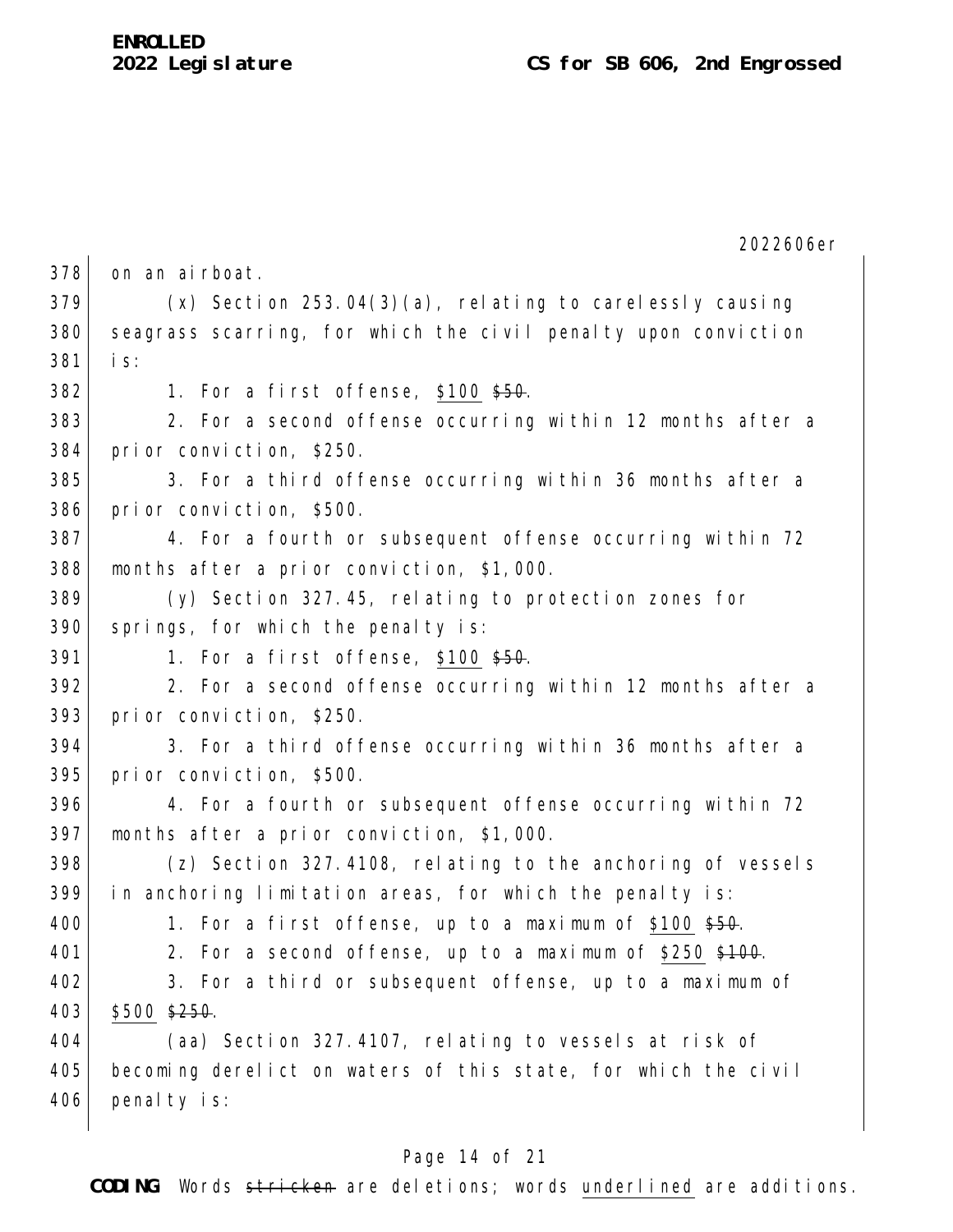2022606er

| 407 | 1. For a first offense, \$100.                                          |
|-----|-------------------------------------------------------------------------|
| 408 | 2. For a second offense occurring 30 days or more after a               |
| 409 | first offense, \$250.                                                   |
| 410 | 3. For a third or subsequent offense occurring 30 days or               |
| 411 | more after a previous offense, \$500.                                   |
| 412 |                                                                         |
| 413 | A vessel that is the subject of three or more violations issued         |
| 414 | pursuant to the same paragraph of $s. 327.4107(2)$ within an 18-        |
| 415 | month period which result in dispositions other than acquittal          |
| 416 | or dismissal shall be declared to be a public nuisance and              |
| 417 | subject to ss. $705.103(2)$ and $(4)$ and $823.11(3)$ . The commission, |
| 418 | an officer of the commission, or a law enforcement agency or            |
| 419 | officer specified in s. 327.70 may relocate, remove, or cause to        |
| 420 | be relocated or removed such public nuisance vessels from waters        |
| 421 | of this state. The commission, an officer of the commission, or         |
| 422 | a law enforcement agency or officer acting pursuant to this             |
| 423 | paragraph upon waters of this state shall be held harmless for          |
| 424 | all damages to the vessel resulting from such relocation or             |
| 425 | removal unless the damage results from gross negligence or              |
| 426 | willful misconduct as these terms are defined in s. 823.11.             |
| 427 | (bb) Section 327.4109, relating to anchoring or mooring in              |
| 428 | a prohibited area, for which the penalty is:                            |
| 429 | 1. For a first offense, up to a maximum of \$100 \$50.                  |
| 430 | 2. For a second offense, up to a maximum of \$250 \$100.                |
| 431 | 3. For a third or subsequent offense, up to a maximum of                |
| 432 | $$500$ $$250$ .                                                         |
| 433 | (cc) Section $327.463(4)(a)$ and (b), relating to vessels               |
| 434 | creating special hazards, for which the penalty is:                     |
| 435 | 1. For a first offense, \$100 \$50.                                     |
|     |                                                                         |
|     |                                                                         |

# Page 15 of 21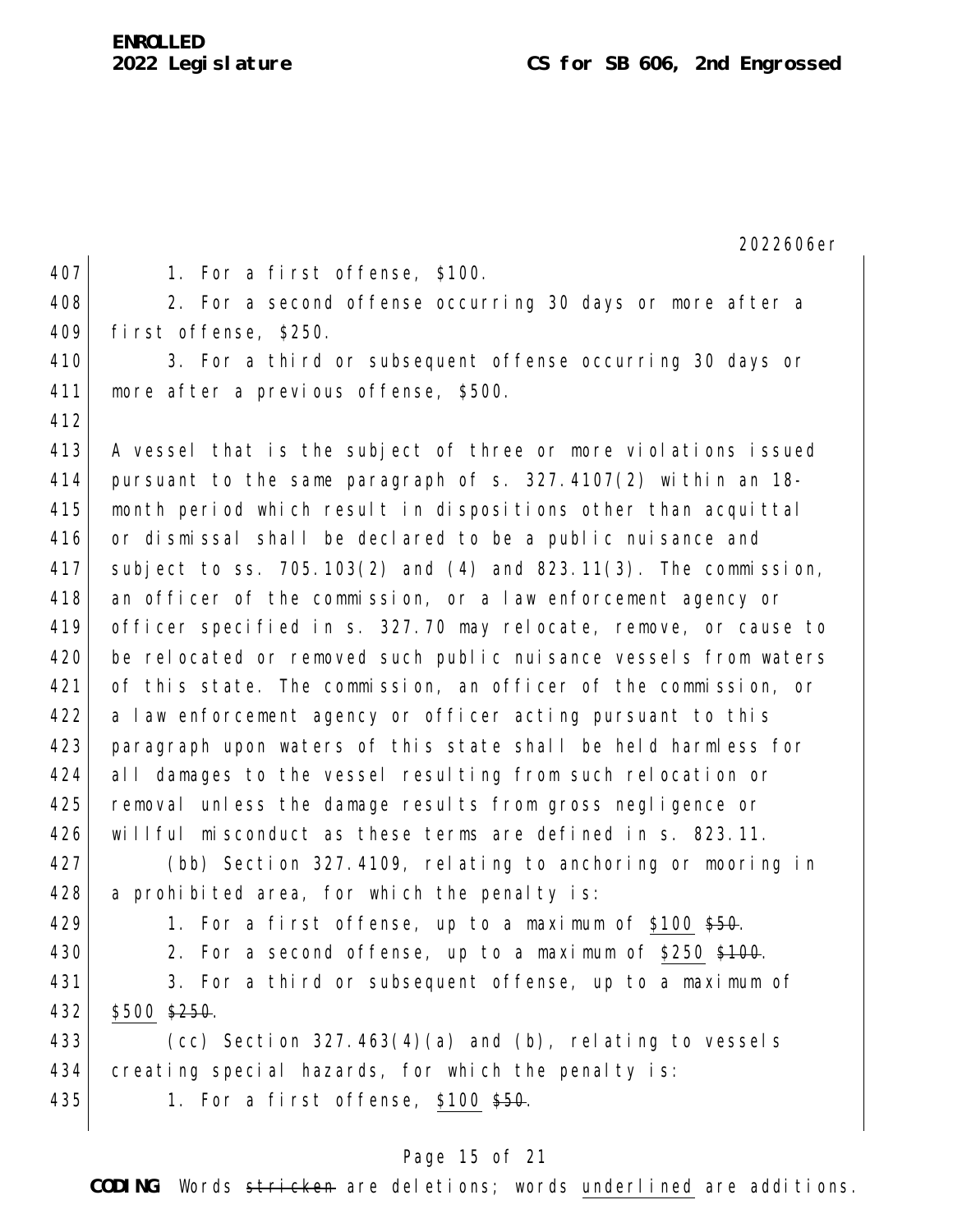|     | 2022606er                                                          |
|-----|--------------------------------------------------------------------|
| 436 | 2. For a second offense occurring within 12 months after a         |
| 437 | prior offense, \$250 \$100.                                        |
| 438 | 3. For a third offense occurring within 36 months after a          |
| 439 | prior offense, \$500 \$250.                                        |
| 440 | (dd) Section 327.371, relating to the regulation of human-         |
| 441 | powered vessels.                                                   |
| 442 | (ee) Section 328.03, relating to an improper transfer of           |
| 443 | title, for which the penalty is up to a maximum of \$500.          |
| 444 | (ff) Section $328.48(9)$ , relating to the failure to update       |
| 445 | vessel registration information, for which the penalty is up to    |
| 446 | a maximum of \$500.                                                |
| 447 |                                                                    |
| 448 | Any person cited for a violation of any provision of this          |
| 449 | subsection shall be deemed to be charged with a noncriminal        |
| 450 | infraction, shall be cited for such an infraction, and shall be    |
| 451 | cited to appear before the county court. The civil penalty for     |
| 452 | any such infraction is \$100 \$50, except as otherwise provided in |
| 453 | this section. Any person who fails to appear or otherwise          |
| 454 | properly respond to a uniform boating citation shall, in           |
| 455 | addition to the charge relating to the violation of the boating    |
| 456 | laws of this state, must be charged with the offense of failing    |
| 457 | to respond to such citation and, upon conviction, be guilty of a   |
| 458 | misdemeanor of the second degree, punishable as provided in s.     |
| 459 | 775.082 or s. 775.083. A written warning to this effect shall be   |
| 460 | provided at the time such uniform boating citation is issued.      |
| 461 | (8) All fees and civil penalties assessed and collected            |

462 pursuant to this section shall be remitted by the clerk of the 463 court to the Department of Revenue to be deposited into the 464 Marine Resources Conservation Trust Fund for boating safety

# Page 16 of 21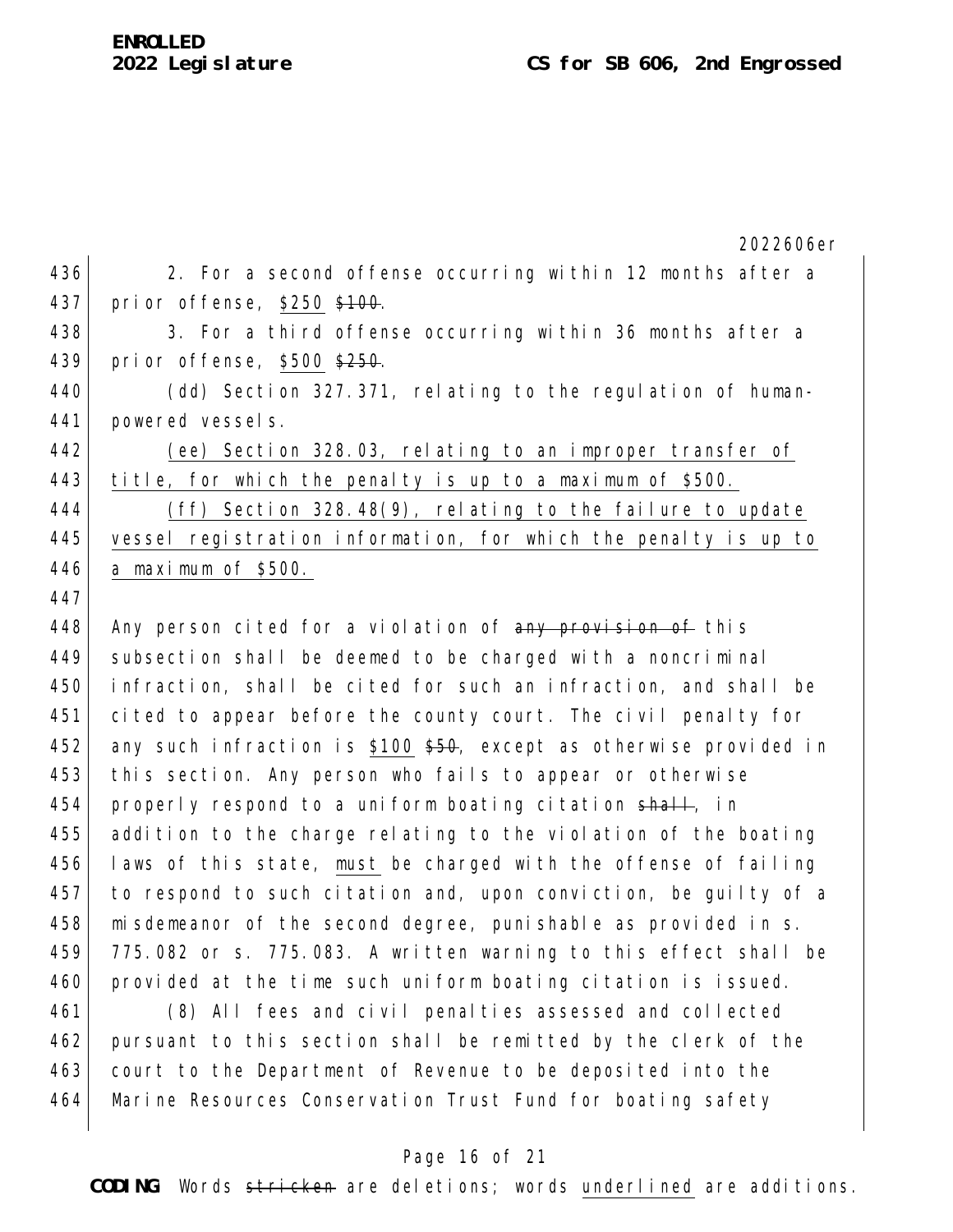2022606er 465 education or law enforcement purposes. 466 Section 7. Subsection (1) of section 327.731, Florida 467 Statutes, is amended, and subsection (4) is added to that 468 section, to read: 469 327.731 Mandatory education for violators.— 470 (1) A person convicted of a criminal violation under this 471 chapter, convicted of a noncriminal infraction under this 472 chapter if the infraction resulted in a reportable boating 473 accident, or convicted of two noncriminal infractions as 474 specified in s. 327.73(1)(h)-(k), (m), (o), (p), and (s)-(y), 475 the said infractions occurring within a 12-month period, must: 476 (a) Enroll in, attend, and successfully complete, at his or 477 her own expense, a classroom or online boating safety course 478 that is approved by and meets the minimum standards established 479 by commission rule; 480 (b) File with the commission within 90 days proof of 481 successful completion of the course; and 482 (c) Refrain from operating a vessel until he or she has 483 filed proof of successful completion of the course with the 484 commission; and 485 (d) Pay a fine of \$500. The clerk of the court shall remit 486 all fines assessed and collected under this paragraph to the 487 Department of Revenue to be deposited into the Marine Resources 488 Conservation Trust Fund to support law enforcement activities. 489 (4) The commission shall maintain a program to ensure 490 compliance with the mandatory boating safety education 491 requirements under this section. This program must: 492 (a) Track any citations resulting in a conviction under 493 this section and the disposition of such citations.

### Page 17 of 21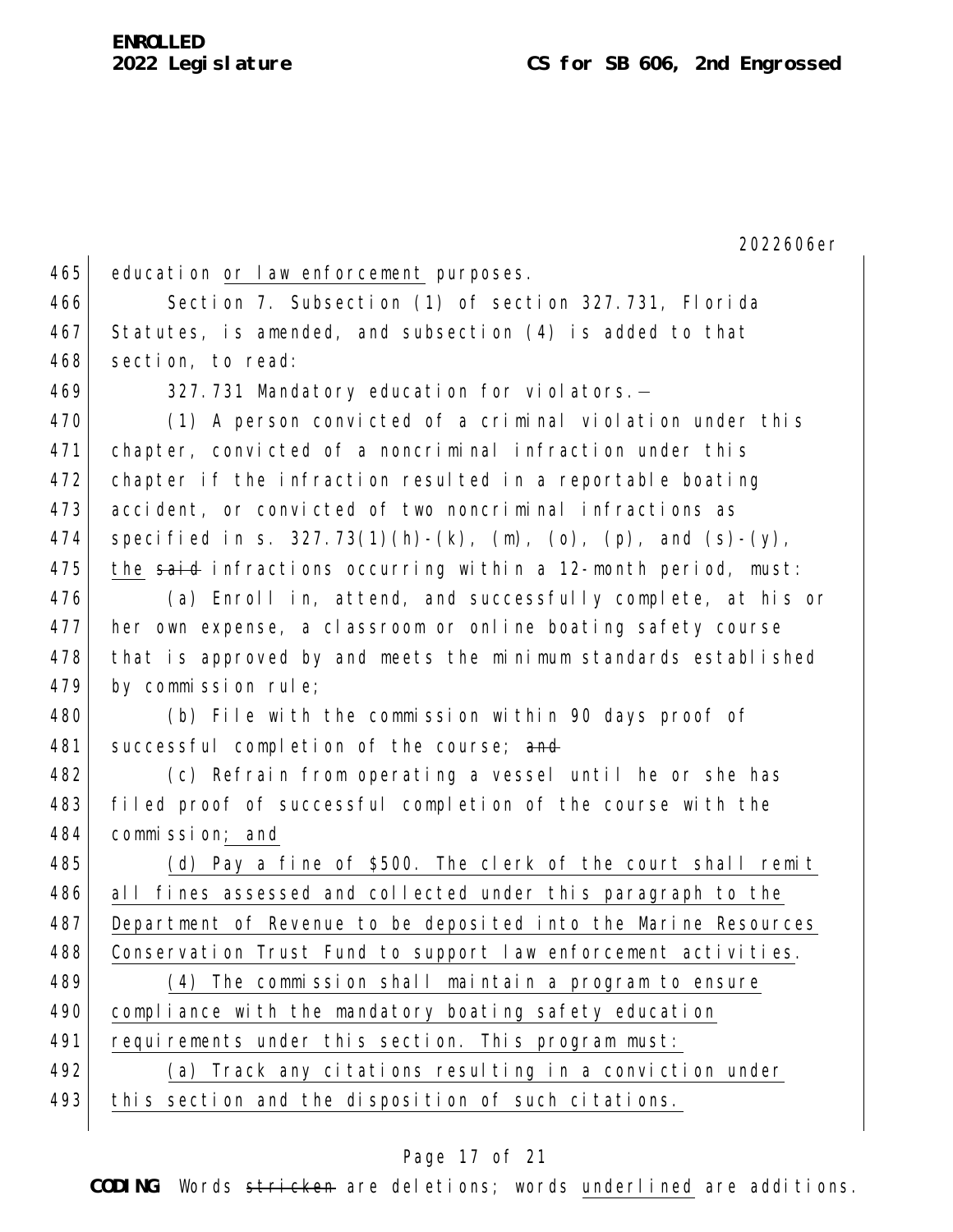# **ENROLLED**

2022606er 494 (b) Send specific notices to each person subject to the 495 requirement for mandatory boating safety education. 496 Section 8. Subsection (3) of section 328.03, Florida 497 Statutes, is amended to read: 498  $\vert$  328.03 Certificate of title required. 499  $(3)$  A person may  $\frac{1}{2}$  not sell, assign, or transfer a 500 vessel titled by the state without delivering to the purchaser 501 or transferee a valid certificate of title with an assignment on 502 it showing the transfer of title to the purchaser or transferee. 503 A person may shall not purchase or otherwise acquire a vessel 504 required to be titled by the state without obtaining a 505 certificate of title for the vessel in his or her name. The 506 purchaser or transferee shall, within 30 days after a change in 507 vessel ownership, file an application for a title transfer with 508 the county tax collector. An additional \$10 fee must  $shall$  be 509 charged against the purchaser or transferee if he or she files a 510 title transfer application after the 30-day period. The county  $511$  tax collector may shall be entitled to retain \$5 of the

512 additional amount. Any person who does not properly transfer 513 title of a vessel pursuant to this chapter is subject to the 514 penalties provided in s.  $327.73(1)(ee)$ .

515 Section 9. Effective July 1, 2023, subsection (4) of 516 section 328.03, Florida Statutes, as amended by chapter 2019-76, 517 Laws of Florida, is amended to read:

518 328.03 Certificate of title required.-

519 (4) An additional \$10 fee shall be charged against the 520 purchaser or transferee if he or she files a title transfer 521 application after the 30-day period. The county tax collector 522 may shall be entitled to retain \$5 of the additional amount. Any

# Page 18 of 21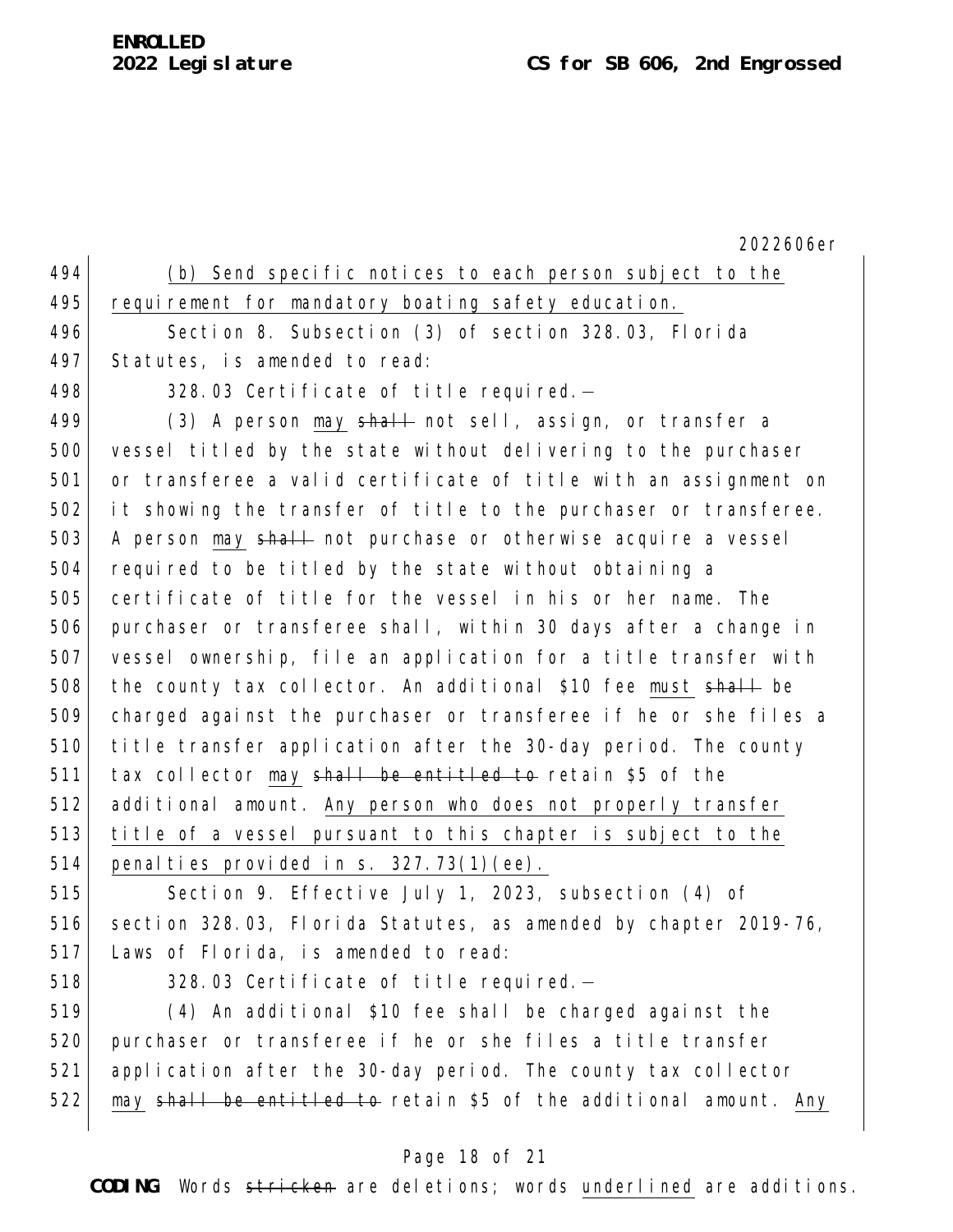2022606er 523 person who does not properly transfer title of a vessel pursuant 524 to this chapter is subject to the penalties provided in s.  $525$  327.73(1)(ee). 526 Section 10. Paragraph (a) of subsection (1) and subsection 527 (4) of section 328.48, Florida Statutes, are amended, and 528 subsection (9) is added to that section, to read: 529 328.48 Vessel registration, application, certificate, 530 number, decal, duplicate certificate.-531 (1)(a) The owner of each vessel required by this law to pay 532 a registration fee and secure an identification number shall 533 file an application with the county tax collector. The 534 application must shall provide the owner's name and physical 535 residential or business address; residency status; personal or 536 business identification; and a complete description of the 537 vessel, and must shall be accompanied by payment of the 538 applicable fee required in s. 328.72. An individual applicant 539 must provide a valid driver license or identification card 540 issued by this state or another state or a valid passport. A 541 business applicant must provide a federal employer 542 identification number, if applicable, verification that the 543 business is authorized to conduct business in this the state, or 544 a Florida city or county business license or number. 545 Registration is not required for any vessel that is not used on 546 the waters of this state. Upon receipt of an application from a 547 live-aboard vessel owner whose primary residence is the vessel, 548 the commission may authorize such owner to provide a post office 549 box address in lieu of a physical residential or business 550 address. 551 (4) Each certificate of registration issued must shall

#### Page 19 of 21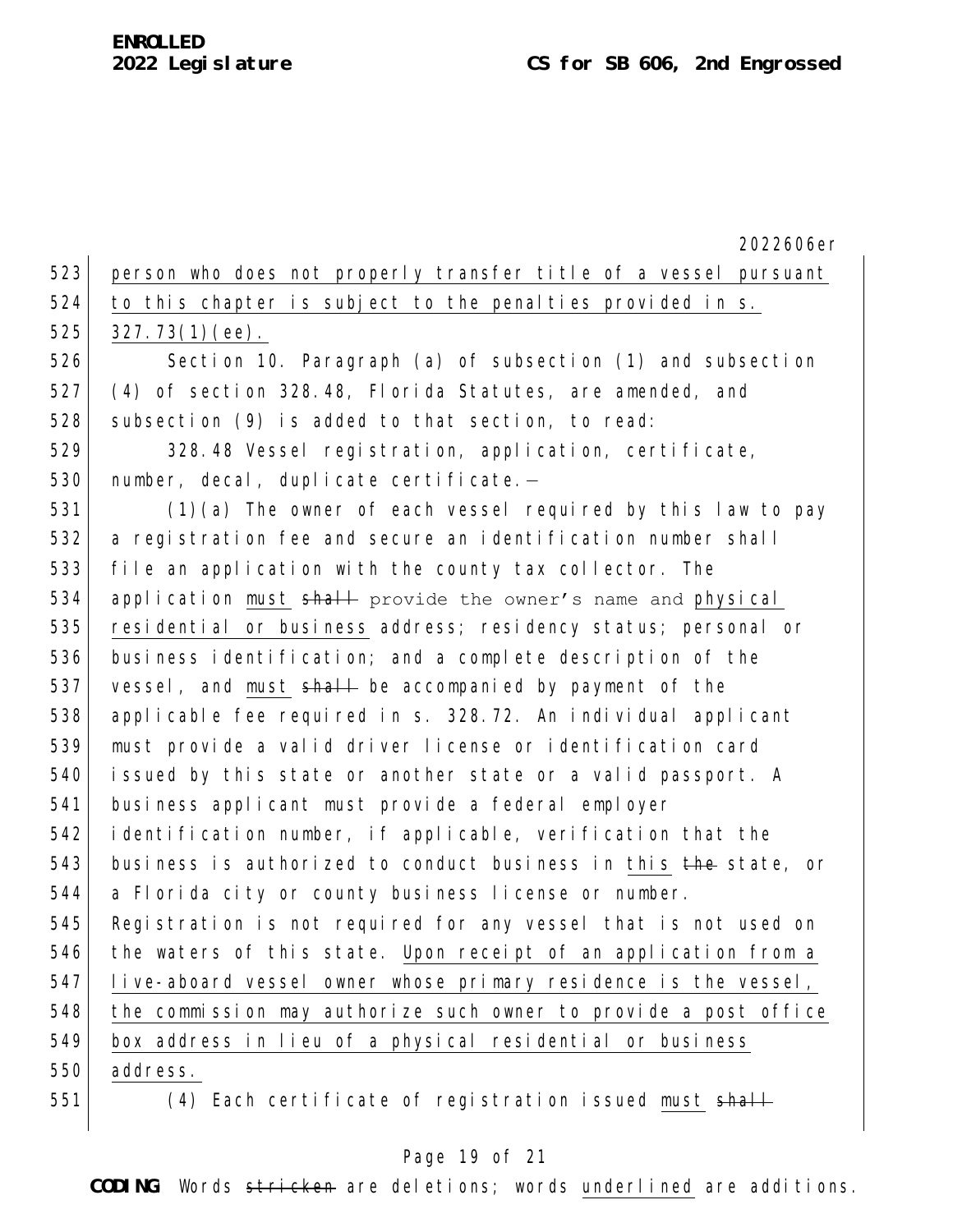2022606er 552 state among other items the numbers awarded to the vessel, the 553 hull identification number, the name and physical residential or 554 business address of the owner, and a description of the vessel, 555 except that certificates of registration for vessels constructed 556 or assembled by the owner registered for the first time must 557 shall state all the foregoing information except the hull 558 identification number. The numbers must shall be placed on each 559 side of the forward half of the vessel in such position as to 560 provide clear legibility for identification, except, if the 561 vessel is an airboat, the numbers may be placed on each side of 562 the rudder. The numbers awarded to the vessel must shall read 563 from left to right and must shall be in block characters of good 564 proportion not less than 3 inches in height. The numbers must 565  $\frac{1}{1}$  shall be of a solid color that which will contrast with the 566 color of the background and must shall be so maintained as to be 567 clearly visible and legible; i.e., dark numbers on a light 568 background or light numbers on a dark background. The 569 certificate of registration must shall be pocket-sized and must 570 shall be available for inspection on the vessel for which issued 571 whenever such vessel is in operation. Upon receipt of an 572 application from a live-aboard vessel owner whose primary 573 residence is the vessel, the commission may authorize such owner 574 to provide a post office box address in lieu of a physical 575 residential address.

576 (9) A person who does not update his or her vessel 577 registration information with the county tax collector within 6 578 months after a change to the information is subject to the 579 penalties provided in s.  $327.73(1)(ff)$ .

580 Section 11. Except as otherwise expressly provided in this

## Page 20 of 21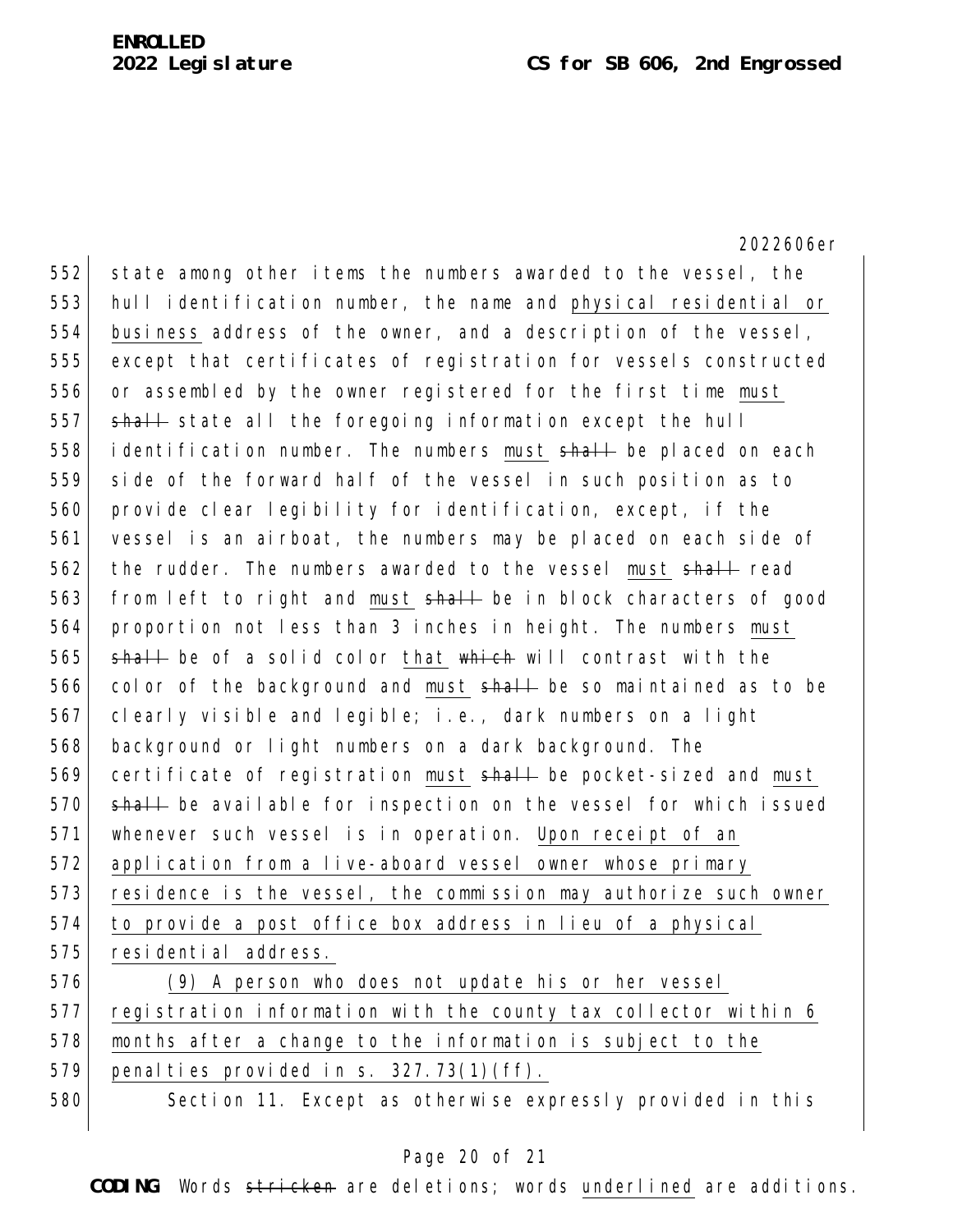2022606er

581 act, this act shall take effect July 1, 2022.

Page 21 of 21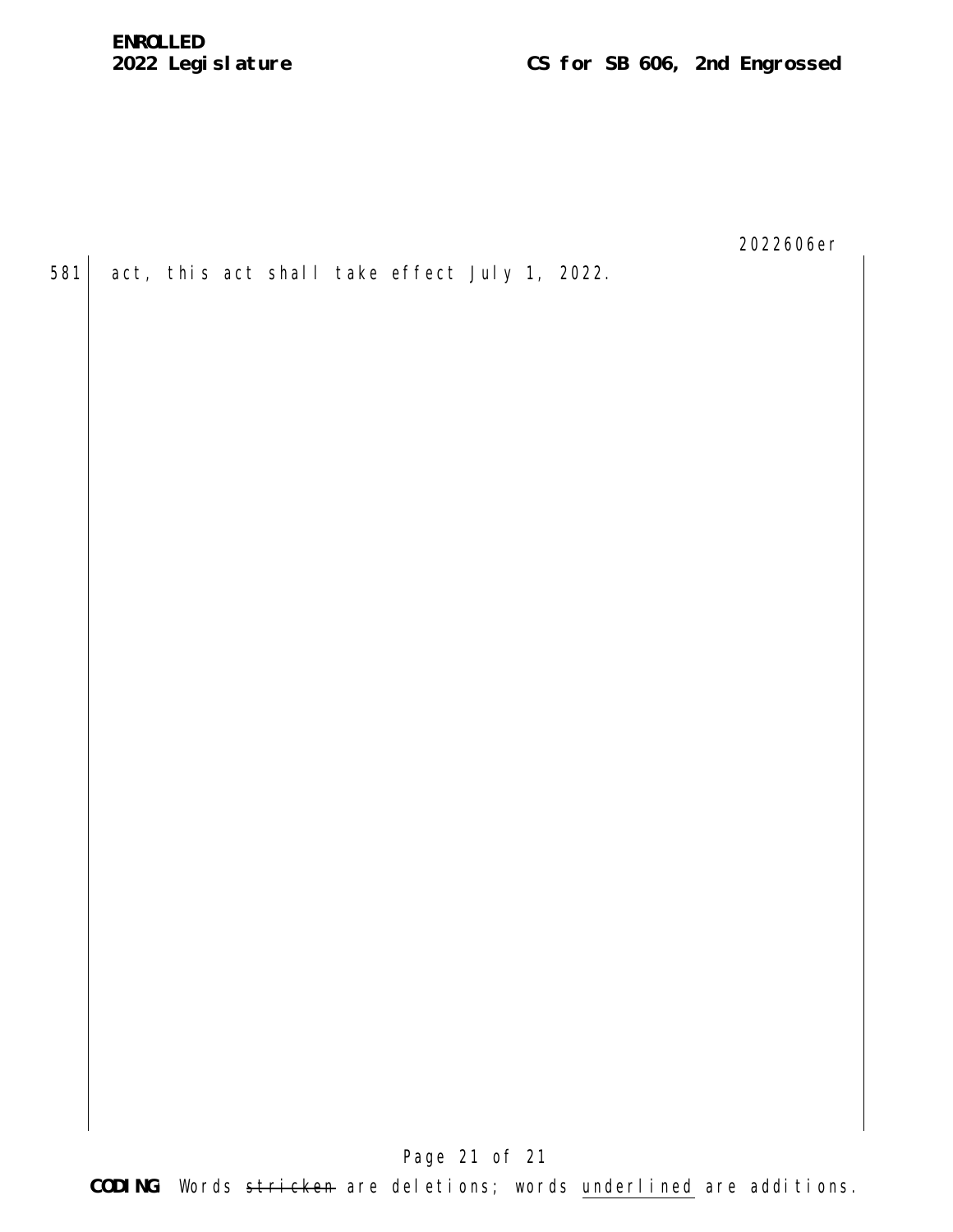# **THE FLORIDA SENATE 2022 SUMMARY OF LEGISLATION PASSED Committee on Environment and Natural Resources**

# **CS/SB 606 — Boating Safety**

by Appropriations Committee and Senator Garcia

The bill defines a livery as a person who advertises and offers a livery vessel for use by another in exchange for consideration, when such person does not also provide a captain, crew, or any type of personnel to operate, oversee, maintain, or manage the vessel.

The bill requires that liveries obtain a no-cost, annual livery permit and implement certain safety requirements. The bill adds penalties for violations of livery requirements. It also requires that a livery obtain and carry in full force and effect an insurance policy that insures the livery and the renter. The bill exempts human-powered vessels from the insurance requirement. Amendments to the livery regulations contained in the bill will take effect January 1, 2023.

The bill adds required components to Fish and Wildlife Conservation Commission (FWC) approved boating safety education courses and temporary certificate examinations and requires the operator of a vessel used in water sport or activity instruction to use an engine cutoff switch when a participant is in the water. These requirements take will effect October 1, 2022.

The bill increases or adds penalties for noncriminal infractions of vessel safety laws. It increases the additional civil penalty for noncriminal infractions of vessel laws from \$50 to \$100. It directs certain penalties to the Marine Resource Conservation Trust Fund to supplement law enforcement activities.

The bill requires the Fish and Wildlife Conservation Commission to maintain a program to ensure compliance with mandatory boating safety education requirements.

The bill requires a physical residential or business address for vessel registration applicants, with a limited exception for live-aboard vessel owners.

If approved by the Governor, these provisions take effect July 1, 2022 unless otherwise provided. *Vote: Senate 36-1; House 112-1*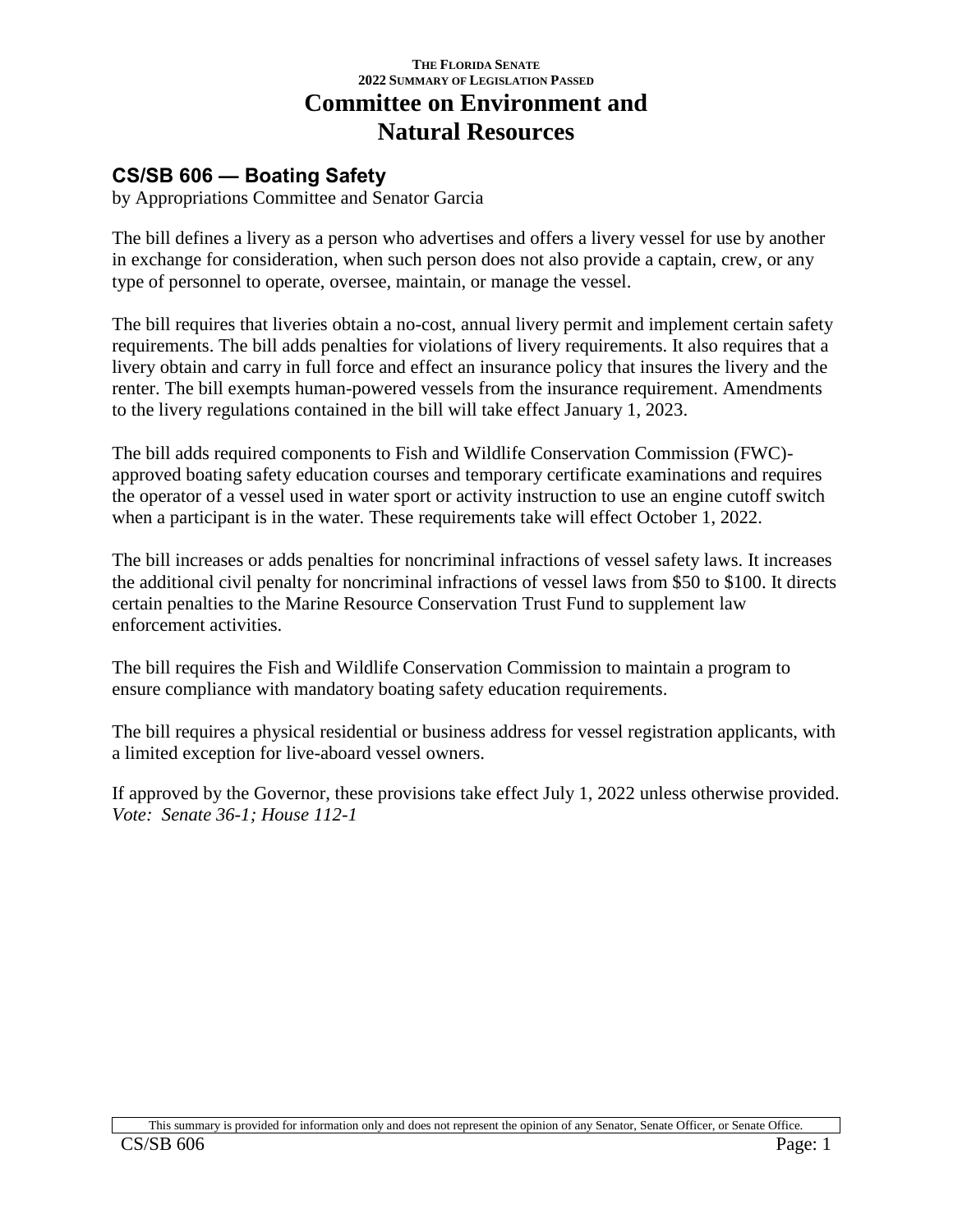20221432er

| $\mathbf 1$    |                                                                 |
|----------------|-----------------------------------------------------------------|
| 2              | An act relating to vessel anchoring; amending s.                |
| 3              | 253.0346, F.S.; providing tenancy and lease conditions          |
| $\overline{4}$ | for approved and permitted mooring and mooring fields           |
| 5              | in Monroe County; amending s. 327.4108, F.S.;                   |
| 6              | requiring certain anchored vessels in Monroe County to          |
| 7              | be re-anchored in a new location that meets certain             |
| 8              | requirements according to a specified timeframe;                |
| 9              | requiring the Fish and Wildlife Conservation                    |
| 10             | Commission, in consultation with certain entities, to           |
| 11             | establish designated anchoring areas within the county          |
| 12             | by rule; providing requirements for the designated              |
| 13             | anchoring areas; providing an exception for certain             |
| 14             | domiciled vessels; removing provisions requiring the            |
| 15             | county to approve a specified number of moorings at             |
| 16             | specified locations; requiring certain vessels                  |
| 17             | equipped with marine sanitation devices to maintain             |
| 18             | specified records of such devices; providing                    |
| 19             | construction; providing an effective date.                      |
| 20             |                                                                 |
| 21             | Be It Enacted by the Legislature of the State of Florida:       |
| 22             |                                                                 |
| 23             | Section 1. Present subsection (4) of section 253.0346,          |
| 24             | Florida Statutes, is redesignated as subsection (5), and a new  |
| 25             | subsection (4) is added to that section, to read:               |
| 26             | 253.0346 Lease of sovereignty submerged lands for marinas,      |
| 27             | boatyards, mooring fields, and marine retailers.-               |
| 28             | (4) Notwithstanding any other law, all of the following         |
| 29             | conditions apply for approved and permitted moorings or mooring |
|                |                                                                 |

# Page 1 of 4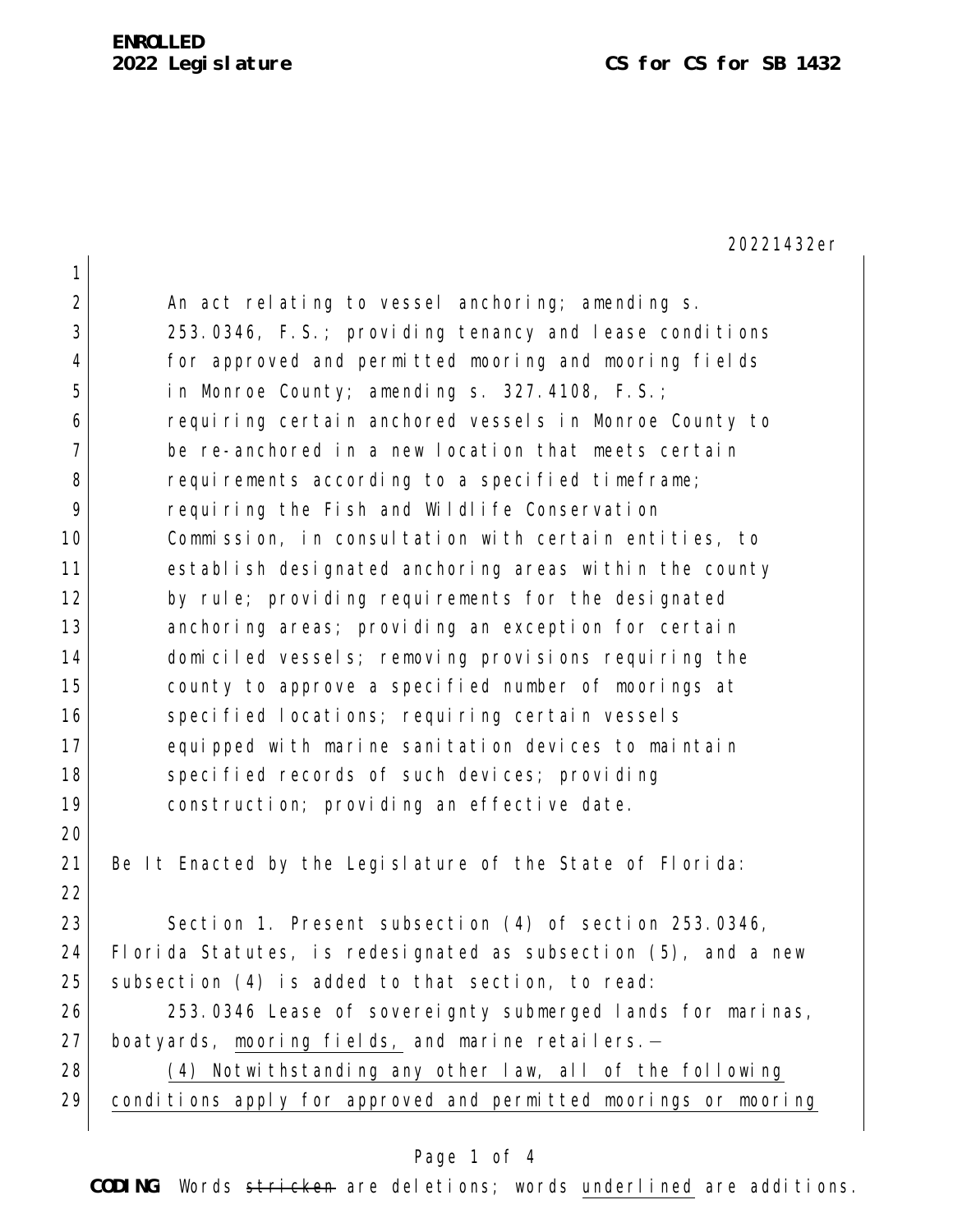|    | 20221432er                                                       |
|----|------------------------------------------------------------------|
| 30 | fields in Monroe County:                                         |
| 31 | (a) The general tenancy on a mooring may exceed 12 months,       |
| 32 | if requested, but may not exceed 10 years.                       |
| 33 | (b) A sovereign submerged land or other proprietary lease        |
| 34 | may not prohibit a vessel from an approved and permitted mooring |
| 35 | or mooring field or limit the tenancy of a vessel because an     |
| 36 | individual has established it as his or her domicile in          |
| 37 | accordance with s. 222.17 or because the vessel is an            |
| 38 | individual's primary residence.                                  |
| 39 | Section 2. Subsection (3) of section 327.4108, Florida           |
| 40 | Statutes, is amended to read:                                    |
| 41 | 327.4108 Anchoring of vessels in anchoring limitation            |
| 42 | $area. -$                                                        |
| 43 | $(3)(a)$ Monroe County is designated as an anchoring             |
| 44 | limitation area within which no less than once every a vessel on |
| 45 | waters of the state may only be anchored in the same location    |
| 46 | for a maximum of 90 days each vessel anchored within Monroe      |
| 47 | County on waters of this state within 10 linear nautical miles   |
| 48 | of a public mooring field or a designated anchoring area must    |
| 49 | pull anchor and be moved from its location using the vessel's    |
| 50 | propulsion system and be re-anchored in a new location. The new  |
| 51 | location must be:                                                |
| 52 | 1. No less than one-half linear nautical mile from the           |
| 53 | vessel's starting location. A vessel may not be re-anchored      |
| 54 | within one-half linear nautical mile from the vessel's starting  |
| 55 | location for at least 90 days; or                                |
| 56 | 2. In a different designated anchoring area. A vessel may        |
| 57 | not be re-anchored in its originating designated anchoring area  |
| 58 | for at least 90 days after anchoring within a new designated     |
|    |                                                                  |

# Page 2 of 4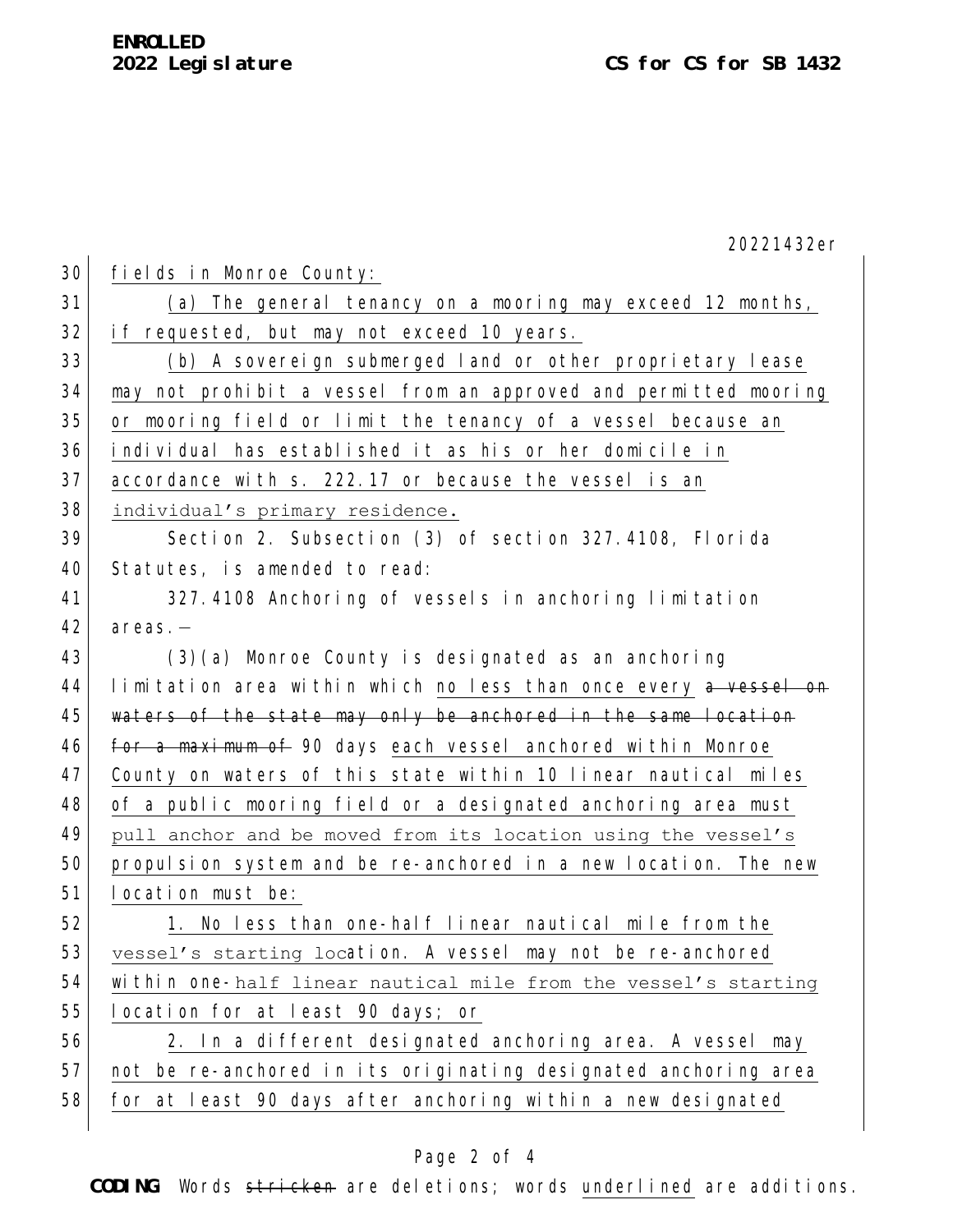|    | 20221432er                                                      |
|----|-----------------------------------------------------------------|
| 59 | anchoring area. The commission shall adopt rules to implement   |
| 60 | this subsection.                                                |
| 61 | (b) The commission, in consultation with Monroe County and      |
| 62 | the Florida Keys National Marine Sanctuary, shall establish by  |
| 63 | rule designated anchoring areas throughout the county. The      |
| 64 | designated anchoring areas must:                                |
| 65 | 1. Specify a maximum vessel draft for each area;                |
| 66 | 2. Be created only in locations where the water depth is        |
| 67 | sufficient to allow vessels whose drafts are less than the      |
| 68 | area's specified maximum vessel draft to navigate into and out  |
| 69 | of the areas without grounding or stranding;                    |
| 70 | 3. Not be located over coral reefs or other sensitive fish      |
| 71 | or wildlife habitat, to the maximum extent practicable, as      |
| 72 | determined by the commission;                                   |
| 73 | 4. Not be located in an area subject to ongoing hazardous       |
| 74 | water currents or tides or containing navigational hazards; and |
| 75 | 5. Not be located within navigational channels, setbacks        |
| 76 | established by the United States Army Corps of Engineers        |
| 77 | associated with federal channels, areas where anchoring is      |
| 78 | prohibited pursuant to s. 327.4109, or any other lawfully       |
| 79 | established areas that prohibit anchoring.                      |
| 80 | (c) Paragraph (a) does The anchoring limitations in this        |
| 81 | subsection do not apply to vessels moored to approved and       |
| 82 | permitted moorings or mooring fields.                           |
| 83 | $(d)$ + $e$ + A vessel upon the waters of this state and within |
| 84 | Monroe County for which the owner or occupant has established   |
| 85 | the vessel as a domicile in accordance with s. 222.17 is exempt |
| 86 | from paragraph (a) Notwithstanding the commission rules adopted |
| 87 | pursuant to this section, this section is not effective for     |
|    |                                                                 |

# Page 3 of 4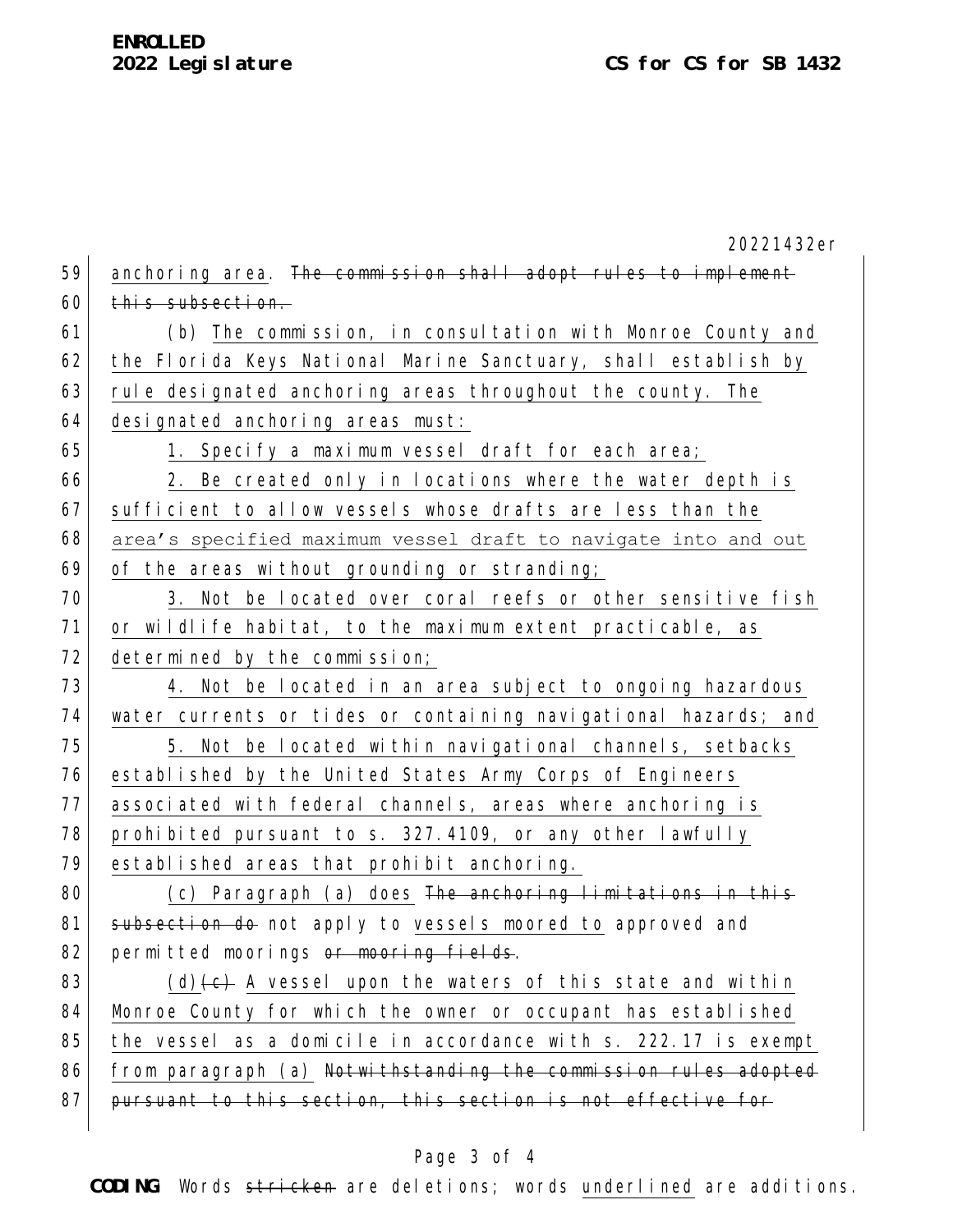| 20221432er                                                       |
|------------------------------------------------------------------|
| Monroe County until at least 100 the county approves, permits,   |
| and opens new moorings are available for public use, including   |
| at least 250 moorings within 1 mile of the Key West Bight City   |
| Dock and at least 50 moorings within the Key West Garrison Bight |
| Mooring Field. Until such time, the commission shall designate   |
| the area within 1 mile of the Key West Bight City Dock as a      |
| priority for the investigation and removal of derelict vessels.  |
| (e) All of the following vessels within Monroe County on         |
| waters of this state which are equipped with a marine sanitation |
| device other than a marine composting toilet that processes and  |
| manages human waste using technologies that comply with United   |
| States Coast Guard requirements must maintain a record of the    |
| date of each pumpout of the marine sanitation device and the     |
| location of the pumpout station or waste reception facility for  |
| 1 year after the date of the pumpout, and the record must        |
| indicate that the vessel was pumped out within the last 30 days: |
| 1. A vessel that:                                                |
| a. Has enclosed living spaces or rooms; and                      |
| b. Is used by a person as a dwelling or living space             |
| overnight at any time, notwithstanding whether or not the vessel |
| is also used for navigation.                                     |
| 2. A vessel moored in a public mooring field.                    |
| (f) This subsection may not be construed to prohibit             |
| anchoring for less than 90 days in areas within Monroe County.   |
| Section 3. This act shall take effect July 1, 2022.              |
|                                                                  |
|                                                                  |

# Page 4 of 4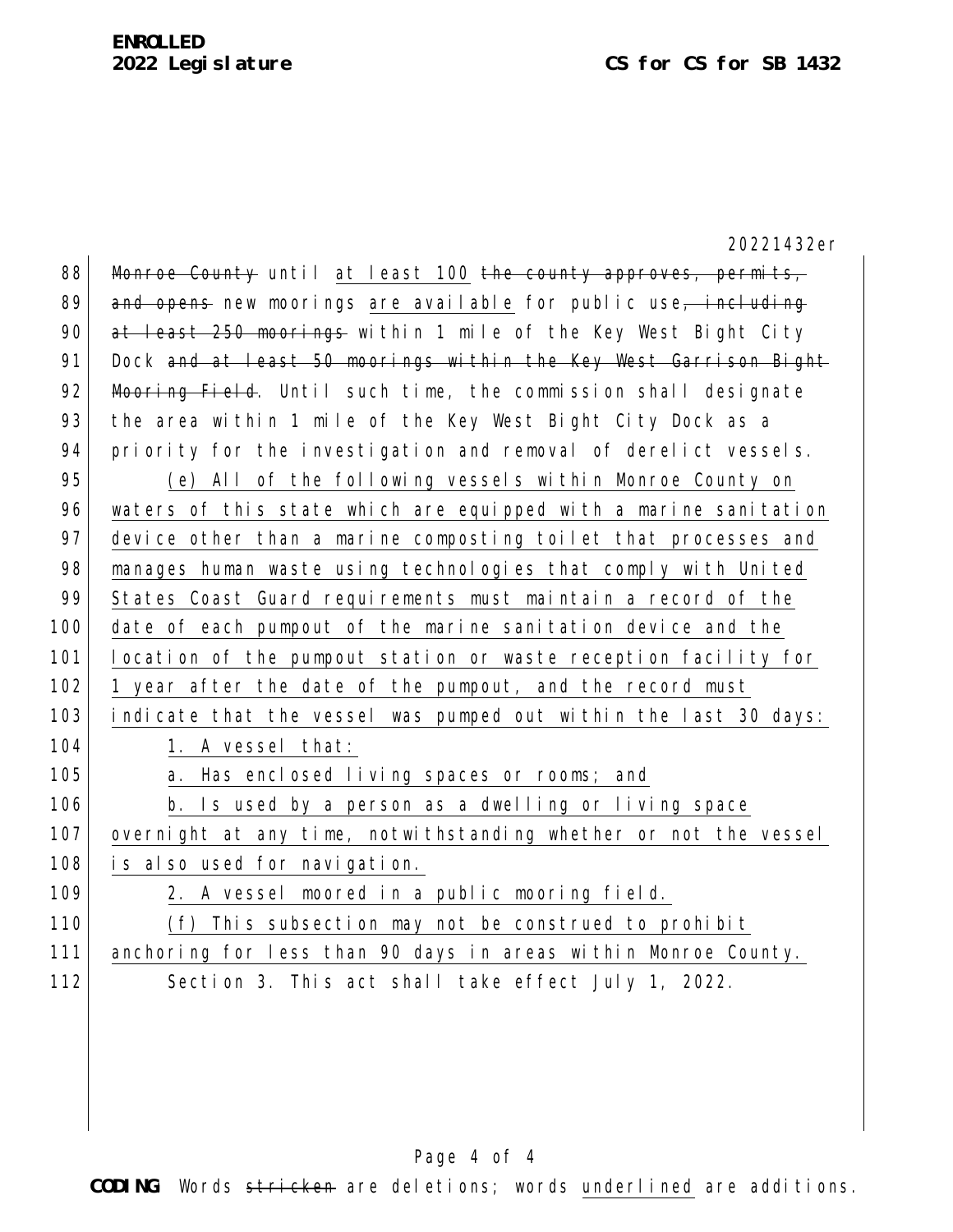# **THE FLORIDA SENATE 2022 SUMMARY OF LEGISLATION PASSED Committee on Environment and Natural Resources**

# **CS/CS/SB 1432 — Vessel Anchoring**

by Community Affairs Committee; Environment and Natural Resources Committee; and Senator Rodriguez

The bill amends statutes relating to vessel anchoring and mooring. It provides that approved and permitted moorings or mooring fields in Monroe County have a 10 year limit on general tenancies and that a sovereign submerged land or other proprietary lease may not prohibit a vessel from an approved and permitted mooring or mooring field, or limit the tenancy of a vessel, because it is an established domicile or a primary residence.

The bill clarifies that Monroe County is designated as an anchoring limitation area in which vessels anchored on waters of the state within the county and within 10 linear nautical miles of a public mooring field or designated anchoring area must pull anchor, move under their own power, and re-anchor a certain distance away or in a different designated anchoring area.

This must occur at least once every 90 days. The requirement does not apply to vessels moored to approved and permitted moorings, or to domiciled vessels on the waters of the state within the county until at least 100 new moorings are available for public use within 1 mile of Key West Bight City Dock.

The bill requires the Fish and Wildlife Conservation Commission to consult with Monroe County and the Florida Keys National Marine Sanctuary to establish designated anchoring areas throughout the county that meet certain criteria.

The bill requires certain vessels on the waters of the state within Monroe County that are equipped with a marine sanitation device to maintain a record of the date and location of each pump-out of the device, which must occur every 30 days, for one year after the date of the pumpout.

If approved by the Governor, these provisions take effect July 1, 2022. *Vote: Senate 38-0; House 112-0*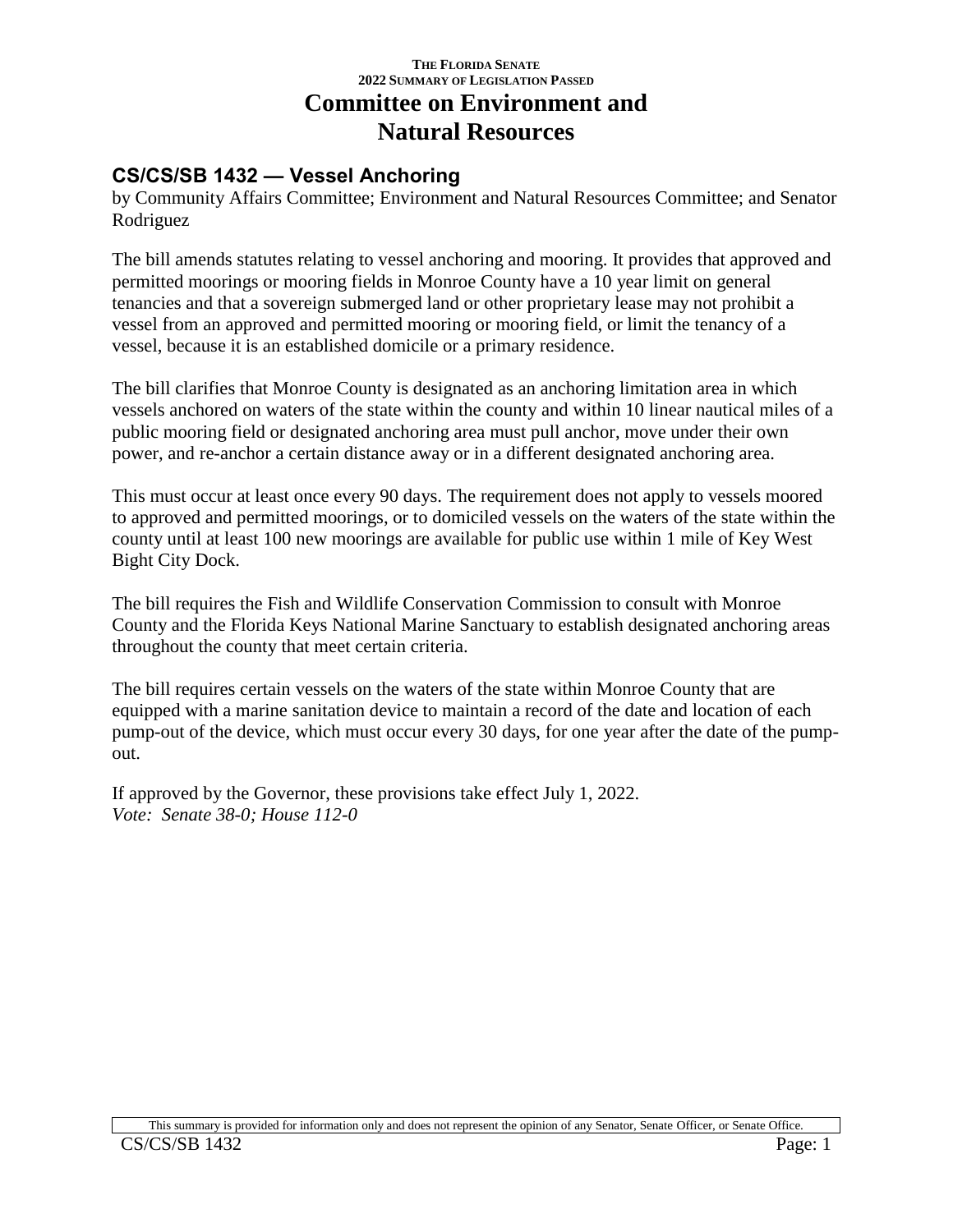

# **MIAF Bill Tracking**

Ordered by Bill Number

| <b>HB 0013</b> | Property Tax Exemptions For Widows, Widowers, Blind Persons, or Persons Totally and<br><b>Permanently Disabled by Gottlieb</b>                                                                                                                                                                                                                                                                                                                                                                                                                                                                                                                                                                                                                                                                                                                             |
|----------------|------------------------------------------------------------------------------------------------------------------------------------------------------------------------------------------------------------------------------------------------------------------------------------------------------------------------------------------------------------------------------------------------------------------------------------------------------------------------------------------------------------------------------------------------------------------------------------------------------------------------------------------------------------------------------------------------------------------------------------------------------------------------------------------------------------------------------------------------------------|
|                | Property Tax Exemptions For Widows, Widowers, Blind Persons, or Persons Totally and Permanently<br>Disabled; Increases property tax exemption for residents who are widows, widowers, blind persons, or<br>persons totally & permanently disabled. Effective Date: upon becoming a law                                                                                                                                                                                                                                                                                                                                                                                                                                                                                                                                                                     |
|                | <b>Actions</b>                                                                                                                                                                                                                                                                                                                                                                                                                                                                                                                                                                                                                                                                                                                                                                                                                                             |
|                | 03/14/2022<br>HOUSE Died in Ways & Means Committee                                                                                                                                                                                                                                                                                                                                                                                                                                                                                                                                                                                                                                                                                                                                                                                                         |
| <b>HB 0047</b> | Fraudulent Proof of Vaccination by Grieco                                                                                                                                                                                                                                                                                                                                                                                                                                                                                                                                                                                                                                                                                                                                                                                                                  |
|                | Fraudulent Proof of Vaccination: Prohibits specified actions involving fraudulent proof of vaccination.<br>Effective Date: October 1, 2022                                                                                                                                                                                                                                                                                                                                                                                                                                                                                                                                                                                                                                                                                                                 |
|                | <b>Actions</b>                                                                                                                                                                                                                                                                                                                                                                                                                                                                                                                                                                                                                                                                                                                                                                                                                                             |
|                | Bill to be Discussed During the Office of EDR's Criminal Justice Impact Conference, 02/07<br>02/04/2022<br>/22, 2:00 pm, 117 K (No Votes Will Be Taken)                                                                                                                                                                                                                                                                                                                                                                                                                                                                                                                                                                                                                                                                                                    |
| <b>HB 0071</b> | Abatement of Taxes for Residential Dwellings Rendered Uninhabitable by Catastrophic Event by<br>Woodson                                                                                                                                                                                                                                                                                                                                                                                                                                                                                                                                                                                                                                                                                                                                                    |
|                | Abatement of Taxes for Residential Dwellings Rendered Uninhabitable by Catastrophic Event: Specifies<br>conditions under which persons whose residential dwellings are rendered uninhabitable may receive<br>abatement of taxes; specifies formula for determining tax abatement; provides directives to property<br>appraisers in issuing written statements to tax collector when granting abatement & in calculating<br>damage differentials & processing refunds; provides mechanism for persons to file late applications for<br>abatement of taxes. Effective Date: upon becoming a law<br><b>Actions</b>                                                                                                                                                                                                                                            |
|                |                                                                                                                                                                                                                                                                                                                                                                                                                                                                                                                                                                                                                                                                                                                                                                                                                                                            |
|                | HOUSE Died in Ways & Means Committee<br>03/14/2022                                                                                                                                                                                                                                                                                                                                                                                                                                                                                                                                                                                                                                                                                                                                                                                                         |
| <b>HB 0075</b> | Limiting COVID-19 Restrictions by Sabatini                                                                                                                                                                                                                                                                                                                                                                                                                                                                                                                                                                                                                                                                                                                                                                                                                 |
|                | Limiting COVID-19 Restrictions: Prohibits state or any political subdivision from enacting mask<br>mandate; provides any such mandate is void; prohibits state & local governments from requiring COVID-<br>19 vaccinations, issuing vaccine passports or other standardized documentation to third parties, or<br>otherwise publishing or sharing COVID-19 vaccination records; prohibits businesses from requiring<br>customers to provide documentation certifying COVID-19 vaccination or COVID-19 post-transmission<br>recovery or discriminating against customers on basis of their COVID-19 vaccination status or COVID-<br>19 post-transmission recovery status; declares certain actions based on vaccination status or having<br>immunity passport are unlawful discriminatory practices. Effective Date: upon becoming a law<br><b>Actions</b> |
|                | HOUSE Died in Pandemics & Public Emergencies Committee<br>03/14/2022                                                                                                                                                                                                                                                                                                                                                                                                                                                                                                                                                                                                                                                                                                                                                                                       |
| <b>SB 0100</b> | Joint Resolution of Apportionment by Rodrigues (R)                                                                                                                                                                                                                                                                                                                                                                                                                                                                                                                                                                                                                                                                                                                                                                                                         |
|                |                                                                                                                                                                                                                                                                                                                                                                                                                                                                                                                                                                                                                                                                                                                                                                                                                                                            |
|                | Joint Resolution of Apportionment; Providing for the apportionment of the House of Representatives<br>and the Senate (plans H000H8013 and S027S8058); adopting the United States Decepnial Census of                                                                                                                                                                                                                                                                                                                                                                                                                                                                                                                                                                                                                                                       |

and the Senate (plans H000H8013 and S027S8058); adopting the United States Decennial Census of 2020 for use in such apportionment; providing for the inclusion of omitted areas; providing contiguity for areas specified for inclusion in one district which are noncontiguous; specifying that the apportioned districts constitute the legislative districts of the state; specifying that electronic maps serve as the official maps of the legislative districts of the state; providing for the public availability of electronic maps, etc.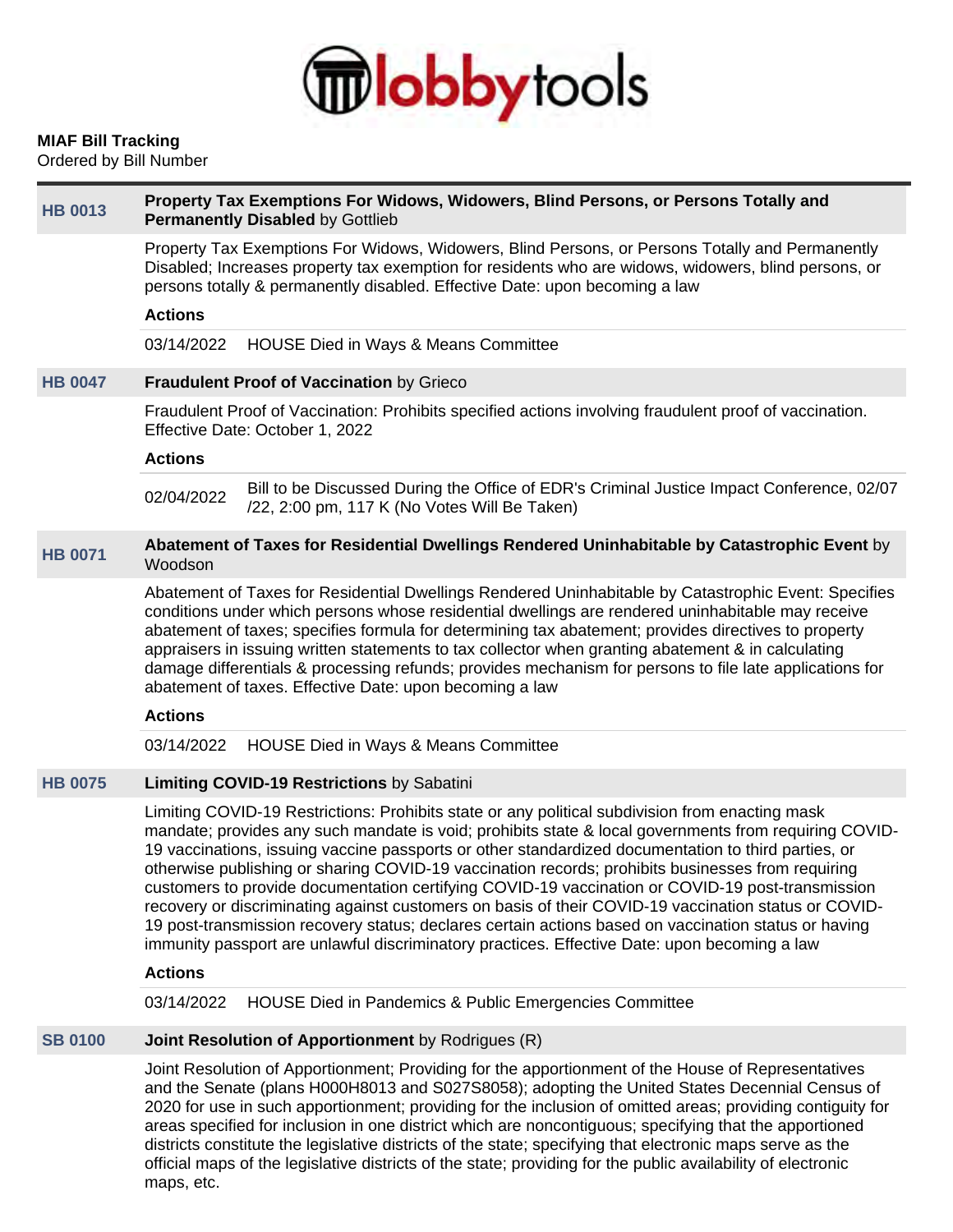#### **Actions**

02/16/2022 Signed by Officers and filed with Secretary of State

#### **[HB 0117](https://public.lobbytools.com/bills/59551) Communicable and Infectious Diseases** by Fetterhoff

Communicable and Infectious Diseases: Provides presumption to specified workers that impairment of health caused by COVID-19 or infectious disease happened in line of duty; requires certain actions in order to be entitled to presumption; requires emergency rescue or public safety workers to file incident or accident report under certain conditions. Effective Date: upon becoming a law

#### **Actions**

03/14/2022 HOUSE Died in Government Operations Subcommittee

#### **[HB 0119](https://public.lobbytools.com/bills/59555) Appeals by Property Appraisers** by Borrero

Appeals by Property Appraisers: Revises upward percent variance that must exist for property appraiser to appeal value adjustment board assessment of property value. Effective Date: July 1, 2022

#### **Actions**

10/19/2021 HOUSE Withdrawn prior to introduction

#### **[HB 0149](https://public.lobbytools.com/bills/59586) Aquaculture Land Valuation** by Tuck

Aquaculture Land Valuation: Provides for assessment of land used in production of aquaculture to be based solely on its aquaculture use; provides assessment methodology; requires property to be assessed for certain period of time using assessment methodology created by act; authorizes property appraiser to require audited financial statements.Effective Date: January 1, 2023

#### **Actions**

03/14/2022 HOUSE Died on Second Reading Calendar

#### **[SB 0152](https://public.lobbytools.com/bills/59493) Supermajority Vote for Legislative Preemption** by Farmer, Jr.

Supermajority Vote for Legislative Preemption; Proposing amendments to the State Constitution to require a supermajority vote of each house to approve a general law preempting a subject of legislation to the state, etc.

#### **Actions**

03/14/2022 SENATE Died in Community Affairs

#### **[SB 0154](https://public.lobbytools.com/bills/59494) Tax Exemption** by Rodriguez (A)

Tax Exemption; Revising the value of property subject to an ad valorem tax exemption, etc. Effective Date: 1/1/2023

#### **Actions**

03/14/2022 SENATE Died in Community Affairs

# **[SB 0198](https://public.lobbytools.com/bills/59519) Water Resources Management** by Rodriguez (A)

Water Resources Management; Authorizing the Board of Trustees of the Internal Improvement Trust Fund to grant easements on sovereignty submerged lands for specified mitigation banks under certain conditions; exempting certain docks on recorded easements from certain permit and verification requirements; requiring authorization for certain docks to use submerged lands upon approval of the board; providing that the compliance of certain structures associated with a dock on a parcel of land with certain provisions creates a presumption of compliance with certain environmental impact requirements, etc. Effective Date: Upon becoming a law

#### **Actions**

03/14/2022 SENATE Died in Community Affairs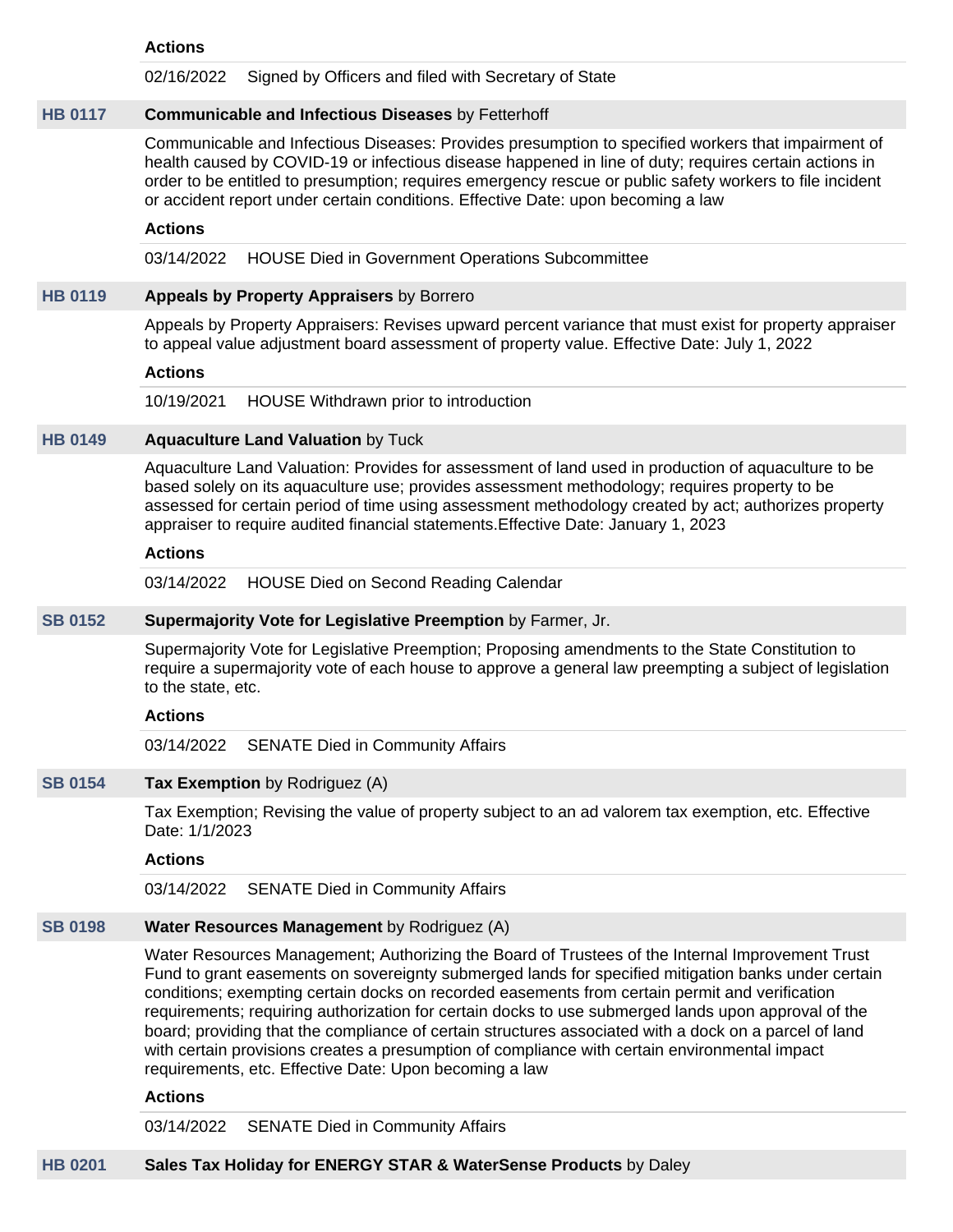Sales Tax Holiday for ENERGY STAR & WaterSense Products: Provides sales tax exemption for certain ENERGY STAR & WaterSense products during specified timeframe. Effective Date: July 1, 2022

#### **Actions**

03/14/2022 HOUSE Died in Commerce Committee

#### **[HB 0233](https://public.lobbytools.com/bills/59740) Acceptance of Cash Payments by Businesses** by Willhite

Acceptance of Cash Payments by Businesses: Requires certain businesses to accept cash payments for services; prohibits fees or conditions for such transactions; provides exceptions, penalties, & rulemaking authority. Effective Date: July 1, 2022

#### **Actions**

03/14/2022 HOUSE Died in Insurance & Banking Subcommittee

#### **[SB 0238](https://public.lobbytools.com/bills/59553) Endangered and Threatened Species** by Jones

Endangered and Threatened Species; Directing the Fish and Wildlife Conservation Commission to protect certain endangered or threatened species, regardless of the status of their federal classification; prohibiting the commission from considering certain costs when designating a species as endangered or threatened; directing the department, in consultation with the Endangered Plant Advisory Council, to protect certain endangered or threatened species, regardless of the status of their federal classification; prohibiting the department from considering certain costs when designating a species as endangered or threatened, etc. Effective Date: 7/1/2022

#### **Actions**

03/14/2022 SENATE Died in Environment and Natural Resources

#### **[SB 0258](https://public.lobbytools.com/bills/59572) Racing Motor Vehicles** by Book

Racing Motor Vehicles; Revising prohibitions on persons driving motor vehicles in any race, speed competition or contest, drag race or acceleration contest, test of physical endurance, or exhibition of speed, a stunt, agility, or acceleration or for other specified purposes on any highway, roadway, or parking lot; prohibiting a person from coordinating via social media any such race, competition, contest, test, or exhibition; prohibiting a person from operating a vehicle for the purpose of filming or recording activities of participants in any such race, competition, contest, test, or exhibition, etc. Effective Date: 7/1 /2022

#### **Actions**

03/14/2022 SENATE Died in Transportation

#### **[SB 0280](https://public.lobbytools.com/bills/59604) Local Ordinances** by Hutson

Local Ordinances; Authorizing courts to assess and award reasonable attorney fees and costs and damages in certain civil actions filed against local governments; requiring a board of county commissioners to prepare or cause to be prepared a business impact estimate before the enactment of a proposed ordinance; requiring a county to suspend enforcement of an ordinance that is the subject of a certain legal action if certain conditions are met; authorizing a prevailing county to enforce the ordinance after a specified period, except under certain circumstances; requiring a governing body of a municipality to prepare or cause to be prepared a business impact estimate before the enactment of a proposed ordinance, etc. Effective Date: 10/1/2022

#### **Actions**

03/14/2022 HOUSE Died in Messages

#### **[SB 0284](https://public.lobbytools.com/bills/59609) Fraudulent Proof of Vaccination** by Polsky

Fraudulent Proof of Vaccination; Prohibiting specified actions involving fraudulent proof of vaccination; providing criminal penalties, etc. Effective Date: 10/1/2022

#### **Actions**

03/14/2022 SENATE Died in Criminal Justice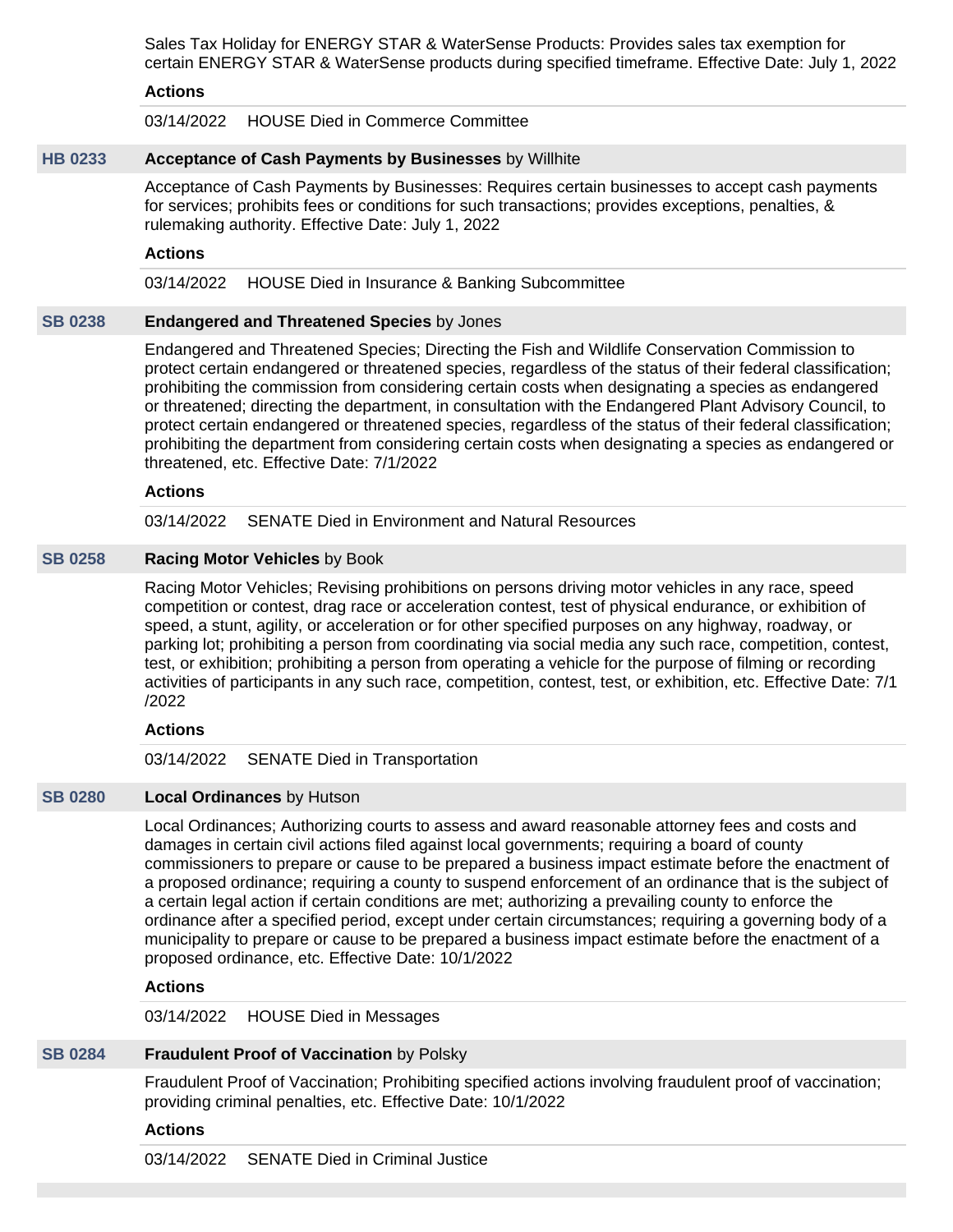#### **[HB 0291](https://public.lobbytools.com/bills/59866) Employee Leave and Wage and Salary History** by Woodson

Employee Leave and Wage and Salary History: Authorizes parental leave for state employees in Career Service System who have stillborn child; prohibits public employer, employment agency, or private employer from engaging in certain activities relating to wages & salary; authorizes public employer, employment agency, or private employer to confirm prospective employee's wage or salary history under certain conditions. Effective Date: July 1, 2022

#### **Actions**

#### 01/07/2022 HOUSE Withdrawn prior to introduction

### **[HB 0293](https://public.lobbytools.com/bills/59867) Discrimination in Labor and Employment** by Thompson

Discrimination in Labor and Employment: Prohibits employer from providing less favorable employment opportunities to employees based on their sex; provides civil penalties; prohibits employer from taking employment actions against employees; prohibits employer from engaging in certain activities relating to wages & benefits; prohibits employer from requiring employees to sign certain waivers & documents; authorizes employer to confirm wage or salary history under certain conditions. Effective Date: July 1, 2022

#### **Actions**

03/14/2022 HOUSE Died in Regulatory Reform Subcommittee

#### **[HB 0299](https://public.lobbytools.com/bills/59885) Social Media Platforms** by Sabatini

Social Media Platforms: Provides requirements for social media platforms relating to acceptable use policies, quarterly transparency reports, & complaint system; authorizes AG to bring action against social media platforms & to recover certain costs. Effective Date: July 1, 2022

#### **Actions**

03/14/2022 HOUSE Died in Regulatory Reform Subcommittee

#### **[SB 0322](https://public.lobbytools.com/bills/59639) Discrimination in Labor and Employment** by Stewart

Discrimination in Labor and Employment; Creating the "Senator Helen Gordon Davis Fair Pay Protection Act"; prohibiting an employer from providing less favorable employment opportunities to employees based on their sex; providing exceptions; prohibiting an employer from engaging in certain activities relating to wages and benefits, etc. Effective Date: 7/1/2022

#### **Actions**

03/14/2022 SENATE Died in Commerce and Tourism

#### **[HB 0323](https://public.lobbytools.com/bills/59917) Fish and Wildlife Conservation Commission** by Sirois

Fish and Wildlife Conservation Commission: Requires land managing agencies, in consultation with FWCC, to consider gopher tortoise recipient sites in certain plans & include certain assessments in such plans; authorizes owners of certain lands to establish gopher tortoise recipient sites or conservation banks; directs FWCC to take certain actions regarding recipient site applications & participation, & submit report to Legislature; requires certain forms relating to boating under influence be provided by FWCC rather than DHSMV; authorizes certain athletic teams & sports to operate human-powered vessel within specified waterway; revises authorized conditions for determining vessels at risk of becoming derelict; prohibits municipalities & counties from designating public bathing beach & swim areas within specified waterway; repeals provisions relating to derelict vessels & relocation & removal of such vessels; authorizes FWCC to provide derelict vessel grants to local governments; requires FWCC to adopt rules; authorizes FWCC employees & Florida Forest Service to operate drones for specified purposes. Effective Date: July 1, 2022

#### **Actions**

03/03/2022 HOUSE Read Second Time; Substituted for SB 0494; Laid on Table, Refer to SB 0494

#### **[HB 0349](https://public.lobbytools.com/bills/59971) Water Resources Management** by Sirois

Water Resources Management: Authorizes Board of Trustees of Internal Improvement Trust Fund to grant easements on sovereignty submerged lands for specified mitigation banks; directs DEP to create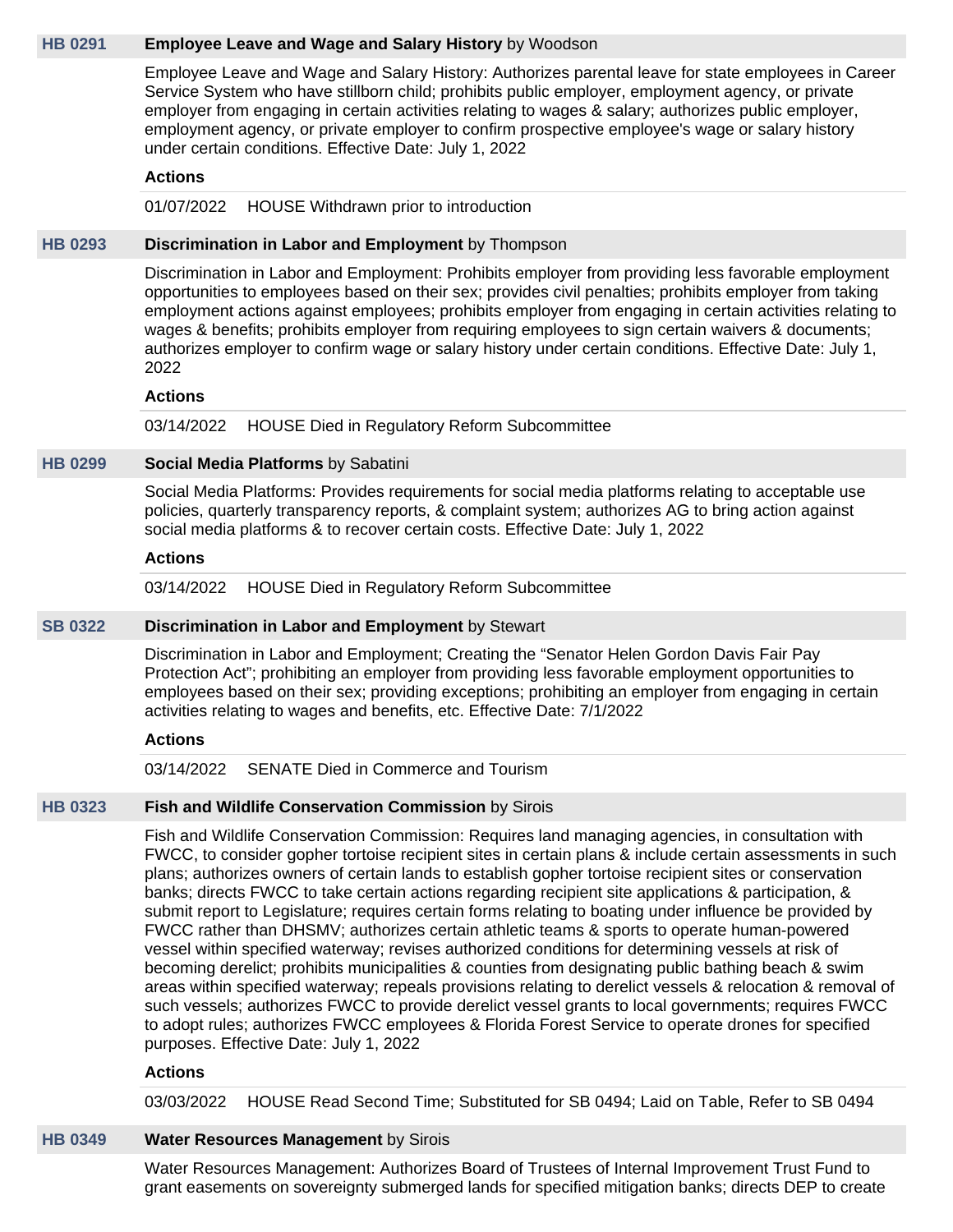& modify specified rules; exempts certain docks on recorded easements from certain permit & verification requirements; granting certain docks authorization to use submerged lands upon approval of board; provides that specified structures associated with docks create presumption of specified compliance. Effective Date: upon becoming a law

#### **Actions**

03/14/2022 HOUSE Died in Agriculture & Natural Resources Appropriations Subcommittee

#### **[SB 0356](https://public.lobbytools.com/bills/59675) Sales Tax Holiday for ENERGY STAR and WaterSense Products** by Jones

Sales Tax Holiday for ENERGY STAR and WaterSense Products; Providing a sales tax exemption for certain ENERGY STAR and WaterSense products during a specified timeframe; defining terms; authorizing the Department of Revenue to adopt emergency rules, etc. Effective Date: Upon becoming a law

#### **Actions**

03/14/2022 SENATE Died in Appropriations

#### **[HB 0359](https://public.lobbytools.com/bills/59978) Agreement For Best Practices in Economic Development** by Eskamani

Agreement For Best Practices in Economic Development: Creates Agreement For Best Practices in Economic Development; specifies membership of board; requires board to publish specified material regarding best practices in economic development; requires board to suggest annual revisions; requires board to accept testimony related to economic development improvements; prohibits member states from providing company-specific tax incentives for specified purposes; providing procedures for withdrawing from agreement. Effective Date: upon the adoption of the agreement by two or more states

#### **Actions**

03/14/2022 HOUSE Died in Tourism, Infrastructure & Energy Subcommittee

#### **[SB 0376](https://public.lobbytools.com/bills/59687) Employment Protections** by Book

Employment Protections; Authorizing parental leave for state employees in the Career Service System who have a stillborn child; prohibiting a public employer or an employment agency from engaging in certain activities relating to wages and salary; prohibiting an employer from engaging in certain activities relating to wages and salary; authorizing an employer to confirm a prospective employee's wage or salary history under certain conditions, etc. Effective Date: 7/1/2022

#### **Actions**

03/14/2022 SENATE Died in Governmental Oversight and Accountability

#### **[SB 0380](https://public.lobbytools.com/bills/59696) Greenhouse Gas Emissions** by Rodriguez (A)

Greenhouse Gas Emissions; Defining the term "greenhouse gas"; prohibiting the adoption or enforcement of certain state and regional programs to regulate greenhouse gas emissions without specific legislative authorization, etc. Effective Date: 7/1/2022

#### **Actions**

03/14/2022 SENATE Died in Environment and Natural Resources

#### **[SB 0382](https://public.lobbytools.com/bills/59697) Minimum Training Wage** by Brandes

Minimum Training Wage; Proposing an amendment to the State Constitution to authorize the Legislature to establish a minimum training wage rate lower than the Florida minimum wage rate which employers may elect to pay employees for the first 6 months of employment, etc.

#### **Actions**

03/14/2022 SENATE Died in Commerce and Tourism

# **[HB 0383](https://public.lobbytools.com/bills/60036) Criminal Conflict and Civil Regional Counsels** by Maney

Criminal Conflict and Civil Regional Counsels: Specifies responsibilities of regional counsels regarding witness coordination; removes requirement that regional counsel employees be governed by JAC classification & salary & benefits plans; modifying procedures for Supreme Court Judicial Nominating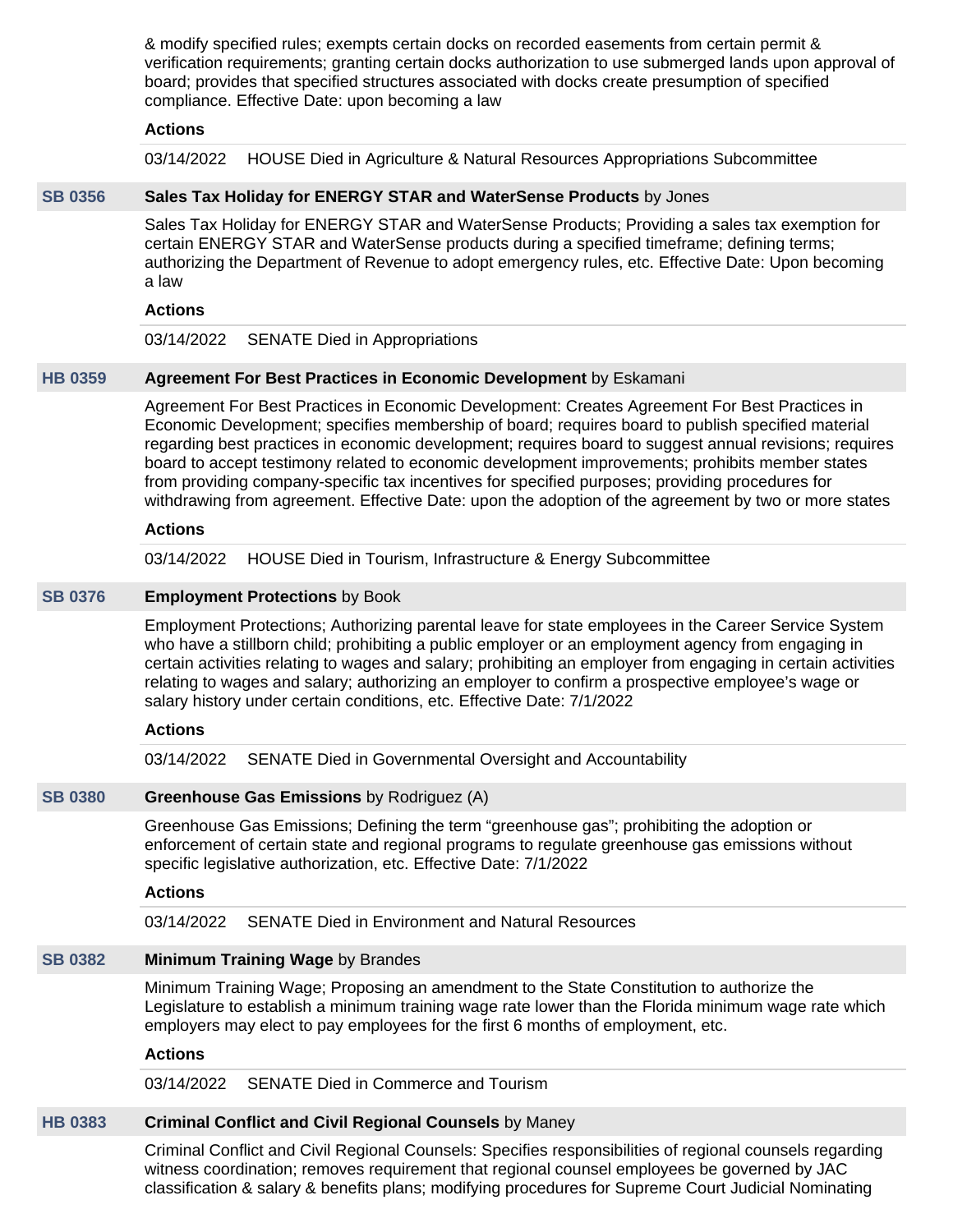Commission in nominating candidates for regional counsel positions; revises provisions related to duties of regional counsels. Effective Date: July 1, 2022

### **Actions**

03/07/2022 HOUSE Laid on Table, refer to CS/CS/SB 596

# **[HB 0385](https://public.lobbytools.com/bills/60037) Pub. Rec./Criminal Conflict and Civil Regional Counsel Offices** by Maney

Pub. Rec./Criminal Conflict and Civil Regional Counsel Offices: Expands public records exemption to include all records pertaining to registration application submitted by any criminal conflict & civil regional counsel office; provides for future legislative review & repeal; provides statement of public necessity. Effective Date: on the same date that HB 383 or similar legislation takes effect

#### **Actions**

03/07/2022 HOUSE Laid on Table, refer to CS/SB 598

# **[HB 0393](https://public.lobbytools.com/bills/60052) Public Bathing Places** by Hinson

Public Bathing Places: Revises definition of term "public bathing place"; requires, rather than authorizes, DOH to adopt & enforce certain rules & to issue health advisories under certain circumstances; requires DOH to notify municipality or county if health advisory is issued against swimming in public bathing places; requires certain signage to be posted around public bathing places under certain circumstances; requires DOH to monitor affected public bathing places; authorizes DOH to coordinate with DEP & FWCC to implement signage requirements. Effective Date: July 1, 2022

#### **Actions**

03/14/2022 HOUSE Died in Professions & Public Health Subcommittee

# **[HB 0399](https://public.lobbytools.com/bills/60062) Motor Vehicle and Vessel Law Enforcement** by Rodriguez (Ant)

Motor Vehicle and Vessel Law Enforcement: Prohibits persons from driving motor vehicle in street takeover, stunt driving, race, speed competition or contest, drag race or acceleration contest, test of physical endurance, or exhibition of speed or acceleration on highway, roadway, or parking lot; provides criminal penalties for unlawful use of certain lights; authorizes court or jury to consider certain evidence in determining commission of offense of false personation. Effective Date: October 1, 2022

#### **Actions**

06/06/2022 Signed by Officers and presented to Governor (Governor must act on this bill by 06/21 /22)

# **[SB 0404](https://public.lobbytools.com/bills/59737) Aquaculture** by Rodriguez (A)

Aquaculture; Providing for the assessment of land used in the production of aquaculture based solely on its use; requiring a property appraiser to use a specified assessment methodology; authorizing the property appraiser to require property owners to annually submit audited financial statements; revising the authority of the Department of Agriculture and Consumer Services to revoke aquaculture certificates of registration to apply to facilities, rather than entities, etc. Effective Date: 1/1/2023

#### **Actions**

03/14/2022 SENATE Died in Finance and Tax

# **[SB 0408](https://public.lobbytools.com/bills/59742) Acceptance of Cash Payments by Businesses** by Jones

Acceptance of Cash Payments by Businesses; Requiring certain businesses to accept cash payments for certain transactions; prohibiting such businesses from charging a fee or placing conditions on acceptance of such cash payments; providing penalties for violations of the act, etc. Effective Date: 7/1 /2022

#### **Actions**

03/14/2022 SENATE Died in Commerce and Tourism

# **[HB 0421](https://public.lobbytools.com/bills/60123) Long-term Cleanup of Water Bodies** by Truenow

Long-term Cleanup of Water Bodies: Directs DEP to procure specified technology for purpose of long-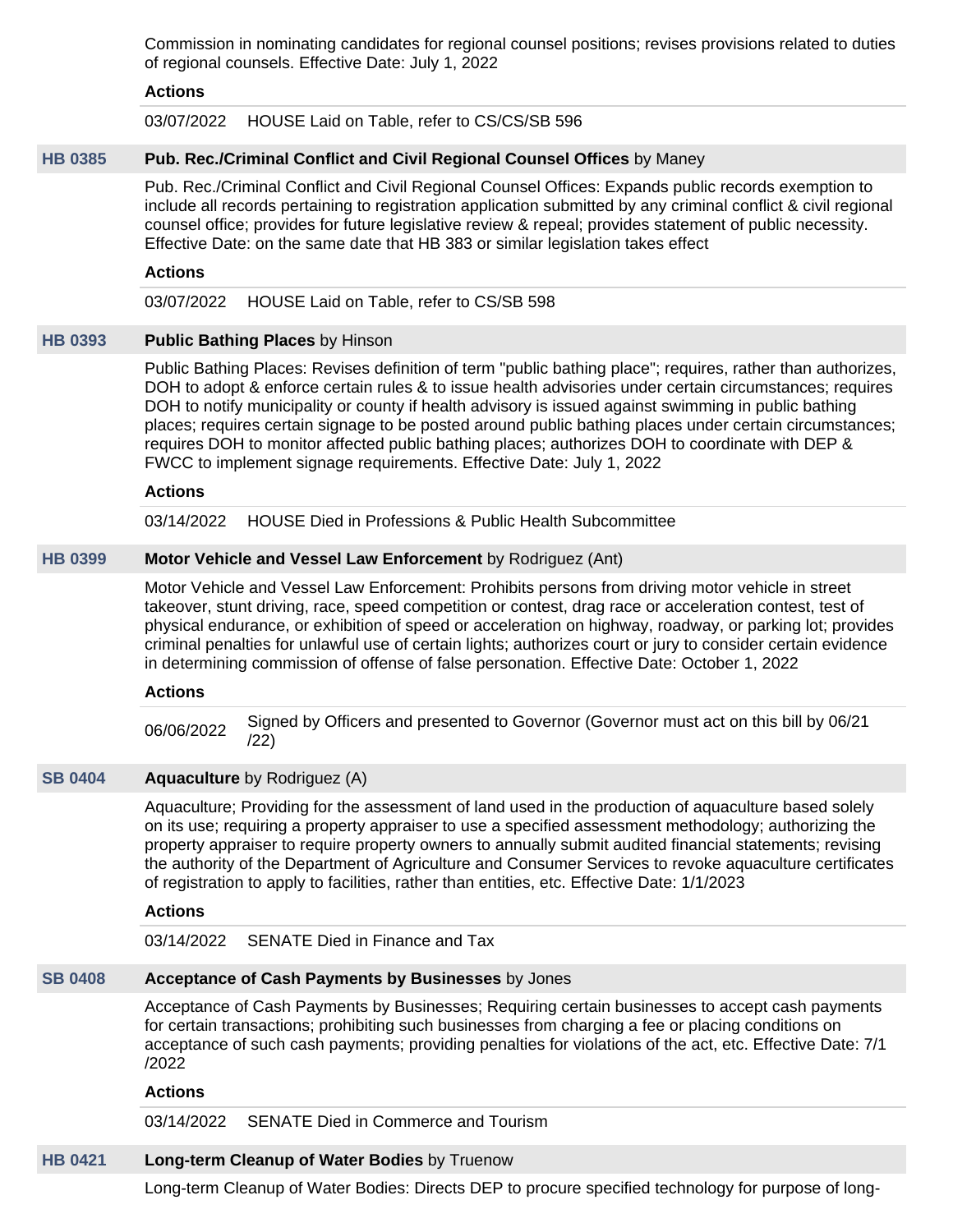term cleanup of water bodies. Effective Date: July 1, 2022

#### **Actions**

03/14/2022 HOUSE Died in State Affairs Committee

# **[SB 0434](https://public.lobbytools.com/bills/59794) Florida Tourism Marketing** by Hooper

Florida Tourism Marketing; Delaying the scheduled repeal of provisions governing the Florida Tourism Industry Marketing Corporation and the Division of Tourism Marketing of Enterprise Florida, Inc., respectively, etc. Effective Date: Upon becoming a law

### **Actions**

05/06/2022 Approved by Governor; Chapter No. 2022-92

# **[SB 0446](https://public.lobbytools.com/bills/59815) Wage and Employment Benefits Requirements** by Taddeo

Wage and Employment Benefits Requirements; Repealing a provision relating to restrictions on the establishment of minimum wage and employment benefits requirements by political subdivisions, etc. Effective Date: 7/1/2022

#### **Actions**

03/14/2022 SENATE Died in Commerce and Tourism

# **[HB 0449](https://public.lobbytools.com/bills/60268) Land Acquisition Trust Fund** by Mooney, Jr.

Land Acquisition Trust Fund: Provides annual appropriation to DEP to implement Florida Keys Stewardship Act by entering into financial assistance agreements with specified local governments for specified purposes; prohibits use of such funds to implement certain projects & programs. Effective Date: July 1, 2022

# **Actions**

03/14/2022 HOUSE Died in Environment, Agriculture & Flooding Subcommittee

# **[SB 0452](https://public.lobbytools.com/bills/59825) Public Health** by Perry

Public Health; Prohibiting counties and municipalities from requiring citizens of the United States to submit to any medical procedure or receive any medical treatment; prohibiting counties and municipalities from conditioning access to public property or services on whether a citizen has submitted to any medical procedure or received any medical treatment; prohibiting counties and municipalities from requiring the wearing of a face covering; prohibiting district school boards from adopting, implementing, or enforcing a policy, a rule, a code of conduct, or an order requiring the wearing of a face covering, etc. Effective Date: 7/1/2022

# **Actions**

10/21/2021 SENATE Withdrawn prior to introduction

# **[HB 0463](https://public.lobbytools.com/bills/60304) Greenhouse Gas Emissions** by Botana

Greenhouse Gas Emissions: Prohibits adoption or enforcement of certain state & regional programs to regulate greenhouse gas emissions without specific legislative authorization. Effective Date: July 1, 2022

#### **Actions**

03/14/2022 HOUSE Died in Environment, Agriculture & Flooding Subcommittee

# **[HB 0489](https://public.lobbytools.com/bills/60355) Tourism Marketing** by Chaney

Tourism Marketing: Revises scheduled repeal date of Florida Tourism Industry Marketing Corporation; revises scheduled repeal date of Division of Tourism Marketing within Enterprise Florida, Inc. Effective Date: upon becoming a law

#### **Actions**

03/01/2022 HOUSE Substituted for SB 0434; Laid on Table, Refer to SB 0434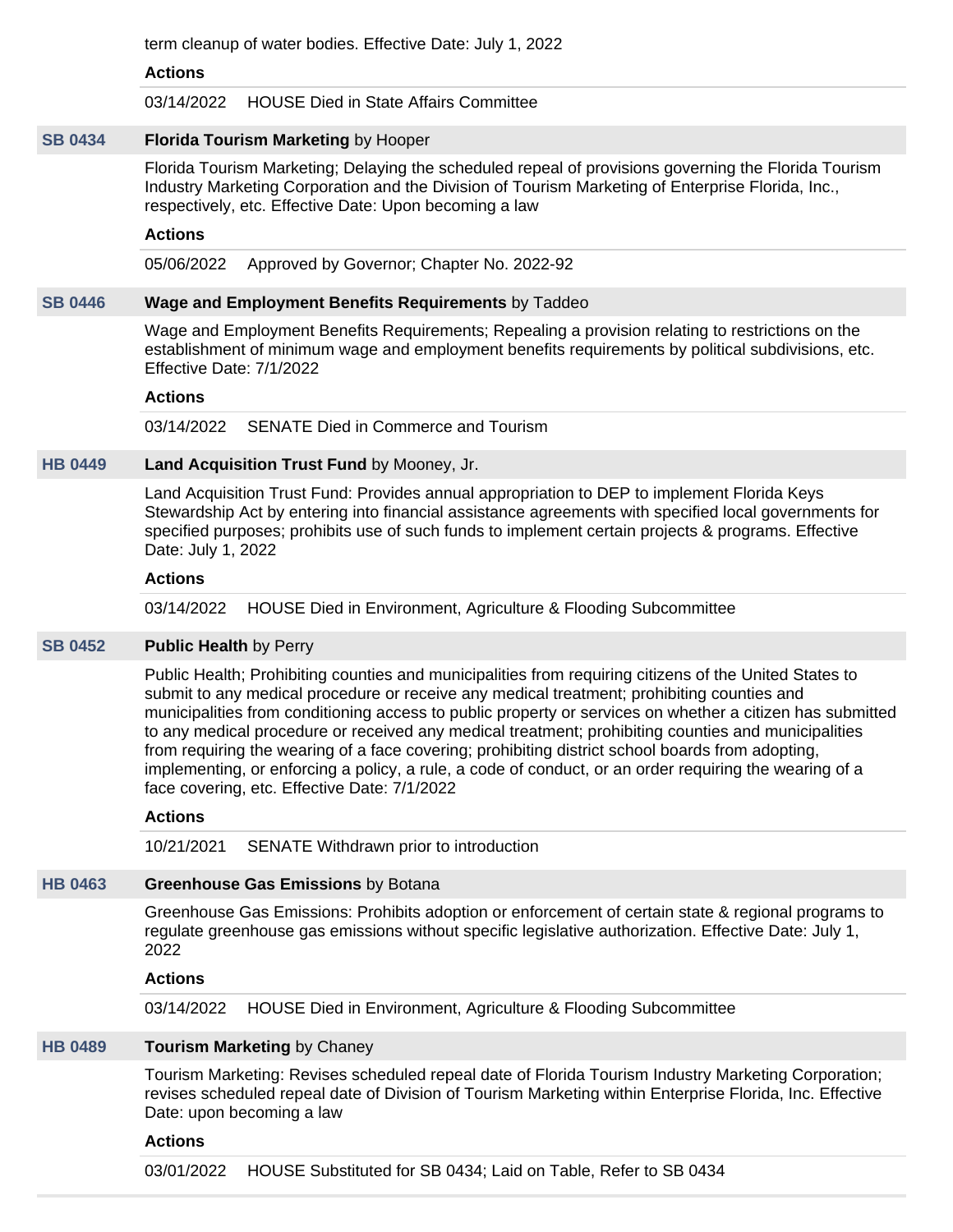#### **[HB 0493](https://public.lobbytools.com/bills/60385) Boating Safety** by Botana

Boating Safety: Revises provisions relating to boating collisions & accidents; liveries & livery permits; boating safety education courses; vessel registrations & title transfers; & related rules, fees, fines, & penalties. Effective Date: July 1, 2022

#### **Actions**

03/04/2022 HOUSE Read Second Time; Substituted for SB 0606; Laid on Table, Refer to SB 0606

#### **[SB 0494](https://public.lobbytools.com/bills/59877) Fish and Wildlife Conservation Commission** by Hutson

Fish and Wildlife Conservation Commission; Requiring lead land managing agencies, in consultation with the Fish and Wildlife Conservation Commission, to consider the use of state lands as gopher tortoise recipient sites in certain management plans; requiring the commission, subject to appropriation, to encourage the establishment of gopher tortoise recipient sites on private lands and to create an online dashboard for certain gopher tortoise recipient site information; revising the notices a person must be given for failure to submit to certain tests for alcohol, chemical substances, or controlled substances; authorizing individuals, when participating in certain athletic team practices or competitions, to operate a human-powered vessel within the marked channel of the Florida Intracoastal Waterway under certain circumstances; prohibiting municipalities and counties from designating certain waters adjacent to designated public bathing beaches or swim areas as vessel exclusion zones, etc. Effective Date: Except as otherwise expressly provided in this act, this act shall take effect July 1, 2022

#### **Actions**

05/26/2022 Approved by Governor; Chapter No. 2022-142

#### **[SB 0500](https://public.lobbytools.com/bills/59880) Back-to-school Sales Tax Holiday** by Perry

Back-to-school Sales Tax Holiday; Providing exemptions from the sales and use tax on the retail sale of certain clothing, wallets, bags, school supplies, personal computers, and personal computer-related accessories during a specified timeframe; specifying locations where the exemptions do not apply; authorizing certain dealers to opt out of participating in the tax holiday, subject to certain requirements, etc. Effective Date: Upon becoming a law

#### **Actions**

03/14/2022 SENATE Died in Finance and Tax

#### **[HB 0501](https://public.lobbytools.com/bills/60392) Prohibition of Public Funds for Lobbying** by Gregory

Prohibition of Public Funds for Lobbying: Prohibits local governments and not-for-profit organizations from using public funds to retain lobbyists; provides exceptions for local government full-time employees; provides sanctions for violations; authorizes people to file complaints with the Commission on Ethics; requires commission to provide a report to specified entities; specifies procedures for disciplining violators. Effective Date: July 1, 2022

#### **Actions**

01/07/2022 HOUSE Withdrawn prior to introduction

### **[HB 0509](https://public.lobbytools.com/bills/60404) Sales Taxes on Mobile Homes** by Yarborough

Sales Taxes on Mobile Homes: Specifies sales tax rate on new mobile homes; defines "new mobile home". Effective Date: October 1, 2022

#### **Actions**

03/14/2022 HOUSE Died in Ways & Means Committee

# **[HB 0513](https://public.lobbytools.com/bills/60409) Comprehensive Review Study of the Central and Southern Florida Project** by Bartleman

Comprehensive Review Study of the Central and Southern Florida Project: Directs SFWMD to prepare & submit consolidated annual report regarding status of project to EDR, DEP, Governor, & Legislature; provides report requirements. Effective Date: July 1, 2022

#### **Actions**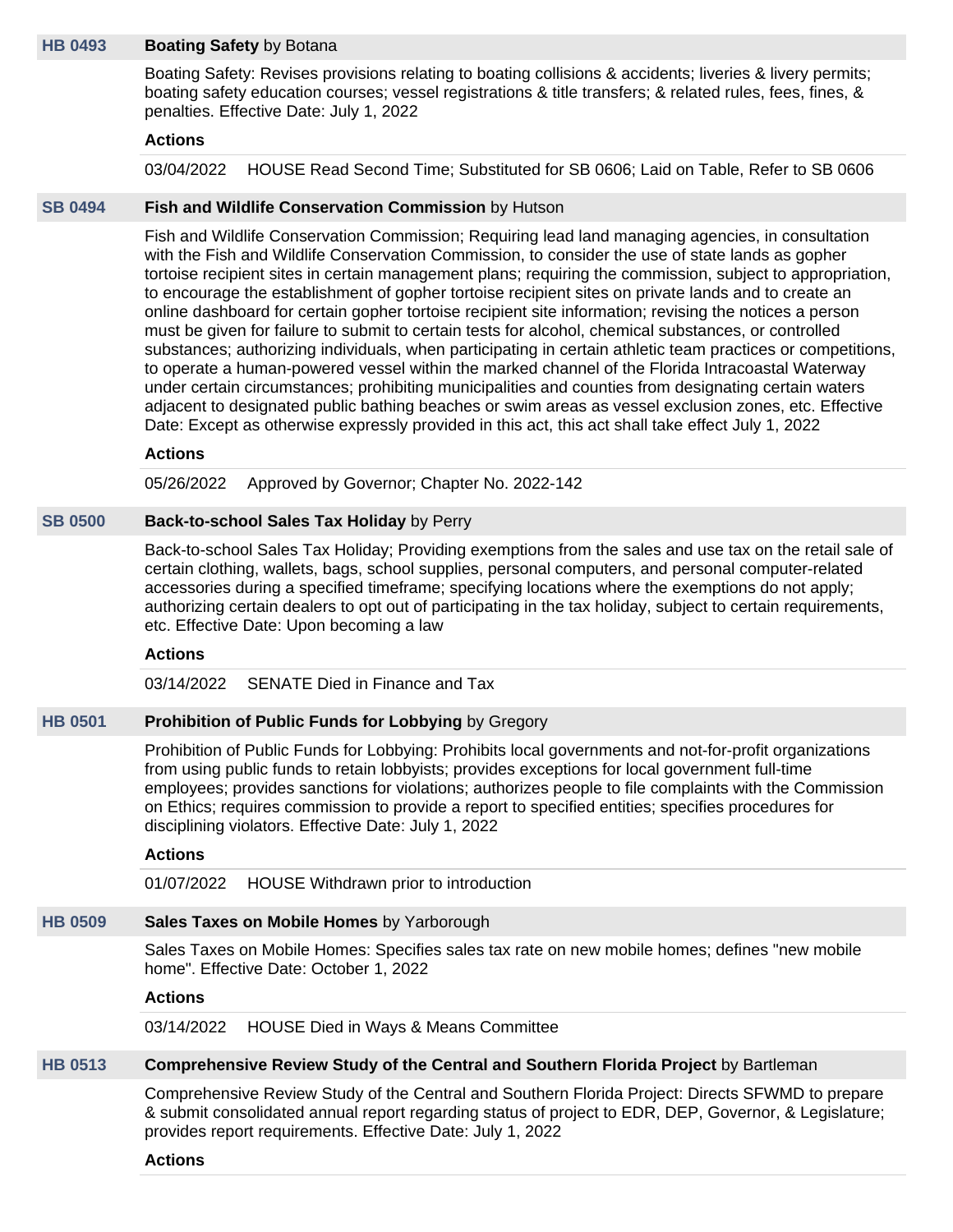05/26/2022 Approved by Governor; Chapter No. 2022-147

#### **[HB 0529](https://public.lobbytools.com/bills/60452) Yacht and Ship Brokers Located Out of State** by LaMarca

Yacht and Ship Brokers Located Out of State: Exempts person who regularly conducts business as yacht or ship broker or salesperson in another state from licensure for specified transactions; provides exception. Effective Date: upon becoming a law

#### **Actions**

03/14/2022 HOUSE Died in Commerce Committee

#### **[SB 0536](https://public.lobbytools.com/bills/59932) Administrative Procedures** by Diaz

Administrative Procedures; Requiring a notice of rule development to include certain information; requiring an agency to provide notice of a regulatory alternative to the Administrative Procedures Committee before filing the rule for adoption; requiring an agency to provide a copy of any proposal for a lower cost regulatory alternative to the committee within a certain timeframe; requiring the Florida Administrative Code to contain complete indexes to any material incorporated by reference contained in the code, etc. Effective Date: 7/1/2022

#### **Actions**

03/14/2022 HOUSE Died in Messages

#### **[SB 0550](https://public.lobbytools.com/bills/59957) Unlawful Employment Practices** by Cruz

Unlawful Employment Practices; Revising the unlawful employment practices in the Florida Civil Rights Act of 1992 to include discriminatory practices relating to military status, etc. Effective Date: 7/1/2022

#### **Actions**

03/14/2022 SENATE Died in Commerce and Tourism

# **[HB 0561](https://public.lobbytools.com/bills/60531) Implementation of the Recommendations of the Blue-Green Algae Task Force** by Goff-Marcil

Implementation of the Recommendations of the Blue-Green Algae Task Force: Requires owners of certain onsite sewage treatment & disposal systems to have systems periodically inspected; directs DEP to administer inspection program & implement program standards, procedures, & requirements; requires basin management action plans to include specified information; directs DEP to assess specified projects. Effective Date: July 1, 2022

#### **Actions**

03/14/2022 HOUSE Died in Environment, Agriculture & Flooding Subcommittee

**[SB 0568](https://public.lobbytools.com/bills/60014) Abatement of Taxes for Residential Dwellings Rendered Uninhabitable by Catastrophic Event** by Polsky

> Abatement of Taxes for Residential Dwellings Rendered Uninhabitable by Catastrophic Event; Specifying conditions under which persons whose residential dwellings are rendered uninhabitable may receive an abatement of taxes originally levied; specifying a formula for determining the amount of the tax abatement; requiring tax collectors to provide specified information to the Department of Revenue and the governing boards of each affected local government on an annual basis, etc. Effective Date: Upon becoming a law

# **Actions**

03/14/2022 SENATE Died in Community Affairs

#### **[HB 0579](https://public.lobbytools.com/bills/60594) Aquatic Plant Management** by Melo

Aquatic Plant Management: Directs FWCC, in partnership with Institute of Food & Agricultural Sciences at University of Florida & Water School at Florida Gulf Coast University, to study nutrient removal technologies & mechanical aquatic plant management techniques within Lake Okeechobee watershed; directs UF/IFAS to submit report to FWCC; directs FWCC to submit report to Governor & Legislature. Effective Date: July 1, 2022

#### **Actions**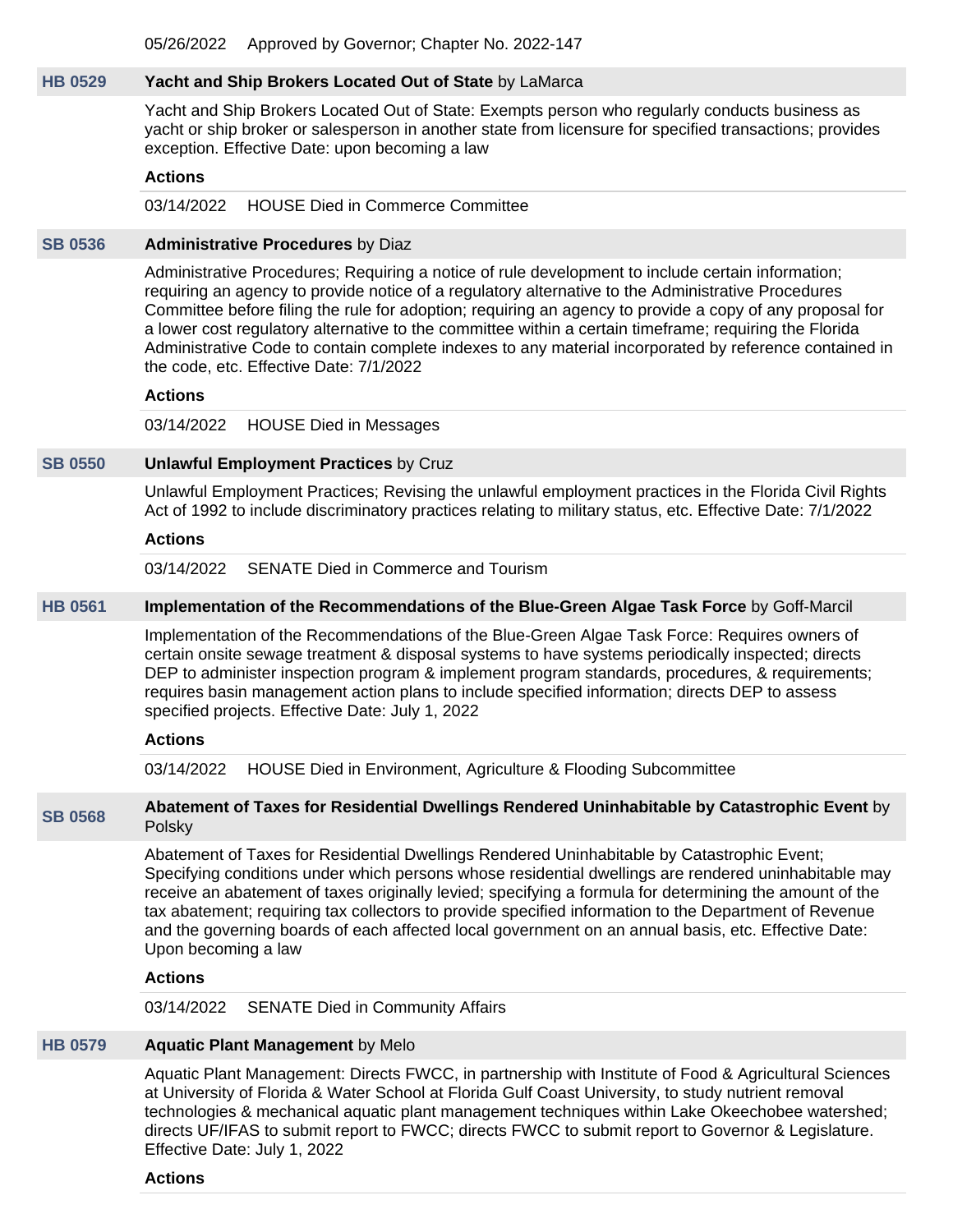# **[HB 0585](https://public.lobbytools.com/bills/60605) Caloosahatchee River Watershed** by Botana

Caloosahatchee River Watershed: Removes requirement for entities disposing of septage within Caloosahatchee River watershed to develop & submit specified agricultural use plan to DOH; prohibits land application of septage from onsite sewage treatment disposal & systems within Caloosahatchee River watershed; directs DEP to adopt updated Caloosahatchee estuary basin management action plan; provides plan requirements; prohibits specified activities within Caloosahatchee River watershed. Effective Date: July 1, 2022

#### **Actions**

03/14/2022 HOUSE Died in Environment, Agriculture & Flooding Subcommittee

#### **[SB 0592](https://public.lobbytools.com/bills/60040) Face Covering Mandates** by Perry

Face Covering Mandates; Prohibiting counties and municipalities from requiring that a citizen of the United States wear a face covering; prohibiting district school boards from adopting, implementing, or enforcing a policy, a rule, a code of conduct, or an order requiring the wearing of a face covering; prohibiting a district school superintendent from implementing or enforcing a policy, a rule, a code of conduct, or an order requiring the wearing of a face covering; prohibiting a school principal from implementing or enforcing a policy, a rule, a code of conduct, or an order requiring the wearing of a face covering, etc. Effective Date: Upon becoming a law

#### **Actions**

03/14/2022 SENATE Died in Judiciary

# **[SB 0594](https://public.lobbytools.com/bills/60041) Discrimination on the Basis of COVID-19 Vaccination or Postinfection Recovery Status** by Perry

Discrimination on the Basis of COVID-19 Vaccination or Postinfection Recovery Status; Prohibiting governmental entities from requiring proof of COVID-19 vaccination or postinfection recovery status as a condition of licensure or certification in this state; prohibiting employers from requiring COVID-19 vaccination or proof of COVID-19 vaccination or postinfection recovery as a condition of employment, promotion, or continued employment or from discriminating against employees on the basis of such status unless certain conditions are met; providing a right of action for aggrieved persons, etc. Effective Date: Upon becoming a law

#### **Actions**

03/14/2022 SENATE Died in Community Affairs

#### **[SB 0596](https://public.lobbytools.com/bills/60042) Criminal Conflict and Civil Regional Counsels** by Baxley

Criminal Conflict and Civil Regional Counsels; Specifying the responsibilities of regional counsels regarding witness coordination; removing the requirement that regional counsel employees be governed by Justice Administrative Commission classification and salary and benefits plans; authorizing regional counsels to access certain confidential information relating to proceedings involving children under specified circumstances; authorizing regional counsel offices to obtain fictitious names for motor vehicle and vessel plates or decals, etc. Effective Date: Except as otherwise expressly provided in this act, this act shall take effect July 1, 2022

#### **Actions**

05/26/2022 Bill to be Discussed During the Office of EDR's Revenue Estimating Impact Conference, 05/31/22, 1:30 pm, 117 K (No Votes Will Be Taken)

#### **[SB 0598](https://public.lobbytools.com/bills/60043) Public Records/Criminal Conflict and Civil Regional Counsel Office** by Baxley

Public Records/Criminal Conflict and Civil Regional Counsel Office; Expanding a public records exemption to include all records pertaining to a registration application submitted by any criminal conflict and civil regional counsel office for a registration certificate and registration license plate or decal issued under a fictitious name; providing for future legislative review and repeal; providing a statement of public necessity, etc. Effective Date: On the same date that SB 596 or similar legislation takes effect, if such legislation is adopted in the same legislative session or an extension thereof and becomes a law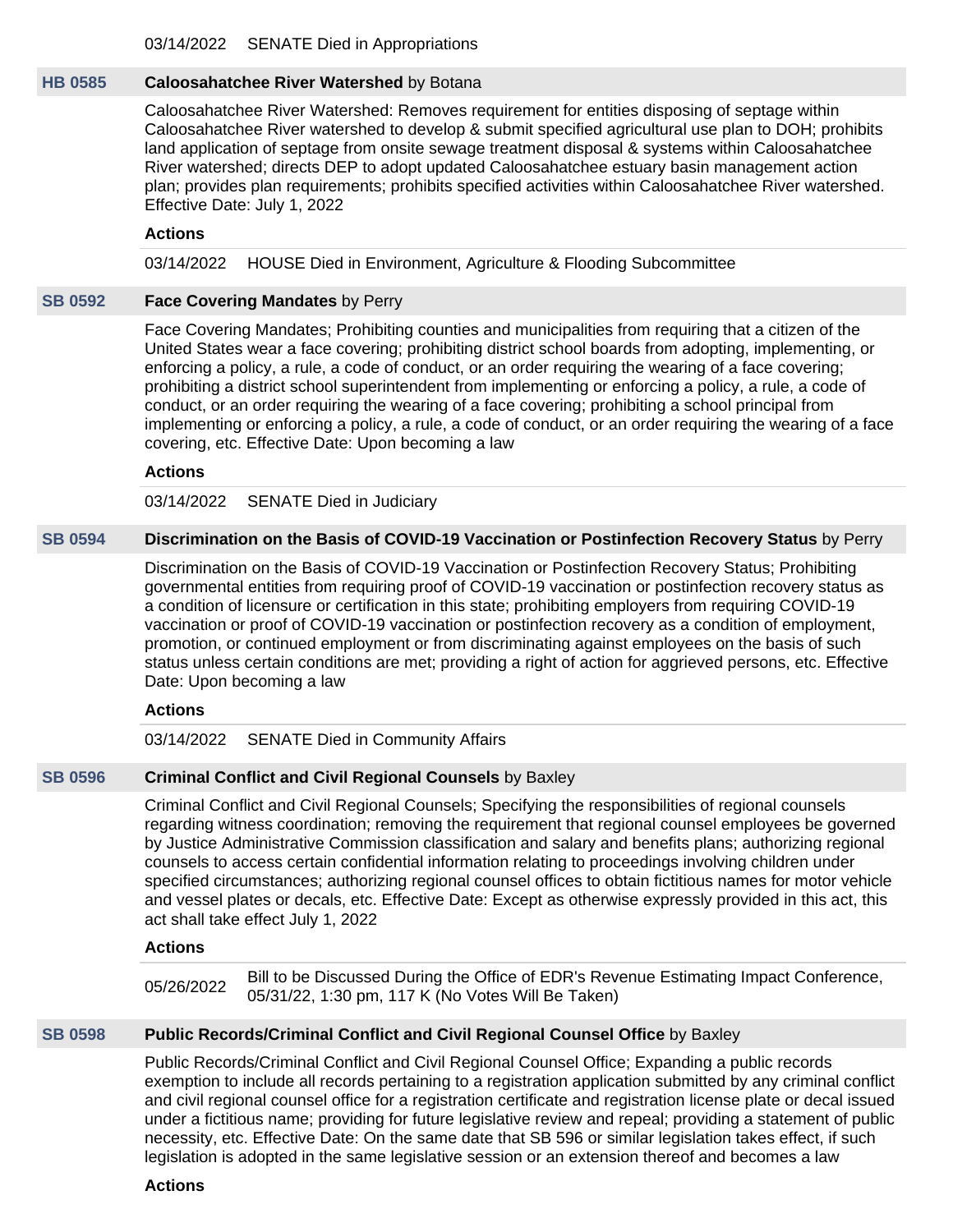03/08/2022 SENATE Enrolled Text (ER) Filed

# **[SB 0602](https://public.lobbytools.com/bills/60059) Land Acquisition Trust Fund** by Rodriguez (A)

Land Acquisition Trust Fund; Requiring an annual appropriation from the Land Acquisition Trust Fund to the Department of Environmental Protection to implement the Florida Keys Stewardship Act or to acquire land within the Florida Keys Area of Critical State Concern for specified purposes; prohibiting the department from using the appropriated funds to implement wastewater management projects or programs, etc.Effective Date: 7/1/2022

# **Actions**

03/14/2022 SENATE Died in Environment and Natural Resources

#### **[HB 0603](https://public.lobbytools.com/bills/60678) Land Acquisition Trust Fund** by Bell

Land Acquisition Trust Fund: Provides annual appropriation to DEP to implement Heartland Headwaters Protection & Sustainability Act; requires funds to be used & distributed for specified purposes. Effective Date: July 1, 2022

#### **Actions**

03/14/2022 HOUSE Died in Environment, Agriculture & Flooding Subcommittee

# **[SB 0604](https://public.lobbytools.com/bills/60064) Safe Waterways Act** by Berman

Safe Waterways Act; Requiring, rather than authorizing, the Department of Health to adopt and enforce certain rules; requiring the department to notify a municipality or county if the department issues a health advisory against swimming on the basis of elevated bacteria levels in a public bathing place within the municipality's or county's jurisdiction; requiring the department to adopt by rule a certain health advisory sign; providing that municipalities and counties are responsible for maintaining the health advisory signs for affected beach waters and public bathing places that they own, etc. Effective Date: 7/1/2022

### **Actions**

03/14/2022 SENATE Died in Community Affairs

#### **[SB 0606](https://public.lobbytools.com/bills/60075) Boating Safety by Garcia**

Boating Safety; Citing this act as the "Boating Safety Act of 2022"; authorizing a court to impose a specified fine for certain boating collisions and accidents; requiring certain boating safety education courses and temporary certificate examinations to include specified components; requiring operators of vessels used in the instruction of water sports and activities to use engine cutoff switches and wear operative links to the switches under certain conditions; prohibiting liveries from offering a vessel for lease or rent without a livery permit, etc. Effective Date: Except as otherwise expressly provided in this act, this act shall take effect July 1, 2022

# **Actions**

03/08/2022 SENATE Enrolled Text (ER) Filed

# **[SB 0612](https://public.lobbytools.com/bills/60078) Apprenticeship Contracts** by Hutson

Apprenticeship Contracts; Authorizing an apprentice to enter into a contract with a business organization for a specified duration; requiring such contracts to be signed by specified individuals, etc. Effective Date: 7/1/2022

#### **Actions**

03/14/2022 SENATE Died in Commerce and Tourism

#### **[SB 0620](https://public.lobbytools.com/bills/60089) Local Business Protection Act** by Hutson

Local Business Protection Act; Citing this act as the "Local Business Protection Act"; authorizing certain businesses to claim business damages from a county or municipality if the county or municipality enacts or amends certain ordinances or charter provisions; limiting the amount of business damages that may be recovered; specifying ordinances and charter provisions that do not result in liability for business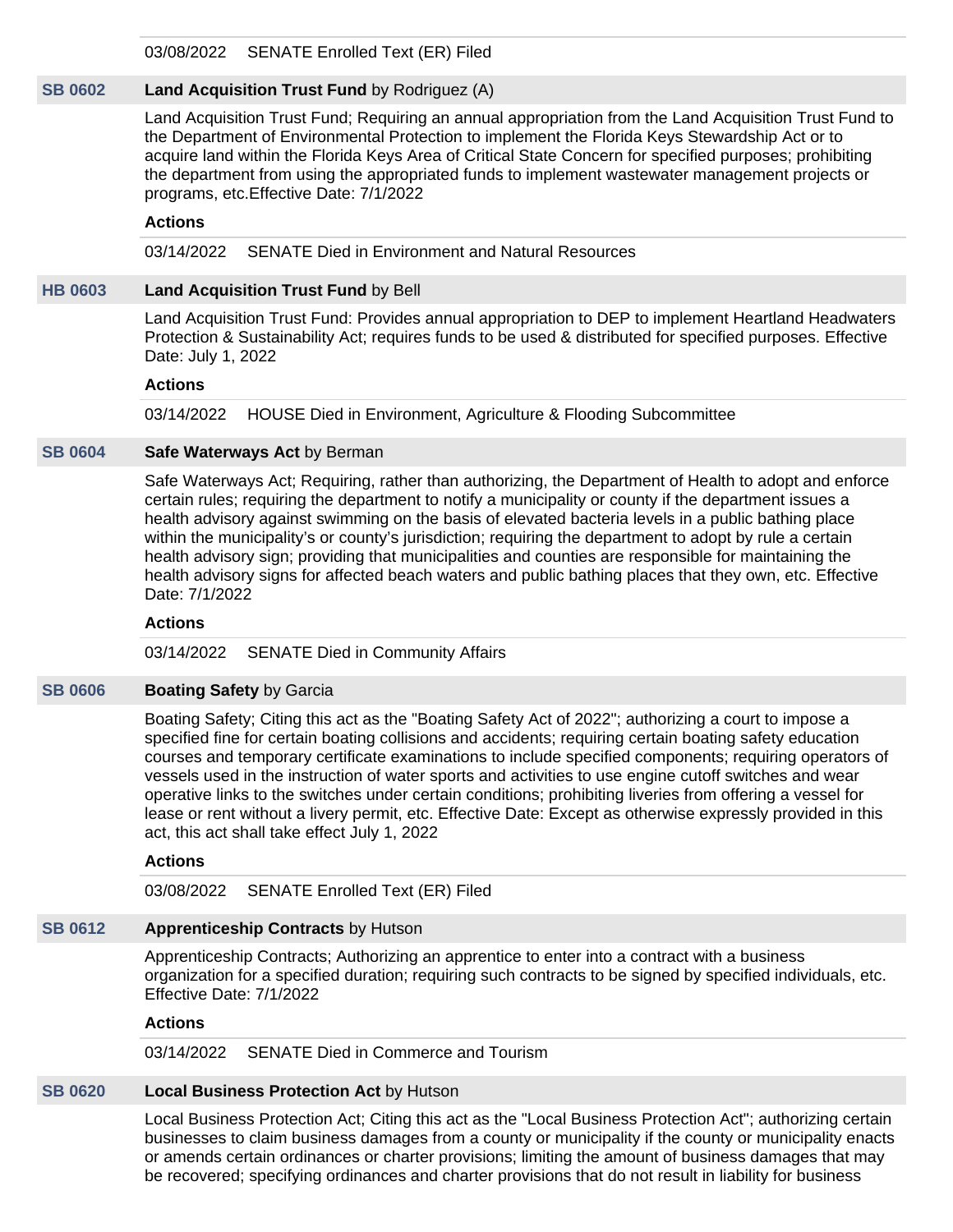damages; requiring businesses and counties or municipalities to follow certain presuit procedures before businesses file an action for business damages, etc. Effective Date: Upon becoming a law

#### **Actions**

03/09/2022 SENATE Enrolled Text (ER) Filed

#### **[HB 0627](https://public.lobbytools.com/bills/60887) Employment Practices for Family and Medical Leave** by Nixon

Employment Practices for Family and Medical Leave: Creates "Florida Family & Medical Leave Act"; requires employer to allow employees to take paid family leave to bond with minor child upon birth, adoption, or foster care placement; provides for civil action & penalties; creates family & medical leave insurance benefits program; prohibits specified employment practices on basis of pregnancy, childbirth, or medical condition related to pregnancy or childbirth; provides for leave, maintenance of health coverage, reasonable accommodation & transfer, & return rights for employee who is disabled from pregnancy, childbirth, or medical condition related to pregnancy or childbirth. Effective Date: July 1, 2022

#### **Actions**

03/14/2022 HOUSE Died in Regulatory Reform Subcommittee

#### **[HB 0629](https://public.lobbytools.com/bills/60888) Trust Funds/Family and Medical Leave Insurance Benefits Fund/DFS** by Nixon

Trust Funds/Family and Medical Leave Insurance Benefits Fund/DFS: Creates Family & Medical Leave Insurance Benefits Fund under DFS; provides purpose of trust fund; provides for future review & termination of trust fund. Effective Date: on the same date that HB 627 or similar legislation takes effect

#### **Actions**

03/14/2022 HOUSE Died in Regulatory Reform Subcommittee

#### **[SB 0656](https://public.lobbytools.com/bills/60144) Family and Medical Leave Insurance Benefits Fund** by Cruz

Family and Medical Leave Insurance Benefits Fund; Creating the Family and Medical Leave Insurance Benefits Fund under the Department of Financial Services; providing the purpose of the trust fund; providing for future review and termination of the trust fund, etc. Effective Date: On the same date that SB 688 or similar legislation takes effect, if such legislation is adopted in the same legislative session or an extension thereof and becomes a law

#### **Actions**

03/14/2022 SENATE Died in Commerce and Tourism

#### **[HB 0683](https://public.lobbytools.com/bills/61205) Recreational Licenses and Permits for Military Servicemembers and Veterans** by Willhite

Recreational Licenses and Permits for Military Servicemembers and Veterans: Provides free & discounted hunting, freshwater fishing, & saltwater fishing licenses & permits to certain military servicemembers & veterans. Effective Date: July 1, 2022

#### **Actions**

03/14/2022 HOUSE Died in Environment, Agriculture & Flooding Subcommittee

#### **[SB 0688](https://public.lobbytools.com/bills/60164) Employment Practices for Family and Medical Leave** by Cruz

Employment Practices for Family and Medical Leave; Creating the "Florida Family and Medical Leave Act"; requiring an employer to allow certain employees to take family and medical leave to bond with a minor child upon the child's birth, adoption, or foster care placement; prohibiting an employer from taking adverse action against an employee who requests or obtains family and medical leave; requiring that family and medical leave be taken concurrently with any leave taken under federal family and medical leave law; requiring the Department of Economic Opportunity to create a model notice that specifies an employee's rights related to family and medical leave and family and medical leave insurance benefits, etc. Effective Date: 7/1/2022

#### **Actions**

03/14/2022 SENATE Died in Commerce and Tourism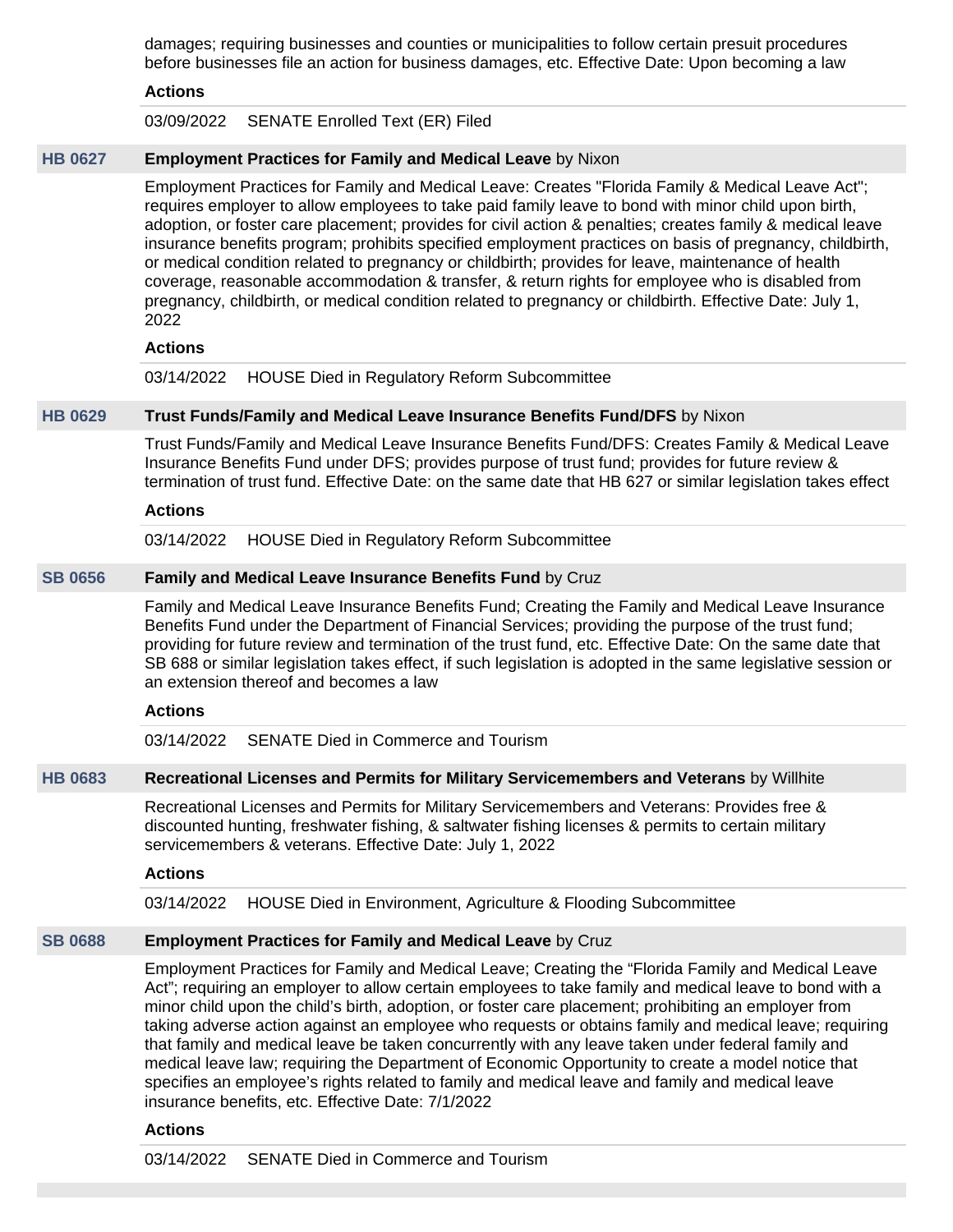#### **[SB 0690](https://public.lobbytools.com/bills/60166) Resilience-related Advisory Committees** by Rodriguez (A)

Resilience-related Advisory Committees; Authorizing specified resilience-related advisory committees to conduct public meetings and workshops by means of communications media technology; providing that use of such technology by a committee member constitutes that member's presence at such meeting or workshop; requiring that such technology allow the public to audibly communicate, etc. Effective Date: Upon becoming a law

#### **Actions**

03/14/2022 SENATE Died in Rules

#### **[HB 0691](https://public.lobbytools.com/bills/61213) Resilience-related Advisory Committees** by Slosberg

Resilience-related Advisory Committees: Authorizes resilience-related advisory committees to conduct public meetings & workshops by means of communications media technology; provides that use of technology by committee member constitutes member's presence at meeting or workshop; provides notice requirements for public meetings or workshops conducted by means of communications media technology. Effective Date: upon becoming a law

#### **Actions**

03/14/2022 HOUSE Died in Government Operations Subcommittee

#### **[HB 0701](https://public.lobbytools.com/bills/61267) Boating and Vessel Safety** by McFarland

Boating and Vessel Safety: Requires boating safety education courses & temporary certificate examinations to include specified components; directs FWCC to include such components in boating safety education campaigns & educational materials; requires instructors of water sports & activities to use engine cutoff switches & wear operative links to switches under certain conditions. Effective Date: October 1, 2022

#### **Actions**

03/14/2022 SENATE Died in Appropriations

#### **[HB 0711](https://public.lobbytools.com/bills/61288) Endangered and Threatened Species** by Diamond

Endangered and Threatened Species: Revises legislative intent of Florida Endangered & Threatened Species Act; directs FWCC & DACS to protect certain endangered or threatened species; revises criteria for placement of species on Regulated Plant Index by DACS; prohibits FWCC & DACS from considering certain costs when designating species as endangered or threatened. Effective Date: July 1, 2022

#### **Actions**

03/14/2022 HOUSE Died in Environment, Agriculture & Flooding Subcommittee

### **[HB 0729](https://public.lobbytools.com/bills/61429) Everglades Protection Area** by Aloupis, Jr.

Everglades Protection Area: Requires comprehensive plans & plan amendments that apply to certain lands within or near Everglades Protection Area to follow state coordinated review process; requires DEP to make determinations, consult, & coordinate with specified entities regarding such plans & amendments; provides additional limitation for compliance determination of such plans & plan amendments; prohibits & provides requirements for adoption of certain development amendments within Everglades Protection Area. Effective Date: July 1, 2022

#### **Actions**

03/14/2022 HOUSE Died in Agriculture & Natural Resources Appropriations Subcommittee

#### **[SB 0732](https://public.lobbytools.com/bills/60237) Heat Illness Prevention** by Rodriguez (A)

Heat Illness Prevention; Providing responsibilities for certain employers and employees; providing an exception; requiring employers to provide annual training for employees and supervisors; requiring the Department of Agriculture and Consumer Services, in conjunction with the Department of Health, to adopt specified rules, etc. Effective Date: 10/1/2022

**Actions**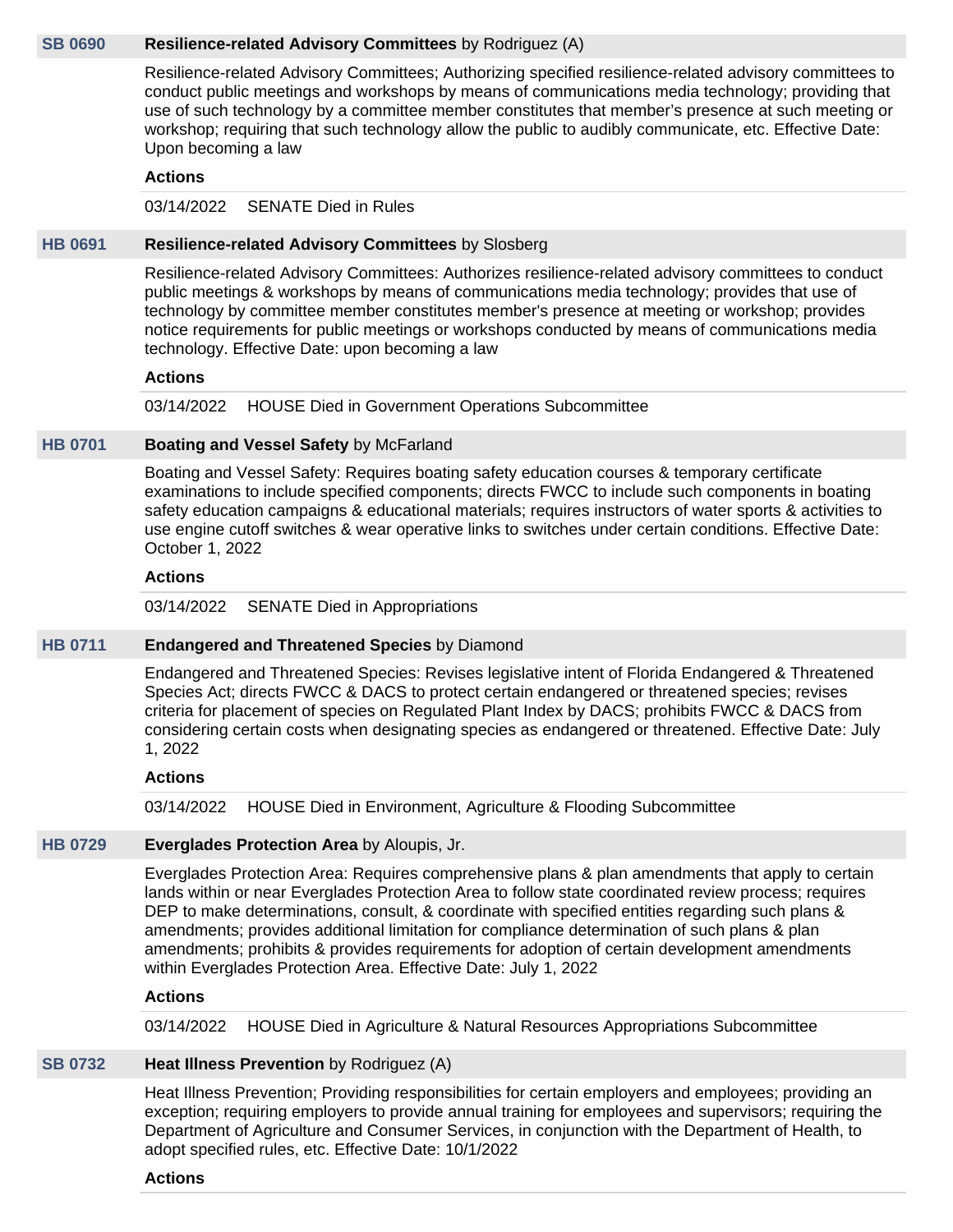03/14/2022 SENATE Died in Health Policy

#### **[HB 0761](https://public.lobbytools.com/bills/61538) Inventories of Critical Wetlands** by Truenow

Inventories of Critical Wetlands: Requires each water management district governing board, in cooperation with local governments, to develop list of critical wetlands for acquisition using funds from Land Acquisition Trust Fund; requires boards to consider certain criteria when including wetlands on list. Effective Date: July 1, 2022

#### **Actions**

03/04/2022 HOUSE Read Second Time; Substituted for SB 0882; Laid on Table, Refer to SB 0882

#### **[SB 0786](https://public.lobbytools.com/bills/60310) Aircraft Sales and Lease Tax** by Hutson

Aircraft Sales and Lease Tax; Exempting all aircraft sales and leases, rather than the sales and leases of certain aircraft, from the sales and use tax; defining the term "aircraft"; deleting the definition of the term "common carrier" to conform to changes made by the act, etc. Effective Date: 7/1/2022

#### **Actions**

03/14/2022 SENATE Died in Appropriations

#### **[SB 0808](https://public.lobbytools.com/bills/60358) Sales Tax Holiday for Disaster Preparedness Supplies** by Gruters

Sales Tax Holiday for Disaster Preparedness Supplies; Providing exemptions from the sales and use tax for specified disaster preparedness supplies during specified timeframes; defining the term "impactresistant"; requiring purchasers of certain items to furnish a specified affidavit and information to the selling dealer; providing a criminal penalty for furnishing a false affidavit with certain intent; specifying locations where the exemptions do not apply, etc. Effective Date: Upon becoming a law

#### **Actions**

03/14/2022 SENATE Died in Military and Veterans Affairs, Space, and Domestic Security

#### **[SB 0820](https://public.lobbytools.com/bills/60384) Yacht and Ship Brokers' Act** by Hooper

Yacht and Ship Brokers' Act; Redefining the term "yacht" to include vessels longer than a specified length which are manufactured or operated primarily for pleasure or are leased, rented, or chartered for pleasure; exempting a person who conducts business as a broker or salesperson in another state from licensure for specified transactions; requiring, rather than authorizing, the Division of Florida Condominiums, Timeshares, and Mobile Homes of the Department of Business and Professional Regulation to deny licenses for applicants who fail to meet certain requirements; requiring the division to take certain actions if the division determines that a broker or salesperson violated the act, etc. Effective Date: 10/1/2022

#### **Actions**

03/14/2022 SENATE Died in Regulated Industries

#### **[SB 0830](https://public.lobbytools.com/bills/60401) Sales Tax** by Hooper

Sales Tax; Specifying the sales tax rate on new mobile homes; defining the term "new mobile home", etc. Effective Date: 10/1/2022

#### **Actions**

03/14/2022 SENATE Died in Appropriations

#### **[SB 0832](https://public.lobbytools.com/bills/60405) Implementation of the Recommendations of the Blue-Green Algae Task Force** by Stewart

Implementation of the Recommendations of the Blue-Green Algae Task Force; Requiring owners of certain onsite sewage treatment and disposal systems to have the systems periodically inspected, beginning on a specified date; requiring the Department of Environmental Protection to administer the inspection program; requiring new or revised basin management action plans to include a list that identifies and prioritizes certain spatially focused projects, etc. Effective Date: 7/1/2022

#### **Actions**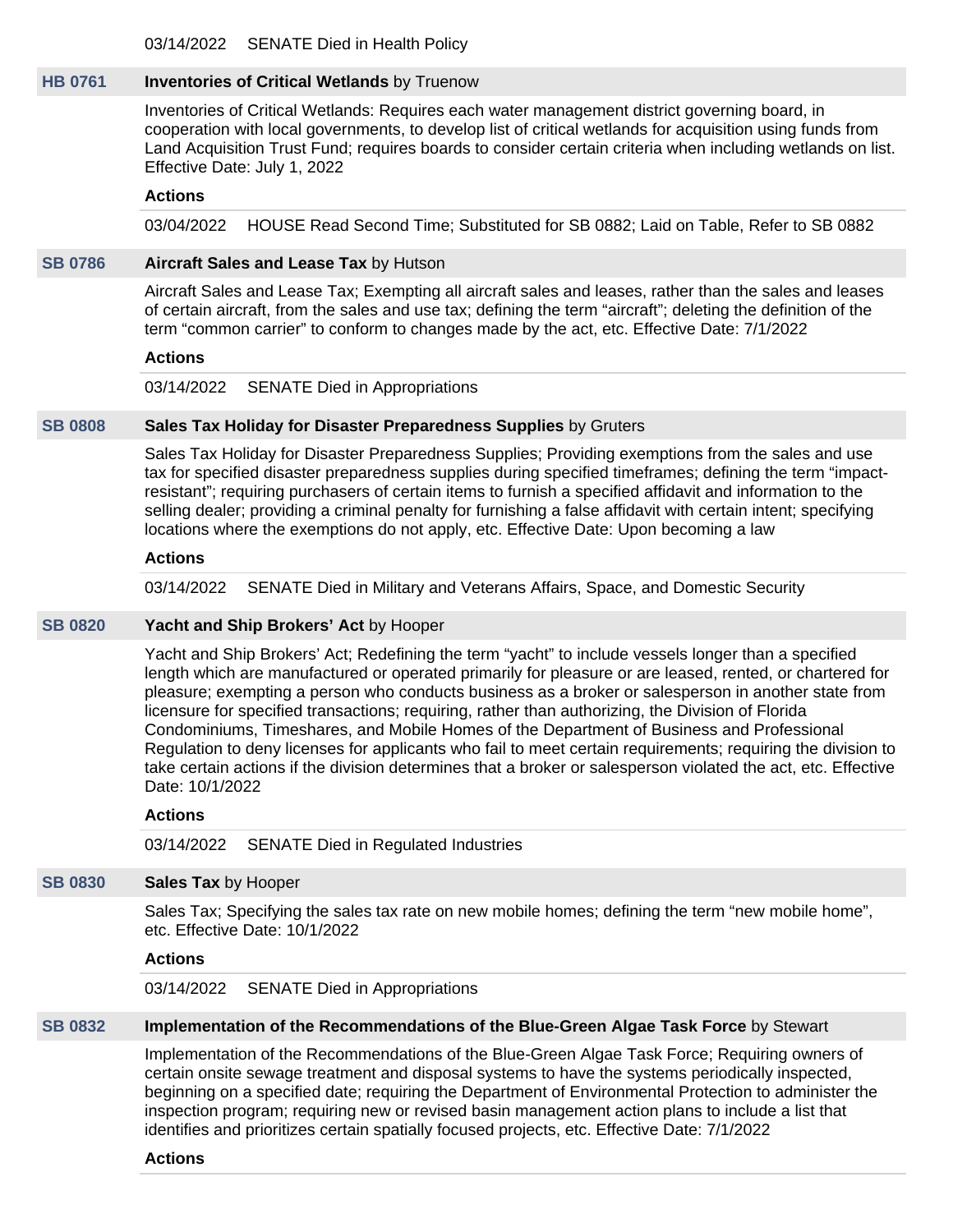03/14/2022 SENATE Died in Appropriations

# **[SB 0834](https://public.lobbytools.com/bills/60406) Long-term Cleanup of Harmful Algal Blooms** by Brodeur

Long-term Cleanup of Harmful Algal Blooms; Citing this act as the "Implementation of Long-term Solutions for Cleaning Florida's Water Bodies Act"; requiring the Department of Environmental Protection to take certain actions to physically remove, reduce, clean up, and respond to harmful algal blooms; requiring the department to give preference to innovative technologies that meet certain standards, etc. Effective Date: 7/1/2022

#### **Actions**

03/14/2022 SENATE Died in Appropriations Subcommittee on Agriculture, Environment, and General Government

#### **[SB 0840](https://public.lobbytools.com/bills/60418) Residential Property Riparian Rights** by Albritton

Residential Property Riparian Rights; Requiring land surveyors to give preference to using the prolongation-of-property-line method to establish a property owner's riparian rights along a channel under certain circumstances; requiring courts to award reasonable attorney fees and costs to a prevailing party in a civil action under certain circumstances, etc. Effective Date: Upon becoming a law

#### **Actions**

03/14/2022 HOUSE Died in Messages

#### **[HB 0841](https://public.lobbytools.com/bills/61846) Residential Property Riparian Rights** by DiCeglie

Residential Property Riparian Rights: Requires land surveyors to give preference to using prolongationof-property-line method to establish property owner's riparian rights along channel; requires courts to award reasonable attorney fees & costs to prevailing party in civil actions. Effective Date: upon becoming a law

#### **Actions**

03/14/2022 HOUSE Died on Second Reading Calendar

#### **[HB 0853](https://public.lobbytools.com/bills/61886) Unlawful Employment Practices** by Daley

Unlawful Employment Practices: Revises unlawful employment practices in Florida Civil Rights Act of 1992 to include discriminatory practices relating to military status. Effective Date: July 1, 2022

#### **Actions**

03/14/2022 HOUSE Died in Civil Justice & Property Rights Subcommittee

#### **[HB 0867](https://public.lobbytools.com/bills/61922) Towing, Storage, and Release of Motor Vehicles** by Rizo

Towing, Storage, and Release of Motor Vehicles: Provides requirements for release of motor vehicle towed to investigating agency's storage facility; requires investigating agency to pay towing & storage charges to wrecker operator under certain circumstances; prohibits towing company from releasing motor vehicle owned by rental car company to person who rented vehicle unless person is appointed as agent of rental car company; provides requirements for evidence of such agency. Effective Date: July 1, 2022

# **Actions**

03/14/2022 HOUSE Died in Civil Justice & Property Rights Subcommittee

#### **[SB 0882](https://public.lobbytools.com/bills/60498) Inventories of Critical Wetlands** by Brodeur

Inventories of Critical Wetlands; Requiring each water management district governing board, in cooperation with local governments, to develop a list of critical wetlands for acquisition using funds from the Land Acquisition Trust Fund; requiring the governing boards to consider certain criteria when including wetlands on the list and to notify owners of property contemplated to be included on the list; requiring owners who wish to have their property removed from the list to submit a certified letter requesting removal; requiring a governing board to approve such removal if the request meets those requirements, etc. Effective Date: 7/1/2022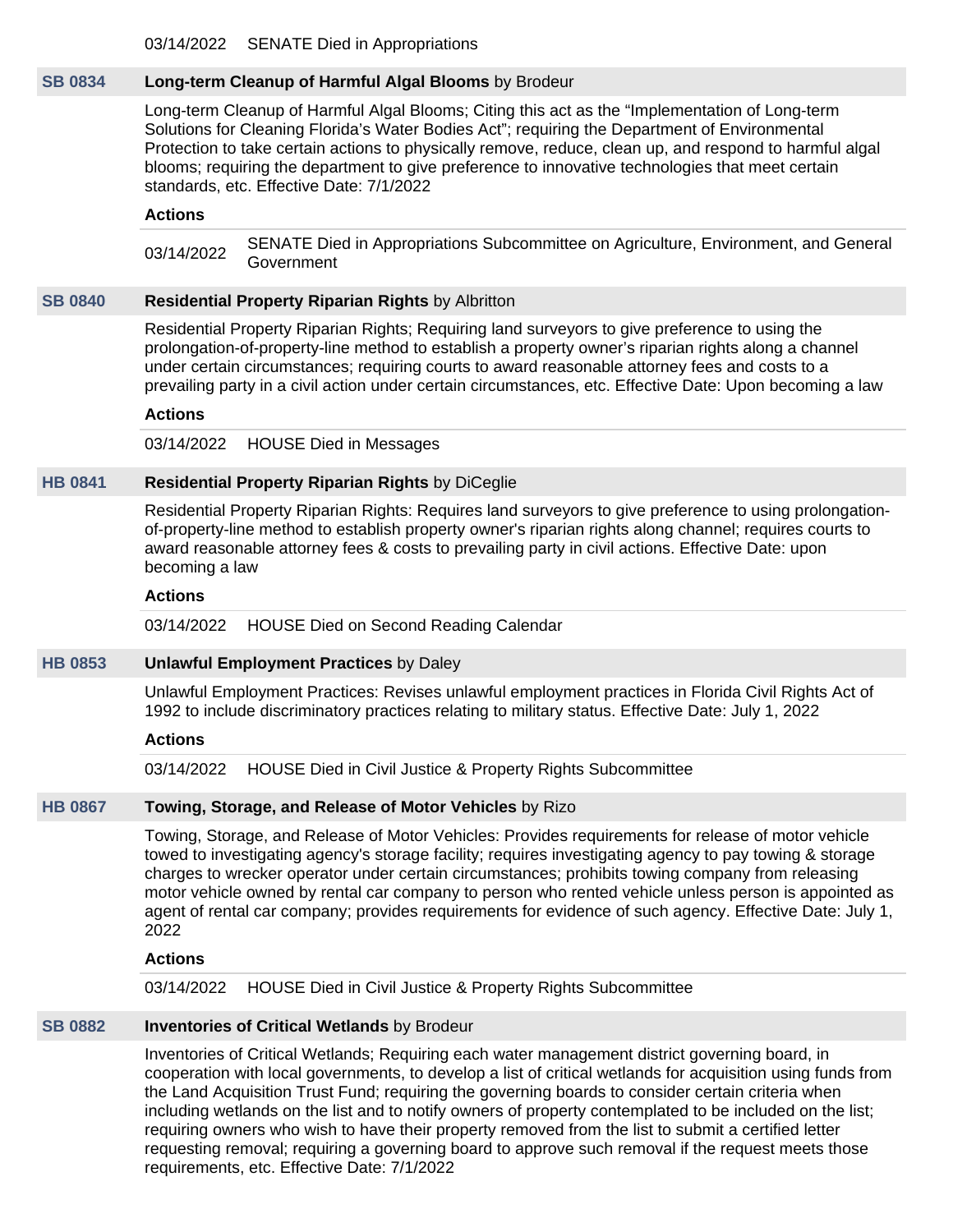#### **Actions**

04/27/2022 Approved by Governor; Chapter No. 2022-76

#### **[HB 0887](https://public.lobbytools.com/bills/61997) Heat Illness Prevention in Outdoor Environment Industries** by Chambliss

Heat Illness Prevention in Outdoor Environment Industries: Requires certain employers to provide drinking water, shade, & annual training to employees & supervisors; requires DACS, in conjunction with DOH, to adopt specified rules. Effective Date: October 1, 2022

#### **Actions**

03/14/2022 HOUSE Died in Regulatory Reform Subcommittee

#### **[SB 0908](https://public.lobbytools.com/bills/60685) Fees/Electric Vehicles and Plug-in Hybrid Electric Vehicles** by Brandes

Fees/Electric Vehicles and Plug-in Hybrid Electric Vehicles; Imposing specified additional annual flat fees on electric vehicles; imposing a license tax and an additional annual flat fee on plug-in hybrid electric vehicles; authorizing persons and entities to biennially renew vehicle registrations for electric vehicles and plug-in hybrid electric vehicles; providing for the distribution of proceeds from the additional fees, etc. Effective Date: July 1, 2022, but only if SB 918 or similar legislation takes effect, if such legislation is adopted in the same legislative session or an extension thereof and becomes a law

#### **Actions**

03/14/2022 SENATE Died in Transportation

#### **[SB 0918](https://public.lobbytools.com/bills/60706) Electric Vehicle Charging Infrastructure** by Brandes

Electric Vehicle Charging Infrastructure; Revising a requirement for the Department of Transportation's goals relating to mobility; requiring that certain funds be used for specified purposes relating to the Electric Vehicle Infrastructure Grant Program, beginning in a specified fiscal year; requiring the department to establish the Electric Vehicle Infrastructure Grant Program; providing the purpose of the program; requiring the Department of Transportation to seek programmatic federal approval for the issuance of permits and for the accommodation as a utility of the installation of electric vehicle charging stations in highway rights-of-way, etc. Effective Date: Except as otherwise expressly provided in this act, this act shall take effect July 1, 2022

#### **Actions**

03/14/2022 SENATE Died in Transportation

#### **[HB 0921](https://public.lobbytools.com/bills/62049) Campaign Financing** by Drake

Campaign Financing: Providing applicability of a limitation on certain political contributions; providing that a foreign national may not make or offer to make certain contributions or expenditures; revising limitations on the use or acceptance of public funds for certain political advertisements or communications by a local government or a person acting on behalf of a local government, etc. Effective Date: July 1, 2022

#### **Actions**

04/06/2022 Approved by Governor; Chapter No. 2022-56

# **[SB 0932](https://public.lobbytools.com/bills/60807) Everglades Protection Area** by Rodriguez (A)

Everglades Protection Area; Requiring comprehensive plans and plan amendments that apply to certain lands within or near the Everglades Protection Area to follow the state coordinated review process; requiring the Department of Environmental Protection, in consultation with specified entities, to make certain determinations for such plans and amendments, to provide written determinations to the local government and specified entities within a specified timeframe, and to coordinate with the local government and specified entities on certain planning strategies and mitigation measures; authorizing site-specific text changes for small scale future land use map amendments; prohibiting the adoption of small scale development amendments for properties located within or near the Everglades Protection Area, etc. Effective Date: 7/1/2022

#### **Actions**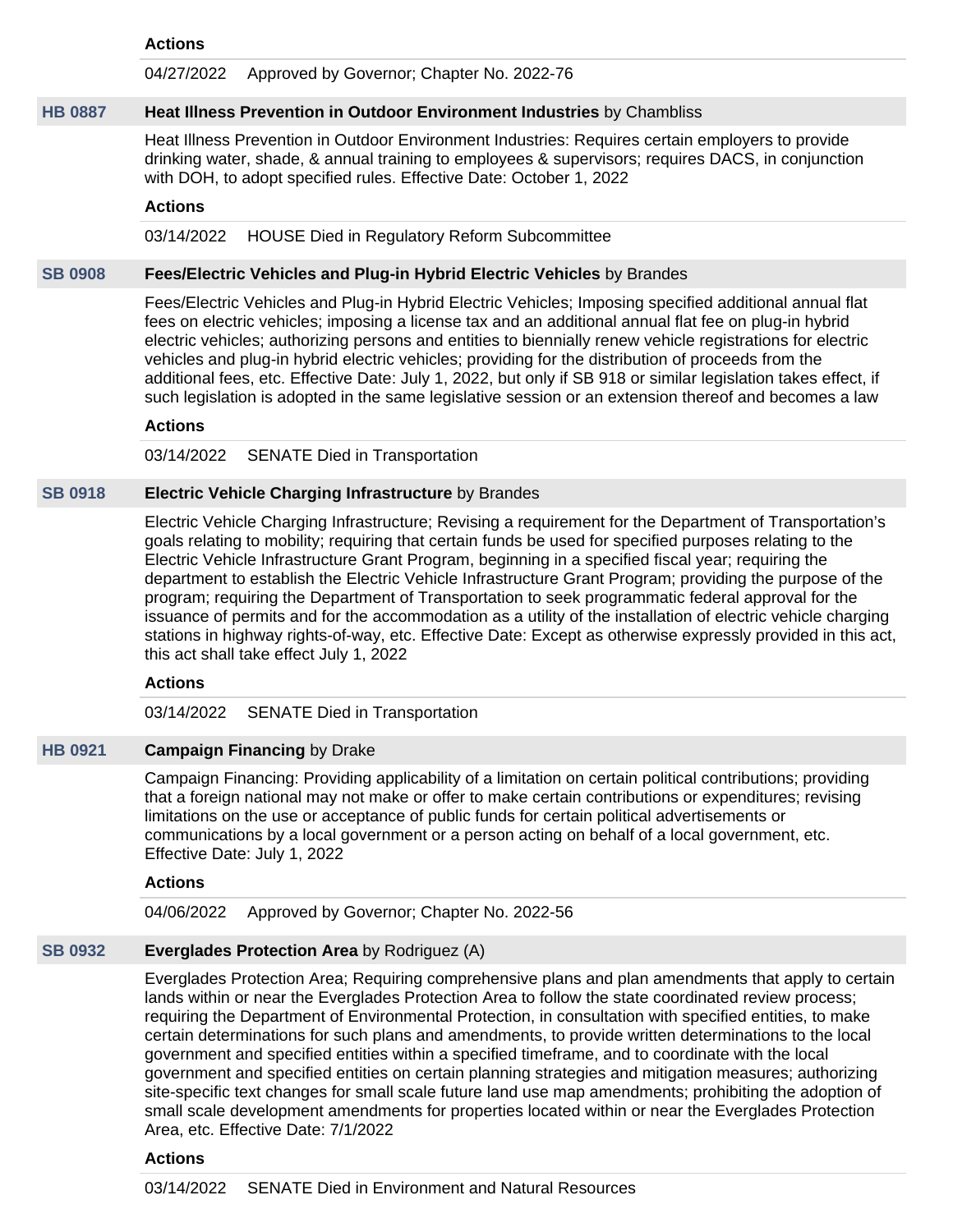#### **[SB 0944](https://public.lobbytools.com/bills/60853) Online Marketplace Transparency** by Baxley

Online Marketplace Transparency; Requiring online marketplaces to require high-volume third-party sellers using their service to provide certain information to the online marketplace within a specified timeframe; requiring the online marketplace to verify such information, or changes to such information, within a specified timeframe; providing that information on valid government-issued tax documents is presumed verified as of the issuance date; requiring an online marketplace to update and require certification of the updated information at least annually, etc. Effective Date: 1/1/2023

#### **Actions**

03/14/2022 HOUSE Died in Messages

#### **[HB 0949](https://public.lobbytools.com/bills/62138) Employment Accommodations for Family or Household Members of Homicide Victims** by **Chambliss**

Employment Accommodations for Family or Household Members of Homicide Victims: Requires that employer grant certain leave upon request of employee; provides requirements for such leave; requires employee to provide advance notice & certain documentation to his or her employer except; requires confidentiality; prohibits employer from taking certain actions relating to exercise of certain rights; provides remedies. Effective Date: July 1, 2022

#### **Actions**

03/14/2022 HOUSE Died in Regulatory Reform Subcommittee

#### **[SB 0952](https://public.lobbytools.com/bills/60907) Taxation** by Gruters

Taxation; Exempting federal loans related to a state of emergency from the excise tax imposed on documents; increasing the combined total amount of credits which may be granted to business enterprises during any calendar year, etc. Effective Date: Upon becoming a law

#### **Actions**

03/14/2022 SENATE Died in Appropriations

#### **[HB 0965](https://public.lobbytools.com/bills/62159) Environmental Management** by Truenow

Environmental Management: Provides for water quality enhancement areas & permits, water quality enhancement service areas, & enhancement credits; directs DEP & water management districts to authorize sale & use of enhancement credits for specified purposes; directs DEP to maintain specified ledgers; revises requirements for developers & homebuilders to qualify for graywater technology incentives; requires to modify specified rules. Effective Date: July 1, 2022

#### **Actions**

03/04/2022 HOUSE Enrolled Text (ER) Filed

#### **[SB 0990](https://public.lobbytools.com/bills/61106) Towing Vehicles** by Diaz

Towing Vehicles; Prohibiting investigating agencies from releasing motor vehicles towed to an agency's storage facility until certain proof of payment is presented to the agency; specifying that investigating agencies that do not obtain proof of payment must pay certain charges within a specified timeframe; revising the timeframe required for sending notices of lien; prohibiting towing companies from releasing vehicles owned by rental car companies, which are towed under certain circumstances, to the person who rented the vehicle unless the rental car company appoints the person as its agent, etc. Effective Date: 7/1/2022

### **Actions**

03/14/2022 SENATE Died on Calendar

# **[HB 1019](https://public.lobbytools.com/bills/62224) Saltwater Intrusion Vulnerability Assessments** by Duggan

Saltwater Intrusion Vulnerability Assessments: Requires coastal counties to conduct vulnerability assessments analyzing effects of saltwater intrusion on water supplies & preparedness to respond to threats & provide copies to DEP & water management districts; requires water management districts to submit certain projects to DEP; requires DEP to update comprehensive statewide flood vulnerability &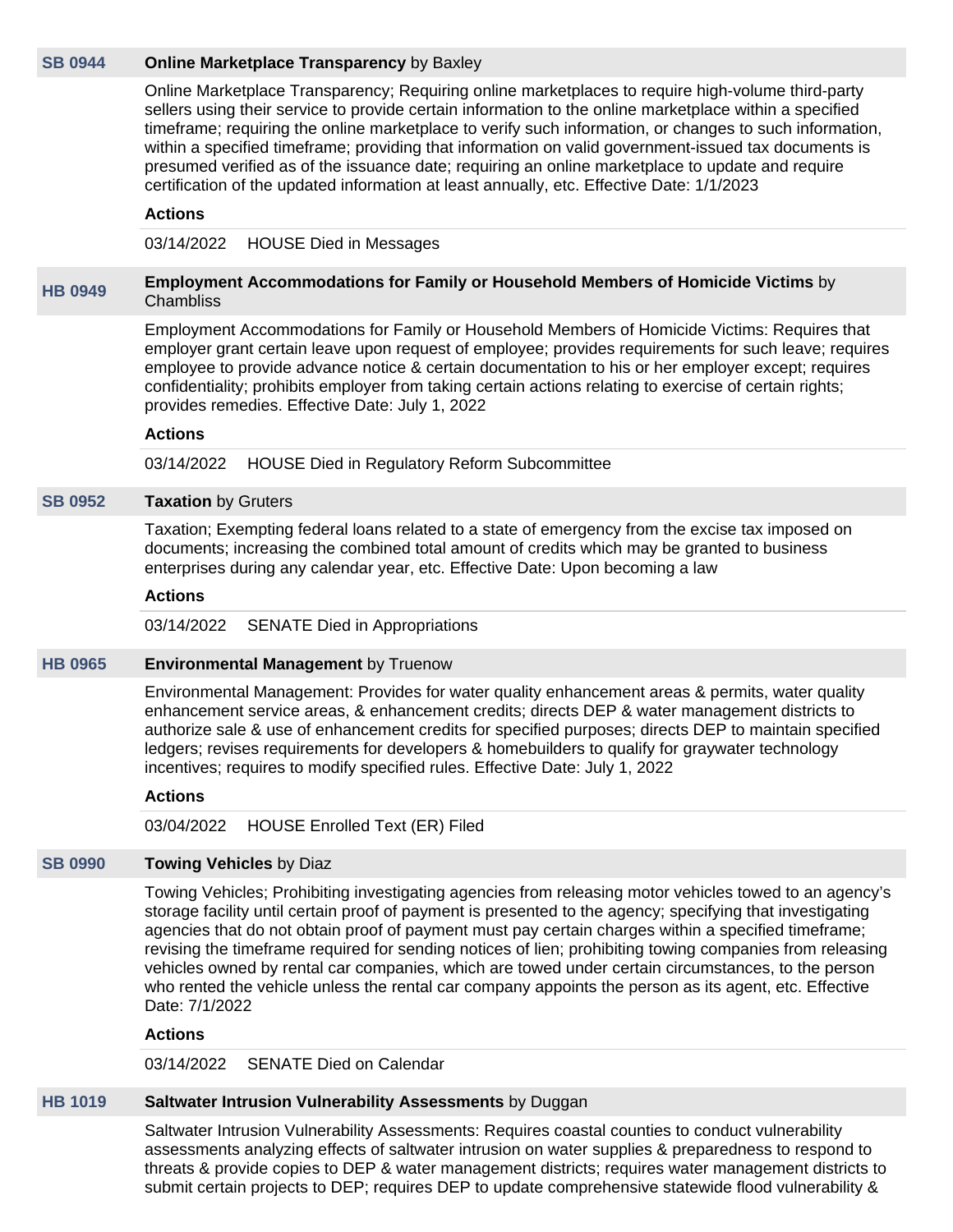sea level rise data, make certain information available online, & provide cost-share funding to coastal counties. Effective Date: upon becoming a law

#### **Actions**

03/14/2022 HOUSE Died in Environment, Agriculture & Flooding Subcommittee

# **[HB 1065](https://public.lobbytools.com/bills/62274) Vessel Anchoring** by Mooney, Jr.

Vessel Anchoring: Provides tenancy conditions for certain moorings & mooring fields in Monroe County; provides relocation & reanchoring requirements for vessels anchored on waters of state within Monroe County; directs FWCC, in consultation with certain entities, to establish designated anchoring areas throughout Monroe County; removes provisions requiring Monroe County to approve certain moorings; requires certain vessels equipped with marine sanitation devices to maintain pumpout records. Effective Date: July 1, 2022

#### **Actions**

03/03/2022 HOUSE Read Second Time; Substituted for SB 1432; Laid on Table, Refer to SB 1432

#### **[HB 1077](https://public.lobbytools.com/bills/62285) Public Financing of Potentially At-risk Structures and Infrastructure** by Hunschofsky

Public Financing of Potentially At-risk Structures and Infrastructure: Provides certain areas are at risk due to sea level rise & structures & infrastructure within those areas are potentially at risk. Effective Date: July 1, 2022

#### **Actions**

03/14/2022 HOUSE Died on Second Reading Calendar

# **[HB 1081](https://public.lobbytools.com/bills/62289) Office of the Blue Economy** by Skidmore

Office of the Blue Economy: Establishes Office of the Blue Economy within DEO; provides duties of office; requires EDR to conduct biennial evaluation of blue economy for inclusion in certain assessment. Effective Date: July 1, 2022

#### **Actions**

03/14/2022 HOUSE Died in Tourism, Infrastructure & Energy Subcommittee

#### **[SB 1090](https://public.lobbytools.com/bills/61549) Corporate Income Tax** by Gruters

Corporate Income Tax; Adopting the 2022 version of the Internal Revenue Code for purposes of the state corporate income tax code; providing for retroactive operation; providing applicability for adjustments taxpayers must make to adjusted federal income with respect to bonus depreciation; revising the adjustments taxpayers must make to adjusted federal income with respect to business interest, etc. Effective Date: Except as otherwise expressly provided in this act, this act shall take effect upon becoming a law

#### **Actions**

03/14/2022 SENATE Died in Appropriations

#### **[HB 1113](https://public.lobbytools.com/bills/62313) Employer Retaliation for Covid-19 Quarantine** by Benjamin

Employer Retaliation for Covid-19 Quarantine: Prohibits employer from taking retaliatory action against employee who takes leave of absence to quarantine after testing positive for COVID-19 & provides proof of positive test to employer; authorizes employee to use sick leave for such quarantine if sick leave is available to employee. Effective Date: upon becoming a law

#### **Actions**

03/14/2022 HOUSE Died in Regulatory Reform Subcommittee

# **[SB 1128](https://public.lobbytools.com/bills/61672) Aquatic Plant Management** by Harrell

Aquatic Plant Management; Requiring the Fish and Wildlife Conservation Commission, in consultation with the Institute of Food and Agricultural Sciences at the University of Florida and the Water School at Florida Gulf Coast University, to implement and study certain nutrient removal technologies and mechanical aquatic plant management techniques within the Lake Okeechobee watershed; authorizing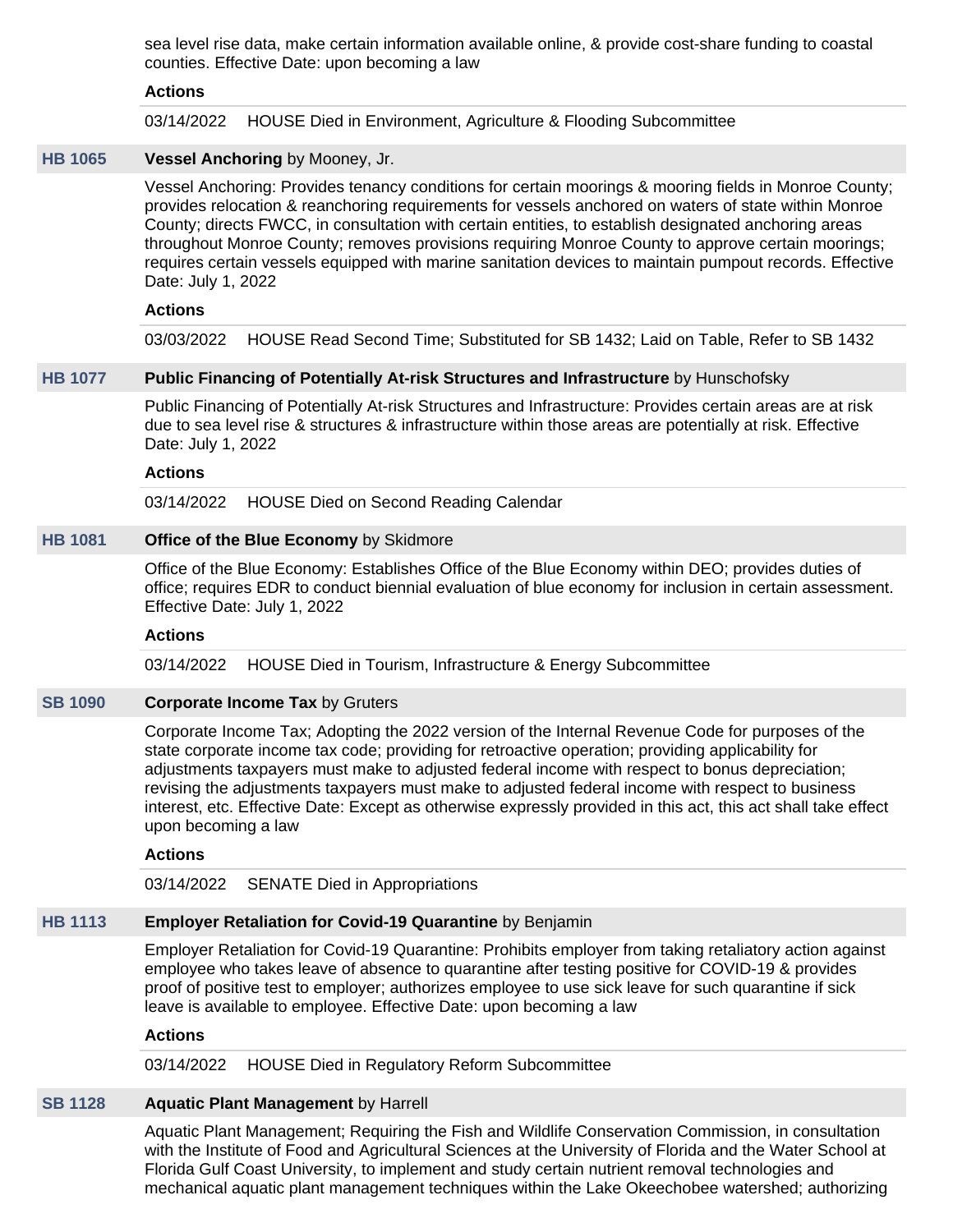the commission to consult and contract with entities for such implementation and study, etc. APPROPRIATION: \$500,000 Effective Date: 7/1/2022

#### **Actions**

03/14/2022 SENATE Died in Environment and Natural Resources

# **[HB 1129](https://public.lobbytools.com/bills/62329) Mangrove Replanting and Restoration** by Avila

Mangrove Replanting and Restoration: Requires DEP to adopt rules for mangrove replanting & restoration; provides rule requirements. Effective Date: July 1, 2022

#### **Actions**

03/14/2022 HOUSE Died in State Affairs Committee

#### **[HB 1153](https://public.lobbytools.com/bills/62351) Contacting Consumer Debtors** by Toledo

Contacting Consumer Debtors: Prohibits contacting debtors in certain situations; provides requirements for each type of debtor; specifies length of each prohibition. Effective Date: July 1, 2022

#### **Actions**

03/14/2022 HOUSE Died in Insurance & Banking Subcommittee

### **[HB 1163](https://public.lobbytools.com/bills/62365) Sales Tax Exemptions for Hydrogen Products** by Overdorf

Sales Tax Exemptions for Hydrogen Products: Exempts from sales taxes purchase of machinery & equipment that produce electric or steam energy from burning green hydrogen; requires proration of exemption under specified conditions; exempts from sales taxes purchase of hydrogen used in specified industrial settings; exempts from sales taxes purchase of machinery & equipment involving green hydrogen, certain types of ammonia, & electrochemical reactions of green hydrogen & oxygen. Effective Date: July 1, 2022

#### **Actions**

03/14/2022 HOUSE Died in Ways & Means Committee

#### **[HB 1185](https://public.lobbytools.com/bills/62396) Legislative Review of Proposed Regulation of Unregulated Functions** by Plakon

Legislative Review of Proposed Regulation of Unregulated Functions: Provides certain requirements before adoption of regulation of unregulated profession or occupation or substantial expansion of regulation of regulated profession or occupation; requires proponents to provide certain information to state agency & Legislature; requires state agency to provide certain information to Legislature; provides exception; revises information that legislative committee must consider when determining whether regulation is justified. Effective Date: July 1, 2022

#### **Actions**

03/14/2022 HOUSE Died in Commerce Committee

#### **[HB 1191](https://public.lobbytools.com/bills/62410) Restrictions on Employment** by Altman

Restrictions on Employment: Provides that restrictive covenants are only enforceable against former employee, agent, or independent contractor who voluntarily resigned or was terminated because of misconduct; defines "misconduct". Effective Date: July 1, 2022

#### **Actions**

03/14/2022 HOUSE Died in Regulatory Reform Subcommittee

#### **[HB 1225](https://public.lobbytools.com/bills/62479) Vessel Safety Flags** by Altman

Vessel Safety Flags: Removes requirement that airboats be equipped with masts or flagpoles bearing certain safety flags; prohibits operation & anchoring of vessels without masts or flagpoles bearing certain safety flags under specified conditions; provides penalties. Effective Date: July 1, 2022

#### **Actions**

03/14/2022 HOUSE Died in Environment, Agriculture & Flooding Subcommittee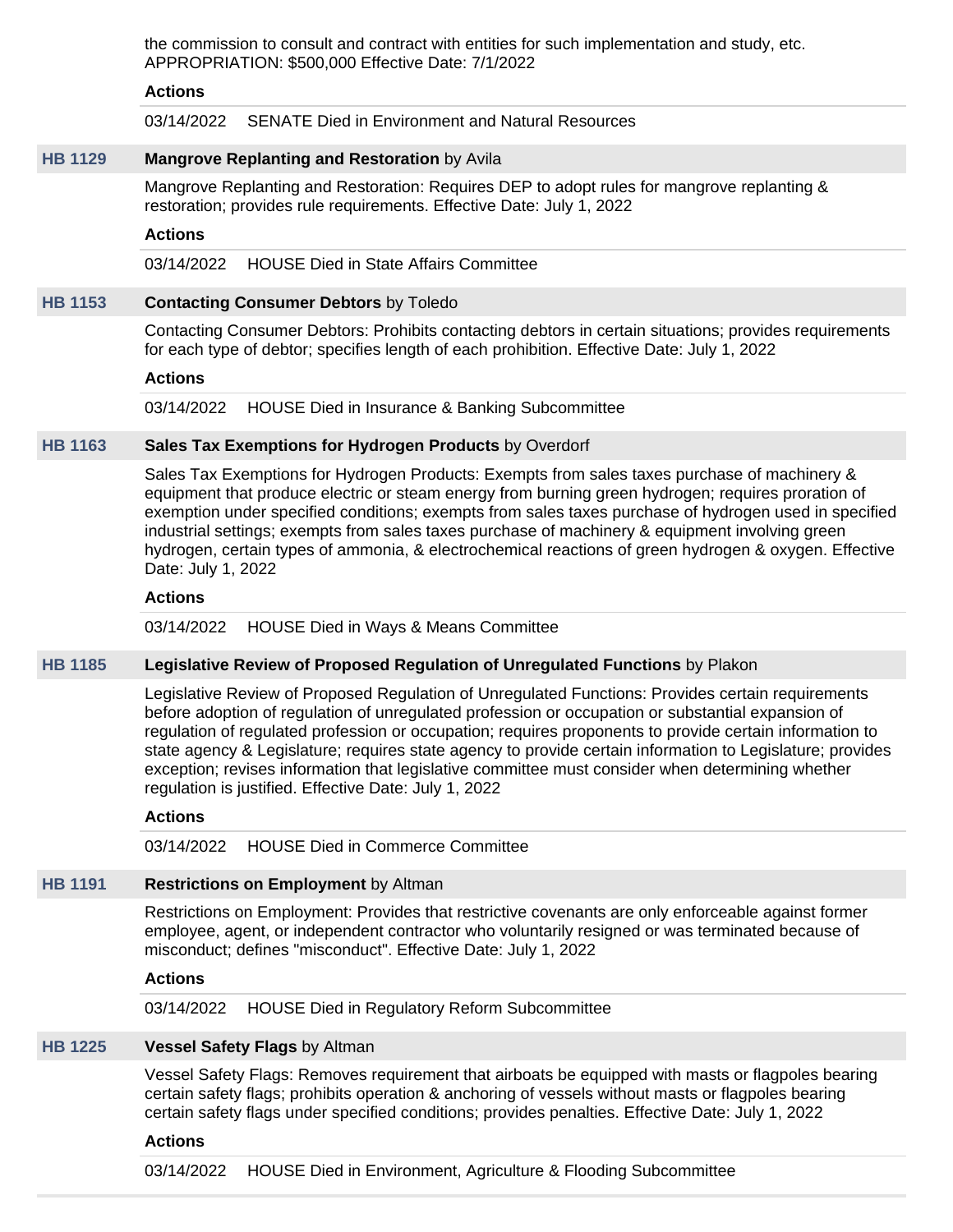#### **[HB 1227](https://public.lobbytools.com/bills/62480) Online Marketplace Transparency** by Toledo

Online Marketplace Transparency: Requires online marketplaces to require high-volume third-party sellers using their service to provide information to online marketplace within specified timeframe; requires online marketplace to suspend sellers who do not provide such certification or updated information; requires online marketplaces to disclose information in specified manner; preempts regulation of verification & disclosure of such information to Department of Legal Affairs. Effective Date: January 1, 2023

#### **Actions**

03/14/2022 HOUSE Died in Commerce Committee

# **[SB 1232](https://public.lobbytools.com/bills/62018) Florida Occupational Safety and Health State Plan** by Pizzo

Florida Occupational Safety and Health State Plan; Repealing a provision relating to the Florida Occupational Safety and Health State Plan, etc. Effective Date: Upon becoming a law

#### **Actions**

03/14/2022 SENATE Died in Criminal Justice

#### **[SB 1234](https://public.lobbytools.com/bills/62019) Vaccinations During Public Health Emergencies** by Pizzo

Vaccinations During Public Health Emergencies; Authorizing the State Health Officer to order the vaccination of individuals upon declaration of a public health emergency under certain circumstances; revising a requirement that the Department of Health adopt certain rules, etc. Effective Date: Upon becoming a law

### **Actions**

03/14/2022 SENATE Died in Criminal Justice

#### **[SB 1238](https://public.lobbytools.com/bills/62024) Saltwater Intrusion Vulnerability Assessments** by Polsky

Saltwater Intrusion Vulnerability Assessments; Authorizing the Department of Environmental Protection to provide grants for saltwater intrusion vulnerability assessments; requiring the department to update the comprehensive statewide flood vulnerability and sea level rise data set and make certain information received from the saltwater intrusion vulnerability assessments available on its website; requiring the department to provide cost-share funding up to a specified amount for awarded grants, etc. Effective Date: Upon becoming a law

#### **Actions**

03/14/2022 SENATE Died in Governmental Oversight and Accountability

#### **[HB 1265](https://public.lobbytools.com/bills/62516) Local Regulation of Vessels** by Caruso

Local Regulation of Vessels: Authorizes local governments to regulate the anchoring of certain vessels. Effective Date: July 1, 2022

#### **Actions**

03/14/2022 HOUSE Died in Environment, Agriculture & Flooding Subcommittee

#### **[HB 1267](https://public.lobbytools.com/bills/62525) Calculation for Measuring Shrimp Trawls** by Shoaf

Calculation for Measuring Shrimp Trawls: Proposes amendment to State Constitution to provide calculation for measuring mesh area of shrimp trawls under marine net fishing limitation.

# **Actions**

03/14/2022 HOUSE Died in Environment, Agriculture & Flooding Subcommittee

#### **[SB 1270](https://public.lobbytools.com/bills/62060) Recreational Licenses and Permits for Military Servicemembers and Veterans** by Albritton

Recreational Licenses and Permits for Military Servicemembers and Veterans; Providing free and discounted hunting, freshwater fishing, and saltwater fishing licenses and permits to certain military servicemembers and veterans, etc. Effective Date: 7/1/2022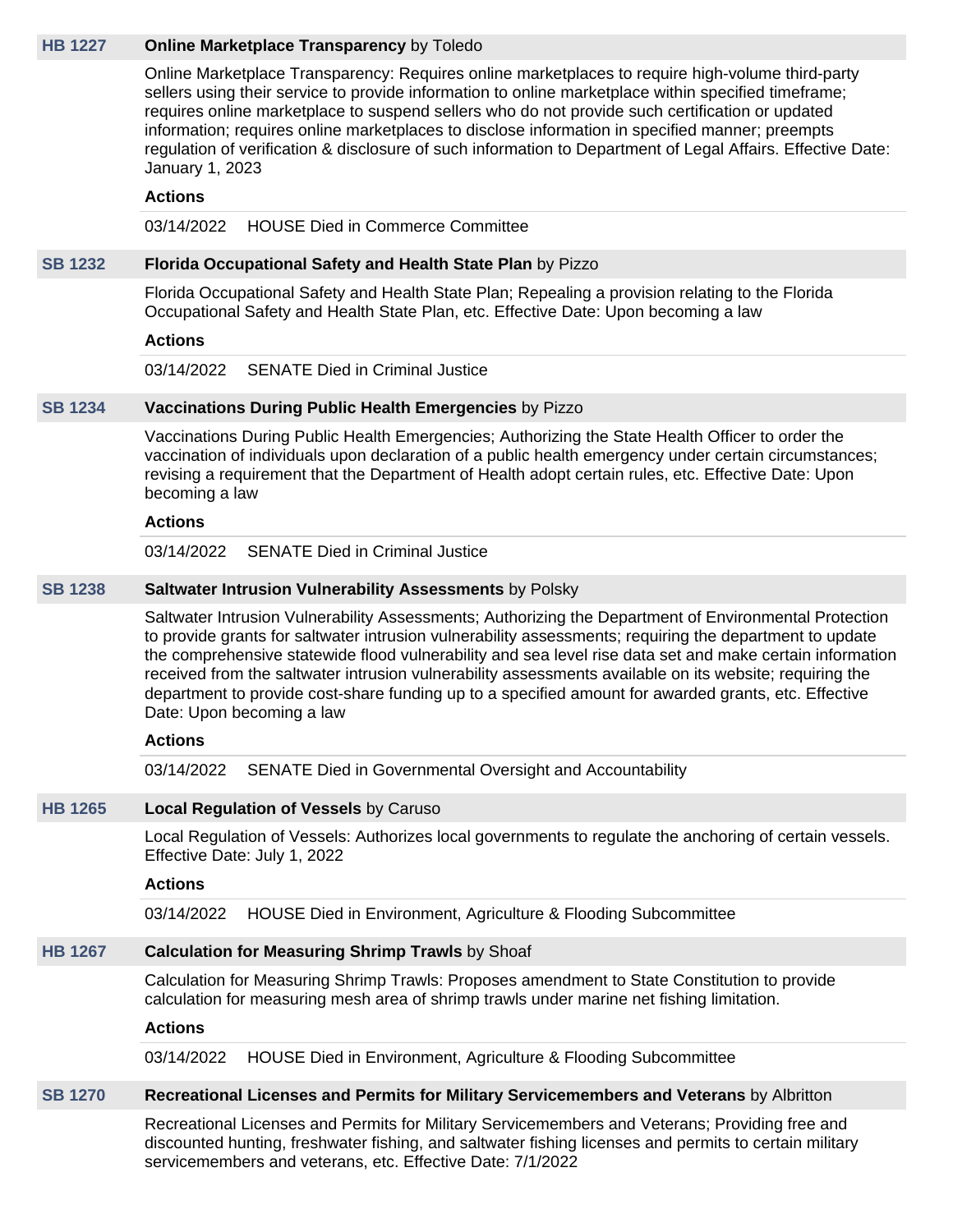#### **Actions**

03/14/2022 SENATE Died in Military and Veterans Affairs, Space, and Domestic Security

#### **[SB 1276](https://public.lobbytools.com/bills/62078) Legislative Review of Proposed Regulation of Unregulated Functions** by Diaz

Legislative Review of Proposed Regulation of Unregulated Functions; Providing that certain requirements must be met before adopting the regulation of an unregulated profession or occupation or the substantial expansion of regulation of a regulated profession or occupation; requiring the proponents of legislation that proposes such regulation to provide certain information to the state agency that would have jurisdiction over the proposed regulation and to the Legislature by a certain date; requiring such state agency to provide certain information to the Legislature within a specified timeframe; providing an exception, etc. Effective Date: 7/1/2022

### **Actions**

03/14/2022 SENATE Died in Regulated Industries

# **[HB 1293](https://public.lobbytools.com/bills/62595) Tax Exemptions and Tax Credits** by Gregory

Tax Exemptions and Tax Credits: Exempts certain federal loans from documentary stamp taxes; revises upward amount of money available for research & development tax credits. Effective Date: July 1, 2022

#### **Actions**

03/14/2022 HOUSE Died in Ways & Means Committee

# **[SB 1306](https://public.lobbytools.com/bills/62151) Leave for Family or Household Members of Homicide Victims** by Jones

Leave for Family or Household Members of Homicide Victims; Requiring employers to authorize employees to request and take up to a specified number of days of leave from work under certain circumstances; requiring employees taking such leave to provide advance notice and documentation to employers; requiring private employers to keep information relating to such leave confidential; providing a remedy for violations of specified provisions, etc. Effective Date: 7/1/2022

#### **Actions**

03/14/2022 SENATE Died in Commerce and Tourism

#### **[SB 1308](https://public.lobbytools.com/bills/62152) Public Records/Family or Household Members of Homicide Victims** by Jones

Public Records/Family or Household Members of Homicide Victims; Providing a public records exemption for certain personal identifying information, records, and timesheets submitted to an agency by an employee who is requesting specified leave relating to a homicide; providing for future legislative review and repeal of the exemption; providing a statement of public necessity, etc. Effective Date: On the same date that SB 1306 or similar legislation takes effect, if such legislation is adopted in the same legislative session or an extension thereof and becomes a law

#### **Actions**

03/14/2022 SENATE Died in Commerce and Tourism

# **[SB 1338](https://public.lobbytools.com/bills/62191) Floating Solar Facilities** by Diaz

Floating Solar Facilities; Defining the term "floating solar facility"; providing that a floating solar facility must be a permitted use in appropriate land use categories in each local government's comprehensive plan; requiring each local government to amend its development regulations to promote the expanded use of floating solar facilities; requiring the Office of Energy within the Department of Agriculture and Consumer Services to submit specified recommendations to the Legislature to provide a regulatory framework relating to floating solar facilities, etc. Effective Date: 7/1/2022

#### **Actions**

03/02/2022 SENATE Read Second Time; Substituted for HB 1411; Laid on Table, Refer to HB 1411

# **[SB 1352](https://public.lobbytools.com/bills/62213) Limitations on Political Contributions** by Brodeur

Limitations on Political Contributions; Defining the term "foreign national"; providing that a foreign national may not make or offer to make certain contributions or expenditures, etc. Effective Date: 7/1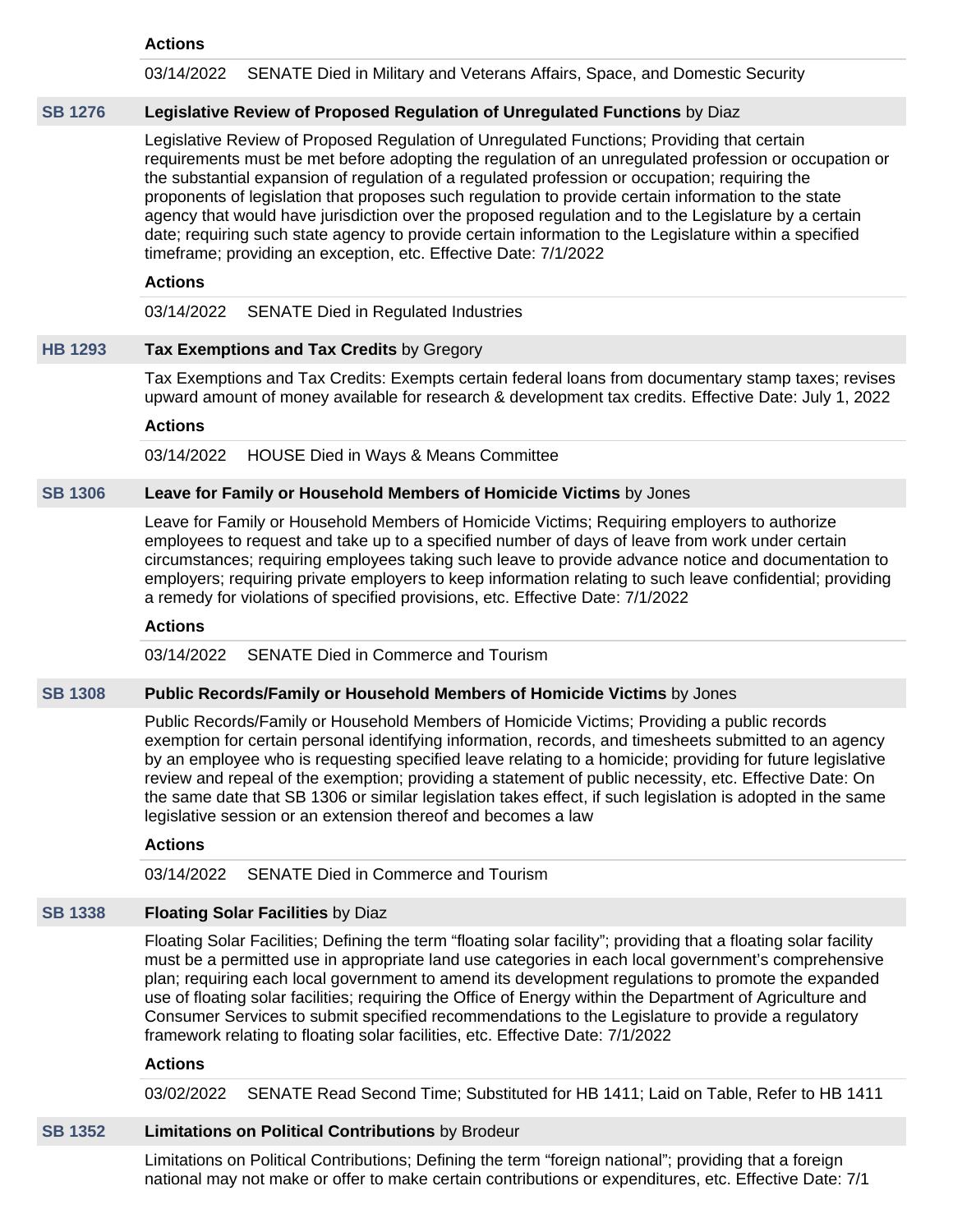#### /2022

#### **Actions**

| 03/03/2022 | SENATE Read Second Time; Amendments Adopted (917348, 168508); Substituted for |
|------------|-------------------------------------------------------------------------------|
|            | HB 0921; Laid on Table, Refer to HB 0921                                      |

# **[HB 1381](https://public.lobbytools.com/bills/62734) Retail Petroleum Fuel Measuring Devices** by Silvers

Retail Petroleum Fuel Measuring Devices: Removes provisions authorizing security tape & daily inspections as security measure options for retail petroleum fuel measuring devices; requires owners & operators of retail petroleum fuel measuring devices to conduct daily inspections & report security breaches to DACS; requires registered meter mechanics to report illegal devices to DACS. Effective Date: July 1, 2022

#### **Actions**

03/14/2022 HOUSE Died in Regulatory Reform Subcommittee

# **[HB 1411](https://public.lobbytools.com/bills/62749) Floating Solar Facilities** by Avila

Floating Solar Facilities: Requires floating solar facility to be permitted use in certain land use categories; requires local governments to promote expanded uses of floating solar facilities by taking specified actions; authorizes county or municipality to specify buffer & landscaping requirements; requires Office of Energy within DACS to submit recommendations to Legislature regarding floating solar facilities. Effective Date: July 1, 2022

#### **Actions**

04/27/2022 Approved by Governor; Chapter No. 2022-83

#### **[SB 1416](https://public.lobbytools.com/bills/62333) Mangrove Replanting and Restoration** by Garcia

Mangrove Replanting and Restoration: Requiring the Department of Environmental Protection to adopt rules for mangrove replanting and restoration, etc. Effective Date: 7/1/2022

#### **Actions**

03/14/2022 SENATE Died in Environment and Natural Resources

#### **[SB 1424](https://public.lobbytools.com/bills/62339) Prohibited Practices when Collecting Consumer Debts** by Rodriguez (A)

Prohibited Practices when Collecting Consumer Debts; Prohibiting persons from contacting debtors when collecting a consumer debt if the debt arises from specified circumstances relating to domestic abuse, elder abuse, human trafficking, identify theft, exploitation of a vulnerable adult, or sexual abuse and certain requirements are met; providing applicability, etc. Effective Date: 7/1/2022

#### **Actions**

03/14/2022 SENATE Died in Banking and Insurance

#### **[SB 1426](https://public.lobbytools.com/bills/62341) Environmental Management** by Burgess

Environmental Management; Providing for water quality enhancement areas; requiring the Department of Environmental Protection to establish water quality enhancement service areas; requiring the department and water management districts to authorize the sale and use of enhancement credits to governmental entities to address certain adverse water quality impacts and to meet certain water quality requirements; revising the conditions that a developer or homebuilder must certify it meets as part of its application for development approval or amendment of a development order, etc. Effective Date: Upon becoming a law

#### **Actions**

03/04/2022 SENATE Read Second Time; Substituted for HB 0965; Laid on Table, Refer to HB 0965

# **[SB 1432](https://public.lobbytools.com/bills/62346) Vessel Anchoring** by Rodriguez (A)

Vessel Anchoring; Providing tenancy and lease conditions for approved and permitted mooring and mooring fields in Monroe County; requiring certain anchored vessels in Monroe County to be reanchored in a new location that meets certain requirements according to a specified timeframe;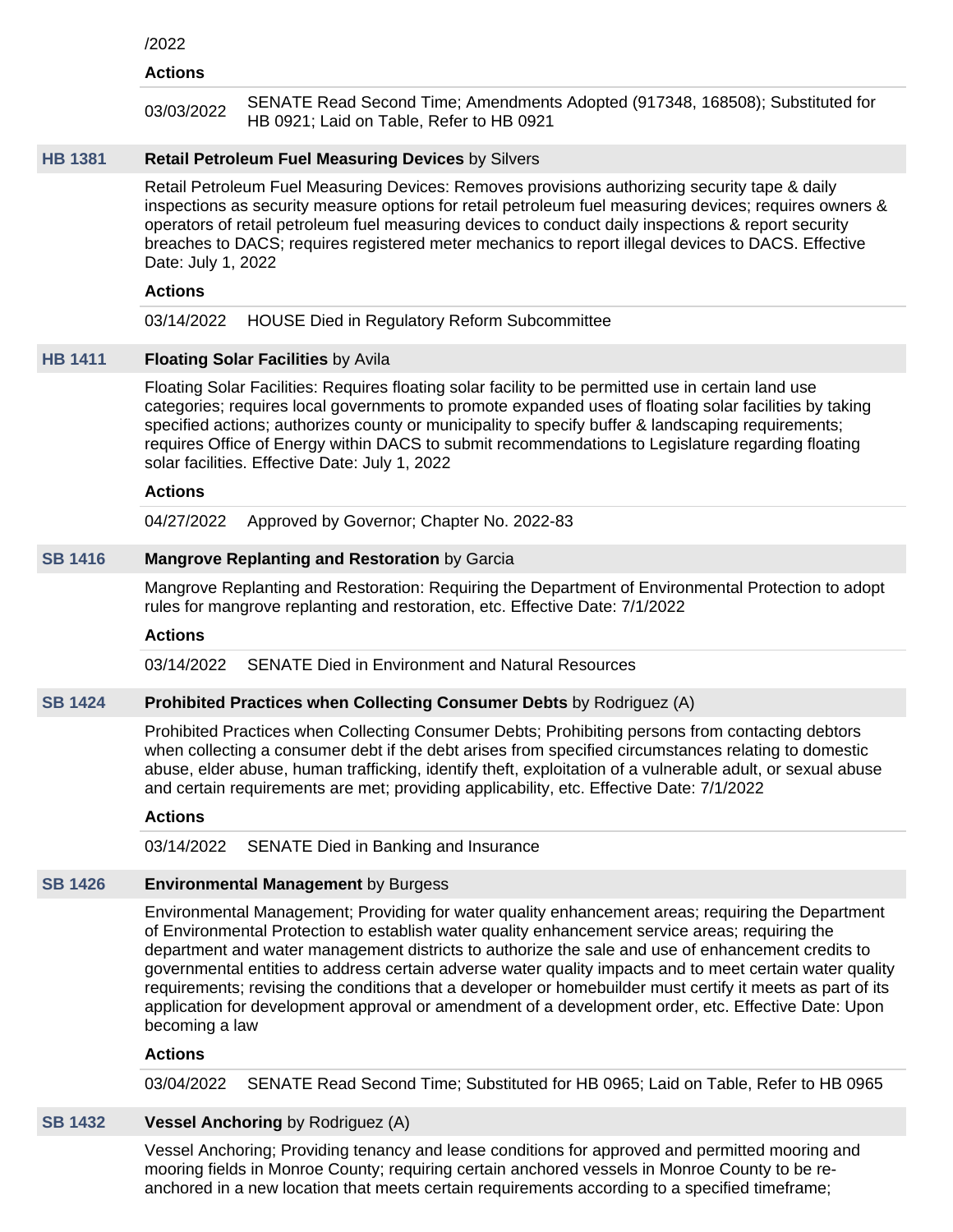requiring the Fish and Wildlife Conservation Commission, in consultation with certain entities, to establish designated anchoring areas within the county by rule; providing an exception for certain domiciled vessels; requiring certain vessels equipped with marine sanitation devices to maintain specified records of such devices, etc. Effective Date: 7/1/2022

## **Actions**

04/27/2022 Approved by Governor; Chapter No. 2022-78

# **[SB 1434](https://public.lobbytools.com/bills/62354) Public Financing of Potentially At-risk Structures and Infrastructure** by Rodriguez (A)

Public Financing of Potentially At-risk Structures and Infrastructure; Providing that certain areas are at risk due to sea-level rise and structures and infrastructure within those areas are potentially at risk; providing an additional requirement for the standard for conducting a SLIP study, etc. Effective Date: 7/1 /2022

# **Actions**

03/14/2022 SENATE Died in Appropriations

## **[SB 1454](https://public.lobbytools.com/bills/62375) Office of the Blue Economy** by Ausley

Office of the Blue Economy; Establishing the office within the Department of Economic Opportunity; defining the term "blue economy"; providing duties of the office; requiring the Office of Economic and Demographic Research to conduct a biennial evaluation of the blue economy for inclusion in a certain assessment, etc. Effective Date: 7/1/2022

#### **Actions**

03/14/2022 SENATE Died in Commerce and Tourism

### **[SB 1546](https://public.lobbytools.com/bills/62442) Vessel Safety Flags** by Baxley

Vessel Safety Flags: Removing the requirement that airboats be equipped with masts or flagpoles bearing certain safety flags; prohibiting the operation and anchoring of vessels without masts or flagpoles bearing certain safety flags under specified conditions, etc. Effective Date: 7/1/2023

#### **Actions**

03/14/2022 SENATE Died in Environment and Natural Resources

### **[SB 1570](https://public.lobbytools.com/bills/62463) Economic Assistance to New Businesses** by Jones

Economic Assistance to New Businesses; Requiring the Department of Management Services to encourage agencies to allocate a certain percentage of specified funds to purchase commodities and contractual services from certain businesses; requiring the Department of Economic Opportunity to award a specified minimum amount of funds to certain businesses; creating the "Florida Right to Start Act"; prohibiting agencies from requiring eligible new businesses or persons establishing an eligible new business from paying fees relating to licenses or registrations for the business for a specified amount of time; creating the Self-Employment Assistance Program within the Department of Economic Opportunity; requiring that a specified percentage of workforce development funding go to certain individuals and businesses, etc. Effective Date: 1/1/2023

# **Actions**

03/14/2022 SENATE Died in Commerce and Tourism

# **[SB 1584](https://public.lobbytools.com/bills/62471) Outstanding Florida Springs** by Gruters

Outstanding Florida Springs; Designating additional springs as Outstanding Florida Springs, etc. Effective Date: Upon becoming a law

#### **Actions**

03/14/2022 SENATE Died in Environment and Natural Resources

# **[HB 1593](https://public.lobbytools.com/bills/62978) Ocean Highway and Port Authority, Nassau County** by Byrd

Ocean Highway and Port Authority, Nassau County: Prohibits shifting responsibility for paying ad valorem taxes of authority-owned properties used for private purposes to authority; provides exceptions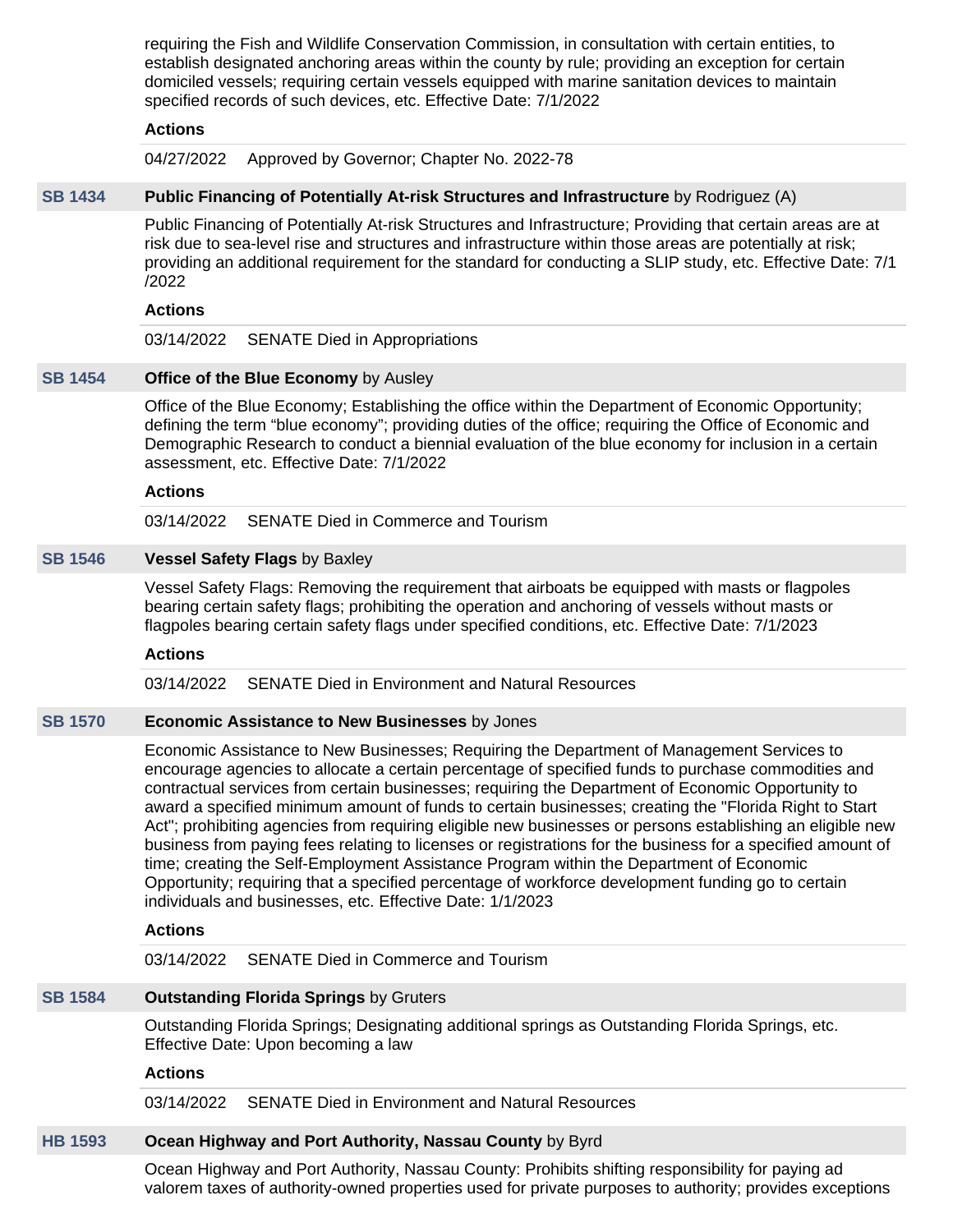for necessity of authority to obtain certain documentation to develop facilities or otherwise improve its facilities. Effective Date: upon becoming a law

### **Actions**

03/14/2022 HOUSE Died in Local Administration & Veterans Affairs Subcommittee

# **[SB 1610](https://public.lobbytools.com/bills/62501) Taxation** by Rodriguez (A)

Taxation; Providing for the eligibility for abatement of ad valorem taxes and non-ad valorem assessments for residential improvements destroyed following certain events; requiring property appraisers to provide specified statements to tax collectors; prohibiting property appraisers and tax collectors from issuing specified notices for parcels meeting certain requirements; requiring property appraisers to notify taxpayers of the abatement of taxes and non-ad valorem assessments under certain circumstances; requiring value adjustment boards to dismiss petitions under certain circumstances, etc. Effective Date: Upon becoming a law

# **Actions**

03/14/2022 SENATE Died on Calendar

### **[SB 1650](https://public.lobbytools.com/bills/62534) Boating and Vessel Safety** by Gruters

Boating and Vessel Safety; Requiring certain boating safety education courses and temporary certificate examinations to include specified components; directing the Fish and Wildlife Conservation Commission to include such components in boating safety education campaigns and certain educational materials; requiring instructors of water sports and activities to wear engine cutoff switches under certain conditions, etc. Effective Date: 7/1/2022

### **Actions**

03/14/2022 SENATE Died in Environment and Natural Resources

### **[SB 1714](https://public.lobbytools.com/bills/62581) Prohibited Employer Retaliation Related to COVID-19** by Taddeo

Prohibited Employer Retaliation Related to COVID-19; Prohibiting an employer from taking retaliatory action against an employee who takes a leave of absence to quarantine after testing positive for COVID-19 and provides proof of the positive test to the employer; authorizing an employee to use sick leave for such quarantine if sick leave is available to the employee, etc. Effective Date: Upon becoming a law

# **Actions**

03/14/2022 SENATE Died in Commerce and Tourism

# **[SB 1900](https://public.lobbytools.com/bills/62818) Preemption to the State** by Torres, Jr.

Preemption to the State; Removing provisions which preempt counties, municipalities, and other local governmental entities from enacting or adopting any limitation or restriction involving certain contributions and expenditures, or establishing contribution limits different than those established in the Florida Election Code; removing provisions which require counties and entities of local government to pay ad valorem taxes or fees under specified conditions on certain telecommunications facilities; removing provisions which require municipalities and other entities of local government to pay ad valorem taxes or fees under specified conditions on certain telecommunications facilities, etc. Effective Date: On the effective date of the amendment to the State Constitution proposed by SJR 152 or a similar joint resolution having substantially the same specific intent and purpose, if such amendment to the State Constitution is approved at the general election held in November 2022 or at an earlier special election specifically authorized by law for that purpose

### **Actions**

03/14/2022 SENATE Died in Community Affairs

#### **[SB 1940](https://public.lobbytools.com/bills/62838) Statewide Flooding and Sea Level Rise Resilience** by Brodeur

Statewide Flooding and Sea Level Rise Resilience; Establishing the Statewide Office of Resilience within the Executive Office of the Governor; providing for the appointment of a Chief Resilience Officer; requiring the Department of Transportation to develop a resilience action plan for the State Highway System; revising the projects the Department of Environmental Protection may fund within the Resilient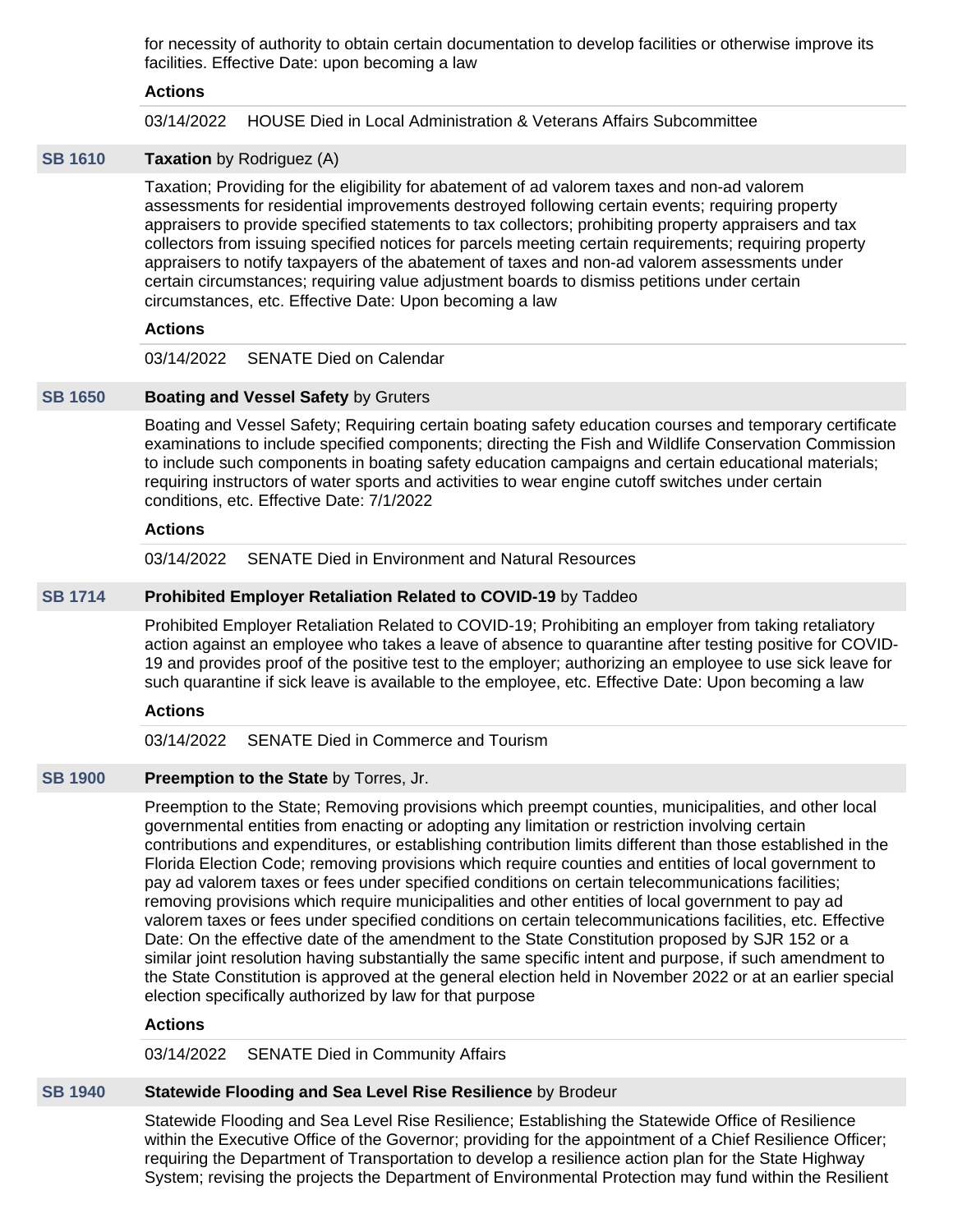Florida Grant Program; extending the dates by which the department must complete a comprehensive statewide flood vulnerability and sea-level rise data set and assessment; requiring the Florida Flood Hub for Applied Research and Innovation to provide tidal and storm surge flooding data to counties and municipalities for vulnerability assessments, etc. Effective Date: 7/1/2022

## **Actions**

03/09/2022 SENATE Read Second Time; Substituted for HB 7053; Laid on Table, Refer to HB 7053

# **[HB 2233](https://public.lobbytools.com/bills/59930) Bonefish and Tarpon Trust Restoring Coastal Resilience and Water Quality** by Rommel

Bonefish and Tarpon Trust Restoring Coastal Resilience and Water Quality: Provides an appropriation for the Bonefish and Tarpon Trust Restoring Coastal Resilience and Water Quality. Effective Date: July 1, 2022

# **Actions**

03/14/2022 HOUSE See HB 5001 (line item 1775B)

# **[SB 2508](https://public.lobbytools.com/bills/63085) Environmental Resources** by Appropriations

Environmental Resources; Providing that certain land acquisitions are not required to meet specified valuation procedures; providing requirements for budget amendments requesting the release of state funds for specified water project components; requiring the South Florida Water Management District to make a specified certification to the Legislature regarding its recommendations to the United States Army Corps of Engineers; authorizing the Department of Environmental Protection to enter into agreements or contracts with certain entities to expedite the evaluation of certain environmental permits, etc. Effective Date: Except as otherwise expressly provided in this act and except for this section, which shall take effect upon this act becoming a law, this act shall take effect July 1, 2022

### **Actions**

06/08/2022 Vetoed by Governor

# **[HB 2819](https://public.lobbytools.com/bills/60540) Florida Ocean Alliance Expanding Florida's Blue Economy** by Latvala

Florida Ocean Alliance Expanding Florida's Blue Economy: Provides an appropriation for the Florida Ocean Alliance Expanding Florida's Blue Economy. Effective Date: July 1, 2022

#### **Actions**

06/02/2022 HOUSE Vetoed by Governor; See HB 5001 (line item 1768)

# **[HB 2897](https://public.lobbytools.com/bills/60591) Monroe County Mobile Vessel Pumpout Program** by Mooney, Jr.

Monroe County Mobile Vessel Pumpout Program: Provides an appropriation for the Monroe County Mobile Vessel Pumpout Program. Effective Date: July 1, 2022

# **Actions**

03/14/2022 HOUSE See HB 5001 (line item 1618)

# **[HB 5001](https://public.lobbytools.com/bills/63115) General Appropriations Act** by Appropriations Committee

General Appropriations Act: Provides moneys for annual period beginning July 1, 2022, & ending June 30, 2023, & supplemental appropriations for period ending June 30, 2022, to pay salaries & other expenses, capital outlay—buildings & other improvements, & for other specified purposes of various agencies of state government. Effective Date: Except as otherwise provided herein, this act shall take effect July 1, 2022, or upon becoming law, whichever occurs later; however, if this act becomes law after July 1, 2022, then it shall operate retroactively to July 1, 2022.

#### **Actions**

06/02/2022 Approved by Governor with Appropriation Veto; Chapter No. 2022-156

# **[HB 5015](https://public.lobbytools.com/bills/63122) Evaluation of Significant State Risks** by Appropriations Committee

Evaluation of Significant State Risks: Creates Legislative Office of Risk Assessment; provides office shall be headed by chief risk officer; requires office to develop & update State Risk Register; provides specifications for State Risk Register; requires office to biennially submit register & certain list to LBC;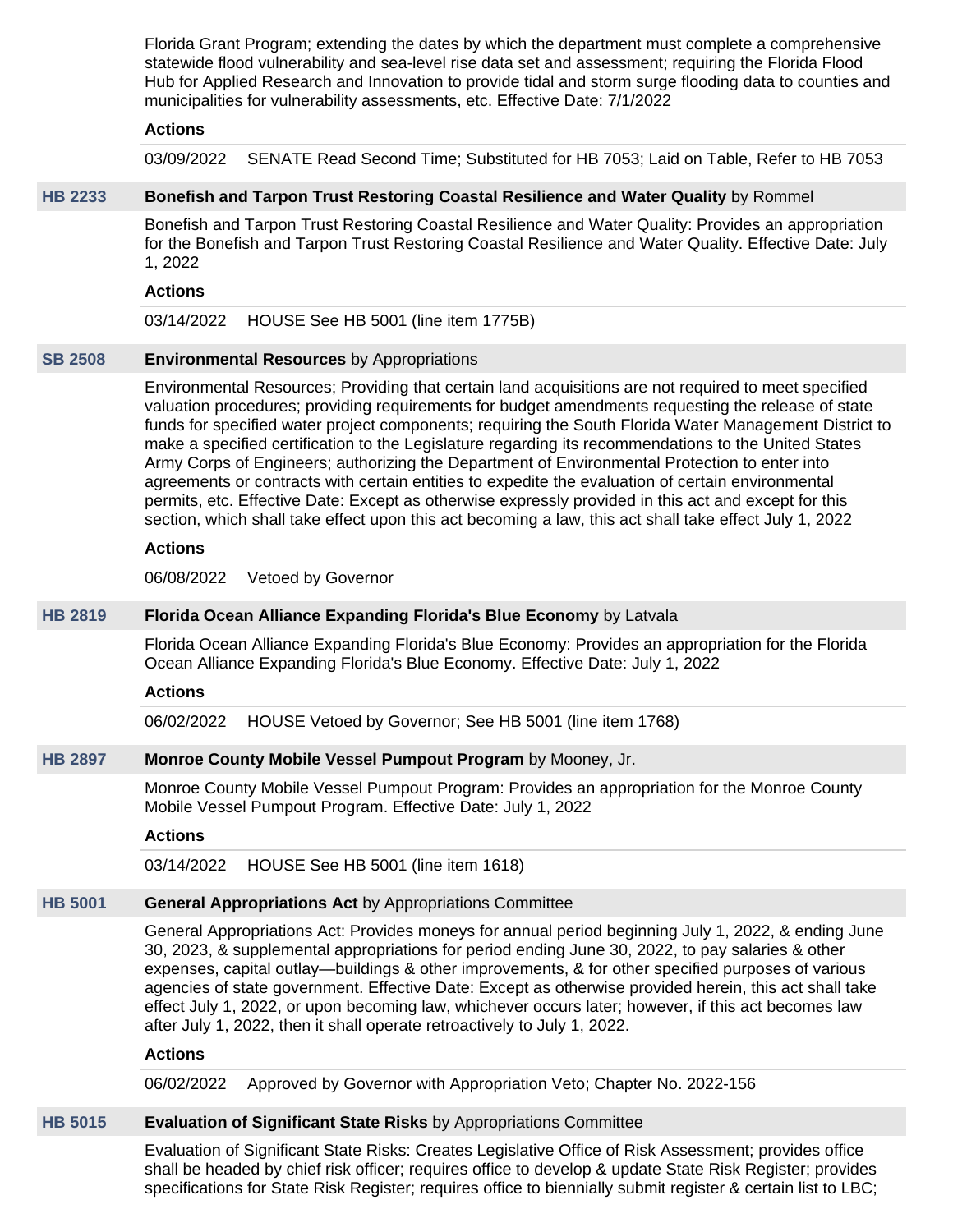requires office to submit annual progress report to Legislature; establishes Risk Estimating Conference; requires conference to estimate economic damage associated with risks identified in register. Effective Date: July 1, 2022

### **Actions**

03/14/2022 HOUSE Died in Conference Committee

#### **[HB 6001](https://public.lobbytools.com/bills/59413) Verification of Employment Eligibility by a Private Employer** by Sabatini

Verification of Employment Eligibility by a Private Employer: Removes option for private employer to verify person's employment eligibility using specified federal form; removes requirement that private employer maintain records for specified length of time; removes authorization for certain persons & entities to request, & requirement that private employer provide, documentation relating to person's employment eligibility. Effective Date: July 1, 2022

# **Actions**

03/14/2022 HOUSE Died in Regulatory Reform Subcommittee

# **[HB 6003](https://public.lobbytools.com/bills/59414) Legal Rights of the Natural Environment** by Eskamani

Legal Rights of the Natural Environment: Removes provisions prohibiting local governments from recognizing or granting certain legal rights to natural environment or granting such rights relating to natural environment to person or political subdivision. Effective Date: July 1, 2022

#### **Actions**

03/14/2022 HOUSE Died in Civil Justice & Property Rights Subcommittee

# **[HB 6047](https://public.lobbytools.com/bills/59821) Wage and Employment Benefits Requirements** by Smith (C)

Wage and Employment Benefits Requirements: Repeals provisions relating to prohibitions on establishment of minimum wage & employment benefits requirements by political subdivisions. Effective Date: July 1, 2022

#### **Actions**

03/14/2022 HOUSE Died in Regulatory Reform Subcommittee

#### **[HB 6051](https://public.lobbytools.com/bills/59911) Aircraft Sales and Lease Tax** by Overdorf

Aircraft Sales and Lease Tax: Exempts all aircraft sales & leases from sales & use tax. Effective Date: July 1, 2022

#### **Actions**

03/14/2022 HOUSE Died in Ways & Means Committee

#### **[HB 6083](https://public.lobbytools.com/bills/61209) Fuel Sales Tax** by Learned

Fuel Sales Tax: Removes annual indexing of fuel sales tax rates. Effective Date: July 1, 2022

#### **Actions**

03/14/2022 HOUSE Died in Tourism, Infrastructure & Energy Subcommittee

### **[HB 7053](https://public.lobbytools.com/bills/63057) Statewide Flooding and Sea Level Rise Resilience** by Environment, Agriculture & Flooding **Subcommittee**

Statewide Flooding and Sea Level Rise Resilience: Establishes Statewide Office of Resilience within EOG; provides for appointment of Chief Resilience Officer; requires DEP to submit report to Governor & Legislature; requires DOT to develop resilience action plan for State Highway System & submit plan & reports to Governor & Legislature; revises projects DEP may fund within Resilient Florida Grant Program; revises vulnerability assessment requirements for noncoastal communities; extends dates by which DEP must complete comprehensive statewide flood vulnerability & sea level rise data set & assessment; requires projects to be ranked in Statewide Flood & Sea Level Rise Resilience Plan;